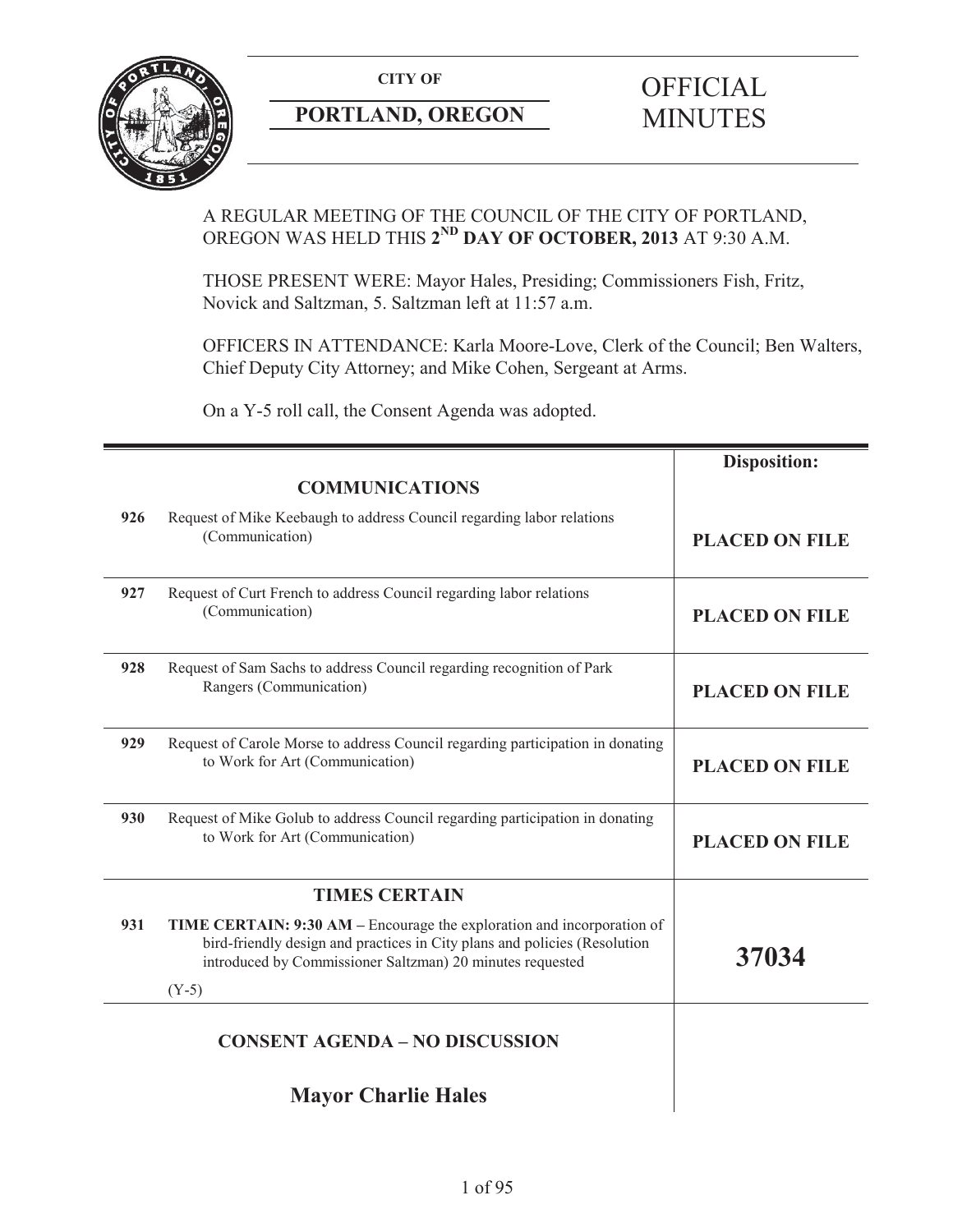|        | OCHOUGH $\angle$ , $\angle$ 019                                                                                                                                                                                                                |                                                                                             |
|--------|------------------------------------------------------------------------------------------------------------------------------------------------------------------------------------------------------------------------------------------------|---------------------------------------------------------------------------------------------|
| 932    | Authorize a grant agreement with CASH Oregon for \$75,000 to provide<br>financial education, counseling and free tax preparation services to low-<br>income families and individuals in Portland (Ordinance)                                   | <b>PASSED TO</b><br><b>SECOND READING</b><br><b>OCTOBER 9, 2013</b><br>AT 9:30 AM           |
|        | <b>Office of Management and Finance</b>                                                                                                                                                                                                        |                                                                                             |
| $*933$ | Pay claim of Ashlei Brady (a minor) through her Guardian Ad Litem Patricia<br>Charlan in the sum of \$70,000 involving the Parks Bureau (Ordinance)                                                                                            | 186268                                                                                      |
|        | $(Y-5)$                                                                                                                                                                                                                                        |                                                                                             |
|        | <b>Commissioner Nick Fish</b>                                                                                                                                                                                                                  |                                                                                             |
|        | <b>Position No. 2</b>                                                                                                                                                                                                                          |                                                                                             |
|        | <b>Bureau of Environmental Services</b>                                                                                                                                                                                                        |                                                                                             |
| 934    | Amend contract with Hillsboro Landfill for multi-bureau contaminated media<br>disposal in the amount of \$1,000,000 (Second Reading Agenda 912;<br>amend Contract No. 31000155)                                                                | 186269                                                                                      |
|        | $(Y-5)$                                                                                                                                                                                                                                        |                                                                                             |
| 935    | Authorize a Letter Agreement with the Oregon Department of Transportation in<br>the amount of \$10,000 to provide traffic control during work to abandon<br>sewer facilities on I-84 at the NE 12th St crossing (Second Reading<br>Agenda 913) | 186270                                                                                      |
|        | $(Y-5)$                                                                                                                                                                                                                                        |                                                                                             |
|        | <b>Water Bureau</b>                                                                                                                                                                                                                            |                                                                                             |
| 936    | Authorize a Joint Funding Agreement with U.S. Geological Survey in the<br>amount of \$801,208 for Streamflow and Water Quality Monitoring<br>(Second Reading Agenda 915)                                                                       | 186271                                                                                      |
|        | $(Y-5)$                                                                                                                                                                                                                                        |                                                                                             |
|        | <b>REGULAR AGENDA</b><br><b>Mayor Charlie Hales</b>                                                                                                                                                                                            |                                                                                             |
|        |                                                                                                                                                                                                                                                |                                                                                             |
| $*937$ | <b>Bureau of Police</b><br>Add the Portland Police Honor Guard to the list of organizations eligible to use<br>the voluntary payroll deduction system (Ordinance; amend Code Section<br>5.08.140                                               | 186272                                                                                      |
|        | $(Y-5)$                                                                                                                                                                                                                                        |                                                                                             |
|        | <b>Office of Management and Finance</b>                                                                                                                                                                                                        |                                                                                             |
| 938    | Update and replace City of Portland Debt Management Policies (Resolution) 10<br>minutes requested                                                                                                                                              | <b>REFERRED TO</b><br><b>COMMISSIONER OF</b><br><b>FINANCE AND</b><br><b>ADMINISTRATION</b> |
| 939    | Adopt City of Portland Investment Policy (Resolution) 10 minutes requested<br>$(Y-5)$                                                                                                                                                          | 37035                                                                                       |
|        |                                                                                                                                                                                                                                                |                                                                                             |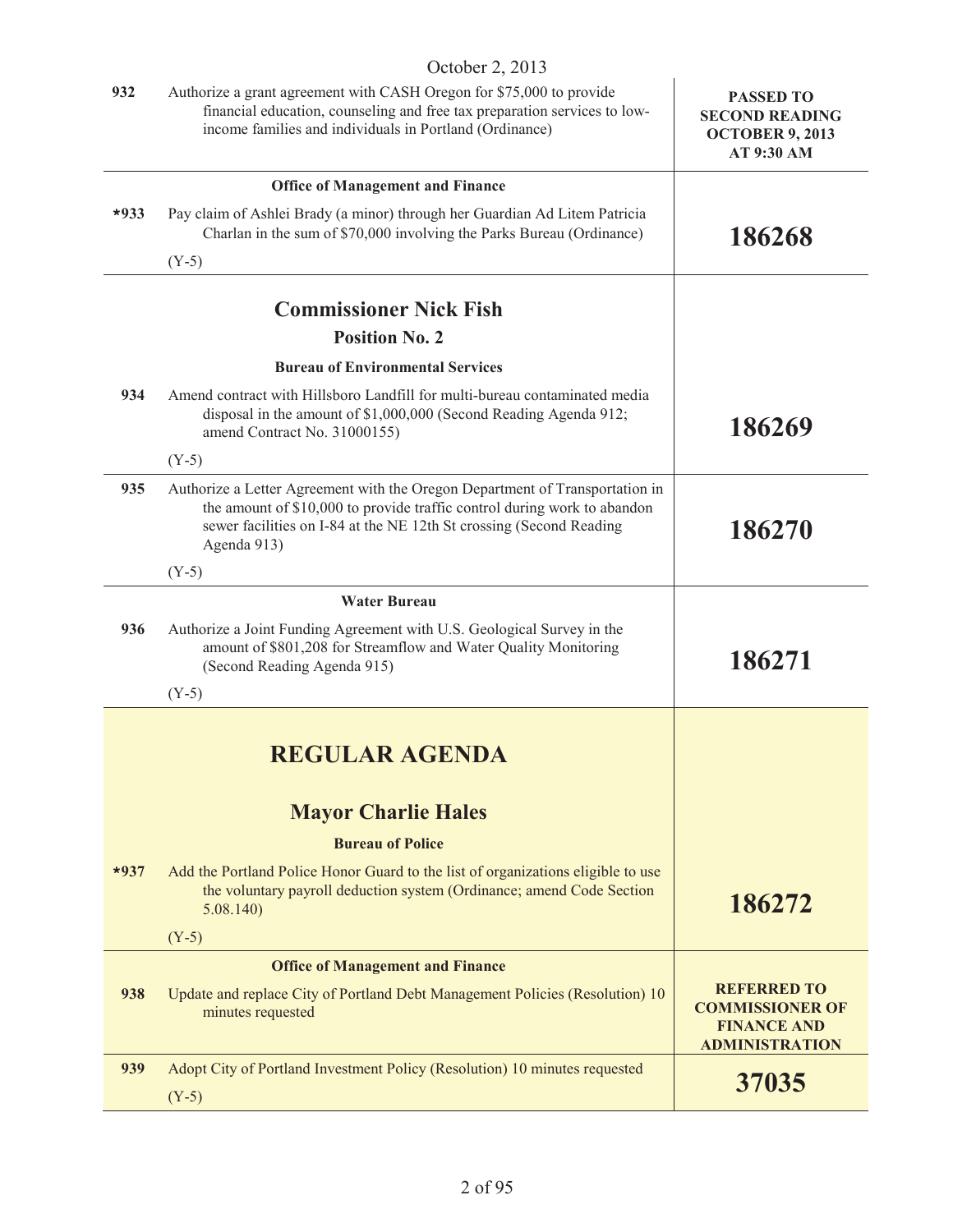|     | October 2, 2013                                                                                                                                                                                                                                                                                                                                                                                                                                               |                                                                     |
|-----|---------------------------------------------------------------------------------------------------------------------------------------------------------------------------------------------------------------------------------------------------------------------------------------------------------------------------------------------------------------------------------------------------------------------------------------------------------------|---------------------------------------------------------------------|
| 940 | Authorize revenue bonds for urban renewal areas (Second Reading Agenda<br>916)                                                                                                                                                                                                                                                                                                                                                                                | 186273                                                              |
|     | $(Y-5)$                                                                                                                                                                                                                                                                                                                                                                                                                                                       |                                                                     |
|     | <b>Commissioner Steve Novick</b>                                                                                                                                                                                                                                                                                                                                                                                                                              |                                                                     |
|     | <b>Position No. 4</b>                                                                                                                                                                                                                                                                                                                                                                                                                                         |                                                                     |
| 941 | Create a temporary advisory committee charged with making recommendations<br>to Council about incorporating socially responsible criteria for the City of<br>Portland's direct investment in corporate securities (Resolution)<br>15<br>minutes requested for items 941 and 942                                                                                                                                                                               | 37036                                                               |
|     | Motion to add to the committee's charges "including weapons<br>production": Moved by Novick and seconded by Fritz (Y-5)                                                                                                                                                                                                                                                                                                                                       | <b>AS AMENDED</b>                                                   |
|     | $(Y-5)$                                                                                                                                                                                                                                                                                                                                                                                                                                                       |                                                                     |
| 942 | Provide the City Treasurer with a Council-approved list including one specific<br>corporation in which the City shall not directly invest its cash assets<br>(Resolution)                                                                                                                                                                                                                                                                                     | 37037                                                               |
|     | $(Y-5)$                                                                                                                                                                                                                                                                                                                                                                                                                                                       |                                                                     |
|     | <b>Commissioner Amanda Fritz</b>                                                                                                                                                                                                                                                                                                                                                                                                                              |                                                                     |
|     | <b>Position No. 1</b>                                                                                                                                                                                                                                                                                                                                                                                                                                         |                                                                     |
|     | <b>Bureau of Development Services</b>                                                                                                                                                                                                                                                                                                                                                                                                                         |                                                                     |
| 943 | Approve the proposal of Legacy Health System and the recommendation from<br>the Hearings Officer for approval, to change the Comprehensive Plan<br>Map designation from Industrial Sanctuary to Institutional Campus and<br>the Zoning Map designation from IG1 General Industrial 1 to IRd<br>Institutional Residential, with a design overlay for property in the vicinity<br>of N Kerby Ave near N Stanton St (Previous Agenda 924; LU 13-146707<br>CP ZC) | <b>ACCEPT</b><br><b>HEARINGS OFFICER'S</b><br><b>RECOMMENDATION</b> |
|     | Motion to amend title to "Approve the proposal of Legacy Health":<br>Moved by Fritz and seconded by Fish.                                                                                                                                                                                                                                                                                                                                                     |                                                                     |
|     | $(Y-5)$                                                                                                                                                                                                                                                                                                                                                                                                                                                       |                                                                     |
| 944 | Amend the Comprehensive Plan Map designation and change zoning of<br>property in the vicinity of N Kerby Ave near N Stanton St at the request<br>of Legacy Health System (Second Reading Agenda 925; LU 13-146707<br>CP ZC                                                                                                                                                                                                                                    | 186274                                                              |
|     | $(Y-5)$                                                                                                                                                                                                                                                                                                                                                                                                                                                       |                                                                     |
|     | <b>Portland Parks &amp; Recreation</b>                                                                                                                                                                                                                                                                                                                                                                                                                        |                                                                     |
| 945 | Amend provisions relating to duties of the Golf Advisory Committee and<br>lifetime passes to golf program employees (Second Reading Agenda 911;<br>amend Code Chapter 3.86 and 20.20.030)                                                                                                                                                                                                                                                                     | 186275                                                              |
|     | $(Y-5)$                                                                                                                                                                                                                                                                                                                                                                                                                                                       |                                                                     |
|     | <b>City Auditor LaVonne Griffin-Valade</b>                                                                                                                                                                                                                                                                                                                                                                                                                    |                                                                     |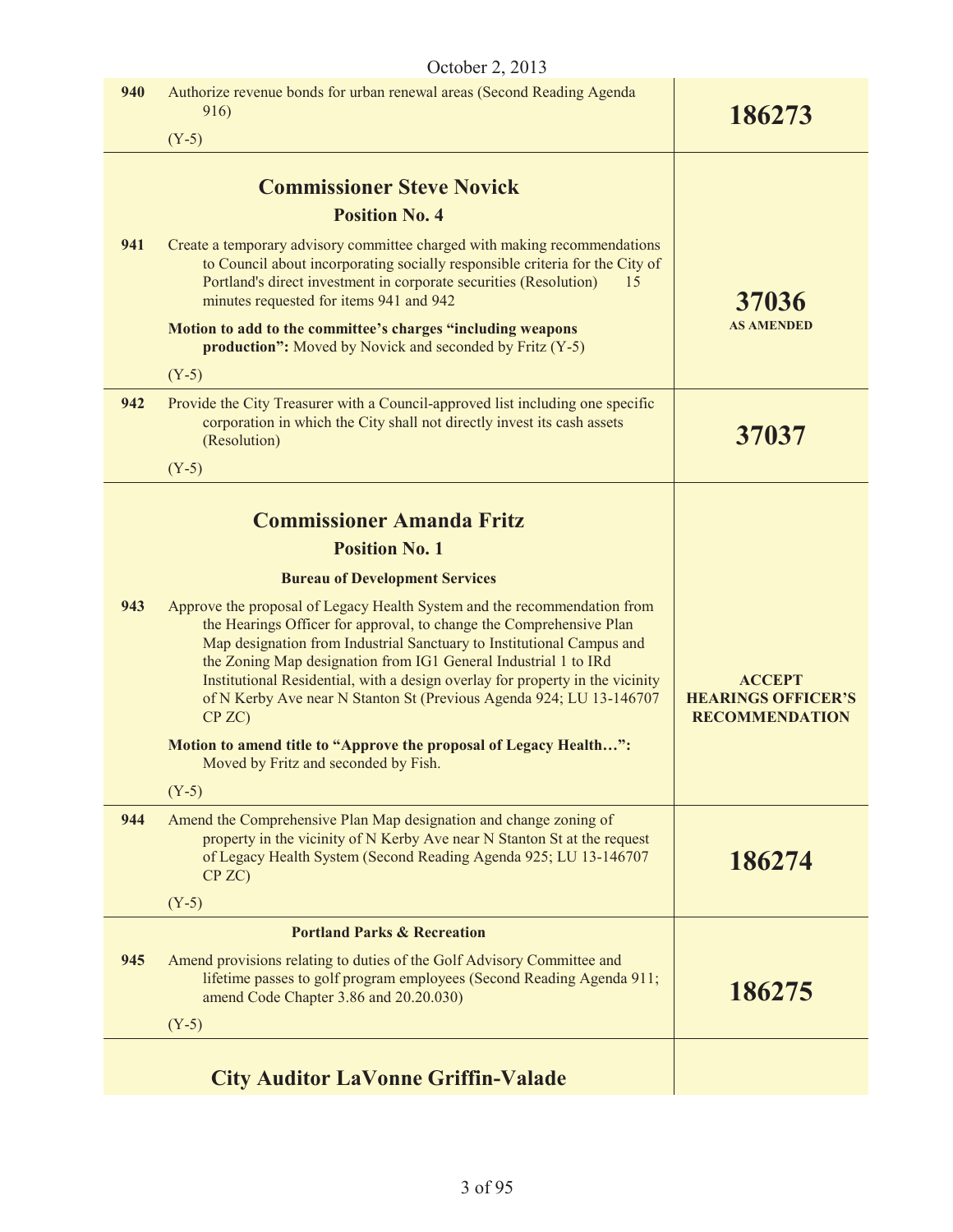| 946 | Establish employment restrictions for the Ombudsman position to further |
|-----|-------------------------------------------------------------------------|
|     | safeguard the integrity and independence of the Office of the Ombudsman |
|     | (Ordinance; amend Code Section 3.77.050) 10 minutes requested           |
|     | Motion to remove C1 of Directive a.: Moved by Fish and seconded by      |

**PASSED TO SECOND READING AS AMENDED OCTOBER 9, 2013 AT 9:30 AM**

At 12:11 p.m., Council recessed.

Novick. (Y-4; Saltzman absent)

## **WEDNESDAY, 2:00 PM, OCTOBER 2, 2013**

## **DUE TO LACK OF AN AGENDA THERE WAS NO MEETING**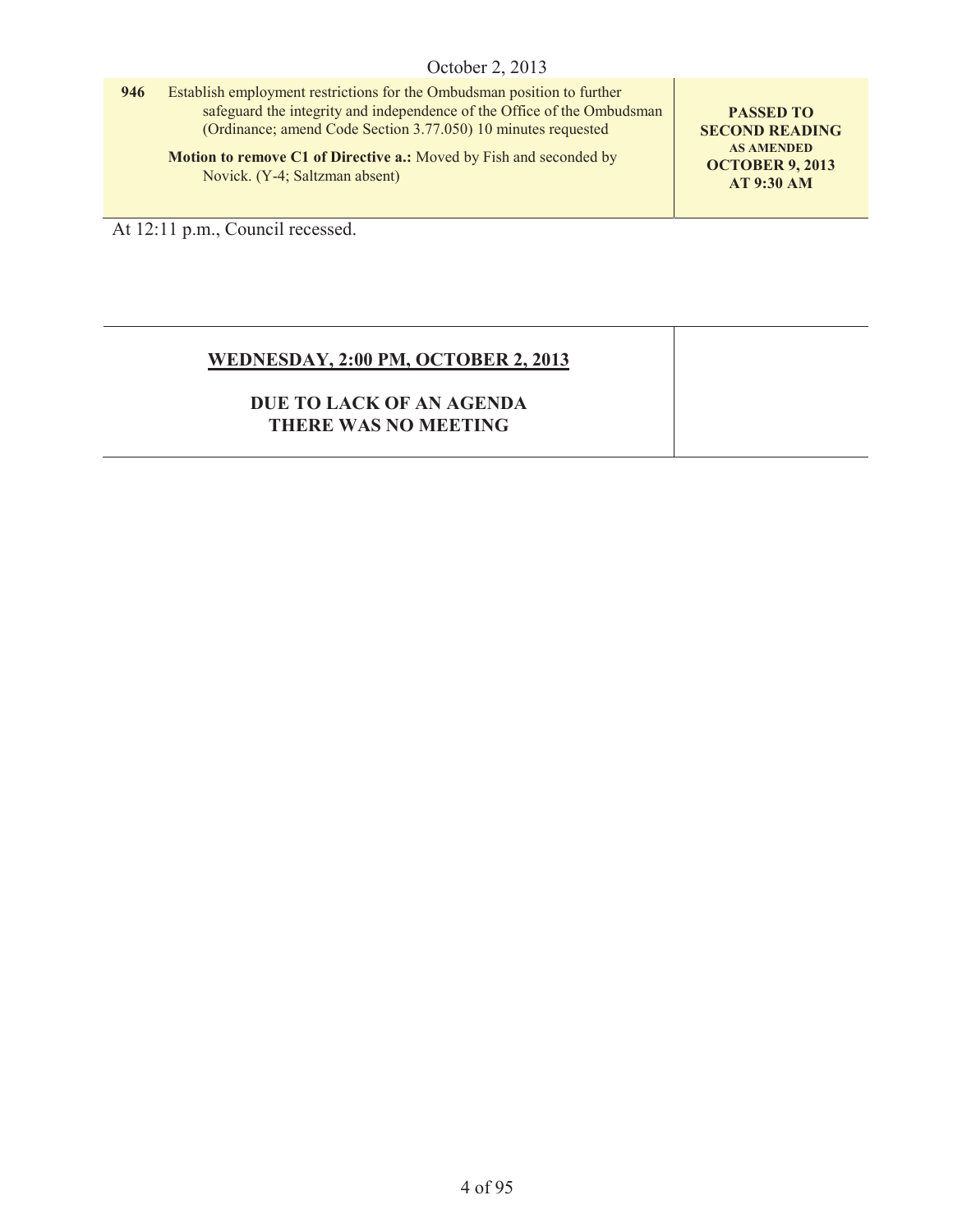### October 3, 2013

## A RECESSED MEETING OF THE COUNCIL OF THE CITY OF PORTLAND, OREGON WAS HELD THIS **3RD DAY OF OCTOBER, 2013** AT 2:00 P.M.

THOSE PRESENT WERE: Mayor Hales, Presiding; Commissioners Fritz, Novick and Saltzman, 4. Saltzman left at 7:00 p.m.

OFFICERS IN ATTENDANCE: Karla Moore-Love, Clerk of the Council; Ian Leitheiser, Deputy City Attorney; and Wayne Dykes and Mike Cohen, Sergeant at Arms.

The meeting recessed at 5:07 p.m. and reconvened at 6:05 p.m.

|     |                                                                                                                                                                                                                                                                                           | Disposition:                                                 |
|-----|-------------------------------------------------------------------------------------------------------------------------------------------------------------------------------------------------------------------------------------------------------------------------------------------|--------------------------------------------------------------|
| 947 | TIME CERTAIN: 2:00 PM – Approve and adopt zoning confirmation letter<br>responding to requests for zoning confirmation on Lot 7, Station Place,<br>submitted by Right 2 Dream Too and Williams/Dame & Associates, Inc.<br>(Resolution introduced by Commissioner Fritz) 6 hours requested | <b>CONTINUED TO</b><br><b>OCTOBER 16, 2013</b><br>AT 9:30 AM |

At 8:18 p.m., Council adjourned.

## **LAVONNE GRIFFIN-VALADE**

Auditor of the City of Portland

By Karla Moore-Love Clerk of the Council

For a discussion of agenda items, please consult the following Closed Caption File.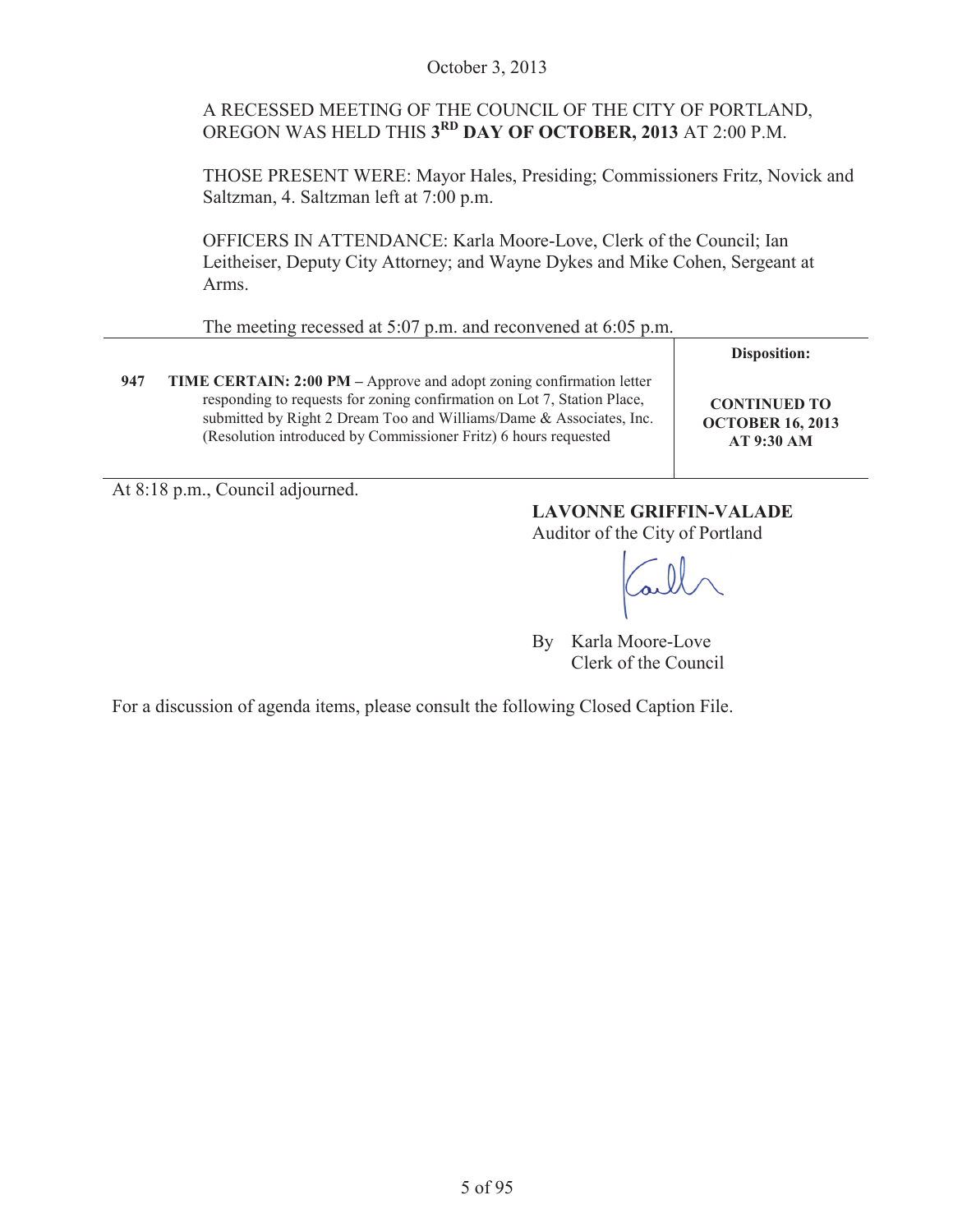## October 2, 2013 **Closed Caption File of Portland City Council Meeting**

This file was produced through the closed captioning process for the televised City Council broadcast and should not be considered a verbatim transcript. Key: **\*\*\*\*\*** means unidentified speaker.

## **OCTOBER 2, 2013 9:30 AM**

**Hales:** Karla, call the roll.

**Novick:** Here. **Fritz:** Here. **Fish:** Here. **Saltzman:** Here. **Hales:** Here.

**Fish:** Kimberly, would you come forward, it's my honor to read a proclamation issued by the mayor and then we'll recognize you.

**\*\*\*\*\*:** Thank you.

**Fish:** Whereas culture draws us together in common purpose, understanding and in celebration. And whereas Oregon's 1300 arts heritage and humanities nonprofits, museums, libraries, theaters, historical sites, and art centers, and heritage sites, are the hearts our community, and whereas the Oregon cultural trust presents Oregon days of culture october 1 through october 8 during national arts and humanities month. To encourage Oregonians to celebrate, participate, and give to Oregon culture. And whereas Oregon days culture celebrates the vibrancy of the arts, heritage, and humanities in Oregon, whereas the Oregon cultural trust is a product of smart and innovative public policy, and an example of what makes Oregon a proud leader. And whereas supporting cultural nonprofits in the cultural trust is vital to preserving our past, sustaining the present and creating the future. Now, therefore, i, charlie hales, mayor of the city Portland, the city of roses to hereby proclaim october 1 through october 8, 2013, to be Oregon days of culture. In Portland, and to call upon all Portlanders to participate in Oregon culture, and to celebrate, the vibrancy and depth, and to help ensure the future of vitality of the arts, heritage and humanity organizations. Congratulations. [applause]

**\*\*\*\*\*:** Thank you very much.

**\*\*\*\*\*:** This celebration of --

**Fish:** Introduce yourself.

**Kimberly Howard:** I am kimberly howard, the cultural manager of the Portland Oregon trust. This will be centered on the Oregon culture field guide, which is online and available at our website at culturaltrust.org. It is a celebration and highlighting of activities that happen year-round, and where, we're encouraging and inviting Oregonians to create life lists of activities here in the richness of our state, and that encompass the arts, heritage and humanities, and check those activities off throughout the year. For those not familiar the trust champions culture in our state and enriches our lives by supporting investing in arts heritage and humanities organization in all 36 counties, and the nine federally recognized tribes. It is the only one of its, of its kind in the country, and it is a treasure that makes me proud to be an Oregonian. The trust is awarded over 1,000 grants totaling 14 million since 2003, and is, has built a permanent endowment that stands more than 18 million. That ensures that future generations can have the same Oregonian experience that we are fortunate to enjoy today. Oregonians who give to any of the 1300 cultural nonprofits that, that commissioner Fish mentioned, was mentioned on the proclamation by mayor hales, to receive generous state tax credit if they mick a matching contribution to the trust, it's as simple as donate, match, and get the whole match back. Our goal is to raise more than 4 million this year to expand our support towards the organizations, and we have recently created a pioneer circle program, for passionate supporters who give above the tax credit. To learn more about the Oregon cultural trust and to donate, you can go to culturaltrust.org or contact us. We love to talk about it. I want to reiterate, it is easy. You will hear later on from an organization that is a work for art here in Portland, and you can actually, by giving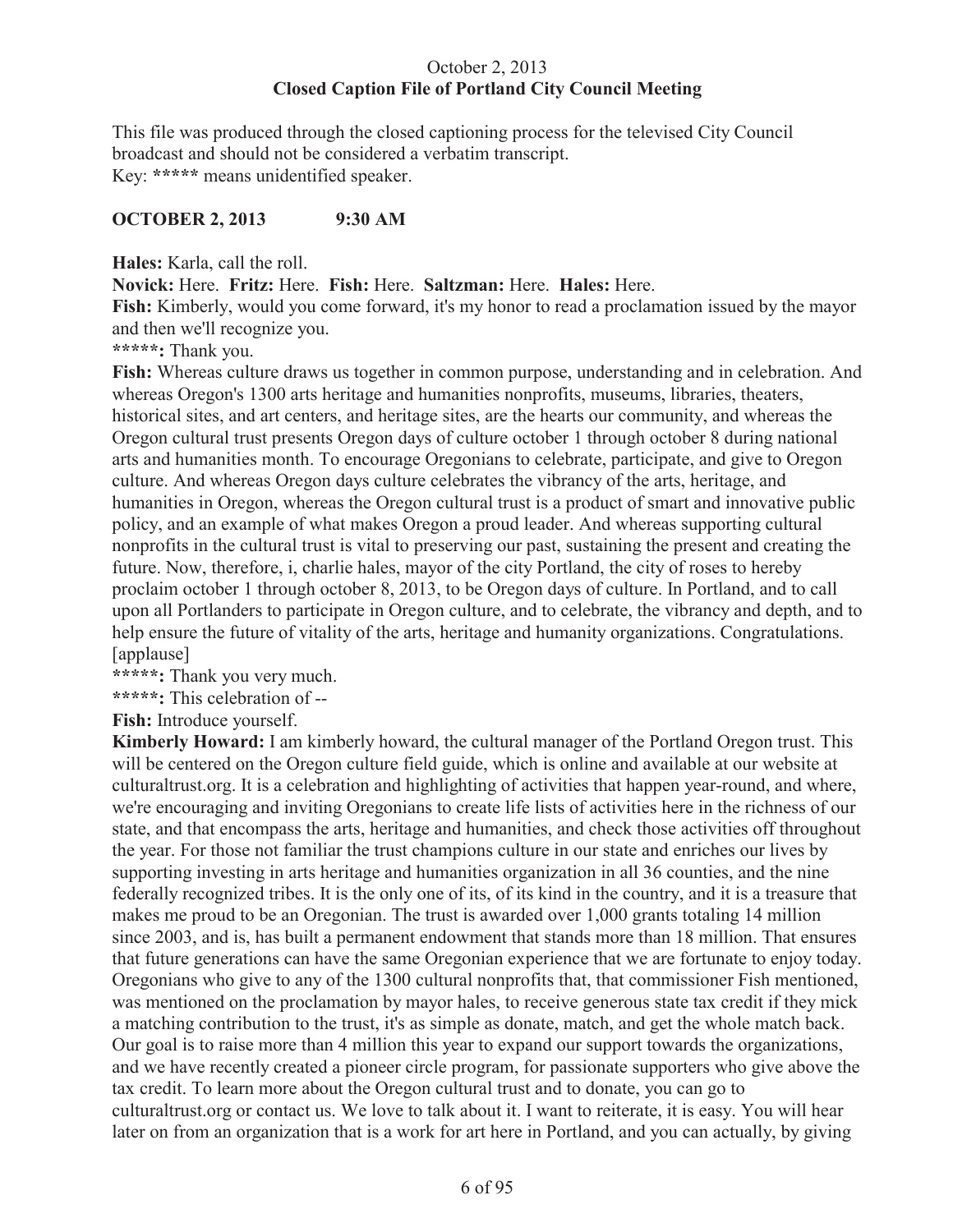to work for art that qualifies, as well, for the giving gift to the cultural trust and getting the trust donation back dollar for dollar, when file your taxes. Commissioner Fish, have I sufficiently given the plug?

**Fish:** You have done a great job. Since everybody has, stumbles when we talk about tax credits, I want to highlight how this works. I use the willamette week give guide, and end of the year because i'm procrastinator and I go online, and they list lots of nonprofits that I care about. And i'll make a contribution online to each of those nonprofits, and then it tells me how much I can contribute to the Oregon cultural trust as a match. That will get right back on my taxes.

## **Howard:** Absolutely.

**Fish:** So let's say that I want to focus on organizations that do writing, jazz and, and maybe theater. I make my contributions to those nonprofits for which I get a deduction, on my taxes, and but if I match that contribution, say \$400, to the Oregon cultural trust, when I file my state tax return, I get a tax credit of \$00, meaning, dollar for dollar the Oregon sends me back a check for every dollar that I have given to nonprofits. It's unique. It allows us to, in effect, direct our dollars and magnify our impact, and I urge people to participate because the other key to this program is we're supporting arts, culture, heritage statewide.

## **Howard:** Absolutely.

**Fish:** The dollars don't just stay in our community. They benefit the whole community, and in fact, Oregon, Portland arts-based organizations, that get funding, often as a condition of the funding, have to take their programs out to rural areas and bring music and dance and theater and the arts to places throughout our community, so, it's wonderful program, and it does not cost anything, if, if seek the tax credit every year on your takes tax return but it is a way that we build an endowment to support the arts, and in this proclamation, it notes that we are home to all the wonderful organizations, and let us not forget that today, all of our federal partners, all the museums, all the things that we, we partner with, they are all closed. They are a consequence of this shutdown. And if you are in Washington today on the mall, you cannot go to the smithsonian. And you cannot see art and treasures of american history and you cannot see relics from the past, but in Oregon, they are open. And they are, in part, because of the Oregon cultural trust. Congratulations for all your great work.

Fish: Thank you, thank you very much to letting us be here today.

**Hales:** Thanks. Here's the proclamation.

**Fish:** Thanks, kimberly.

**Hales:** This is a really important part what makes Portland, Portland. We appreciate the good work our arts organizations do, that, commissioner Fish and the regional and arts commission do to keep these ideas in front of our community, and to keep these opportunities for making difference in front of each of the citizens, and contributors, so thank you so much for all that you are doing. And as a, as a Portlander, as a beneficiary of these opportunities, it's, it's a great part what life here is about. And, and i, actually, spent a little time this week enjoying the art scene here in Portland, saw the great artist performance of the big meal on sunday, and somewhere a personal bias in that, and my son is in the cast. It is a great performance. I will see some of what our community has to offer in the art galleries this week. Torre is opening show tonight, and so, there is a lot going on in Portland, on any given day or weekend, and night, and it's because we have these great organizations that are supported by, by philanthropists, large and small. So, what we do a, to the tax credit important, especially in light of our inconsistent federal partner. Thank you. **\*\*\*\*\*:** Thank you.

**Hales:** We're going to move onto communications items. We have a number of them. 926 is the first. Karla? Good morning.

**\*\*\*\*\*:** Good morning.

**Item 926.**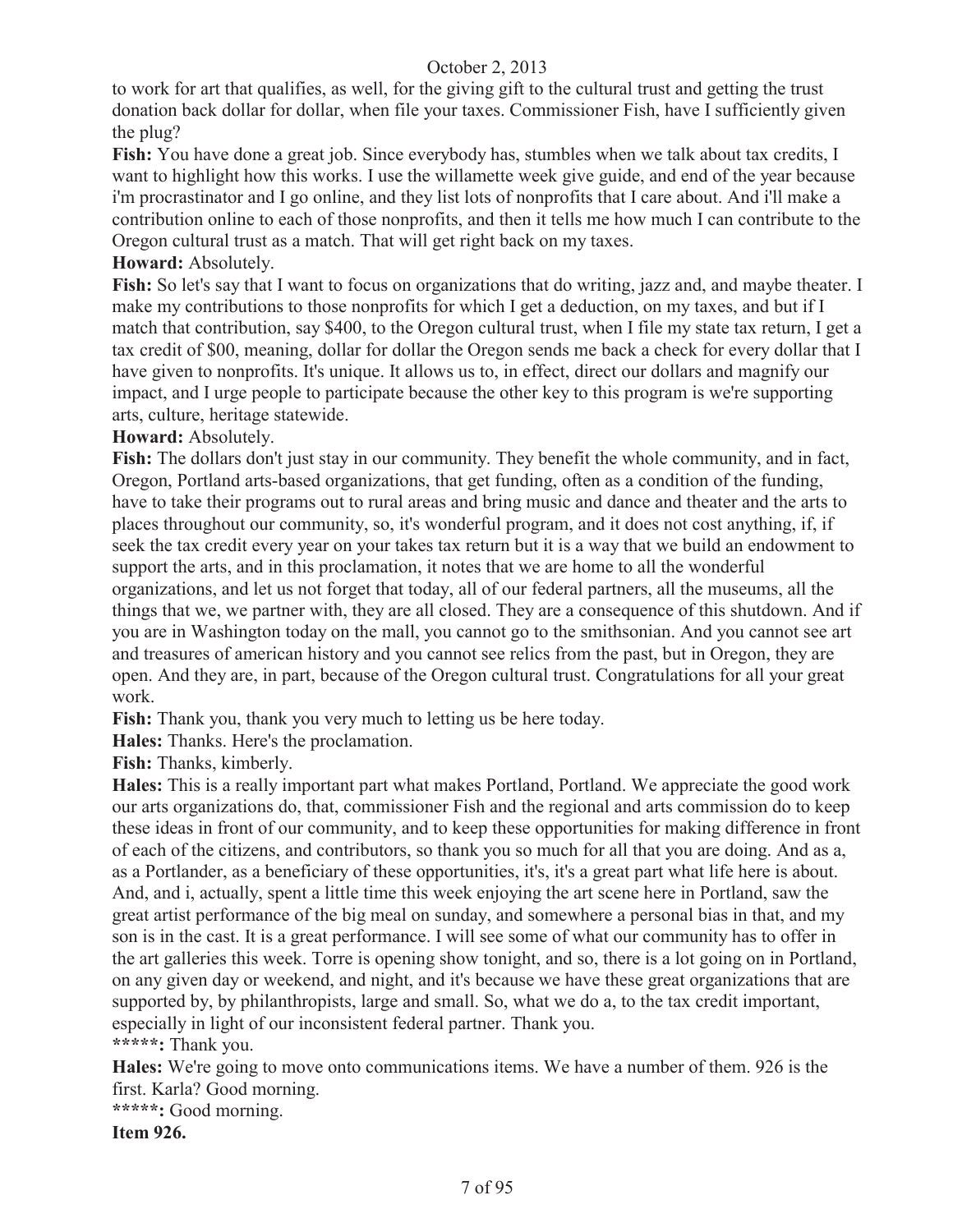**Hales:** If you have not been here in a while, put your name in the record and you have three minutes.

**\*\*\*\*\*:** All right. Thank you.

**Mike Keebaugh:** Commissioners, mr. Mayor, thank you for your time, I am mike keebaugh. I've been a painter with Portland parks and recreation for many years and a member of the [inaudible] bargaining team. The members of the district council trade unions are involved in every aspect of city government. We bring clean water to the tap and process it when it leaves to protect our rivers. We fix the streets, sidewalks, bikeway and is bridges to keep families safe on the road. We maintain police bureau records and accurately track evidence for the prosecution crimes. We maintain your gold medal park system, and we are the first responders during weather emergencies like heavy flooding. The dctu protects our communities and maintains the quality of life that we enjoy. In the spring, we, the community, came to voice our support for the programs that we're, were important to us in the 25 million budget crisis. And we, the city workers, came to advocate for the services that we provide. In 1996, the dct represented 2000 members delivering front line services. We have been completed to 1600 members. Recently, the new budget office recorded in the ending with an 11 million surplus linked to staff layoffs, if this has not prompted a conversation about restoring staffing levels. We also discovered in 2012, the city of Portland spent \$2.1 million to fund management city leave, which rewarded staff 868 staff with up to 10 additional vacation days. With little or no statistics. That's equivalent to 21 dctu positions, and all, this while we fight for our cost of living. Glorious [inaudible] said if you want to know someone's values don't listen to what they say, look at their checkbook. What does your checkbook say about your values? In our bargaining sessions, we have thought to maintain contract language. That says, any, any work which is performed by bargaining unit employees should not be contracted out until the city indicates the contracting out will result in reduced costs. Reducing costs is the basic endeavor of any organization, with a public, whether public or private. This line, which is our guarantee to you that we provide the best work at the best cost. This language helps to safeguard the taxpayers' money, and it makes good business sense. We are left to ask why the city management fighting to remove this language that holds managers accountable for tax dollars that they spend. Is it to open the door for contracts to friends and relatives? Is it to silence opposition to corruption like ellis mccoy parking meter scandal, and this language helped to expose? Or is it to grease the skids for politicians to give away contracts for political favors. But what do I know, i'm just a mere humble painter. Mr. Mayor and commissioners, I am here today to ask you, what commitment we get from today to ensure that this article stays intact to protect the taxpayers' investment.

**Hales:** Thanks for coming. You know we're not going to bargain in this room, but we appreciate coming here so thanks for being here. [applause]

**Hales:** Next 927. Good morning, curt.

#### **Item 927.**

**Curt French:** Good morning. My name is curt french, and I am a 26-year-old employee of the city of Portland in bds. I am a member of afscme 189 and a chapter chair, i'm on the bargaining team for the second time. We still do not have a contract that can be taken to the dctu membership to vote for ratification. To that end, the Portland firefighters' association and the northwest Oregon labor council took a resolution to the recent Oregon afl-cio biannual convention. That resolution, support workers of the district council trade unions, whereas the district council of trade unions, dctu, a partnership of unions, represents 1600 of the best trained, most dedicated workers of the city of Portland, Oregon, and whereas, the dctu provides essential services to the citizens Portland. And whereas, the unions have been negotiating in good faith for over seven months with the city of Portland. With no resolution in sight, and their benefits and important contract language under attack. And whereas, the city of Portland is attempting to remove critical language regarding subcontracting and seniority. Now, therefore, be it resolved that the delegates of the Oregon afl-cio a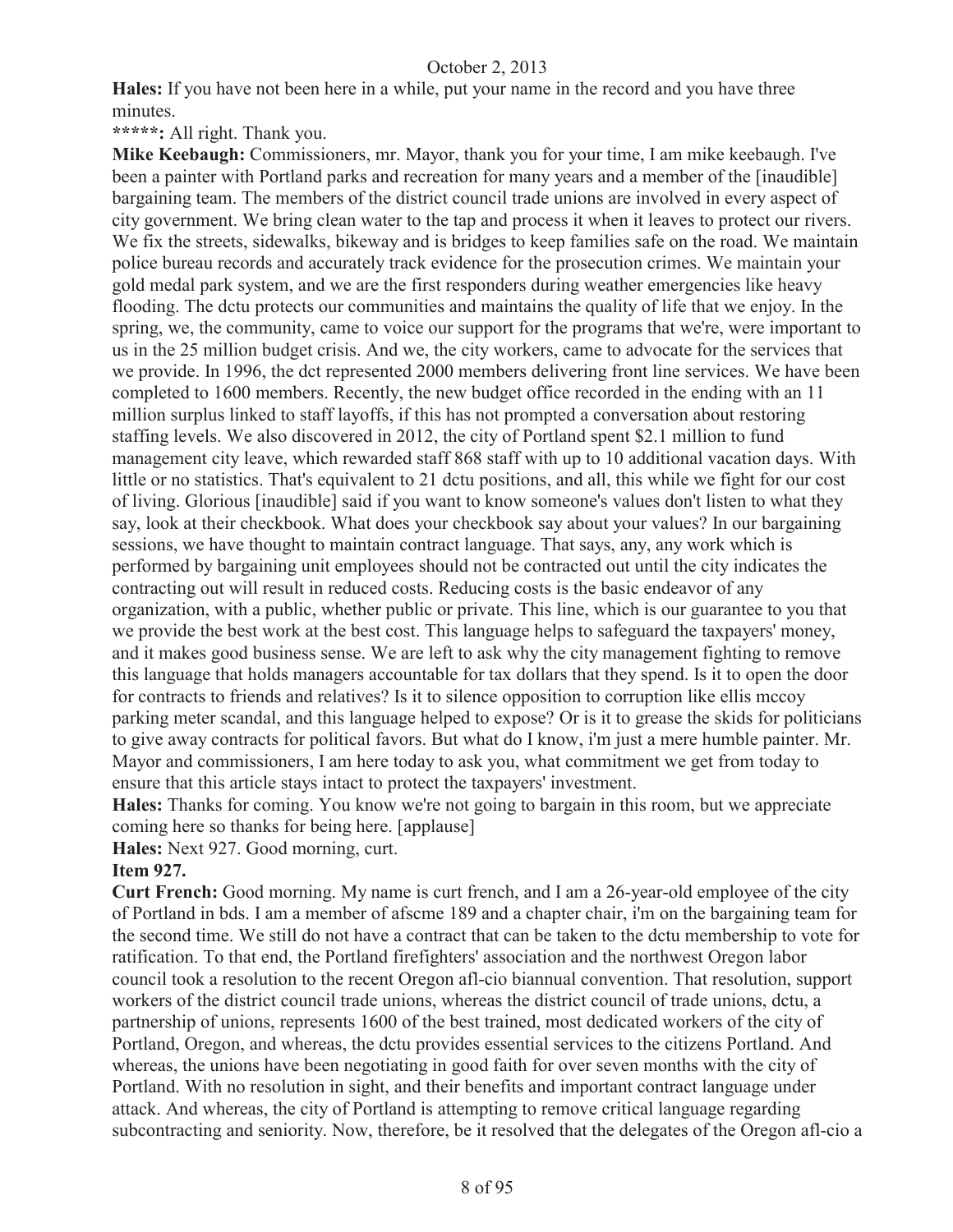extend their support to the dctu workers as they proceed through negotiations, and be it further resolve that the Oregon afl-cio recommend to its affiliates and allies to support actions as and when requested by the dctu. And now, be it finally resolved, that the Oregon afl-cio executive council send letter to all city and commissioners and the mayor of the city of Portland, and in support of the dctu workers and their contracts. This resolution, was endorsed by the Oregon afl-cio, which represents over 108,000 members. It has also been endorsed by the columbia pacific building trades council. At that same convention, the dctu took around a petition getting signatures of members of the, of the afl-cio in support of the district council of trade unions. What we need now is a contract that can be taken to the dctu membership and ratified. We have been negotiating since spring, with the union, with the city bargaining team, that has typically had, had response just no, no, or it does not meet our interests, or a changing rational for why they would not accept union proposals. We need honest negotiators across the table. We don't need punitive proposals like, like first-time ever, a colon, not retroactive to july 1. This is, this has never happened before. Doesn't need to happen now. Thank you.

**Hales:** Thanks for coming. Thank you. [applause] was.

**Hales:** Next one, please.

#### **Item 928.**

**Hales:** Good morning, sam.

**Sam Sachs:** Good morning. Mayor hales, commissioner Fritz, members of the council, thank you for allowing me to speak with you today. I am sam sachs. I am a park ranger for the city of Portland. I've been a park ranger for almost four years, first as a seasonal and for the last year and a half, working full-time. And I am speaking to you on behalf of all Portland park rangers, we speak as one and stand together united. All rangers have reviewed my testimony, in, and support the contents. And I would like to share a story with you about a fellow park ranger, dustin meyer, who is over here to the right. And last week, while on patrol he discovered three, a three-year-old boy alone on the, in the corridor, the boy wandered away from his home while his mom was shopping, his dad was asleep at home. And after the ranger discovered the boy, he contact the police, and with their help, was able to locate the boy's home and contact his parents. If not for ranger meyers' quick actions, it's possible that the boy could have met a much worse fate. The park ranger program is tremendous service to the community. The lost child is at home with his family today because dustin was there to help. Unfortunately, dustin won't be on the job much longer. He's classified as a seasonal ranger, and his hours are about to run out, at the end of the month. And today we have seven full-term rangers and 17 seasonal rangers, and the seasonal rangers come to work and to the same job that I do as a full-time, take the same risks I do, dealing with violent individuals who at times threaten physical violence, and in fact, some of the rangers are at greater risk when they work alone at night in the dark walking restrooms, and all of this for between 12 to 13 an hour, with no health care benefits, and no sick days, and no job security. Working alone at night is just one example of the avoidable risks we have been forced to take. And we can only hope that we do not see another ranger violently attacked and injured as ranger [inaudible] was when he was thrown 75 feet off cliff in forest park. And i'm here today for a few reasons, we met with you, mayor hales, in march to discuss our reasons for organizing and to demonstrate to you a unanimous support among rangers for joining 483. Six months later we are waiting to be recognized. While our management team continues to give us added responsibilities, outside the scope our job, like parking enforcement duties in Washington park, and water security responsibility, and we are aware of the grievance regarding the parking enforcement duties. We want to be on record today that we neither support, endorse, nor were consulted on these duties. The park rangers support the grievance by parking enforcement. We continue to have little or no say in our work conditions, and yet every time we raise concern with management, about the jobs like schedule changes, class review or shift differential, we are told that these are issues that will be dealt with in bargaining, as if to say the city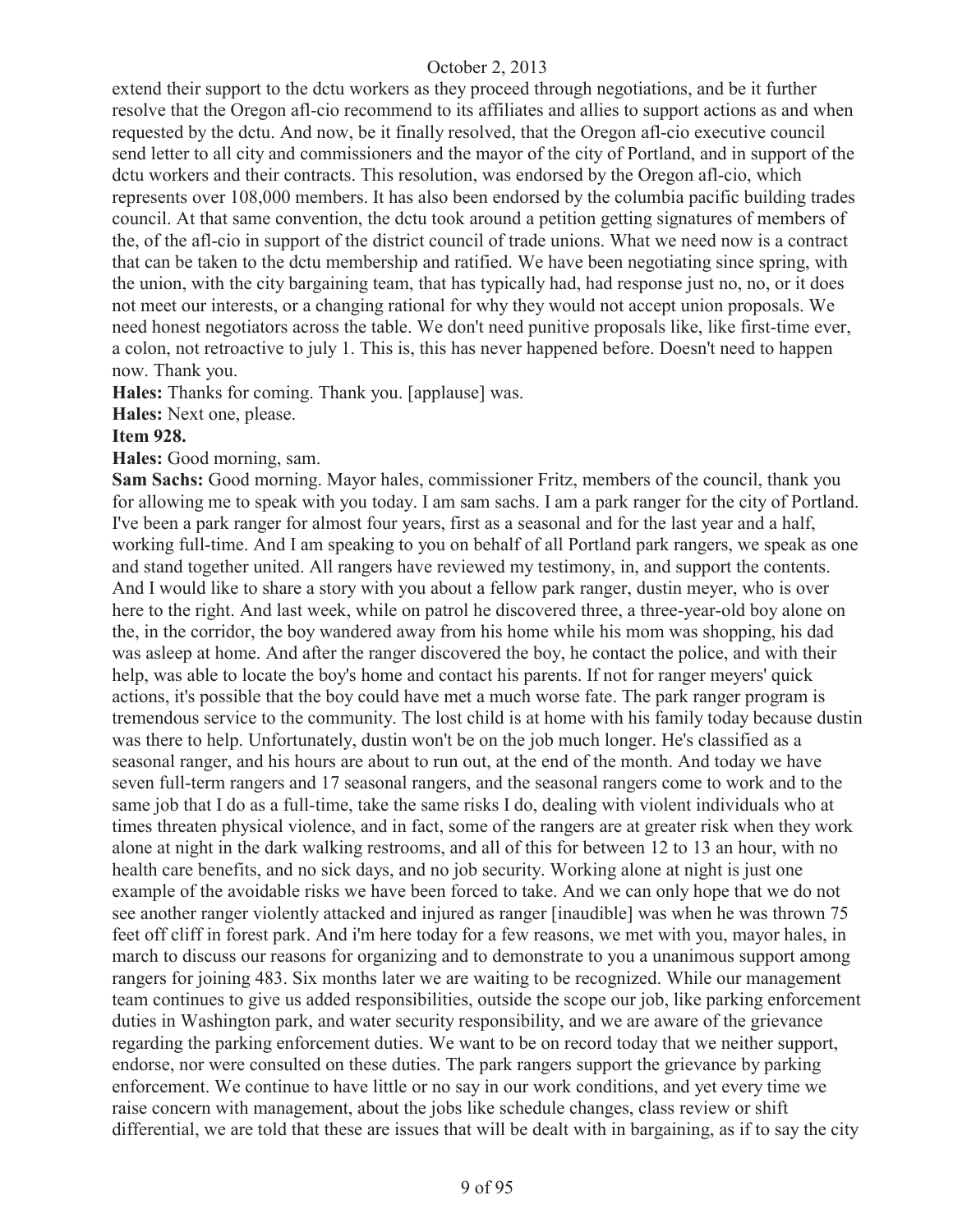believes our unionization is inevitable while at the same time, the city attorneys works to put roadblocks and prevent us from becoming a union. We could have easily unionized by now, we chose to leave the seasonals and dustin, behind. We have all been seasonal workers before, seasonal rangers, and we stand united with them today, as strong as we did six months ago, we ask you put on hold the implementation of the Washington park enforcement piece until the grievance can be heard. It's not the park rangers' desire to take jobs away from union members, and give them to non represented workers at a lower rate. We ask you again to reconsider recognizing us, the park rangers, as part 483. By doing so, you will empower us, to, to, and give validity to the work that we have done over the past two years to build this program to what it is today. At the very basic core, mayor, park rangers want what everyone in this room wants, to be valued at work, and to have our pay commiserate with our job duties, to have stay say in something as simple as what shift we work, and to be consulted on changes in our jobs, our job duties. We want to have a voice. By recognizing us, mayor, you can give us that voice. Thank you.

**Hales:** Thank you. [applause]

**Hales:** We have a couple more.

#### **Items 929 and 930.**

**Hales:** I think one more coming up.

**\*\*\*\*\*:** And 930.

**Hales:** Good morning, put your name in the record.

**Carole Morse:** I am carole morse. I live in northwest Portland and work for Portland general electric. Good morning, mayor and commissioners. And you for letting mike and I be here. We are an unlike duo because when he talks sports to me, I don't know what to do. But, we do talk arts and culture together. So, that really works. I am here today because work for art is a choice in the city of Portland's charitable campaign, which I understand kicks off october 16. And work for art will be one of 15 groups that are featured during your campaign. Up until now you, the city of Portland employees have given about 86,000 in donations for work for art during the past seven years, and which, which gets matched by the work for art matching challenge fund, thank you very much, for, for participating in that, and giving your ongoing donation to that fund. So, that the -- your city employees, 86,000 resulted in about 172,000 that went out to arts and culture organizations in the region. And, and I am here because, because at Portland general electric, this is, this has been an, has become an iconic part of our campaign. We're in the midst of it right now. And, and we have 2,700 employees. We also really do well each year, about 66% our employees give during the campaign, and they give to, to, oh, a couple hundred different nonprofits. It's an open campaign, and i'm really proud to say that work for art has grown over the years, and has become the number two campaign at our company. And, and what, what is especially interesting about that is it's sandwiched in between Oregon food bank, which is number one recipient, and doernbecher children's hospital, which is number three, so that our employees, even at the electric company, see the value of the arts, along with food and, and health care. And we have also, also been the, been the number one art campaign, the number one campaign in the city for the past two years. And one of the things that, that really important to us, that the company, and the company arts education. We believe that, that the worker of the future needs to be well educated in all kinds things, not just engineering and technology, but in critical problem solving and innovative thinking, which the arts does. And with, with, you know, the match that we give, the 50% match, you then give the match from, from the matching fund, and then you get the arts cart, which michael will talk about. One thing that I want to do, mr. Arts commissioner, is give our campaign is called give like a rock star. Keep rocking on, so we use the arts to, actually, move the whole campaign, and it gives the, the world tour locations on the back. This is only worth \$8 so I think that you can accept it. Thank you very much. **Hales:** Rock star, that would be nick, yes.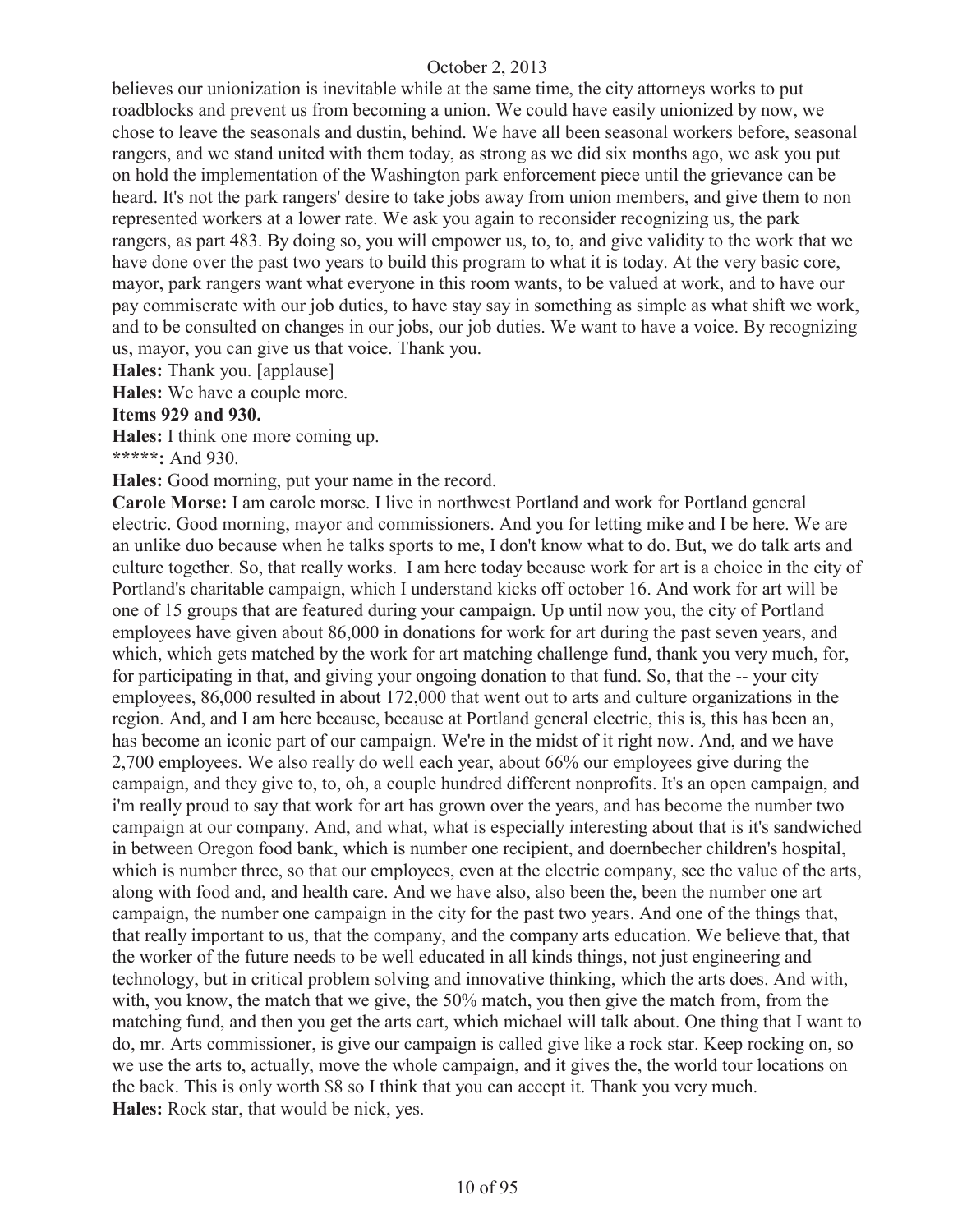**Mike Golub:** Good morning. I am mike golub, the coo of the Portland timbers and live in southwest Portland, and we have, we are huge supporters of the work for art program. We launch our first campaign last year and in addition to the obvious, obvious benefits of, of money going directly to the arts organizations, we have surprising results, a young workforce, and for many, this is their first chance, the first meaningful charitable giving, and for others, they were not aware or users of the amazing array of arts that we have in the community, and what carol alluded to, \$60 a year, they get an arts card that has an array of discounts throughout the year at a wide variety of arts institutions. For the young people, they learned how to give, and they were exposed to the arts. And it's a wonderful by-product of the program. The program work for art has been in existence for seven years, had a remarkable success. And, and there's been, been a great collective effort that has raised 4.7 million over the last seven years. And 55% of that has come from private donations and 45% has come from the matching challenge fund. As carole mentioned there are nine entities, public and private, that comprised the funds in the city of Portland, is the biggest one, but the matching fund is a huge impetus incentive and catalyst for 5,000 donors to the work for art program that represent over 75 companies throughout our region. Yesterday, mayor hales and I were among the more than 600 attendees at the greater Portland economic summit, and there was, might imagine, an economic summit, a lot of the discussion about, about key sectors in our community, and job creation, while the arts and, and culture sector represents 8500, more than 8500 jobs in our community. And the work for art program is a way to keep those arts institutions thriving and viable and those 8500 people employed. So, on behalf of the timbers and joining pge and the behalf of the 70 companies not here today, who, who proudly support the work for art program, we would encourage the city and, and the city workers to, to vigorously support work for art during the capital, the charity campaign.

**Fish:** One comment, first I want to thank our honored guests for serving on the work for art cabinet and being tireless advocates. I also want to thank city employees that somewhere, have year after year chosen to contribute to work for art and, and employees have a range of options, but those that do support it, have it deducted automatically from their paycheck, people like me. And the money then goes into this worthy cause, so i'm grateful that, that our employees every year have said that this is an important cause, and they want the option to donate to it. But, the third thing that I want to say, kind sticks in my craw, is the last meeting that we had, tom hughes issue a challenge. And it's kind of like, it bothered me bit because it's, it's, you know, frankly, it's tension in the ranks, but, issue a challenge, and he said that he would like to see the elected officials at the county, at metro, and the city, all, all sign up and participate, even if they give a dollar, he wants to see 100% participation, so, I have taken up that challenge, and I have a bit of work to do, and i'm hoping that the next time that you are here, I can tell you that 100% of the electeds in this building have, have chosen voluntarily to make a contribution so that tom doesn't get the last, the last word on that. **Golub:** Thank you very much.

**Fish:** Thank you for what you do and, and thanks for supporting arts in our community. **\*\*\*\*\*:** Thanks.

**Hales:** Thank you. It sounds like we better make sure that, that you don't have to eat any crow. Not to talk bad about birds.

**\*\*\*\*\*:** Yeah, really. [laughter]

**\*\*\*\*\*:** Thank you very much.

**\*\*\*\*\*:** Nice job.

**\*\*\*\*\*:** Fair contract now: Fair contract now: Fair contract now:

**Hales:** Ok. Thank you, nick. Now, let's move to the consent calendar. I don't think that there are any requests to pull anything off the consent calendar, is that right?

**Moore-Love:** Correct, I do not have anything.

**\*\*\*\*\*:** Ok, unless there are any now, then roll call on the consent calendar, please.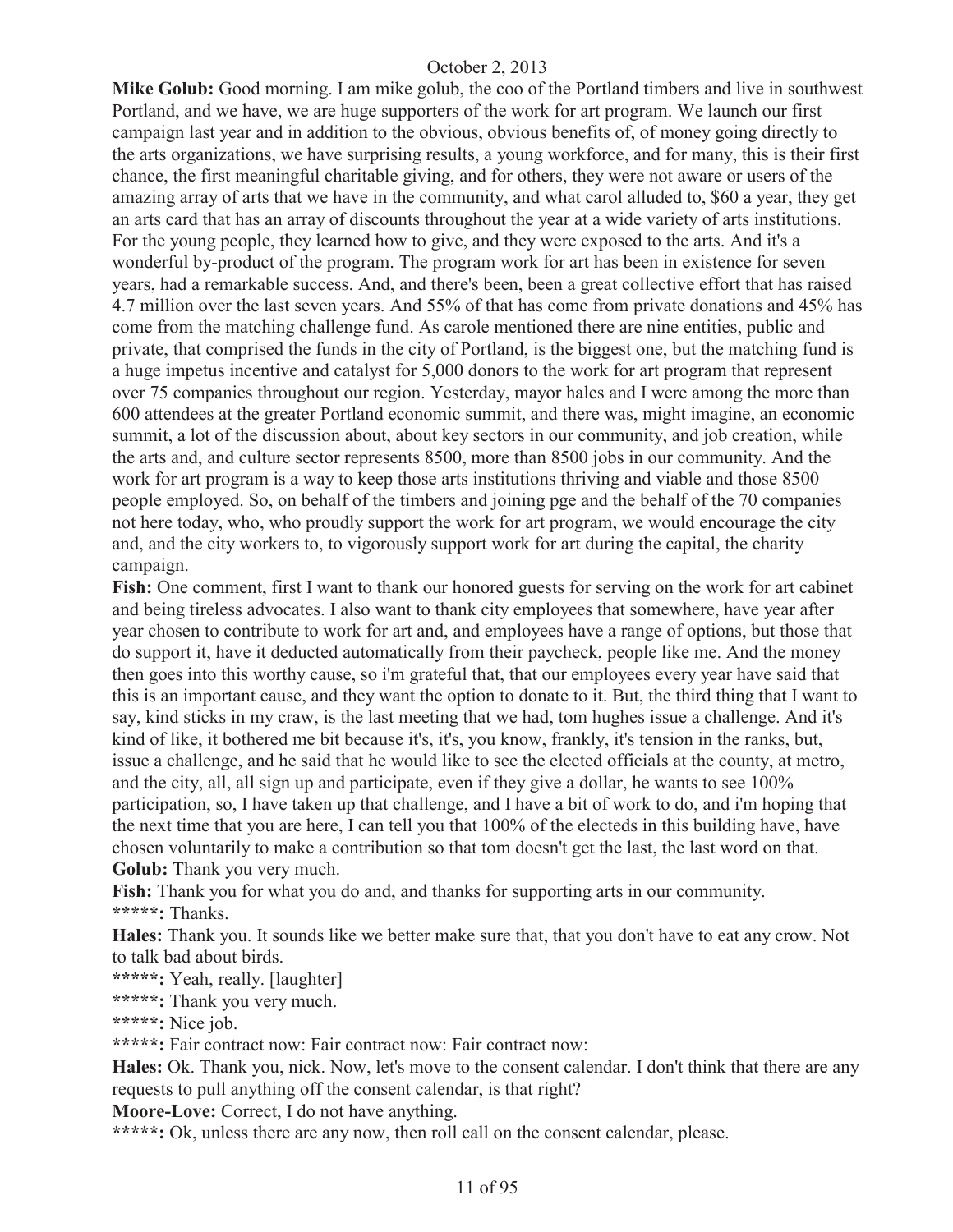**Novick:** Aye. **Fritz:** Aye. **Fish:** Aye. **Saltzman:** Aye.

**Hales:** Aye. And time certain, 931.

#### **Item 931.**

**Hales:** Commissioner Saltzman.

**Saltzman:** Thank you, mayor and members of the council, as Portlanders I think that we all seem to, see much to admire about birds, and after all they can fly. And who among us would not want to do that. I also admire how the birds who don't migrate south for the winter survive. They are, their survival skills are amazing to me, as well. And right now, we are in the midst of what's called the fall migration when thousands of birds, may be millions, make their way to, to warmer climates in the south and, and in light of the fall migration I am pleased to bring forward this resolution, to encourage and support bird friendly building design and management practices. We have recognized that birds on the migration path fly into buildings and, and will injure themselves sometimes fatally. Because of the building's design. For instance, they may strike a building with, with reflective glass, or they may be disoriented at night by lit buildings as they are navigating along the migratory path. We have several city documents that reference and include language around bird and habitat friendly designs, including the draft comprehensive plan and the draft central city plan for 2035, both are in the works right now headed our way soon. And this resolution serves as a focal point to those documents and brings those intentions, into one place. I would also note in july of 2013, the city produced -- of 2012, there was a guide for bird friendly design, a step in the right direction. This resolution serve as a focal point to bring those documents and those intents into one place, and but, it's also about bringing awareness to building owners and property managers, and that includes homeowners. Unfortunately, bird strikes happen at residential properties as they have at my own house many times. So today, we're going to hear from experts who will share their experience and, and tips for making your property bird friendly. So I would like to introduce alan armstrong with mwar architects, if you could come on up here, and then bob salinger with Portland audubon society. Welcome. Why don't go ahead and start, alan, if you are ready to go. **\*\*\*\*\*:** Ok.

**Alan Armstrong:** All right, good morning. Mr. Mayor and commissioners. Thanks for having me, commissioner Saltzman. And I am alan armstrong, and I work with mwa architects and I am the project architect working with msa engineers in the Portland water bureau on, on the pump station project. And, and as some of might know, it's a complex project. Lots technical considerations, it's in the 100-year floodplain in willamette park, which is a big deal. And it's a 100-year building and we want it to last for a long time. As it serves a critical need for the community and, and it's a beloved park. We have had extreme public involvement, and it's been through the design review process. So, there is a lot of design input from a lot of stakeholders. And if you could see this image, projected, this is the design that we came up with, and because of and/or despite all of the design input, we feel like we have come up with a compelling concept for the building. And part of that concept is win goes. And these windows are included to, to, to provide daylight to, to the, the maintenance personnel inside the building. But also, to provide a glimpse of the function of the building to passersby. And as soon as we have windows on the building, we have a problem, we create a problem with bird collisions. And it was, actually, Portland parks and rec and, and a number of the public advisory committee, jeani, who brought this to our attention, and the water bureau and the design team, and all the other stakeholders you, of course, who immediately were onboard with addressing this problem. So, I want to run through a few of the specific things that we have done for this design to mitigate bird collisions. First all, we used the newly created bird friendly design guidelines from the audubon society as a reference, it's a great document and, and comprehensive. And, and I also work direct with candace larson at the audubon society to make sure that we were covering our basis with the design. The thing that we did to, to, to address bird, bird, bird collision deterrents, was mike ross at the Portland water bureau did, did, a see if I can get this right, bird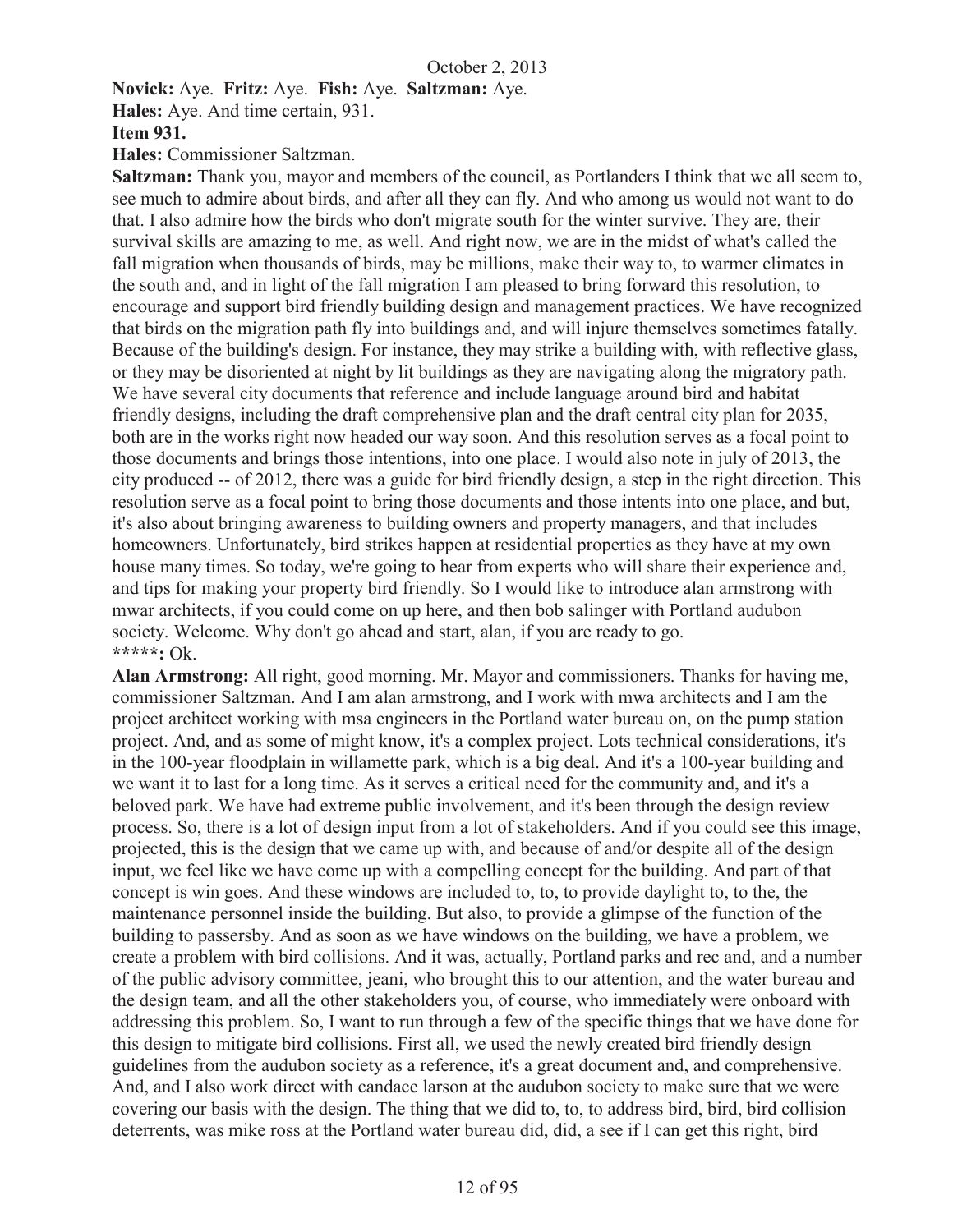collision threat rating calculation, and that's base on lead calculation that basically takes the amount glazing on the building and divides it by, by the amount of solid facades and the glazing is given a, a, a rating base on the bird friendly or unfriendliness and, and this building has gone through a lot of changes over the course design. And a 30% design, our bird collision threat rating or bctr was 8.11. And, and that is within the acceptable range of 15. But, the east facade, we had a lot of glazing on that facade, and it was 23.62, so this was unacceptable. And now, we made a lot of changes, not just for bird friendly elements, but other design criteria, as well, and the nice thing is because of the changes, we re-did the calculation. Our bctr is .65, and less than one on all facades. This is a great change for the building, itself, and the building design be but also, for, for bird collision deterrents. And the other main thing that we have done, and if you read the bird friendlily design guidelines, this is the most effective way, deterring bird collisions is to treat the exterior service of the glass with, with a pattern that disrupts the reflectiveness of the glass, and that can be accomplished in many ways. But, the key is to, is to conform to the two by four rule, which, basically, limits the amount of open space that, that bird wants to fly through, so if you can get your open space less than two inches by four inches, then, you will, you will limit a lot of bird collisions, and this is an example of a mockup that we did to, to test -- we did a lot of these, and this was the final one. But, you could see, that, that the, the etch or sandblast, again, many ways to do, it disrupts that reflection and keeps birds from flying into the glass. Let's see here. Lighting. Light is very important, as well, and there is, actually, very limited exterior lighting on this building, considering it's a secure facility in a park, and all the lighting is, is downlighting so there is no, no spill upwards into the atmosphere that would draw birds in at night. And interior lighting, this building is not normally staffed, and so, lighting is our default off and, and the only time that, that the interior lighting would be on at night is if there is an emergency. And even then, the design team, that designed it, designed it to limit the spill from the exterior to the interior. And finally, the, the roof of the, of the building is, is about 90% covered in eco-roof. So, this is bird friendly in that it provides some habitat for, for birds, so, at the same time, we're trying to provide habitat, we also want to prevent birds from running into the building. And just, just in closing, I just want to make a couple of, key points. And that is as a design professional, three years ago, when I started working on this project, I was pretty unaware of this issue. And, and going through this process, I have learned a lot and, and, and the numbers are pretty staggering as far as bird collisions, bird fatalities due to building collisions in our country per year. And, and so, I have come to realize that this is very important issue for design professionals, especially in Portland, like you said, being on the, the pacific fly away. And, and we have easy and direct effects on this, in this issue, as well by making simple changes to our building design, we can prevent bird collisions, and those, those changes, those design decisions don't have to be stand alone, for instance, the marks on the glass helps with occupant comfort issues, reducing glare, and it can help reduce energy costs by eliminating the solar heat gain into the building, so there is synergy between bird friendly design and, and other design criteria. Thanks a lot. **Saltzman:** Thanks. Bob.

**Bob Sallinger:** Good morning, mayor hales and members of the city council, I am bob sallinger, the conservation director for the Portland audubon society and I am going to turn a part of my time over to mary who also worked for audubon. And, and, and to commissioner Saltzman, for bringing in forward and, for the city for their work, this is an important thing, as alan has said and, and this is, this is -- the numbers are staggering. And this is considered to be one of the top two or three killers of birds in the united states. In north america. And, and estimates are from anywhere from 100 million birds a year to several hundred million, some estimates you can put it as high as a billion, so the numbers are absolutely staggering, and if we are concerned about protecting and preserving biodiversity, windows are a place that we have to be thinking, about especially for birds. This is an important step forward. And a lot of cities have taken this step, we're not unique here, chicago, toronto, houston, and have adopted very, very -- san francisco, a lot of cities have adopted strong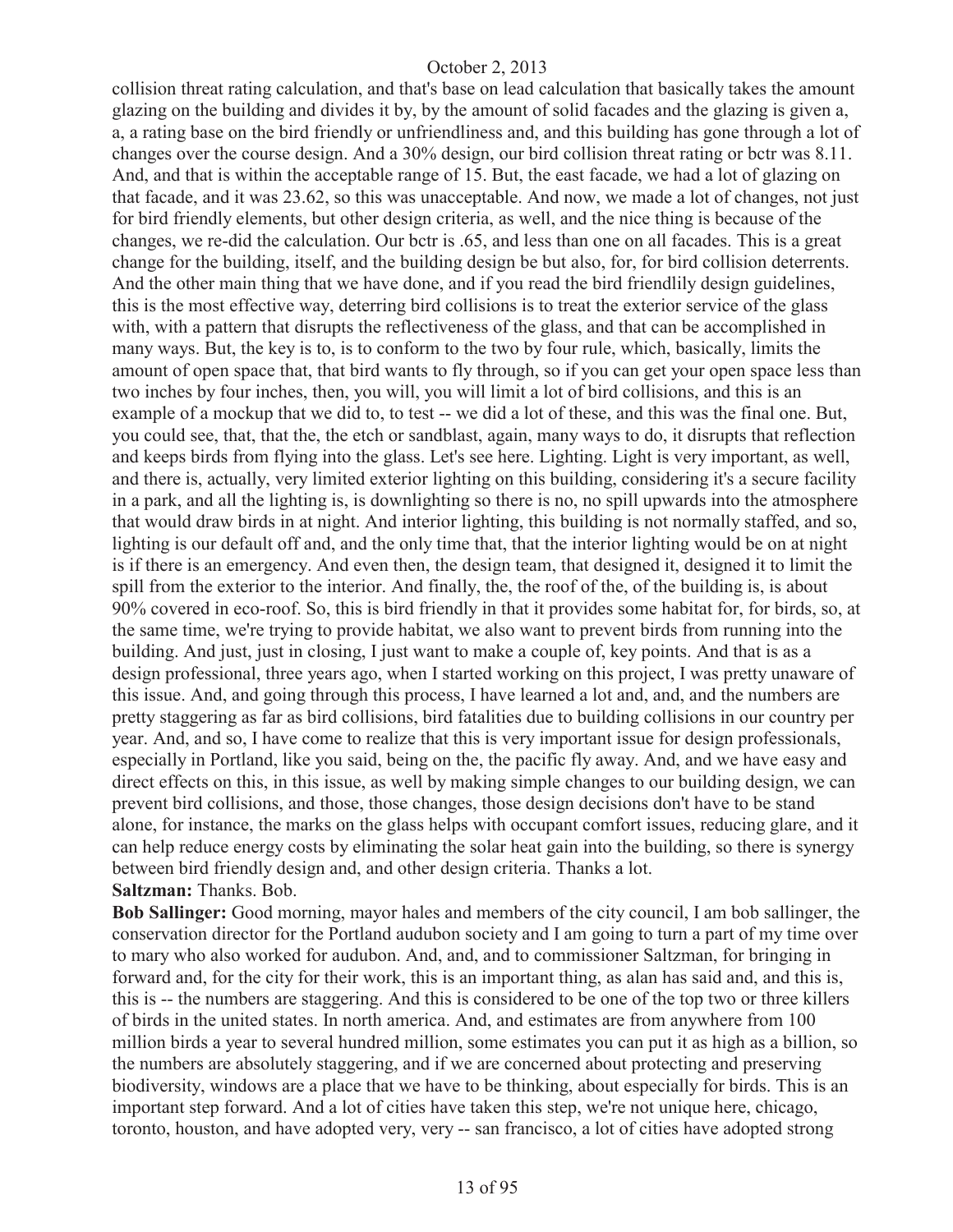programs recognizing this significant program. And some people ask, why, why do this, and why is the city worried about this, my city is why not. And we want to be ecologically sustainable. Something that Portland prides itself on and this is something that we can do. It's a voluntary program. And it's a matter knowledge, a matter of understanding how we impact the environment around us and incorporate these principles, so it's a smart thing to do, and as alan has noted, a lot of synchronicity with, with saving energy and, and with other goals, as well, and preserving our ability to see the night sky, and there is a lot of overlap with other valuable things that we're trying to do in our urban and landscape. So, the smart thing to do, the green thing to do and can save us money and birds. There is quick thank you's. First, you know, a lot of people worked on there, I want to thank the city, roberta and, and from planning and mr. Verrsue thomas from parks and, and the bureau development services, wasn't super directly involved but we kept in communication with them to make sure that they were onboard, and this was fund by national audubon society, and u.s. Fish and wildlife service. They also participated, american bird conservancy, and provided some of the preliminary materials on this which is based, and then a cast of dozens people from local, a textured firms, port vancouver and, and local architects, a huge number of people that came in and serve on the advisory committee, so we want to work with the community to make sure this was useful, acceptable and state of the art, and, and functional. And so, you know, we are pleased that we were able to work with the local business community to make sure that this was something that was, that was going to be useful and, and, and we got a lot of support for it and, and who else. Jeani, who did the design, and then most of all, I want to thank mary coolidge on our staff, she since move on and now up on bonney butte and came down from the rainstorms where she was counting hawks, and this was her project, and she really did, did a tremendous amount work to put this together, and really deserves kudos for that, and she'll talk more about the specifics, so, the last thing I would say is I hope this is the first step, not a last step, and we have done the work, and put this together, and you are, you are passing resolution, and I hope today to, to support it, and, and get getting it into city plans and out in front of people and making it part of the things that we think about when we build and rebuild our landscape really where it's at, you know. Affecting change on the ground, and we're seeing that happen. This is great case in point. We're very excited about it. And lewis & clark has made changes, and university Portland talked about incorporating this in when they build on the bluffs so we're seeing folks really embrace this, and we want to get a ground swell, and both, both bird friendly building design and the building phase and getting folks to turn out lights unnecessary, that are on at night. We're not talking about safety issues or trying to infringe upon those, but, like pollution, when we're shining lights up in the sky and we have superfluous lighting, it is a matter of energy sufficiency and protecting our wildlife, so now I will turn it over to mary. **Fish:** I just ask you a question. Years ago when the green building movement started, and people tried to caricature it, thing that I think people were slow to realize is that there were long-term savings of, of going to green building, if you made a sustainable building, keep the costs down over time, and there was a return on investment cases to be made. And, and now, as well as, we're talking about how to make buildings more resilient, and anticipating things like earthquakes and other natural disasters and, and you are talking to us about how to make buildings more bird friend. And what, what do say to a property owner, this is voluntary program, what do say to a private property owner, to make the case as to why it's in their long-term economic self-interest to invest in this kind

-- this approach?

**Sallinger:** That's a great question, the exciting news is that, is that this, this correlates very well with money savings, the types of strategies we're talking about are things being done through leed certification, through energy efficiency programs. And so, it's a matter tweaking those, and it's not necessarily something you are doing on top of everything else but looking at how you are doing, your energy efficiency and construction and design, in ways that incorporate in the principles here, so what we're talking about here is not necessarily additive, it's just transformative in terms of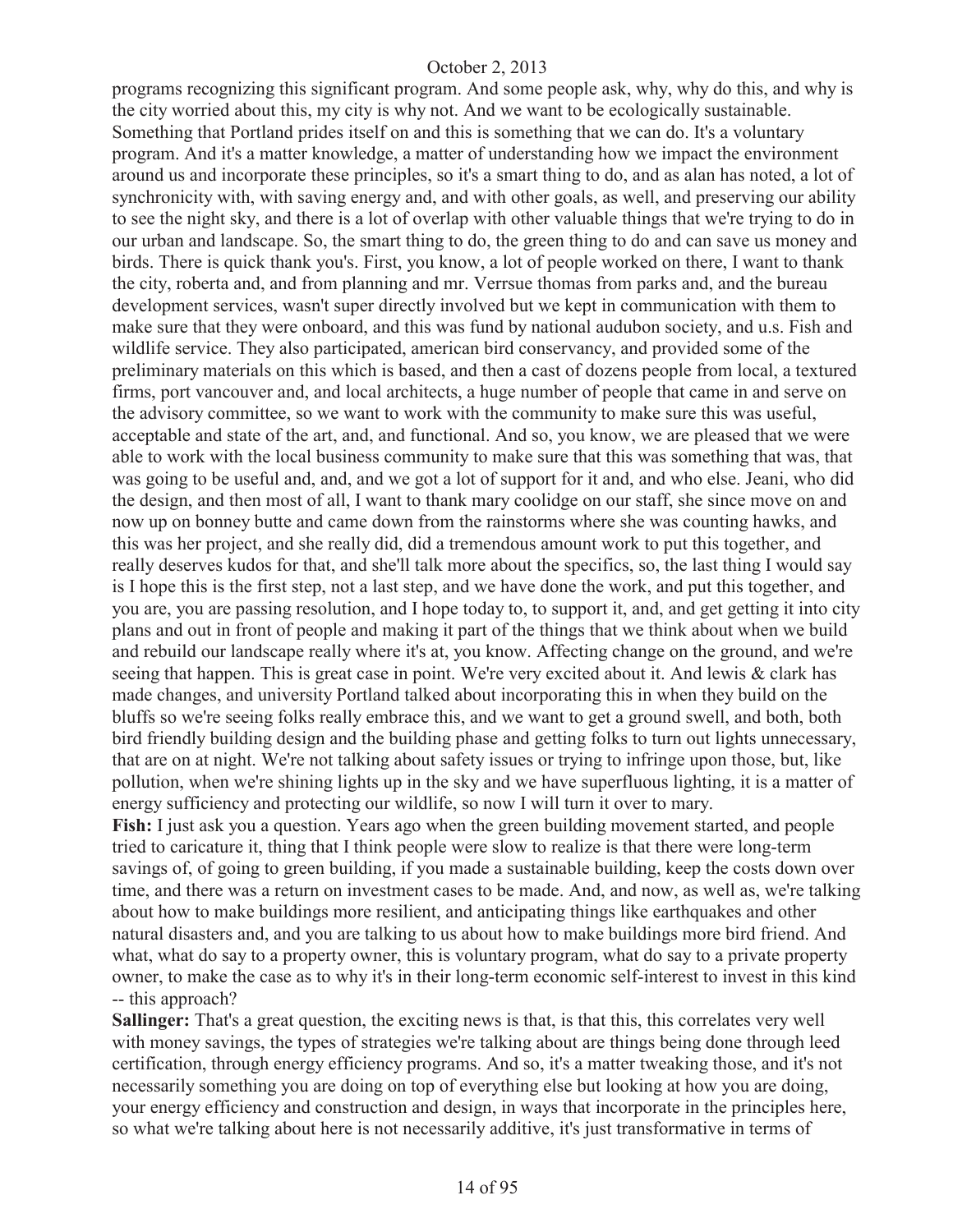thinking about how do-do the shading positive the glass, and how do you juxtapose the glass with, with natural features on the landscape, and these are things that we're embracing and thinking about because they make economic sense. And these, these kinds of strategies, we're talking about here, fit incredible well with that. And in some cases, they really enhance it. So, this is an economical thing to do in the vast majority cases. It's really just a matter getting that information out in front of people. You are going to save energy, you are going to save birds, and, you know, in some cases you are going to preserve our ability to see the sky and, you know, make our community more livable. It's all upside, really. From, from a biodiversity and, and an economic perspective.

**Mary Coolidge:** Mayor hales, and commissioners, thank you for the opportunity to be here today. This is a really exciting day for those us who worked on putting this resource guide together. And the resolution that you are bringing forward today helps to address what is, what is emerging as one of the major conservation issues facing birds today and, and let's see, if I can get this going. Research has demonstrated that up to a billion birds die every year in the united states alone, as a result of hitting windows, and one of the reasons why this is a very critical issue is because it's an indiscriminate killer. So, common birds, rare birds, and adult birds, and juveniles, and healthy, unhealthy birds hit as readily as any other, so it's really culling some of the healthiest birds out of the population, which is problem. We did not know prior to 2008 whether we had a windows strike issue in the city of Portland. Nobody had evaluated this, so we ran a pilot survey in 2009, and then, followed up with four additional seasons monitoring, with a tiny sample size we were looking at 21 buildings in the core. During that time we picked up 40 to 65 birds per season, and we documented 36 native species of birds. During that same time, the wildlife care center at audubon documented 83 species of native birds and fielded phone calls and intakes in the number of 200 to 300 per year. And so, really, it's a significant issue. And the third species that we found, when we were, we were doing our surveys, was not what you would -- typical urban core species, and sparrows, but it was list of, of hummingbirds and woodpeckers and sparrows, and pretty, pretty staggering toll that it was taking on our diversity. And the very basic, basic problem is, is that transparency and reflections create habitat mirages that birds have difficulty distinguishing from reality. And, and so, the solution is to, to, to, essentially, do anything to interrupt reflections and to treat transparent areas window glass, that can be accomplished with u.v. Patterned glass, etch, and printing, on translucents, and really, as little as 5% of a window surface can be treated, and still be 90% effective in reducing window strikes. There is a lot of research that's going, going into the minimum amount of marking on window that will still produce effective results. And as alan mentioned, and bob also mentioned - -

**Fish:** Can I ask you one question. At night, when building is lit, do we have the same risk factors for birds or, or is it generally, is the greatest risk, risk during, during daylight hours?

**Coolidge:** Yeah, it's a different risk factor, at night and, and they are related, so, artificial lighting in the city, lures birds in because they are drawn to lit areas and, and we don't -- we did not document that we had an overnight strike issue in Portland. We may, and more research would really be necessary, but, in general, what we documented was, was that probably birds are lured into the city overnight because of artificial lighting. And then, when they start foraging early the next day, that's when they are running into reflections. So, it is a related issue.

## **Fish:** Thank you.

**Coolidge:** So alan and bob mentioned, there is good news, synergies are great news, they are reducing solar heat gain, as demonstrated here on the ohsu center for health and healing in the upper right hand corner, and the federal building with the, the solar panels on the exterior of the building, and those are great synergistic ways to market the buildings for birds, and then, and then branding, carrying aesthetics through a building, and creating privacy in some cases and, and reducing vandalism, marking windows on the bus shelters has been demonstrated to reduce vandalism. And, and when Portland introduces this resolution, they really join -- we join a growing list cutting edge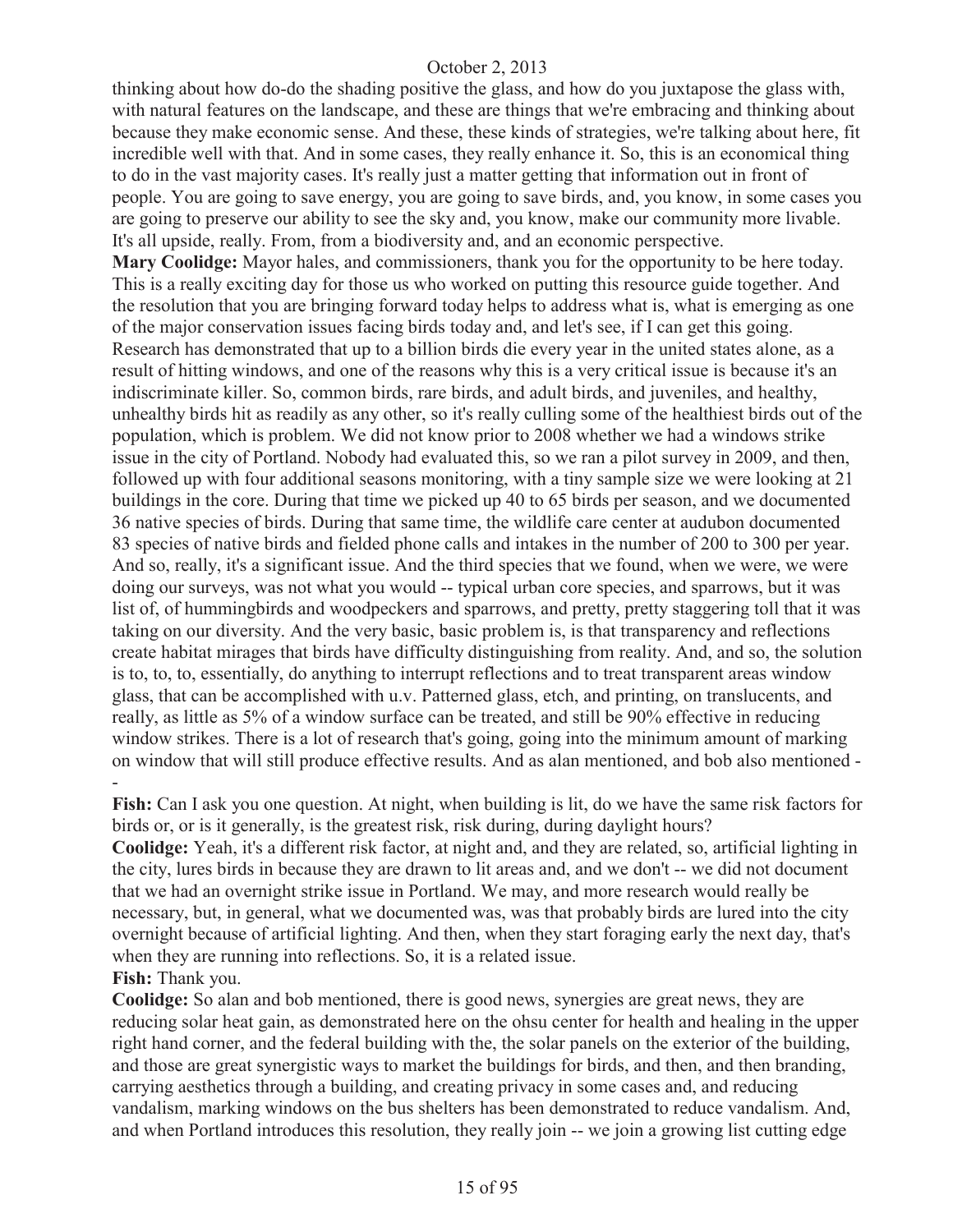cities that are already doing this kind work. And some of them in a voluntary capacity and some of them mandatory, and some of them combined like this san francisco's bird friendly building guidelines. The last critical element that we have touched on bit, is emphasizing a lights out program. So, anything to reduce unnecessary overnight lighting, including shielding light fixtures, eliminating uplighting and spotlights, eliminating vanity lighting and minimizing the light spill from the interior of the building and, and really, the, this saves energy, it preserves the night sky for, for star gazing and saves money for building owners and, and it helps to preserve a biodiversity, which I think that many of us would argue is part of Portland's livability. Lights out programs are going on in many other north american cities, including pretty big municipalities. And, and so Portland you, Portland, would be, would be joining this list cutting edge cities, that are working on this kind, preservation, birds and reducing of, of some of the, some of the critical elements that, that they are facing as, as they live in our city, and year-round, and also migrate to the city.

**Sallinger:** Thank you. I want to acknowledge, roberta was really a key member of the team, too and, and did a tremendous amount of work but since she's here I want to point her out.

**Hales:** A semi-technical question, just to learn in this research and this set of practices are, evolving together. So, do we know anything about the color light and it's effect? In other words, is there any difference, you know, humans perceive red light at night very different than white light and affects our night vision, do we know anything about that subject of if we had different -- if people used a different part of the spectrum in terms of the lights used on buildings? Would it make difference? Do we know?

**Coolidge:** There is a lot of research going on, in that particular field, and in part because of the light, light -- our light installations because of, because of drilling and the platforms with red lights. So red and white lights are the most attractive and ultimately, the most dangerous for birds. Blue and green are considerably less attractive and therefore, safer, and that's, that's a, a gross simplification of that answer, yeah.

**Hales:** Ok. Because we could start to make changes in just what people use for lamping their buildings, or their exterior lighting if we knew what would make a difference. So, thank you. Any further questions?

**Novick:** Sort of as an aside but how many birds to cats kill per year, do you know? Sallinger: The numbers are, are astronomical, as I always tell folks, they are challenged and whether it's 100 million or 300 million or a billion, we know the numbers are huge and so, we try to address all the different causes of mortalities, it is put up there with buildings and the primary cause is habitat loss, and fragmentation, and that's the thing that we need to work on, and most of all and we can do that in the city and in our wildlands, but, we also need to deal with the secondary causes mortality, you know, and primary, primary cats, building strikes and pesticides, and invasive species, and there is a slough things since bring up cats, Portland is unique in the united states and anywhere in the fact that our cat advocacy and bird advocacy groups work together. That's a unique feature. I would love to talk to you about that sometime. We have a close working relationship with the feral cats coalition, and we could talk all over about that because it's sylvester and tweety, open warfare. We have a completely unique model that i'm proud of here, and this is, also, there is a collaborative model for dealing with some very big challenges, and we are happy to have the architectural community come to the, to the table and give us some awesome feedback, likewise we're working with the cat folks to address that issue, and we are proud that.

**Novick:** I wanted to make plug for spay and nurturing your cats.

**Sallinger:** And keep them safe at home. We just launched a campaign with the feral cat coalition, cats safe at home. And we did a tour where people see how to build a shelter for your cat, and 500 people signed up. We had to cap it. In the first year because we were overcrowded. Only in Portland would you have to cap, you know, a cat tour. But I think it shows how much people care about wildlife, and care about their pets, and this is an awesome animal community, and you know, this is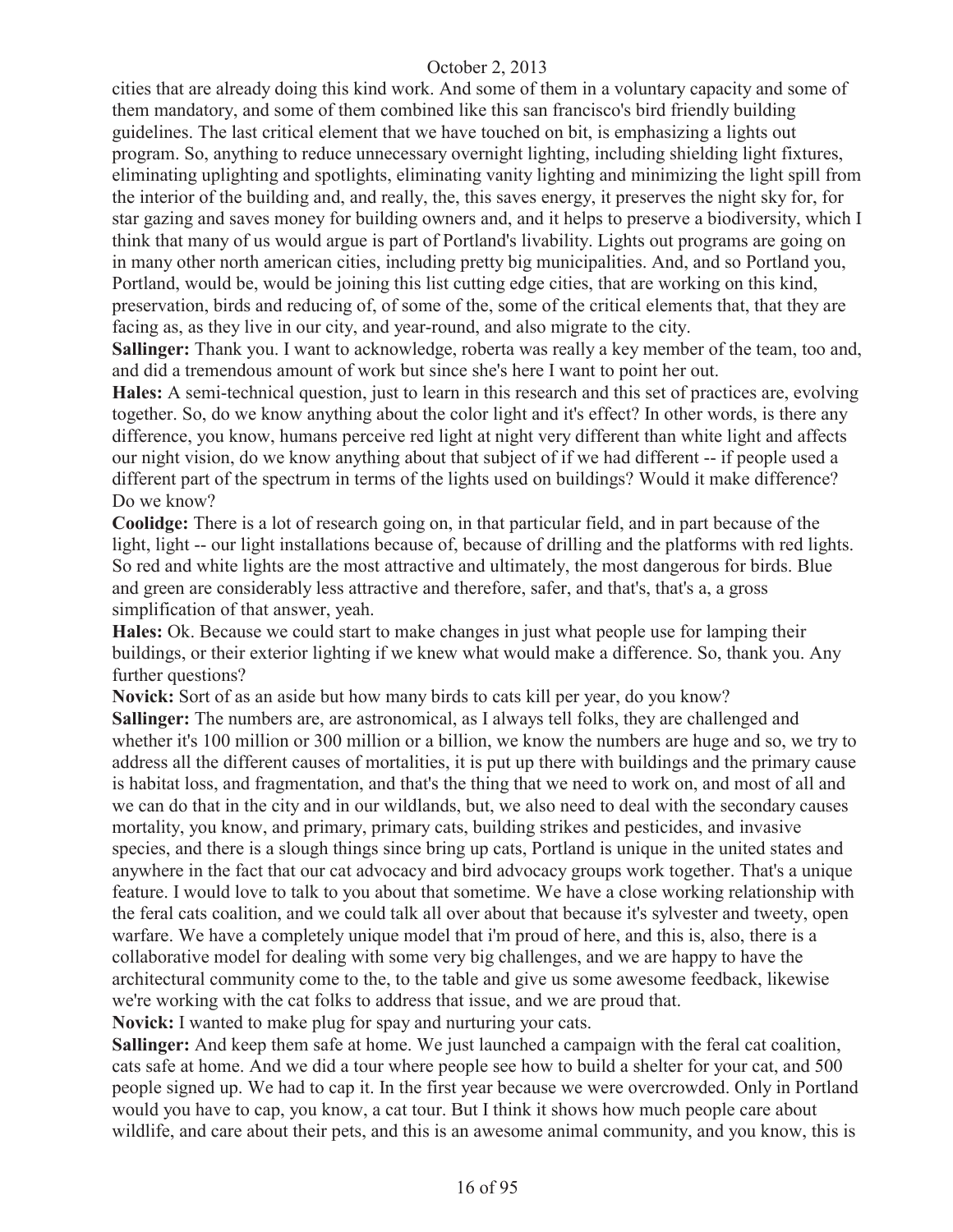just another, another cool piece to add to that, but thank you for the comment on cats because that's important, too.

**Saltzman:** Thank you all and for your good work. Thank you. [applause]

**Hales:** Is anyone else signed up?

**Moore-Love:** We have three people signed up.

**Hales:** Good morning and welcome.

**John Frening:** I am john, I would like to thank commissioner Saltzman for bringing this resolution forward, but the point that I would like to make is not only does it, does it help birds, but, but night lighting, light that go shows up is a nuisance to people, as well. And, and I have a particular problem with the 7-eleven at 21st and broadway northeast, where the flood lamp in the parking lot is, is aimed relatively high and shines into my room. I put on blinds and so forth, but, he does not have a \$300 to bring a truck out and adjust the lamp. But, so, I think that, that the resolution should include writing regulations, for, for night lighting and, in parking lots and public spaces. I was amazed when I looked on the internet, that, that in Oregon, there are three cities with such regulations. Redmond, sandy and kaiser. And when you go to california, it's literally hundreds and hundreds cities with regulations against night lighting. It's not only matter energy, it's a matter of, nuisance for people. The Portland city code right now, regulates off-site lighting at night, to, to level of one-half of one foot candle, at the property boundary. And, and I believe my, my problem at 21st and broadway exceeds that, but I have got to get an engine to certify that, and to bring it to the city, to, to get some enforcement. And so, I would like to have you regulate night lighting, particularly, the light that shines up, thank you.

**Hales:** Thank you.

**Crystal Elinski:** Sorry, I get confused if I don't have the order. We're not seated as we were. I am crystal, and I represent 10,000 random Oregonians that care. I asked the question, too, commissioner novick, I was curious about, about, about all, all of, of the, the attacks on our wildlife. And I know that I have spoken about this, about this to you before. When I came out of, basically, the forest, to do some ground truthing and learn how eco-systems work. And we are an eco-system. There are many cities where, where, where wildlife have, have managed to, to, to, to become very strong and, and new york city has been working on that. So, I am surprised that we have problems like this. Usually, techno fixes are regulations that were not thought through, so, if we have problems with the, the windows, I was just talking to lady who was here for the union action, and then she was saying, you know, she installs the latest, most energy efficient windows, and took time, and in the 30 years that she lived there she could witness how, how big an increase it was dead birds. I mean, birds hitting the window. So who designs these things. But, it makes me think that, you know, about a lot of, a lot of issues in our town, and in our state about permitting licenses and, and the standards that we have. I want to mention that where I live i'm afraid of the coal trains coming through. And we have a lot of parks around there, and we go bird watching. And it's beautiful. There is a lot of issues that we'll have with all sorts pollution. I can't imagine the birds in milwaukee are real happy. With, with the, with that. But, another anecdote is the fred meyer, you were speaking of the 7-eleven but the fred meyer on gleason and 60th, it shines so many lights down into the neighborhood of the lower mount tabor, and there is a lot of parks there, too. And people say, you know, it's just striking them right in their windows. But imagine what it does to wildlife. So, gosh, and I don't have much time. But, I was going to give another anecdote, but I think that you get the point that, that -- i'm really, actually, impressed by this office and what they have done and I like it when we focus on things like this in the city. So, keep on, on, keeping on. Thank you. **Hales:** Thank you.

**Charles Johnson:** Good morning, charles johnson, it's good to see you, commissioner Fritz and mayor hales, it's only been ten hours and I look forward to having nick Fish come tonight to American winter at the theater tonight.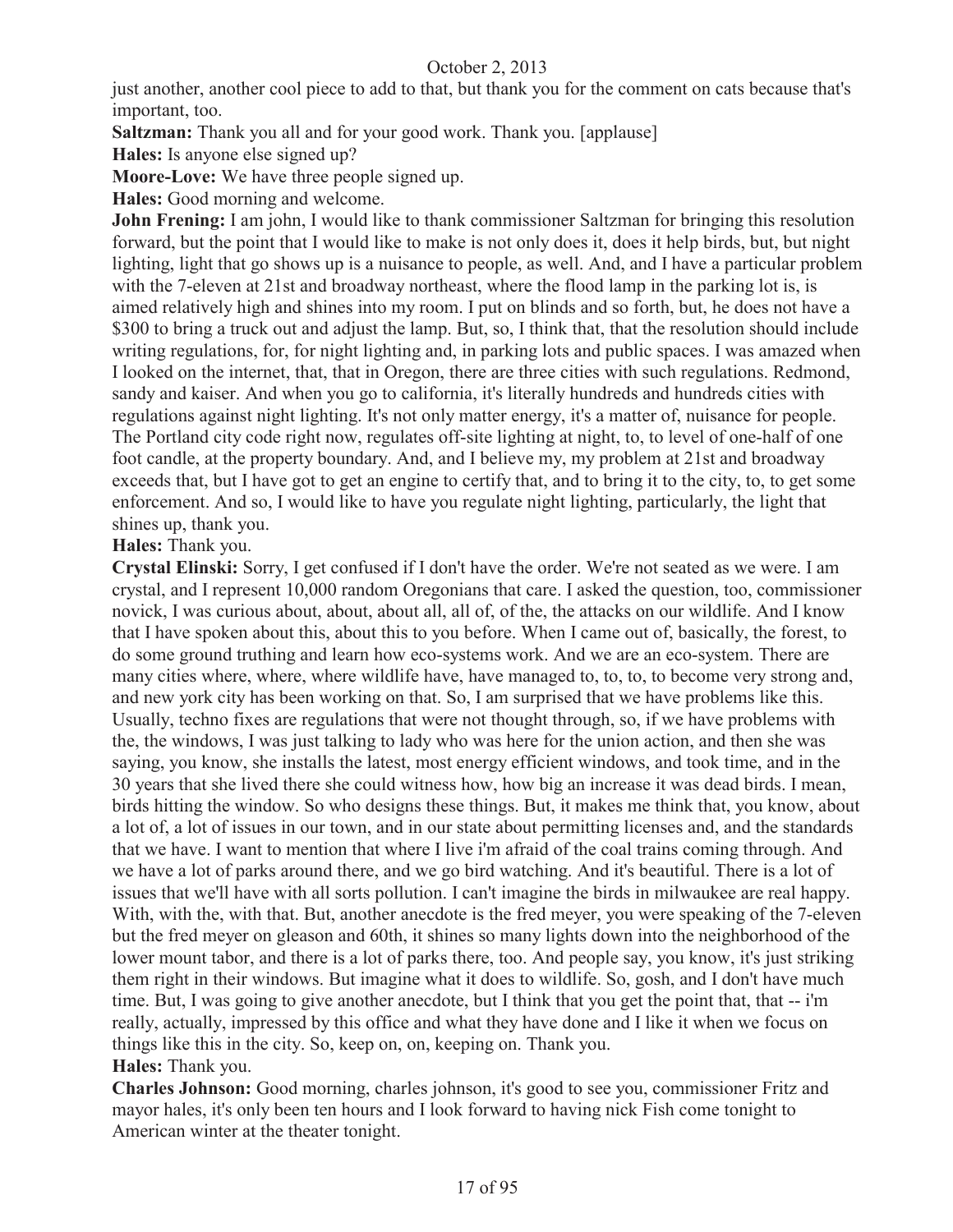## **Fish:** 7:30.

**Johnson:** One thing when we talk about regulation and, and time allot element in the city, is we want to be sure that, that natural habitat and birds gets -- due attention, but, monday, on the 14th floor of the, of the police building, they talked about the 227 suicides, in a 27-month reporting period, so I hope that we have a facility that, that the council, will, will remain diligent that, that, while we protect natural habitat, and I thank bob for being able to get up here and not say hayden island during -- not saying hayden island during his time, and preserve habitat is better than urban habitat, that's slightly less legal. That the city council will look at monitoring and reporting on where the time goes. Did we put an equal amount of time into bird and human fatality? I don't think that you will do the right thing. My hero, commissioner novick is up there, and he said suicides on the vista bridge need to stop, and he did what he could to make that happen by putting a barrier that needed to be up there. But I want to encourage you to look at maybe through the auditor, and the efile system having some centralized reporting so that we don't depart from the core values that, of the city, which is, which is a loving community that values and protects all life but especially the lives of humans who are most at risk. Thank you.

**Hales:** Thank you.

**Johnson:** Thanks very much.

**Moore-Love:** We have one more.

#### **Hales:** Ok.

**Lightning:** Good morning. Commissioner Saltzman, and in the audubon society I would like to commend on your efforts on this research. I hope you obtain more funding on this research, and I think it's very important and, and one of the issues that I have is, is that, that as you know, on the windmill farm issues, we have a lot of eagles that are, basically, being killed by the windmill farms, and I like, I would like more research, possibly, on that, on possibly ways to prevent that because as you know, a lot of these are being proposed to be built in, and constructed, and again, we need to look at, at research that states how many eagles are being killed because we need to look close at that and, and try to prevent that in any way that we can. And that's all that I have to say. Thank you. **Hales:** Thank you. Thanks. Great, and any further council discussion before we --

Fish: If I could, I would like to ask the sponsor question. I understand this is voluntary, and we're setting up the guidelines. But, I also understand that the city is a big market participant. Particular, through our urban renewal districts, and tiff, but affordable housing and many other areas where we're a huge market participant. So, we have created some guidelines like, like safety through environmental design, and we have worked in some of our criteria, and obviously, thanks to your leadership we have the green building standards that we have to meet. And is it, is it your intention that this, this, over time, gets embedded in either what people have to, to, to do or that they have to at least acknowledge that, that they have evaluated what the cost would be and, and its impact on the project? So that it gets systemized to the buildings that, the buildings that we invest in? **Saltzman:** Yes, I think as bob said, this is, this is, this marks the beginning of, an awareness that we're trying to bring not only to those, those outside the city government, who builds things, but also, to the city, itself, and the city always does, does, I think, prides itself on taken a leadership role whether it's safety through environmental design, green buildings, and I think that bird friendly design is going to be another hallmark, something that the city of Portland does. And, and as noted, in the testimony, there is a lot of other cities that, that are, are doing things even of a mandatory nature, and certainly, that's something that, that, you know, I am prepared to do more research on. And, and possibly come back to council with that. But, we are, we are right now, in our comprehensive plan drafts, you know, putting in bird friend design policies and guidance, and we are working very hard with the public to increase their parents. So, I think the short answer is, yes. There is more steps ahead.

**Fish:** Thank you.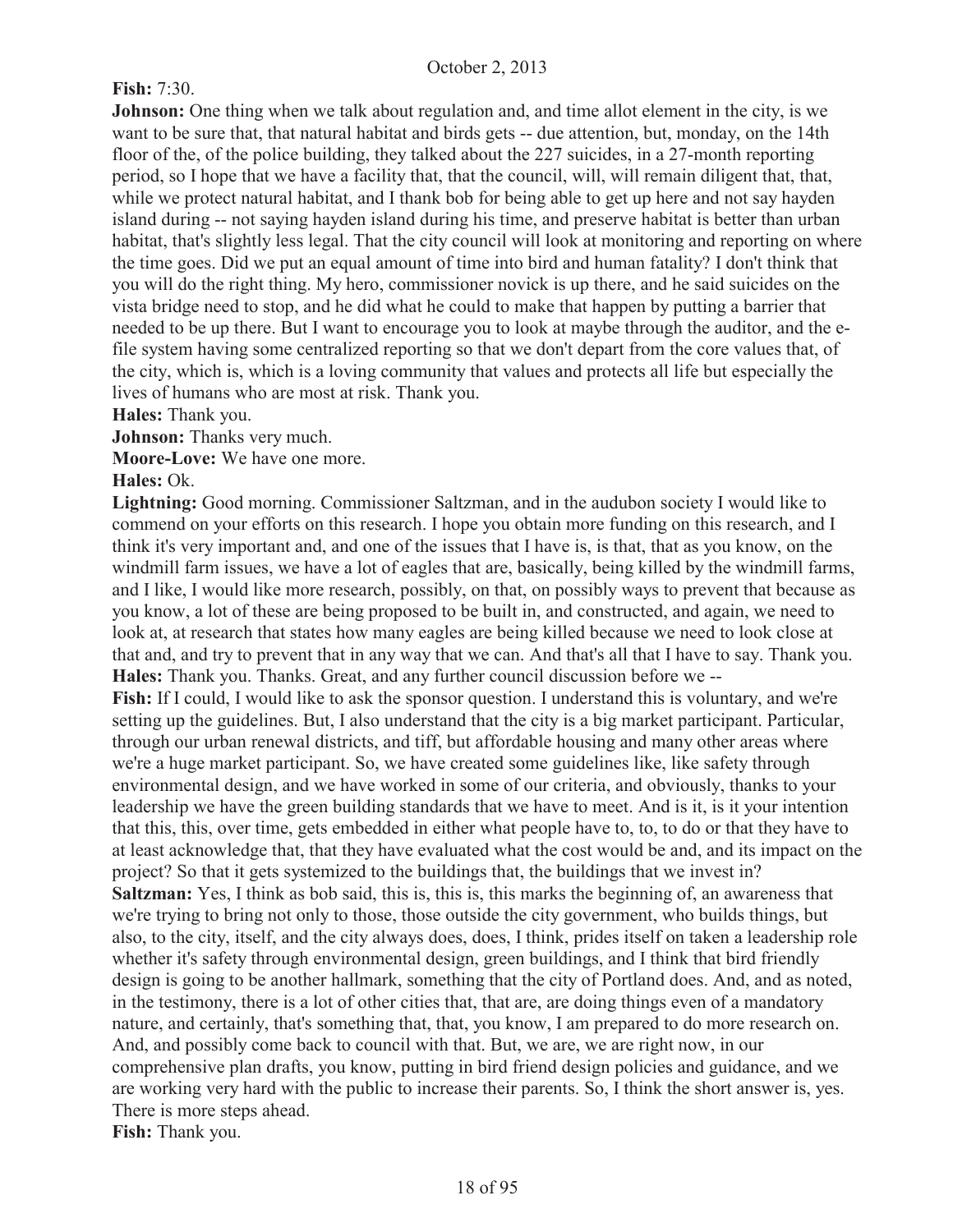**Fritz:** If I might follow-up, the resolution says, be it further resolved the draft centrally city plan include an action item to explore development standards to design guidelines in educational incentive programs so I am curious as to why this is coming in advance of the rest of the package? **Saltzman:** I don't have good answer as to why this is coming in advance of the rest of the package. And if we are jumping the gun a bit on that, you know, I may be want to, would ask roberta to come up here and maybe answer that question.

**Fritz:** I have a follow-up question, and that is, would you be -- who would be doing the developments of the design guidelines and standards? Would it be the bureau of planning or the bureau of development services?

**Saltzman:** I think the bureau of planning and sustainability. But, I could be wrong on that. **Saltzman:** Roberta? Let's bring her up here, and hopefully help us navigate this point.

**Roberta Jortner, Bureau of Planning and Sustainability:** Thank you, roberta jortner, with the planning bureau of sustainability, there is also a question, a resolved statement the city would seek opportunities to incorporate bird friend building design and practices into the city facilities, as well, and the idea was kind of building on the city's green building practices, and policies in place for the city facilities and seeing how we can incorporate this piece into that, as well. And, and the, the, the, the design standards and so forth would be evaluated through the centrally city process and, and its through that process, that it was found to be, to be, you know, appropriate and, and, and effective, in getting the results intended, and they would be, incorporated into the, the standards that bds would implement, and the bureau of planning and sustainability would incorporate that into our process. **Fritz:** Wouldn't development services be helping to write the design standards?

## **Jortner:** Yes.

**Fritz:** So I want to be sure, colleagues, that this, obviously is, a great project, and in the system, and as a voluntary program and i'm concerned that, that the, the public involvement advisory statement says that, that there's been no public involvement, and it's not true because it went to the planning and sustainability commission last year, right?

**Jortner:** Yes. The presentation saw today, actually, a longer one went to the planning and sustainability commission and there was a presentation to the design commission and, and a forum held at the, at the headquarters last june, and there were over 100 people there, including a lot of folks from the, folks from the design community that participated, and others, so, I think that, that the, the -- this is not so much getting out ahead of the package, but sort of setting the stage of the council's intent to, to take the next steps and to do that, continued outreach and collaboration with the community, within the bureaus, and to, to move this forward.

**Fritz:** And with the development review advisory committee, were they consulted?

**Jortner:** There are members of the, of the committee that are aware of this, but I don't think that we took it directly to the drac.

**Fritz:** Thank you. So, when you look at the proposed standards on page 11, there are standards such as at least 90% exposed facade material from ground level to 40 feet. And has been demonstrated in controlled experiments to deter 70% or more of the bird collisions, it seems that that would take a planner or reviewers time, if that were to be adopted as a standard, it would take, take time for somebody to make sure that that was, that was, actually, happening on the proposed building, is that correct?

**Jortner:** It depends, on how the standards are written and where they were applied, and in san francisco, the standards apply in certain parts of the city, which are close to water bodies and natural areas, and they did a lot of work to see where the best types of approaches would be applied, where, where, what does speak to is a lot of room to look at, you know, working with residential neighborhoods, and neighborhood associations, and seeing what homeowners can do because a lot of homes are within that, and it would not necessarily be a regulation, it would be working to, to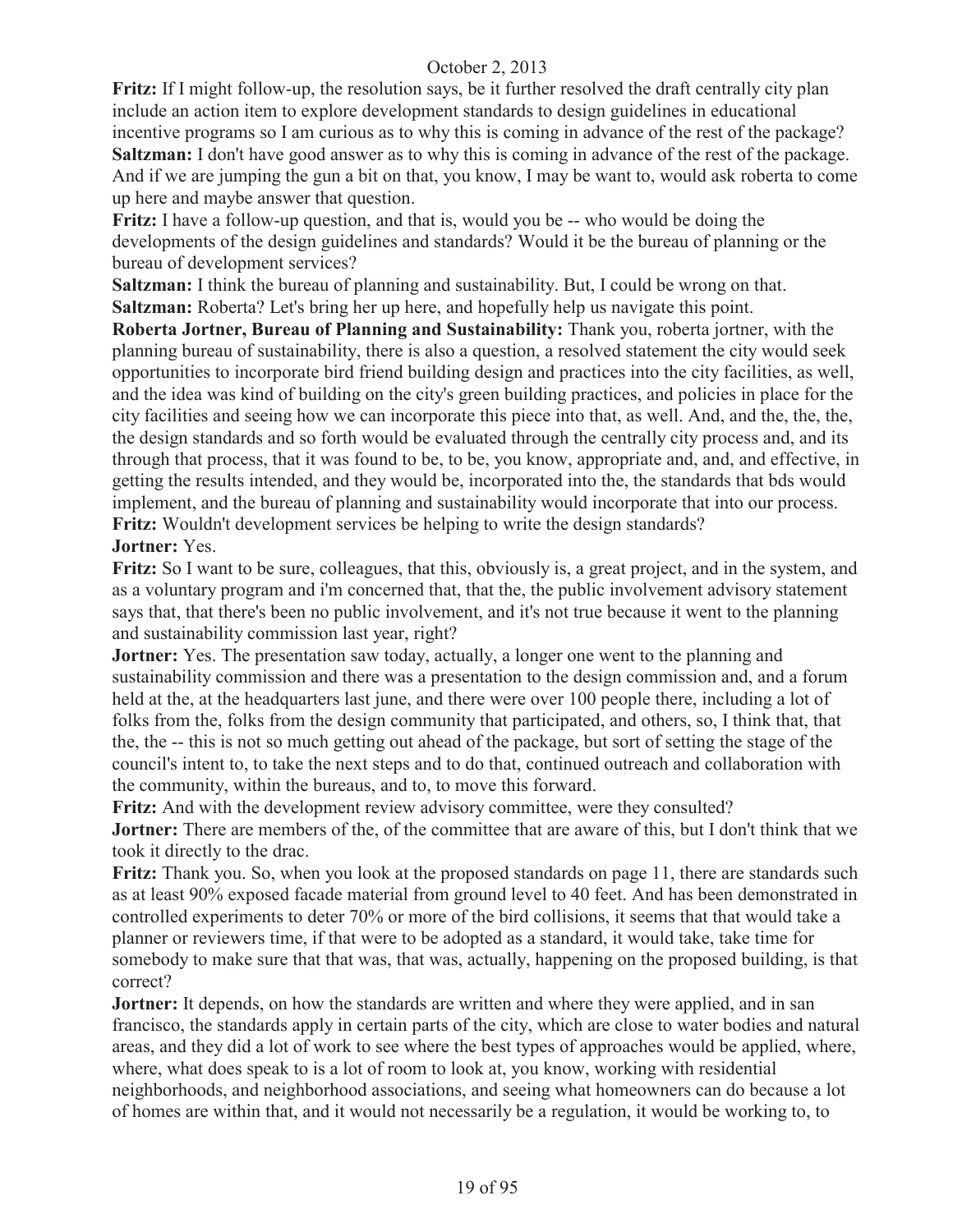look at blinds and decals and other things that they could do as well as what could be done in a commercial or a multi-family residential. Mary, do you have any comments on that question? **Coolidge:** I would just add that in terms of the public involvement, and public process that we did a tremendous amount of outreach in advance of putting together this resource guide, and trying to involve as many planners, architects, and members of the, of the building owner community to try to get them involved in this process, so that they, they would have some ownership, and an opportunity to, to express any concerns, so, there has been a fair bit, of public involvement in this portion of the process.

**Fritz:** I am suspecting that it was just not correctly filled out so that's not, not -- my main concern here is about, about the general fund, being the appropriate allocation of general fund money to support this work. And, and rather than expecting the development community to, to pay for the planners, who would be, would be assessing it through permit fees. And it's just -- an issue that I want the council to be aware. Because, because this is certainly a great document and, and as a voluntary guideline, the document, itself, provides a lot of advice to building owners, or developers who want to do the right thing, and should it pass the resolution directs, turn into, into standards, which development services has to assess, and there is then, I think, there should be a component general fund support for that, rather than the building owners being responsible for paying those additional fees.

**Saltzman:** I want to acknowledge in that, and I think this council does balance, you know, what is the appropriate blend of general fund versus development, developer fees, in a lot of standards, it's a good point.

# **\*\*\*\*\*:** Thank you.

**Sallinger:** We did send out the resolution to all the participants, we got positive feedback and people were excited the council was taking this step, and didn't get any negative feedback, and the role really, today, was to, to take the work done today, which is substantial and get out in front of people and promote, and it is voluntary, and this is a variety next steps the city could take, and but, this is really a goal, to get this during migration, out in front of everybody so that this work that's already done, is available, accessible and people know about it and, and what the next steps would be is, is a wide open question, and I think if we go towards any sort, of regulatory approach, at some point, that should be, be, basically, a new process, with public involvement and, and we made it clear in this process that these are going to be voluntary, and so, that's where we're at today, and that's, that's important.

**Fritz:** Except that the resolution, that directs, directs planning to, to explore development standards in the next step. So, I think that it's really important when, when planning is looking at the, the action items for the central city 2030 life plan, and to make sure that the development community is, is involved, in that, in that, the timing of that. And as we all know we're climbing out of the recession, adding more regulations, absolutely, as a volunteer program and this is helpful, and I encourage folks to get a copy of it, and to look at what, what each of us can do in our homes. If it then becomes a mandatory program, that development services and developers are required to adhere to, I think that that's bigger conversation, and I think that that's what you are saying.

**Sallinger:** Exactly, yeah. Right now, all we're asking for is to get these voluntary standards and that was discussion that we had with the development community. So I think any further steps, you know, that we want this to be supported by the development community and embraced by, it and so, any future steps that were taken, we wanted them fully invested and at the table. That would be critical to the success of this.

**Hales:** Thank you. Appreciate the follow-up. Good discussion. Any further points? Let's take a roll call on the resolution, please.

**Novick:** Aye.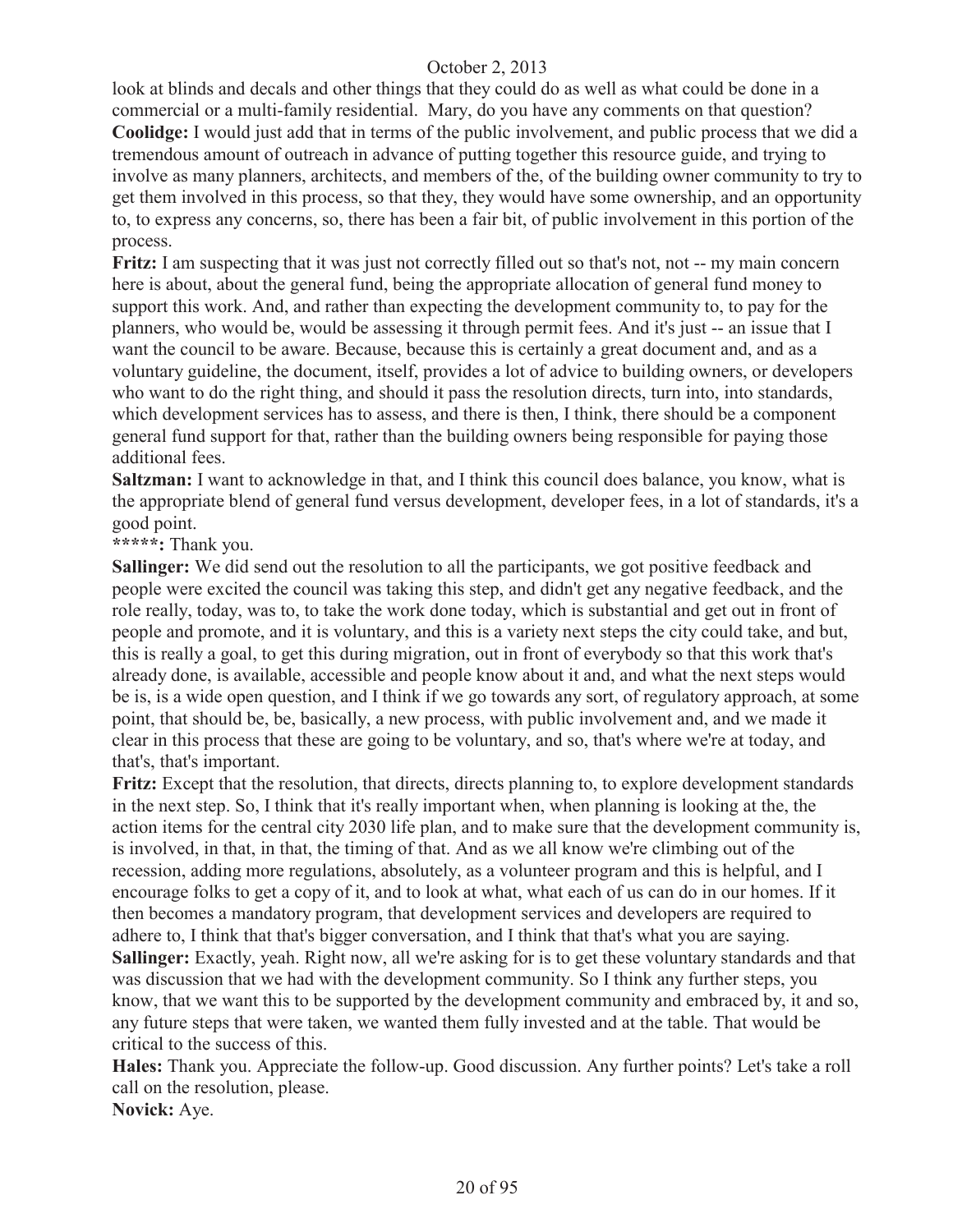**Fritz:** It's a resource guide for bird friendly building design is an excellent document, a lot of work has gone into it, and so, it's a voluntary program for right now. It's going to be very helpful, and i'm happy to hear that the pump station is incorporating these measure and, and with the legislative intent that we just discussed, I am happy to vote aye.

**Fish:** I want to thank bob, Portland audubon, and all our friends here today testifying and doing the hard work on this, this is a great piecework, and we had an earlier presentation last year, and got the foundation laid and, and it's, it's one of those areas where, where, you know, until shine the light on it, it's not something that the public is tracking. You read the statistics about the birds dying, needlessly, and the impact on our eco-systems, and then what we can do to remedy that, it's staggering. I am pleased you started the presentation with a picture of the new fulton pump station. And for those who might be wondering, why we are putting a fulton a new pump station in willamette park, it's because the existing pump station is, is getting to a point failure, and we're repositioning it, and why do we use a pump station and assist, a system largely gravity driven? It's because if you live on the east side of the river your water is generally delivered courtesy of gravity, if you live on the west side of the river, we have the, to pump it up the hill to your house, and likewise, whatever discharge has to be pumped so we have a lot of pump systems on the west side, in particular. And the conversation of light touched me. The gentleman who said it was interfering with his ability to sleep and enjoy his apartment. We take for granted noise pollution is, has an effect on people. I don't think we give enough attention to light. If you have a home and you have to put curtains up to prevent light from coming in, you are being deprived of the use and enjoyment of the home. And seems to me as we are a denser community, that's an area that we ought to be focus on just as much as we are noise pollution, and anything that interferes with someone's enjoyment their home. And finally, since the conversation came up about colors, and lights, I thought it was interesting I took a flight down recently to los angeles to visit my daughter. And the lights that they used in the plane were soft light blue. And I asked someone why, and they said they have done studies, and they found that, that the softer blue light was, was easier on people's eyes, and made, made the experience easier and more friendly, and so, they dispense with the harsh white lights, and other things, and they are going to different color system. And it's all designed to make the customer feel more comfortable during your experience. And this is yet another example of where dan has taken the lead on something. Which is going to impact the environment. And I appreciate the thoughtful way approached this, commissioner Saltzman, and thank you for this presentation. I am proud to vote aye.

**Saltzman:** I want to thank alan armstrong with mwa for his work on the fulton pump station and bob and mary from Portland audubon for their work that they have done, and as I said at the outset, and we have underscored in our discussion, we really are trying to increase awareness, and, you know, with voluntary suggestions and guidelines. And that's really, I think, as alan testified, three years ago he knew nothing about this, and now, he's designing bird friendly buildings. So, that's the type of excitement and enthusiasm that i'm confident Portlanders will bring to this challenge, now that we can provide them information with what a challenge this is to, to protect birds from, from often fatal encounters with our built environment. The supplies as I said, the commercial sector, and to, to residential homeowners, too, there is lots of things that we can do, and this guide has suggestions, this resolution brings those together, and the comprehensive plan is going to bring forward policies, as well. And anything that would be subsequent of a mandatory age will be subject to thorough processes and review, and approval by this body. And so, I also want to thank -- there's been a lot of excitement in the city on this issue, and I want to recognize thomas from parks, and who installed the bird safe building signs, at several community centers, to help build awareness, and I want to especially thank roberta, the bureau planning and sustainability. And her guidance and enthusiasm is why we are here today. And lastly I want to acknowledge due to the federal government shutdown, the u.s. Fish and wildlife service was not able to testify, but they squeaked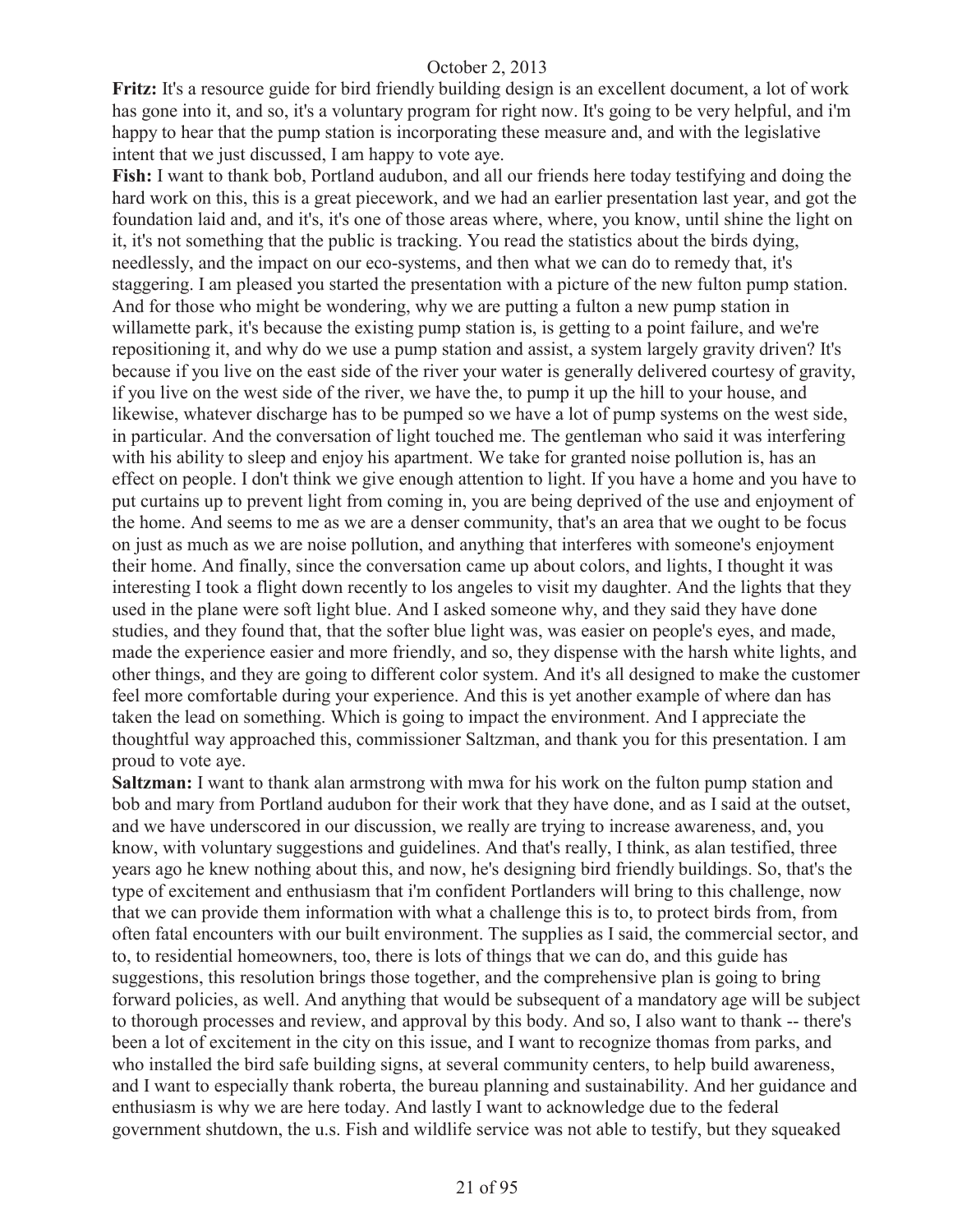out letter on september 30th right before the closure. Basically, in support of this policy that we're doing and recognizing and thanking Portland for being part of the urban conservation for migratory birds, and we signed that back in 2003, I think so, so they are thanking our partnership in that regard, as well. So, wanted to acknowledge them, and finally, just I want to thank amy trieu of my office who has been working very hard on, on bringing this resolution together. And so, thank you all and pleased to vote aye.

**Novick:** Great work and presentation --

**Hales:** Great work and presentation, and I am optimistic about this. When you think about how the architectural and design community embraced energy conservation, and then environmental design through leed. We are the national park leader in the utilization of those better practices in design. So I think that the record is that when we learn something, and I did today, thank you, we tend to go ahead and put it into practice. And compete with one another about how well we're doing that. And I hope that we're part that same circle coming into play on this issue as it has on other, other positive and progressive design ideas here in Portland, nice work, in your. Aye. [gavel pounded] **Hales:** Ok. Good piece of work. Interesting. We are ready to move to the regular agenda. And start with 937, please.

## **Item 937.**

**Hales:** Good morning.

**Lt. Chris Davis, Police Bureau:** Good morning. I am lieutenant chris davis with the police bureau. And you know me most recently from the traffic division, but i'm also member our honor guard. Which performed ceremonial duties at functions like retiree funerals, on duty deaths, and fortunately, we have not had enough those in a long time but also for other agencies. And, in the region.

**Hales:** And the league of Oregon cities.

**Davis:** Yes. Last week. And we also provide the services at, at different events throughout the year. And the police memorial, both locally here and in surrounding agencies and, and the state police memorial at dps every year with the Oregon state police and, and, and a whole host, various parades and other appropriate community events. And, and, and another thing that we do is try to send two of our members to Washington for the national police memorial along with thousands other officers from, from agencies all over the united states. And the honor guard is, is independent of the city's budget, it runs entirely on donation fund. And, and unfortunately, our, our yearly donation that we depend on, that comes through, through you are employee assistance program every year, was about, about, a little less than half what it usually is, and, and so we are, we are out of money. So, what we are asking is, is that we can add the honor guard to the list things in the police bureau that police employees voluntarily donate money to out payroll deduction, which requires your permission. So we would, we would appreciate your supported with that effort.

**Hales:** Thank you. Questions for the lieutenant? Thanks very much.

**Davis:** Thank you.

**Hales:** Any public testimony on this item?

**Moore-Love:** I did not have a signup sheet for this.

**Hales:** Emergency ordinance. Let's vote.

**Novick:** Thank you very much for bringing this before us. Aye.

**Fritz:** Thank you for your service. Aye.

**Fish:** I am honored to vote aye.

**Saltzman:** Aye.

**Hales:** Thank you. Aye. [gavel pounded]

**Hales:** Done. Ok. 938 and let's see, we want to try to do 938, 939, and 941 together.

#### **Item 932.**

**Hales:** 938, sorry, 938 we take back to my office.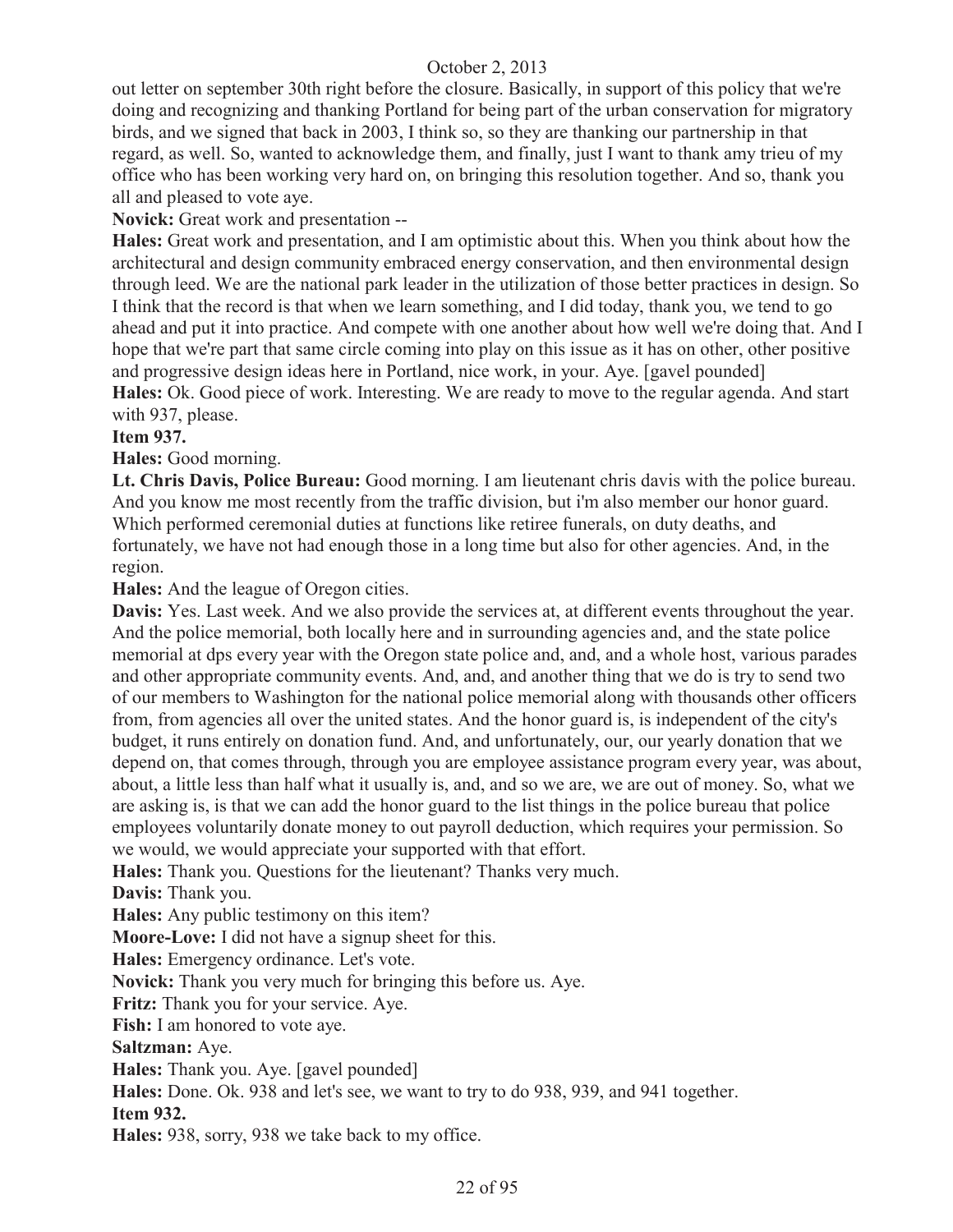**Hales:** We are going to refer that back. And then we'll take 939 and 941 and 942.

**Items 939, 941 and 942.**

**Hales:** Good morning.

**\*\*\*\*\*:** Good morning.

**Hales:** Commissioner novick do you want to open this discussion or turn it over to jennifer? **Novick:** I think that, that the treasurer, maybe should proceed with 939 first, and then I will open up the discussion on 941 and 942.

**Jennifer Cooperman, City Treasurer:** Good morning. I am jennifer cooperman, city treasurer and I am here to, to discuss with you the city's investment policy. The investment policy establishes the framework within which the city invests its cash assets, and the treasurer's office implements this policy. The policy is a set of conservative parameters written in accordance with ors, and which is brought before council for adoption each year. The investment policy was reviewed by both the Oregon state treasurer's short-term fund board and by the city's investment advisory committee, which is comprised members of the public experienced in the financial markets. And to frame this discussion, I would like to highlight some statistics. Over the course of the year, the city's portfolio ranges from 600 million to 1.2 billion and averages around 900 million. The investable cash assets include receipts from the city's operations beyond what's needed for daily liquidity, and tax payments made to the city and bond proceeds until spent on projects being financed, and our reserves. The investment objectives are to preserve principle, and ensure liquidity, and to earn a market return. All investment earnings, net of an administrative fee to cover treasury's operating costs are distributed to city funds, and in fiscal year 13, that ended june 30, we distributed \$4.3 million to city funds. And that was base on an average portfolio yield over that year of .474% so, that's just a tad over 47 basis points, there are 100 basis points in a percent. We are recommending that two policy changes be made to the city's current investment policy. The first change relates to investments in u.s. Agency securities, and would allow purchases of agency securities up to five years in maturity, and agency security, there are fannie mae freddie mac, home loan, farmer mac securities, the maximum maturity involved is three years or less, under the current policy. The change would allow flexibility for us to invest in longer term agency securities when market conditions are favorable. In today's agency market there is an additional 75 basis points in yield if we can go from the three-year security to a five-year security. And for each million dollar invested that's an additional 7500 per year. It's important to note that as we're talking about being able to extend a maturity for agencies, we're not recommending any change to the overall portfolio weighted average maturity of eight months. That remains intact. The second change we're recommending, relates to specific reference in ors, that allows investments in lower single a rated corporate debt securities if they are issued by Oregon entities, as opposed to the aa rated minimum rating requirement for corporate bonds overall. And the Oregon entity must either have its headquarters in Oregon, and employ greater than 50% of its workforce, permanent workforce in Oregon, or have greater than 50% of its tangible assets in Oregon. This change would give investment staff additional opportunities to diversify our corporate investments and to provide flexibility to purchase bonds issued by Oregon corporations such as nike or intel that today, because of the, they are single a rated, we cannot buy. The rest of the recommended changes are housekeeping or to conform the city's policy with the Oregon state treasure's model policy language and in all cases reflects current practice. The investment policy requires that city council adopt the policy annually, the treasury will continue to bring the policy forward to you, and invite public comment during that process. Thank you.

**Hales:** Questions for jennifer?

**Saltzman:** Are there other Oregon corporations besides nike and intel that are in that a rating, and if you have other names to toss out there?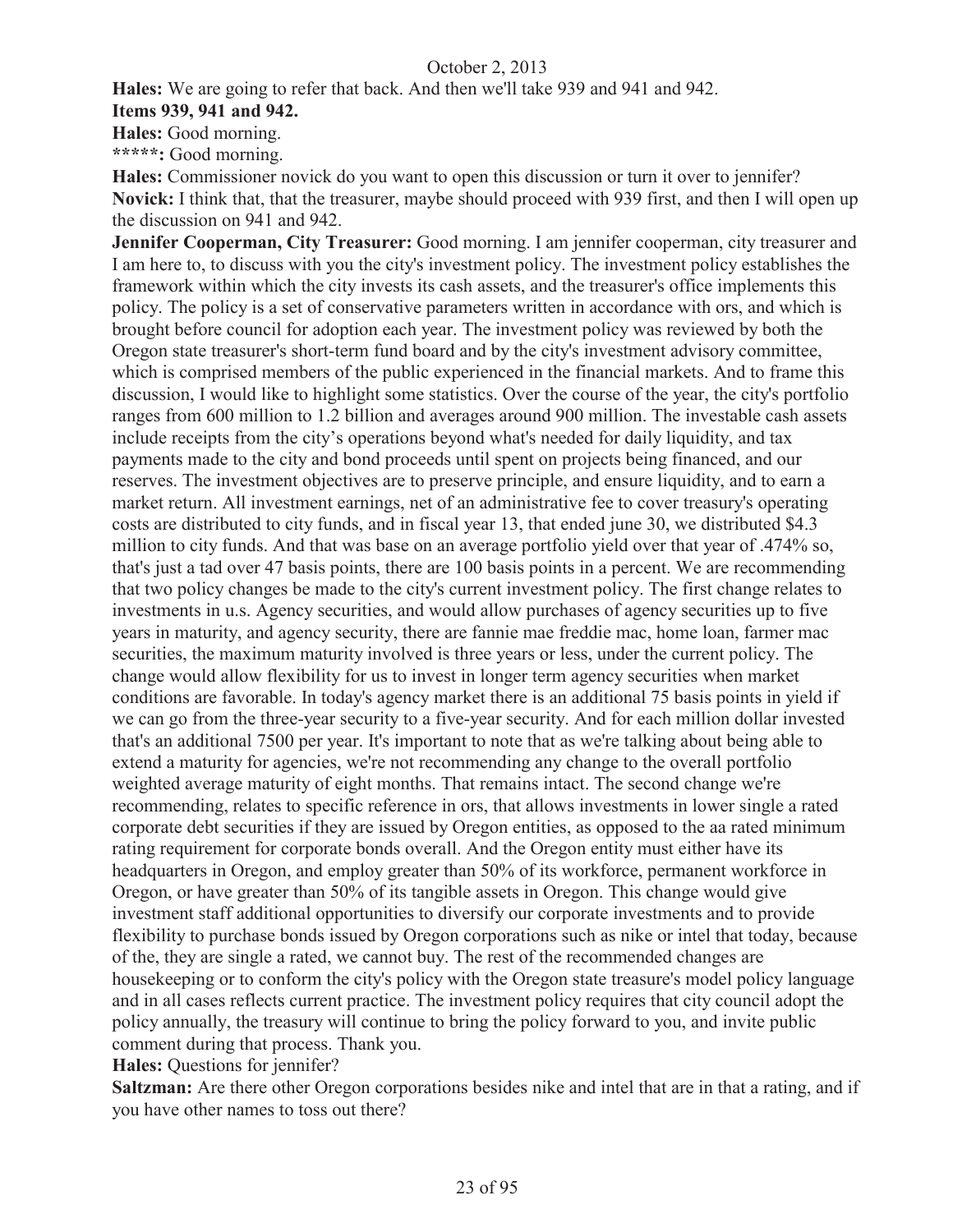**Cooperman:** There is a handful of other names. Bear with me one second. It would be intel, nike, northwest natural gas, pacific corp., precision cast parts. One other. There may be one other. It's a relatively small universe but they are very recognizable names because they are so active in the state of Oregon.

**Saltzman:** Thanks.

**Hales:** Any other questions? Thank you very much. Do we have anyone signed up to testify? **Moore-Love:** I had one person.

**Hales:** He's waiving that. This is a resolution, to you want to act on this, steve and take up the other two?

**Novick:** Yeah.

**Hales:** Let's act on this one, please.

**Novick:** I am very pleased that you think it's appropriate for us to have additional flexibility to invest in the bonds Oregon-center corporations. Aye.

**Fritz:** Thank you for your diligence and for the updates. Aye.

**Saltzman:** Yeah. Thank you for the changes. Both those sound like really good changes,

particularly investing in Oregon companies, but also longer term maturities, federal-based maturities so thank you, aye.

**Hales:** Roll call on 939.

**Fish:** Thank you, Steve, for your leadership.

**Novick:** I had nothing to do with this one.

**Fish:** Thank you, commissioner Fritz, for your leadership. [laughter] aye.

**Hales:** Thank you, and aye. Now we'll proceed to 941 and 942. Steve.

**Novick:** Thank you. Several months ago I received an email from a Portlander asking about the topic of divestment. If the city was going to join other cities in divesting from fossil fuel companies. In doing some research in response to that email, I discovered that the city did not have any sort of socially responsible investment criteria we applied in determining whether to buy corporate bonds or commercial paper. It seemed to me it's appropriate for us to start using such criteria, to take a look at the impact corporations have on our society and environment before making the decision to start loaning money, which is what buying bonds does. So, in conversations with the treasurer, treasurer said she did not feel that it made sense for a variety of reasons for us to present her with criteria that she would then apply in making investment decisions. She thought that what she could work with best is council giving her a list of companies that we felt did not meet our criteria and that she should not buy. We agreed to try to work with that structure, and the first of these resolutions would establish a committee to advise us on how best to start incorporating socially responsible criteria into our investments. It would establish a committee that would -- with members of which would be appointed by the mayor. Hopefully with significant input from council members, which would include a representative of the labor community, representative of the environmental community, representative from the business community, and a specialist, someone with expertise in corporate ethics. And the committee would meet until at the latest july of next year and give us advice on how to start incorporating social responsibility criterion into our investments. Two specific options we would ask that committee to consider are establishing a standing committee of citizens which would advise us, or hiring an investment advisor with experience in the socially responsible investment arena to advise us. Resolution states that the criteria that we would want to use and that we would want the advisory committee to consider in determining how best to incorporate criteria, would be does the company engage in abusive labor practices? Does it engage in practices that are damaging to human health or the environment? Does it engage in practices that are generally unethical, such as engaging in bribery or in deceptive marketing practices. Does the company engage in extreme forms of tax avoidance or does the company exercise such a degree of market dominance as to disrupt normal competitive market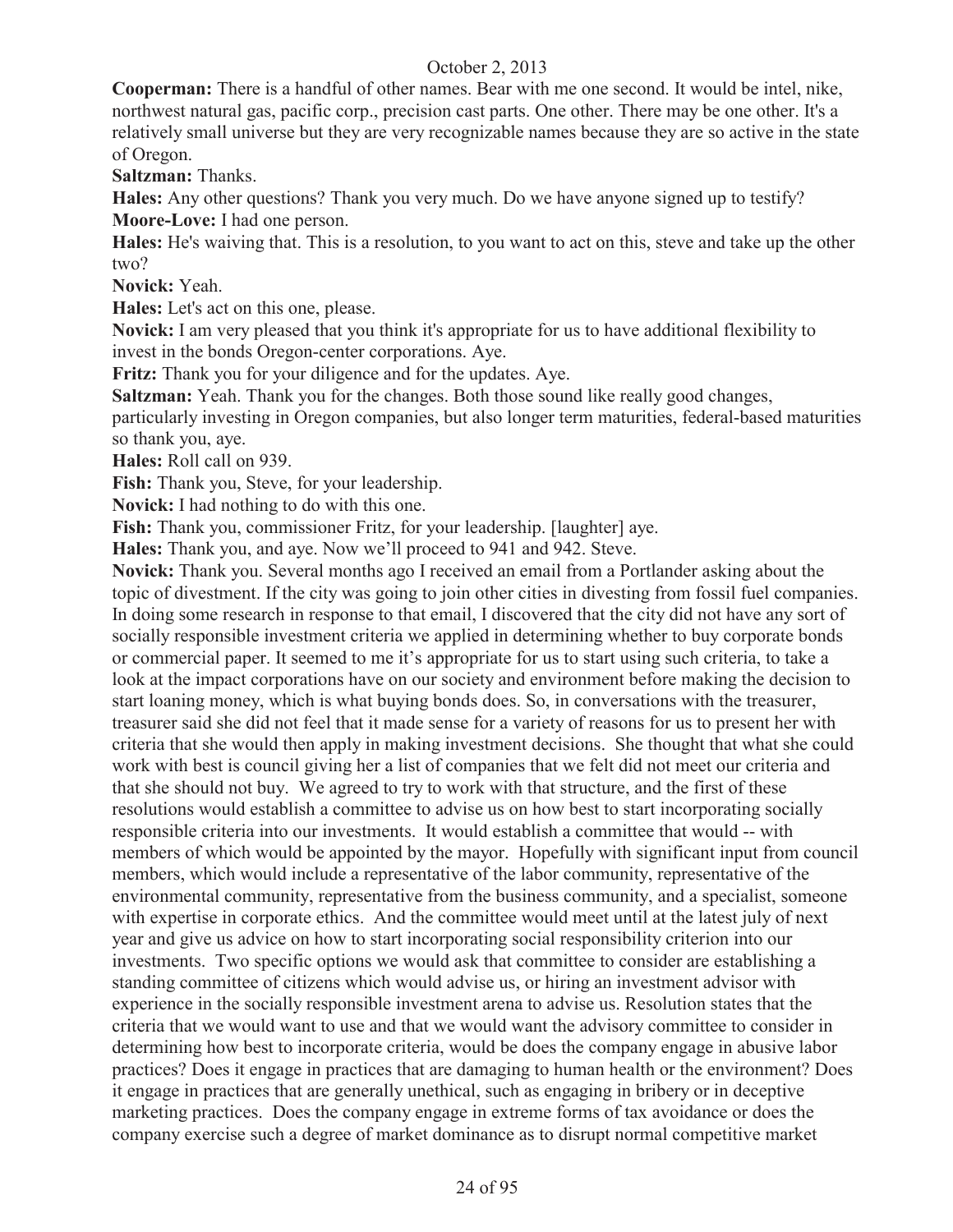forces. I'll hold up a little on the last two, I noted that a local publication expressed particular concern about them. I'll start with tax avoidance. It is true that most companies do their best to limit the amount of taxes they pay—but not all go to the extreme of setting up foreign subsidiaries for the sole purpose of evading taxes by shifting assets and income to those subsidiaries. Not every multi-national uses such exotic strategies as the double irish or the double irish with a dutch sandwich. When companies engage in these activities, it does have an impact on the city. Because when they evade federal taxes, it reduces the federal government's ability to do things like for example invest in affordable housing and we are a city suffering the impact of federal disinvestment in affordable housing. So, I think that having tax avoidance as an item on our corporate responsibility list is appropriate. As far as market dominance is concerned and misuse of market dominance, corporations may feel it is in their interest to invade in predatory pricing, for example, and banks may feel it is in their interest to become too big to fail but that does not necessarily mean that we think it is good for society for companies to engage in predatory pricing and have banks to big to fail. I think we should consider those factors in deciding when to invest. Now, I recognize that there are a few saints in the ranks of major corporations as in the ranks of humans. What I would anticipate is that we would not put companies on the do not buy list just because at some point one of them has run afoul of one of these criteria. My expectation is we focus on companies that have a some what significant history of running afoul of several of the criteria or being really extreme in one regard -- we probably would not invest in murder inc, even if it didn't engage in other reprehensible behavior. So, the first of these resolutions would say we're going to establish this advisory committee, and the advisory committee will come up with an idea as to how to implement the criteria, and in particular, we will study two options, which are not necessarily mutually exclusive. One creating a standard citizen advisory committee, help develop a do not buy list and hiring an investment advisor and standing committee expected to complete the work by next july, hopefully earlier. The second resolution would establish a do not buy list starting now, and lasting through next year. Which consists of one company, that being wal-mart. And I felt comfortable bringing this list of one company to council because wal-mart has a very well documented history of running afoul of several of these criteria. One of those is abuse of its workers in the united states and overseas. Locking people in its stores. Making people work off the clock, and there are examples of wal-mart's insensitivity to its workers. Just last year, wal-mart further reduced the number of employees that are eligible for health insurance. When it comes to corporate ethics, "new york times" last year had an extensive article on wal-mart using bribery as a regular business practice in its mexican operations, and having an internal investigation into that which they decided to shut down in 2006. And early this year, we learn that wal-mart's current ceo, michael duke, was made aware of this issue as early as 2005, and, again, wal-mart decided not to let this issue see the light of day. And, finally, wal-mart does, in fact, use its market dominance to disrupt normal market forces. If you take a look at charles fishman's book, the wal-mart effect, one of the things you will see is that wal-mart has set this country well on the road to being in effect, a soviet style centrally planned economy, with its headquarters being in bentonville, arkansas, as opposed to moscow. Walmart has the power to tell manufacturers how to manufacture their products, because if you are not doing business with wal-mart, to a great extent in america, you are not doing business. They can essentially demand that manufacturers dilute the quality of their products to keep doing business with wal-mart. That's wal-mart's business model but for me it is frightening for the country. So, based on these three factors, I submit that we should adopt a resolution saying that we're starting off with one company on the do not buy list and that is walmart. And now I know that the question will come up, what can Portland do -- what difference does it make what little Portland does on its own? And my answer is fortune 500 companies might not care too much about what Portland does, but I expect that if one city steps forward and establishes socially responsible investment criteria, other cities will follow and hopefully states. And I think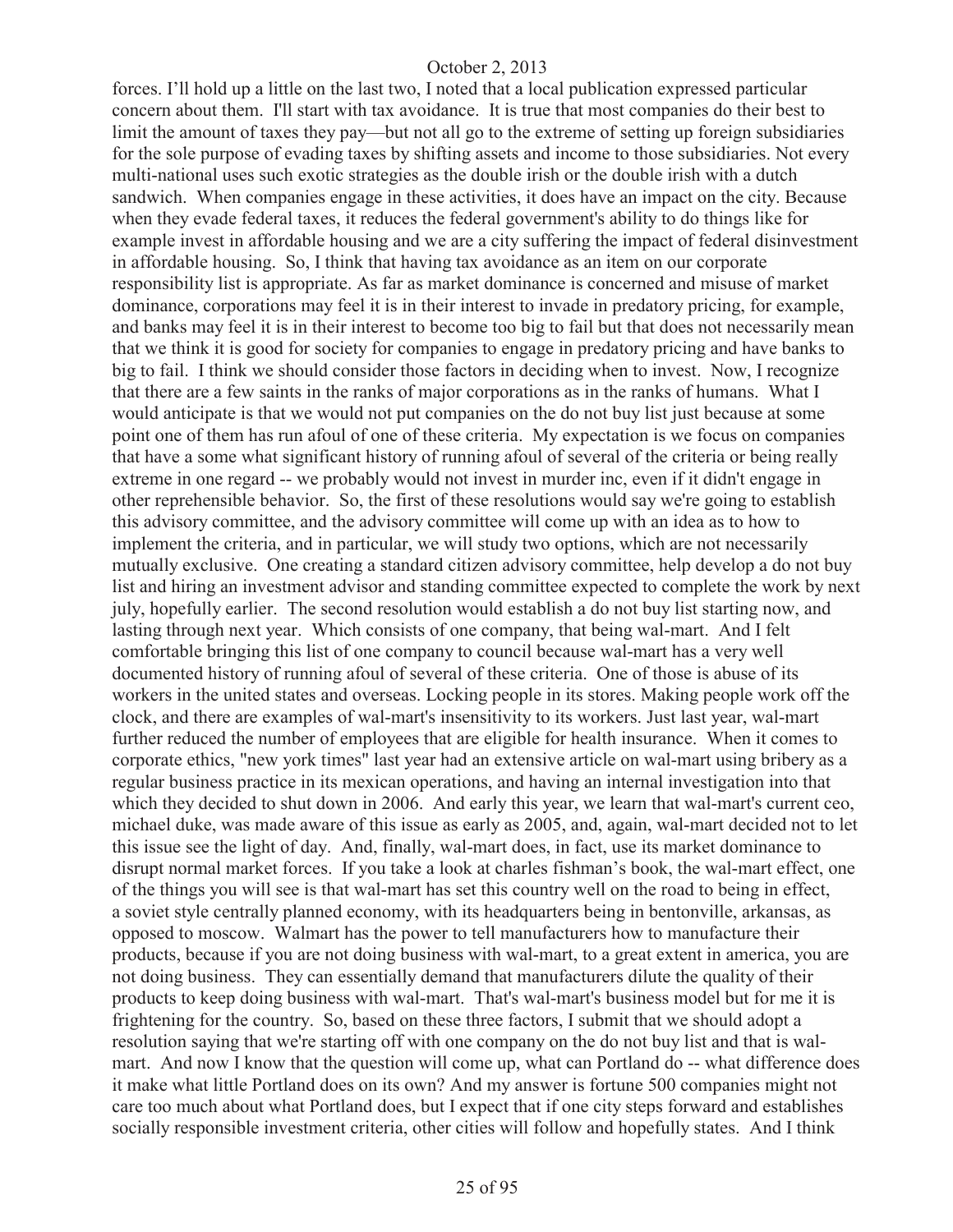that if enough cities and states follow our lead, and corporations discover that their business practices make it more difficult for them to raise capital, they might change those business practices. Another question is was the cost of establishing such do not buy lists? Well, as far as wal-mart itself is concerned, what the treasurer says is the difference in earnings between the 36 million the city currently owns in wal-mart and treasury bonds, would be about \$163,000. If it so happened that our only option at the time that we bought the wal-mart bonds had been to buy treasury bonds. If other corporate bonds had been available with the yield in between treasuries and walmart, or the same as wal-mart, it would have had less or no effect on our earnings, and I might add as an aside, if the federal government keeps running up to the brink of defaulting, perhaps the earnings of treasury bonds might improve, too. Although that is not something that I would wish. Again, the list of companies from which we can buy bonds or commercial paper is already quite constrained by our financial criteria the treasurer applies. In terms of bonds, about 40 to 45 such companies, although it fluctuates. Again, I would expect us to be judicious in using these criteria, and in most cases only put companies on the must not buy list that violates several of them because we don't want the list to get down to like three. But I think that it is high time that we adopted some sort of socially responsible investment criteria. The first resolution would establish a process for establishing a do not buy list in the future and the second resolution would establish a small list for the present. **Hales:** Thank you. Questions mr. Novick and then not seeing any further questions for staff -- **Fritz:** First of all, thank you commissioner novick for bringing these forward and for the dialogue that has happened amongst the council one-on-one. Mayor I would like your commitment that at least two of the committee will be women.

**Hales:** Reasonable request.

**Fritz:** And what is your answer to that?

**Hales:** Okay.

**Fritz:** Thank you very much. Secondly, I have a friendly amendment to the list of socially responsible criteria, and that is to add to health concerns, including weapons production. There isn't a specific listing of where weapons production comes in. That is definitely a health concern. **Novick:** I think that is a reasonable clarification.

**Fritz:** On the second item, why is there a sunset on when we cannot invest in wal-mart? **Novick:** The idea is -- is to establish an annual list. And the point of saying that the list expires at the end of the year, is if a company should happen to change its behavior, then we wouldn't want them to be on the do not buy list. We should establish a process which requires us to go back and take a look at the list and take a look at the company's behavior again and not assume because the company was on the do not buy list in one year that its contact was going to be the same next year. **Fritz:** I would prefer an affirmative action to get them back on the buy list, but I understand the rationale for that plus we are having a committee that will look at that. Why are we not divesting from wal-mart right now?

**Novick:** Well, my thinking was that we are -- it is in buying the bonds that we are contributing to a market for wal-mart bonds, making it easier for them to raise capital, that when we sell the bonds is whether we wait for them to mature or sell them is less relevant. Also, of course, if we sold them, we would be trying to get somebody else to violate our own principles by buying bonds. It seemed cleaner to simply say we're not going to buy anymore and therefore we are not going to contribute to the market for them.

**Fritz:** Do we have to vote on my friendly amendment or is that just accepted by the sponsor? **Hales:** Changing the language of the resolution, we might want to add it specifically to one of the whereas --

**Fritz:** It is in the list, in the resolution, after health concerns. It's in the -- be it further resolved, a big paragraph on the back page, there is a list that the council charges the committee with studying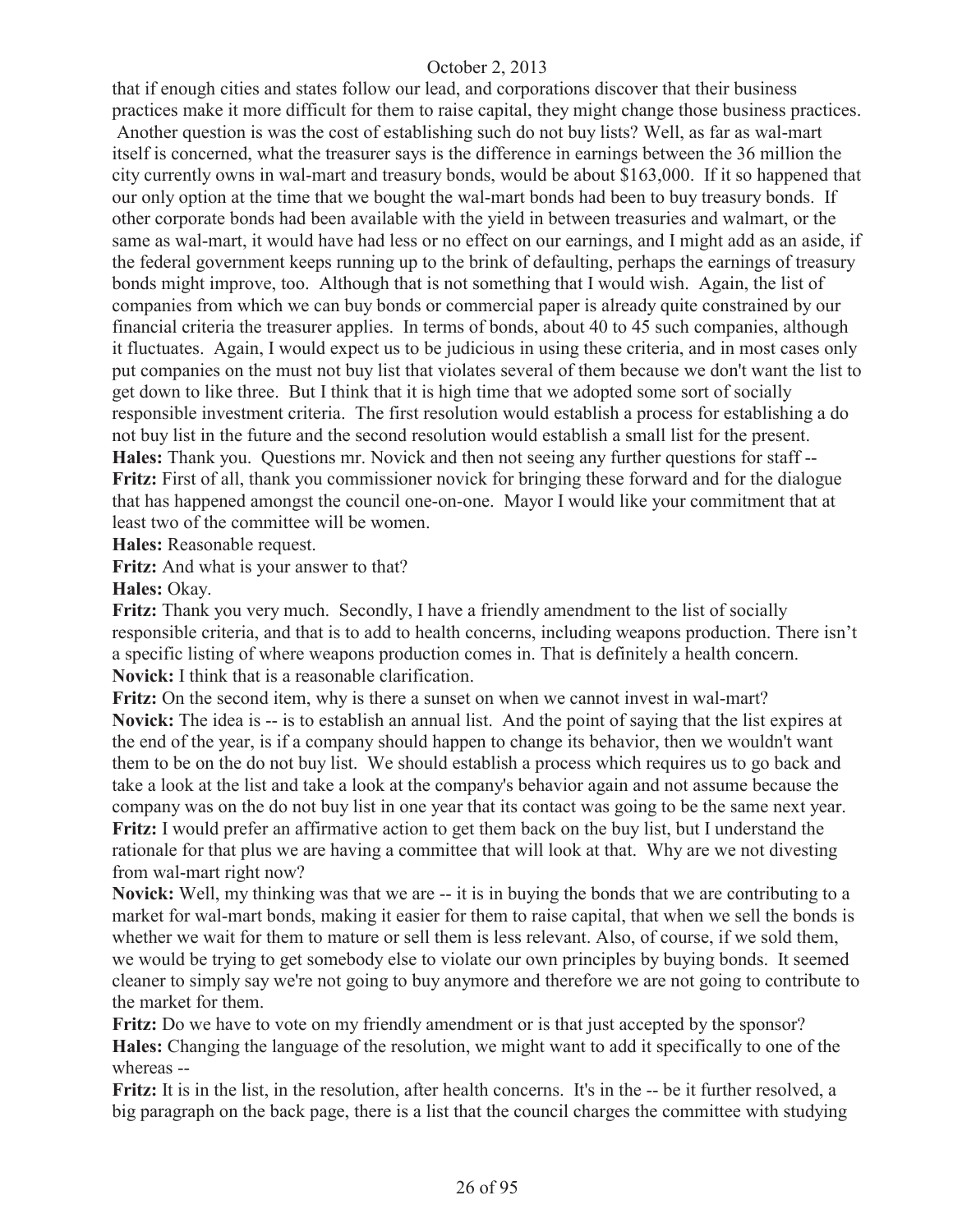the city's current investment policy, and it lists a bunch of stuff and I am suggesting to add after health concerns including weapons production.

**Novick:** So moved.

**Hales:** Any further discussion on the amendment? Roll call on substituting the amendment language.

**Novick:** Aye. **Fritz:** Thank you commissioner. Aye. **Fish:** Aye. **Saltzman:** Aye.

**Hales:** Aye. Any further questions for staff or jennifer do you have any comments --

**Fish:** I have two questions to the sponsor. Steve, my wife is a public employee. She has an option to tia creff-- which provides her benefits. She brought that with her from another university. They have a social choice option, which actually has done very well compared to the other option. In the -- in the public pension arena there is a lot of work that has been done to do some screening and to come up with this. Is it your intention that we would somehow connect the advisory committee to the state treasurers office or someone with oversight on that, what existing screenings be done through social choice investments through pension?

**Novick:** I would certainly expect -- I would hope that the advisory committee would look at all useful sources of information. So, yes.

**Fish:** Structurally, what is is treasurer's role going forward, vis-a-vis the advisory committee? How do you envision them interacting?

**Novick:** The treasurer made it clear, ideal thing is for council to give her a do not buy list. I don't think there would be direct interaction between the advisory committee and treasurer. The advisory committee would make recommendations to us on the process that we would follow and we would decide on a process that would include having a standing committee to advise us on a do not buy list or hiring an investment advisor to do the same thing, could include one of those, based on what those advisors told us, we would give another do not buy list to the treasurer.

**Fish:** Final question, you alluded to this in the excellent introductory comments, but is it truly the fact that no other city or state has implemented such a screen for its bond purchase?

**Novick:** I don't think that any other city has done precisely what we're talking about. Katie on my staff --

**Katie Shriver, Commissioner Novick's Office:** We didn't do an exhaustive search, but we found examples of other cities and local governments that are not investing in categories of industries, like fossil fuel companies, tobacco companies, gun manufacturers. We didn't find any other cities that are applying criteria in quite this way.

**Novick:** We did find that the government of norway, and at least one large dutch pension fund, have come up with do not buy lists which happen to include wal-mart.

Fish: Just another observation, steve. On friday I went on the river with the BES crew to look at superfund sites. One of the most shocking superfund sites that we visited was the location where a manufacturer of agent orange and a manufacturer of dtt on the river dumped directly in the river. They were once upon a time local businesses now part of the superfund thing. It frames in rather stark terms this question of what is socially responsibility investing, and would we a generation ago have provided tax breaks and other incentives to encourage industry like that locating in our back yard and what are the long-term health and environmental consequences of doing so? So there is a connection.

**Cooperman:** The investment advisory committee may be able to play a role in this analysis as well. They're quite familiar with the staff – the Oregon revised statutes, familiar with the city's investment policy. They work with other jurisdictions, and may be able to provide a view and input on how to implement this going forward.

Fish: Is it -- am I correct in assuming that the mayor appoints and the council confirms? **Cooperman:** For the investment advisory committee? **Fish:** Committee.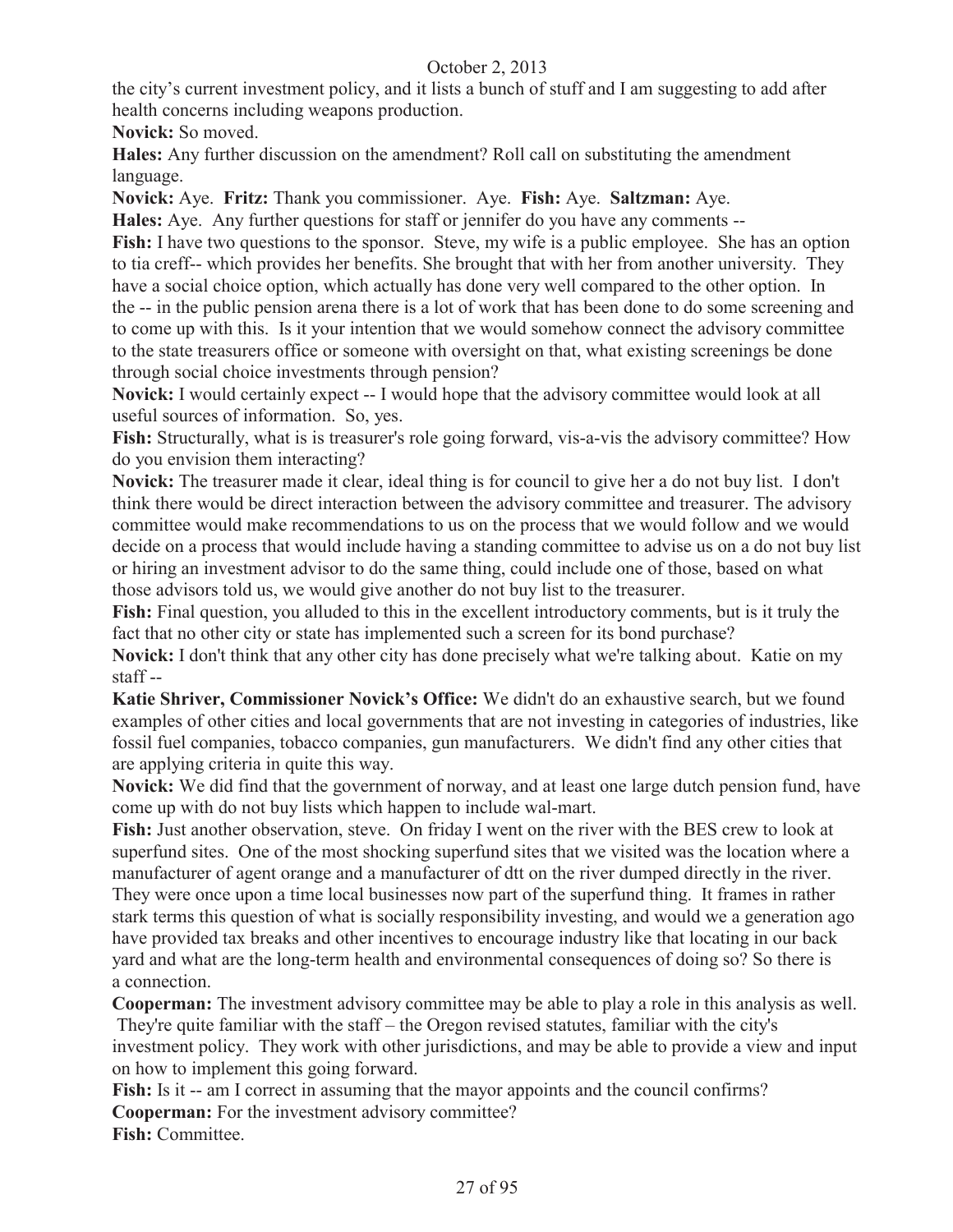**Cooperman:** Council approves the appointment of members of the investment advisory committee --

**Fish:** Like a lot of other things, the mayor technically appoints and it comes to us for approval. **Novick:** The advisory committee. For the temporary advisory committee we're establishing here, the language proposed is that the mayor would appoint with our input.

**Hales:** The appointments would still come to council.

**Fish:** Typically they come to council, even if it is on consent. Is there a reason why we wouldn't do that? I'm not questioning the mayor's judgment on this, I just want to understand the protocol.

**Novick:** Not really, to be honest. Do we need to change the language --

**Cooperman:** My point was at the end of the day, there will be two committees. This committee is that we're talking about with five people and then separately the already existing investment advisory committee with three members.

Fish: I believe that the record is clear that the intent as the mayor points they come to council in the ordinary course.

**Hales:** I think there is a charter provision that says board and commission appointments come here. **Fish:** We're not overriding the normal course.

**Fritz:** Are there term limits on the investment advisory committee?

**Cooperman:** It is on a two year, three year terms and they can be reappointed.

**Fritz:** Thank you.

**Novick:** One other point to put on the record, which is the list of companies that meet our financial criteria is constantly changing, and we would expect that whatever committees or investment advisors helping us implement these criteria would look at a broad range of corporations and try to focus on ones that are eligible based on the financial criteria. So, I would assume, hope that we could set up a process whereby the treasurer can advise us and our advisory committees when new companies are coming on the list and old ones are going off.

**Cooperman:** While the market is incredibly dynamic, that list does change, but it is not a daily type of change the way interest rates might move every day. So, yes, we can do that.

**Hales:** Okay. Other points that you want to get on the record here, treasurer?

**Cooperman:** No.

**Hales:** Thank you. Stand by in case we need you some more. I'm sure we have public testimony on this.

**Moore-Love:** Four people signed up for 941.

**Hales:** Come on up. Good morning. Mark, I think you're on first.

**Mark Hofheins:** I was curious if you all received my email this morning from last night. I know this is off topic, but, you know --

**Hales:** Stay on topic.

**Hofheins:** I want to state that we had an incident where -- came down and rousted us and was violent with an animal and I would like to make sure it was stated on the record and let the public know what is going on. Because these kind of actions need to stop. Especially just because we're out in the open or we're trying to stay dry underneath the bridge, you know, it is not plausible for us to have any other place without any option. I commend your staff, mayor hales, with the fact they are working with me to get a locker house and implement a homeless shelter as well. They're writing that up. I compliment you on that. This officer actually definitely needs to be reprimanded for his abusive actions and I want to state that for the record.

**Fritz:** You can file a complaint with the independent police review. You should stop at the auditor's office and file a complaint with the independent police review.

**Hofheins** I will most definitely do that, because I do have video footage from up close and I will actually submit it to them as well. This is the second time I have actually been harassed and -- by a police officer personally.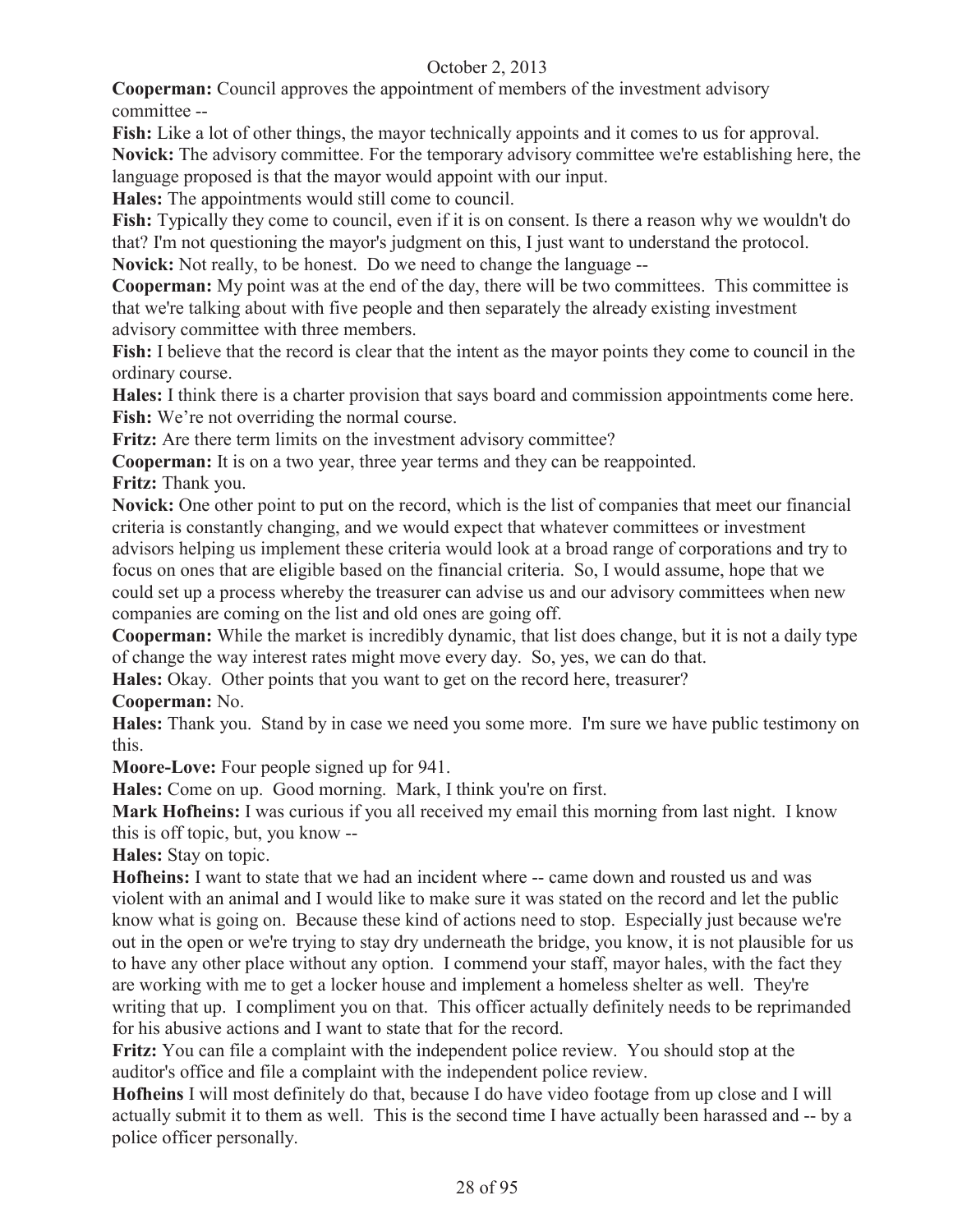**Fritz:** That's how you get it into the record and into the system.

**Hofheins:** I wanted the public to be aware of it as well. Thank you.

**Hales:** Good morning.

**\*\*\*\*\*:** Good morning.

Fish: Bring it down a little bit so that we can hear you. There you go.

**Sandy Polishuk:** How is that? Mayor hales, commissioners -- i'm sandy, I live in Portland. I'm here to support these resolutions and the concept of socially responsible investment. Something i've personally been involved in for a number of years, but i'm also here as a representative of 350 pdx to advocate for this resolution. Commissioner novick, we're very pleased to hear that 350 pdx had a part in triggering these resolutions. We're also pleased that environmental concerns are included as a criteria for the advisory committee to consider and that commissioner novick has assured us that it was his intention to include investment in fossil fuel companies in that phrase. I'm not going to bore you with the details of why the city's actions to do our part in curbing climate change is crucial. Carbon and the burning of fossil fuel is the biggest culprit. I have talked to you about this before and I think you all understand the seriousness of the issue. We're also pleased that mayor hales declared last june world environment day, that while he was proud of our city, proud that our city holds no direct fossil fuel assets in our financial investment portfolio, it is not enough, unquote. We look forward to Portland living up to its progressive reputation by passing this resolution today and in the near future, to a binding resolution directing the treasurer of the city to ensure that none of the city's directly held or comingled assets include holdings in fossil fuels, public equities -- cease any new investment in such assets as well as urge the state of Oregon to do the same. Thank you. **Hales:** Thank you.

**Moore-Love:** The next three.

**Hales:** Crystal, you are on first.

**\*\*\*\*\*:** Oh, then I need to --

**\*\*\*\*\*:** That's okay.

**Crystal Elinski:** Hi, 10,000 concerned Oregonians. Gosh, this looks so good to finally talk about the elephant in the room. Thank you, commissioner novick. Oh, my gosh, right here in Portland. Why do we give our money to like intel and the -- also still a superfund site and we can't get this cleaned up and we're willing to give -- to another toxic waste dump. I mean, I know -- we're just giving -- why do we put our money, why do we need to invest it in these places anyway? It has to stop. It seems hard to get out of the cycle of our history in putting our money in really unethical places. It can start right now. It would be -- I was trying to pull out this wonderful book i've been reading recently. They have these history sessions. By the way, scott fernandez was kicked out of these -- I don't know if you know scott fernandez from the water bureau, water issues, but he was kicked off of the -- off of the mcmennamin's history talks. These people who speak the truth don't need to be silenced. This is a good one. There you go. And it is funny, before I read this, was Portland confidential, about just the history of the sort of dealings that we have and as a city we need to be ethical. We need to think about the environment, where our investments go. Apac, why keep going to the apac meetings. Where are we putting our money? Who are we supporting? It is high time to talk about this. Thank you for bringing out the elephant in the room. Everybody read these books. And come down to city hall and commend them when they need to be commended. You have incredible people that come here, fill up the room to testify and give them their comments, and offer to volunteer for free. We can break the yoke, the chains that bind us of the Portland development commission, Portland business alliance, apac, etc., and the incredibly polluting companies that somehow -- oh, god, penny and hank, how did they get our money? Wow, it is incredible. Thank you for taking the first step.

**Hales:** Thank you. Charles.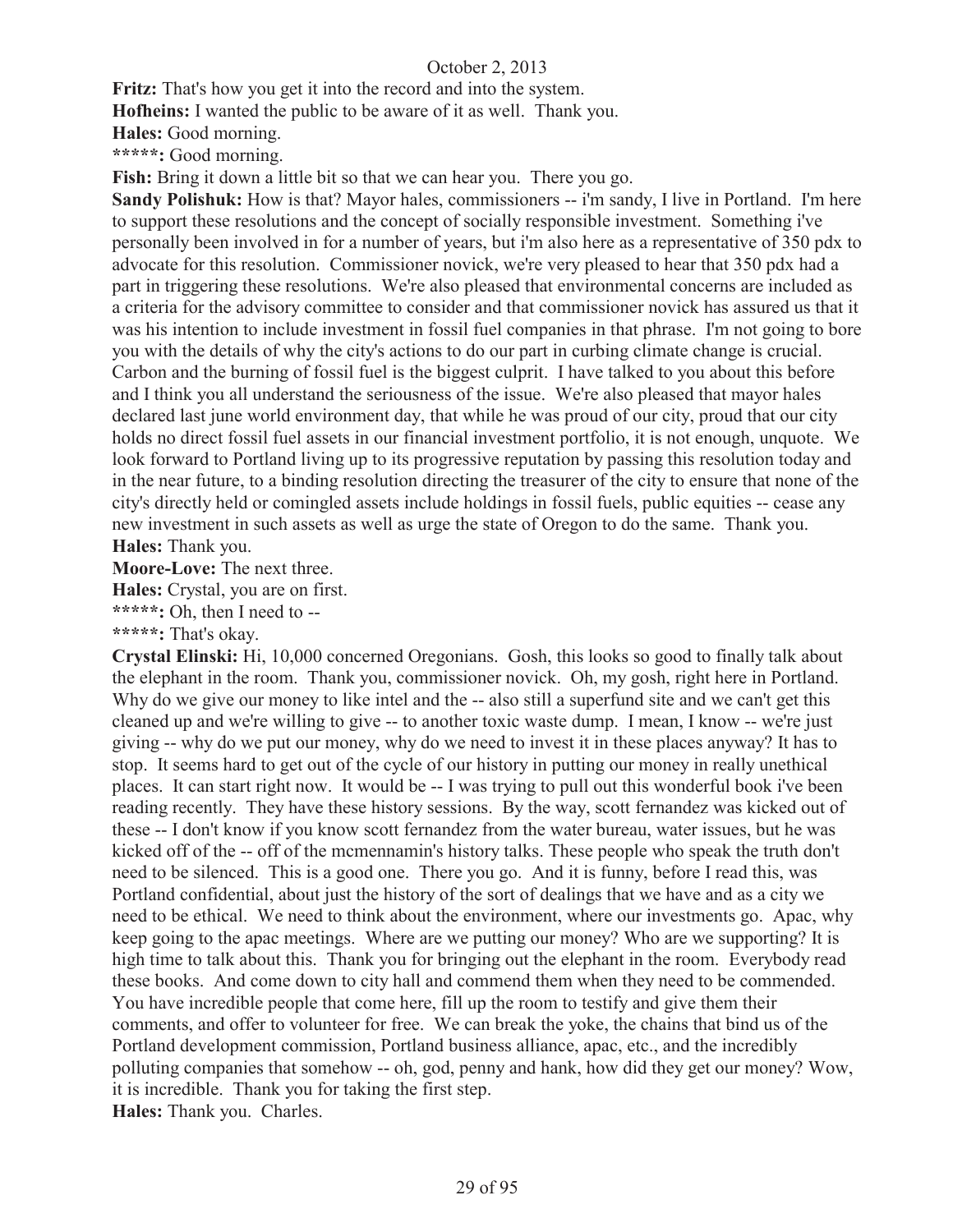**Charles Johnson:** I'm very glad to see the council looking at the issue of social responsibility and investment and we do want to make sure that even the companies that are contributing well to living wages in this economy, we don't want to give them a free pass. We want to remind the community that the council will take into consideration, maybe have comment on issues of when nike departs from good labor standards in foreign assembly and that our good friends at intel sometimes for get to talk about release of toxins at their plants operating for awhile. I'm not saying that that bars a company from investment but I think we're starting a process of mutual enforcement for the highest standard. Excellent move. I look forward to hearing about it.

**Hales:** Joe, good morning.

**Joe Walsh:** Joe walsh, I represent individuals for justice. It is an absolute pleasure to say to commissioner novick I fully support what you're trying to do. Many of my friends and some family members show up at wal-mart and i've always had this terrible dilemma because the prices at walmart are very low. And the reason is that they are huge and what they say to their people that supply them is you will do it our way or we will destroy you. That's the way they do business. That's why your prices are so low. They eat small businesses in the area. They just eat them. They can't compete. A small business cannot compete with wal-mart in any sense of the word. So, this is a really exciting kind of step that you guys are thinking about doing. And as much as I yell and as much as I criticize you, today we will be proud of you if you pass this resolution and it is courageous to do it. It is taking on a very powerful organization and you're saying to them, we do not like what you're doing. Stop it. Thank you.

**Hales:** Thank you.

**Walsh:** I will link it to all of my friends and family around the world.

**Hales:** Thank you.

**Elinski:** No more business with criminals. We can stop this.

**Hales:** Anyone else signed up?

**Moore-Love:** That's all. Unless angela is back in the room. I'm sorry.

**Hales:** Come on up.

**Lightning:** My name is lightning. Commissioner novick, no to the convention center hotel, no to wal-mart. I find that interesting. My position is that wal-mart should have a say. You've put a lot of allegations down on this resolution. The media, author are those credible sources. Doesn't walmart have a say? \$37 million riding on this for wal-mart. I go shopping at wal-mart. I like walmart. It is a great store. They do a lot of development throughout the world. They provide a lot of employment. Yes, everybody would like to have double what they're being paid. That's great. But they provide employment and you have a job. My position on this is that wal-mart has a say and they have a say to respond to this resolution before it's passed. When these allegations are put down on paper, that affects the profitability of wal-mart in the future. It can get people to not invest in wal-mart. They have a say to this resolution before it is passed. I recommend this resolution does not pass. I recommend a copy of this is faxed to mike duke at wal-mart. Let him review this. Let him counter back on these allegations, and that's all they are. And let him have a say. They have a lot of money riding in their businesses. They try to keep their people employed. They have a say on this issue. You are not a committee, commissioner novick. Yet you targeted today wal-mart. And in your resolution, you said let's create a committee first and then discuss who we don't want to buy.

You have gone forward and already targeted wal-mart. I think that is inappropriate. They have a say on this issue. Let's be reasonable, and let these corporations step forward and defend themselves against you, commissioner novick. No on this resolution. Thank you.

**Hales:** Thank you. Anyone else? Okay. Let's take up the first of the two. 941.

**Novick:** Aye.

**Fritz:** Thank you commissioner novick for very thoughtfully moving the ball forward again. We have had many discussions over the last four years on this issue and made some small steps. As you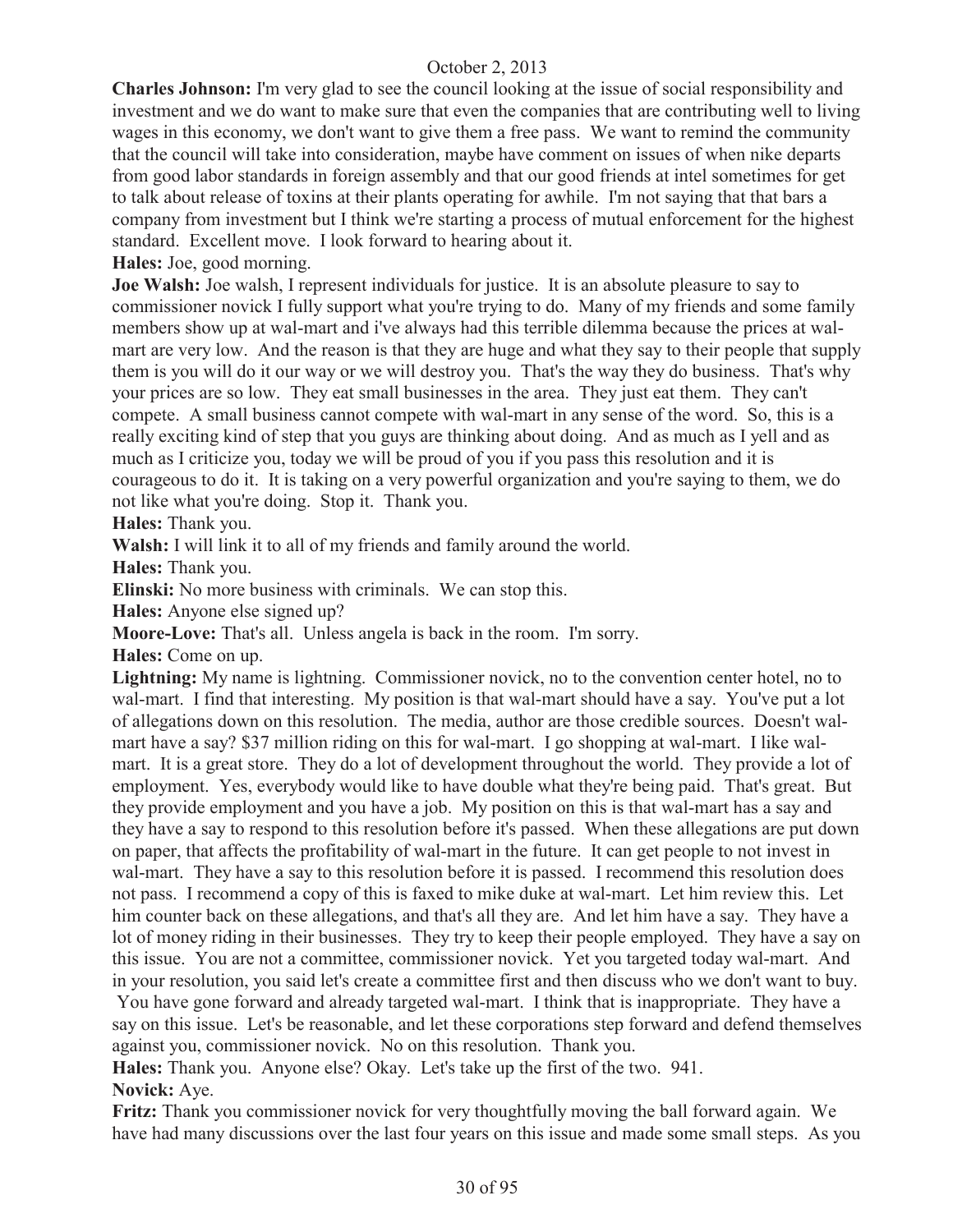noted, it is very difficult to find responsible investments that don't pass on the investment to some other irresponsible investor. I think the approach of setting up the committee and looking at all kinds of things that can kill people and that we really shouldn't be, with our money, supporting things that kill people. I assume that when the council passes resolutions over the course of a year that that would be funneled into the committee's deliberations, for example our coal resolution. That once it's a council policy that that would be information the committee would be considering for the policy for the next year. Again, thank you for all of your work on this. I believe that it is not necessarily that we're going to get the highest rate of investment, but if we're not thereby killing people, I think that would be a better way to go. Aye.

**Fish:** I thank steve for bringing this forward and leading the discussion. My wife and I heard through her public pension and for me, through my 401-k, currently the option of selecting a socially responsible investment. And we have the option of deciding where we want to put our dollars. Today you are the giving the city an option to decide where we put the public's dollars. And I think you've set up a system which gives us an opportunity to make a thoughtful and factbased decision in the future, but this is the first step. Thank you for bringing this forward and i'm pleased to join you. Aye.

**Saltzman:** Thank you, commissioner novick for leading the charge here for social responsible investment policies. When I was actually a graduate student at mit, I represented graduate students on the mit investment responsibility committee. The issue was about investing in companies that do business in south africa due to apartheid. And, you know, slowly but surely it worked. Apartheid is no longer in south africa. You have to start somewhere. I think this is a good basis to make a good start and to do the right thing with our limited pool of investments that we place in the private sector bond market. Aye.

**Hales:** Interesting facet of my perspective on this issue. I spent the last 10 years working for a big corporation. And it is one that we -- owned by employees. I came to understand through that experience a number of things. One of the things I learned there is a huge difference in culture and ethics from one corporation to another. And I was proud to have worked for one whose culture and ethics I thought were commendable and consistent. And there really is a difference. Those are choices that the leadership of those companies make. It is not market forces alone that determine business behavior. People make choices. And I also came to understand that sometimes companies make choices that may appear to be economically smart but actually are ruinous. There really are choices here not only on our side of the table, but also on the side of those that are running these companies that we may or may not invest in. For what it's worth, I saw that up close and personal about working for a corporation that was ethical and that did conform its values to its behavior. And we have that opportunity to do that here, to conform our investment behavior to our community's values and I think this is a step in that direction. Thank you. Aye. [gavel pounded] **Hales:** Next one. [vote on 942]

#### **Novick:** Aye.

**Fritz:** I think it is entirely appropriate that we not invest further in wal-mart and their impact on other people's jobs is significant. Their treatment to their employees can be reprehensible, and I only wish it could go further. I appreciate commissioner Saltzman's comments on the movement that i, too, was involved in in england, divesting from south africa. A very, very small amount that was in our student union account we took out of a barclay's bank. When archbishop desmond tutu, I got to hear him at the university of Portland and he was asked did that make any difference? And he said, oh, yes, that made all of the difference. Those little things that you and I did as students, good to know. This may seem like a little thing, but what if everybody did it, it would be a big thing. Aye. **Fish:** Aye.

#### **Saltzman:** Aye.

**Hales:** Aye. Thank you. Let's move on. 940.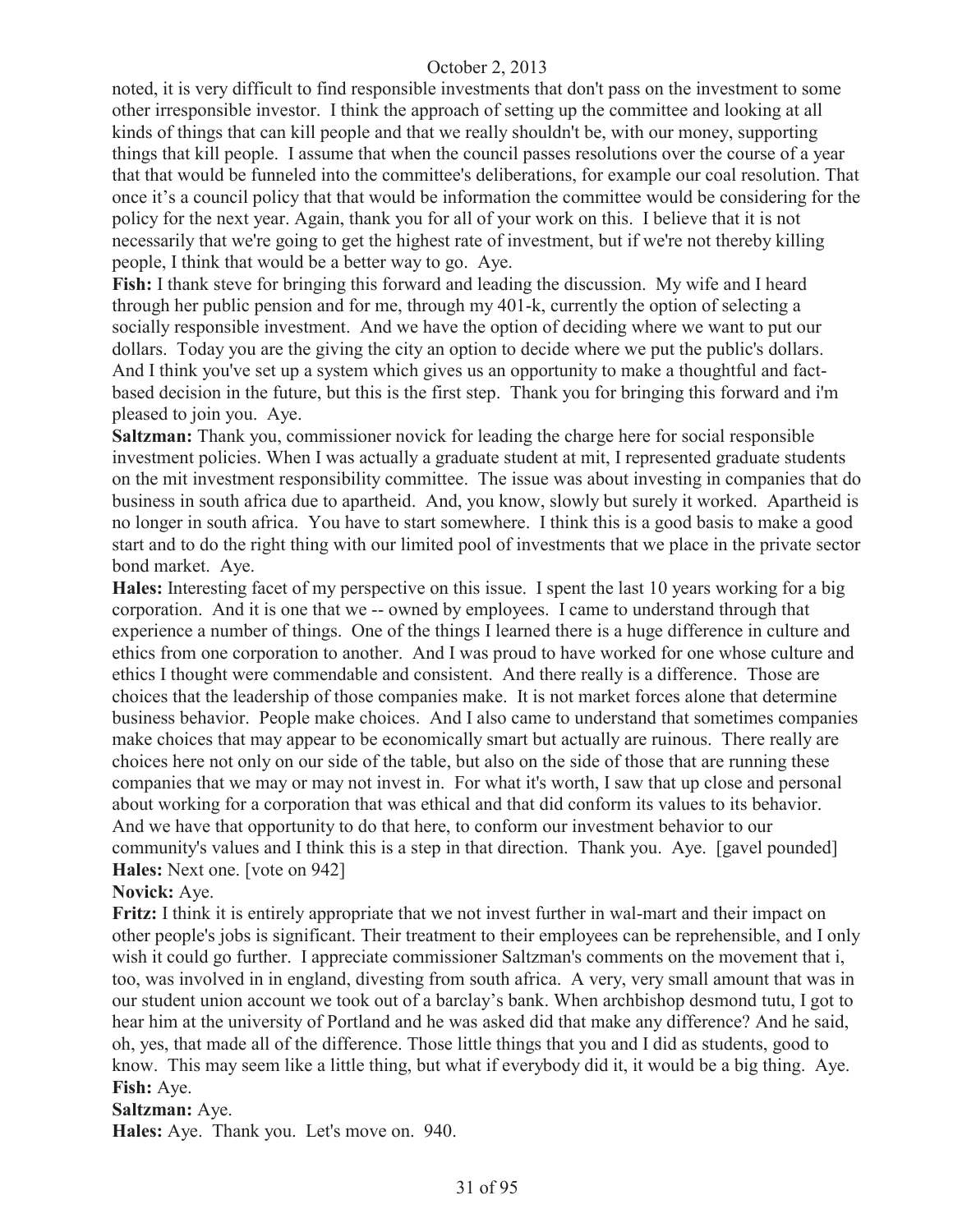**Item 940.** 

**Hales:** Second reading and roll call.

**Novick:** Aye. **Fritz:** Aye. **Fish:** Aye. **Saltzman:** Aye. **Hales:** Aye. [gavel pounded] **Item 943.**

Fish: Before we vote, mayor, truth in advertising, my understanding is that we have already tentatively considered, today we're adopting the findings.

**Hales:** I think that is what we have in front of us. I was going to ask.

**Fish:** The title might be slightly misleading. I think we took a tentative, and is this now the final action?

**Hales:** I think that's right. We have not made any revisions to them. A motion to approve the findings would be in order.

**Fritz:** I move that we amend the title to approve the proposal of legacy health.

**Fish:** Second.

**Hales:** Okay. So, act on the amendment to the title, please. Roll call.

**Novick:** Aye.

**Fritz:** Good catch, commissioner Fritz--Fish. Aye

**Fish:** We'll remember that next time the mayor commits an offense. You look at him with a - I'm honored to be confused with you. Aye.

**Saltzman:** Aye.

**Hales:** Aye. Okay. On the item as amended.

**Novick:** On numerous occasions I get confused with commissioner Fish myself, not just the names that causes confusion. Aye.

**Fritz:** Just stick to our first names, I think, aye.

**Fish:** Very proud to support this today and as we discussed the last time this issue came up, this paves the way for legacy to invest \$200 million in a new state of the art emergency room that will serve inner northeast Portland. They're one of our two level two trauma centers which means when there is a significant emergency or someone is really in trouble, they either go there or they go up to the hill, ohsu, and paving the way now to make a \$200 million investment, we will substantially increase the quality of health care in northeast Portland, create a lot of jobs and help them -- this has taken a lot of time. I want to thank everyone on jack graham's team who really worked minor miracles -- allow legacy to proceed. Aye.

**Saltzman:** Aye.

**Hales:** Aye. And item 944.

**Item 944.** 

**Novick:** Aye. **Fritz:** Aye. **Fish:** Aye. **Saltzman:** Aye.

**Hales:** Aye. 945.

**Item 945.**

**Hales:** Second reading.

**Novick:** Aye.

**Fritz:** Thank the members of the golf advisory committee, some who have been providing diligent service to the city for over 20 years. I appreciate the conversations that have led up to this and the clarifications that the staff at parks particularly -- very helpful in helping me as the new commissioner figure out some of these reasonable changes, aye.

**Fish:** You know, this did generate some heated emails and calls and I will say that previously we did curb lifetime passes. This is a further change. And I want to be very clear as you said, commissioner, we deeply appreciate the volunteer service of folks who serve on this committee and they actually affectively manage and enterprise business which functions largely without general fund dollars. That said, I think you've come up with a thoughtful proposal and I will support you. Aye.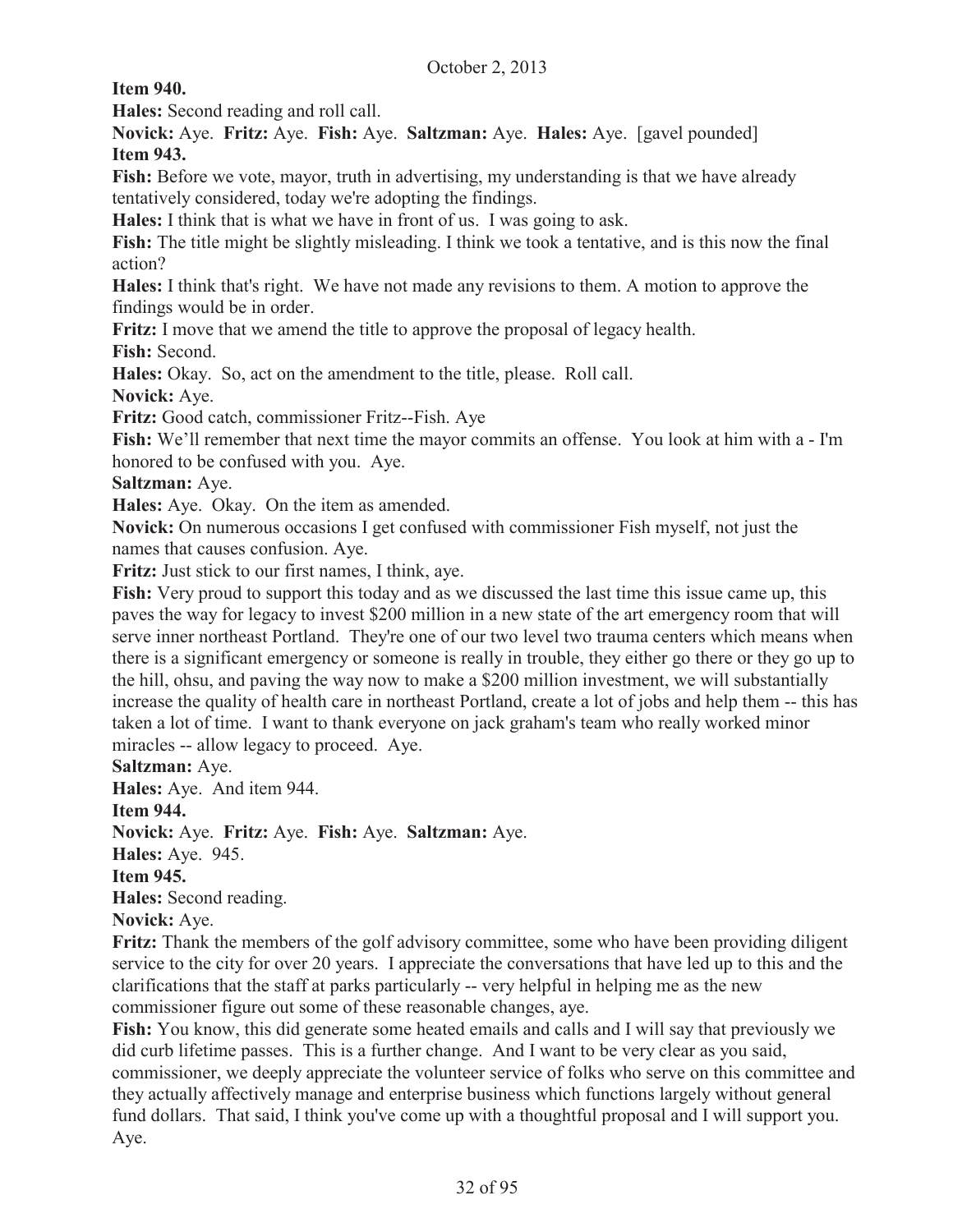**Saltzman:** Aye. **Hales:** Aye. And then item 946.

**Item 946.** 

**Hales:** Auditor and ombudsman are here. Good morning.

**Fish:** Having been on the job less than a year, already putting restrictions on you.

**Margie Sollinger, City Ombudsman:** My idea.

LaVonne Griffin-Valade, City Auditor: Good morning. City auditor here before you. Thank you, mayor, and commissioners. And i'm here only to introduce margie. She has been here less than two years. She's demonstrated her integrity, strong moral compass and her ethics on a number of occasions. She's increased the profile of the ombudsman office and carried out some very important investigations that have made a difference. The code change before you is another sollinger integrity concept. I fully support it and I ask that you do also.

**Sollinger:** Good morning. Margie sollinger, I will keep my remarks brief today. The ombudsman office conducts investigations and complaints about city bureaus, complaints come from individual members of the public, neighborhood associations, businesses, city employees, and anonymously through the auditor's open city tip line. The function has been around since the early '90s. In 2001 the city sagely placed the ombudsman office under the elected auditor's office. This move provided the office with the requisite structural separation it needs to conduct partial investigations and exercise independent judgement. Nonetheless, I occasionally hear from members of the public who want reassurance that I will truly independent, operate at arms length from bureaus that I investigate and not shying away from challenging or controversial issues. Public perception remains an issue. The proposed amendment to chapter 3.77 provides additional safeguards for the ombudsmen office by limiting employee movement between the ombudsman's office and the bureaus it investigates. Specifically the amendment creates pre and post employment restrictions which state that a person may not serve as ombudsmen if they were a city employee at any time during the two years prior to being selected and may not subsequently work for the city for at least two years after serving as ombudsmen. Other ombudsman's offices have similar restrictions, such as the national taxpayer advocate, which is the irs ombudsman. These restrictions entitle the taxpayer advocate to do her job without worrying about future job prospects at the agency, and they also reassure taxpayers that the advocate is uncompromised in her ability to serve as the taxpayers' watch dog. Portlanders likewise deserve reassurance that the ombudsman position is uncompromised. It is important to impose these restrictions now before there is a pressing need, rather than to wait until a problem arises and where public trust has been damaged. That is all of the remarks that I have. I would be happy to answer any questions.

**Fritz:** I have a question. I commend you and I think you're doing a fabulous job and I appreciate the order to support. Why exempt employment by the auditors' office before and after. That seems to further get people worried that perhaps you are not independent of the auditor's office? **Sollinger:** Well, I don't think I am. I don't tend to conduct investigations into complaints about the auditor's office precisely because the auditor is the one elected official that I am responsible to. **Fritz:** Who does? If there is a complaint about the elections division or whatever, who investigates those?

**Sollinger:** Those would be referred up the management chain, as complaints by other bureaus might be the first resort. We haven't encountered that. I'm not sure. I guess it would be an option of referring it to an outside entity or a different elected official's office but it has not arisen before. This exemption is also in the national taxpayer advocate, united states code, and basically I think it recognizes that the other functions within the auditor's office are generally oversight functions and it is not necessarily a bad thing as far as the public interest to allow that person to move within that particular department.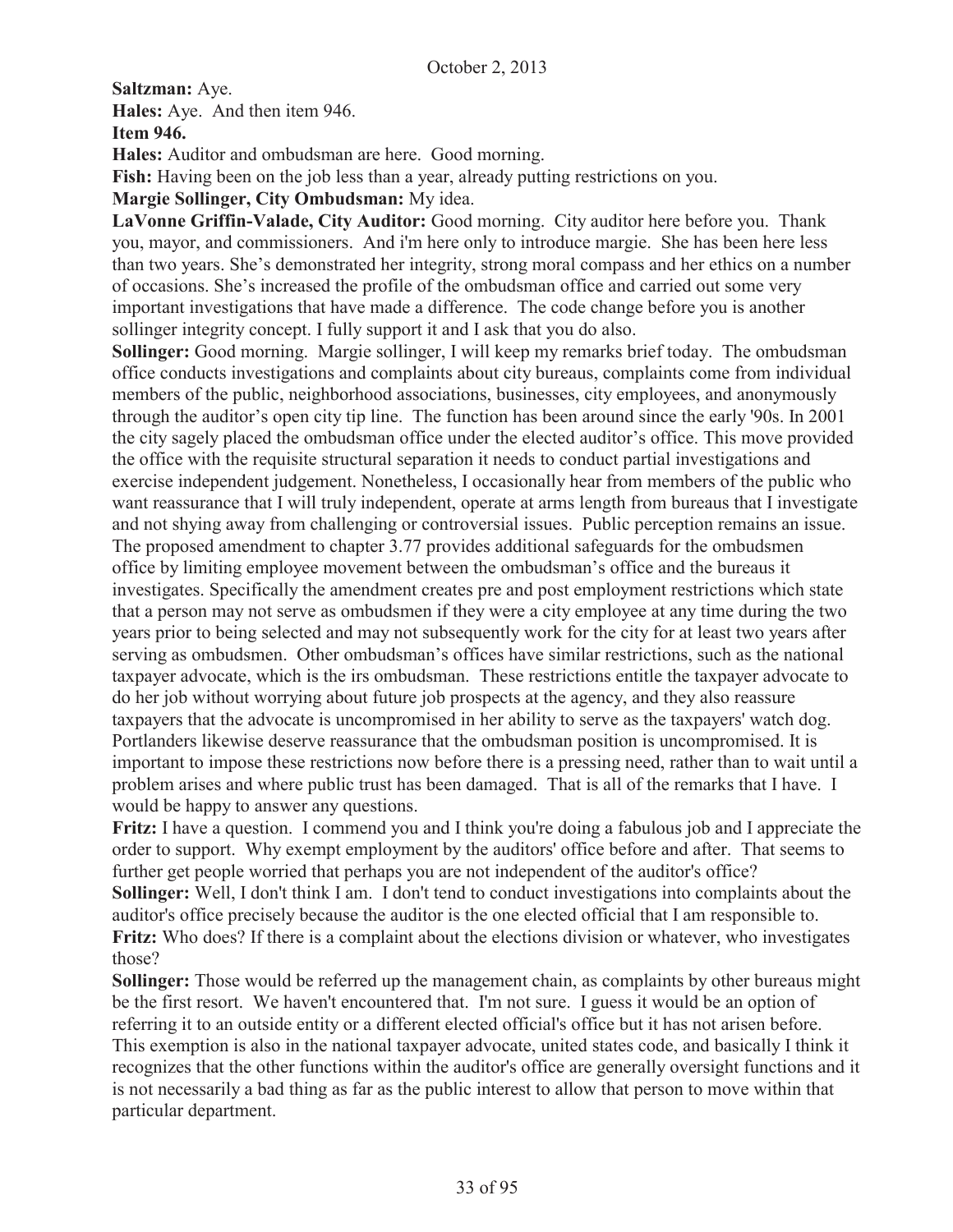**Fish:** This issue has been framed in another context recently, in that a proposed water district contains language that says if you are a city employee or you have served on a utility review board or you have provided services that relate to water, you are ineligible from running for office to serve in an elected position on the water district. Now, my understanding is that is unconstitutional because you are taking a whole class of people and disqualifying them. I also think it is insulting, frankly, to people who serve on advisory boards and others who may have relevant useful information. I get the prohibition that says when you leave a job, we don't want you going through a revolving door and lobbying people you used to work for. I guess i'm less persuaded, for example, that george hocker, my public advocate, who spends his day being an ombudsmen cannot seek your job at some point simply because he is a city employee. I have to say that while i've never received a complaint from the public about the ombudsmen's impartiality, you have and that perhaps has prompted this, but I don't like term limits because of the way they have been spun generally and the idea of rather than exercising your lawful right to vote someone out we have to have a limit on someone's service. And I also generally don't like prohibitions like this that take a class of people and say in the name of integrity, we are going to prohibit you from what for some might even be a career advancement. Public advocate in a bureau or office may be uniquely qualified to seek the ombudsmen position. I would generally not view that person as so tainted because they have actually had interaction with the public that I couldn't trust them to do their job. So, I have to -- just my reaction to that is that I appreciate deeply what you're trying to safeguard, but i'm not sure if telling city employees that they can't be considered for that job, regardless of their life experience, their qualifications and their track record, is fair to city employees. I just would welcome your reaction to that.

**Sollinger:** I think that's fair. We tried to strike a balance in terms of the number of years, the national taxpayer advocate I think has a period of five years in between service. Two years seemed to me like a good balance between the rights of those employees who may want to pursue this position and may be very objective in their ability to evaluate issues, but also recognize that a cooling off period is really important to protect the public perception, which if that is damaged, I think it is very difficult to gain back and to surmount when recommendations that my office makes are not binding. Based on the ability to persuade folks of the correctness of them. So, if that person no matter how well intentioned and high in integrity individually, if the structure isn't in place to let the public know that there has been a separation between their employment, which might involve working on policies that they're then being asked to evaluate from a -- objective perspective or to criticize their former colleagues, the cooling off period is useful and it is not forever. It's just for two years.

**Fish:** I appreciate that. Reasonable explanation and you have said it very thoughtfully and concisely. I also think we have a habit of scapegoating public employees. And right now, thanks to the irresponsible behavior of a few, 800,000 americans are out of work and they are public employees. A lot of people don't seem to be excited about it. But they have mortgage payments. They have children. They have to buy groceries. They have the same needs that we all do. There is just something -- and you say that we want to address public perception. Who's driving that public perception? Has there been a ground swell from advocacy groups or the league of women voters come to you and said compelling public perception issue, or is this us sort of elevating this to a question of perception? And I ask this with all sincerity, because again, there is a lot of people who work for this city who would be disqualified to -- I think what we may be doing is malign people saying that they are not eligible to perform that role?

**Griffin-Valade:** Can I break in here just a little bit and just say that I completely agree with you that public sector employees are unfairly maligned on a regular basis and I too am a public official who is tired of that. I feel that is a long ways from what we're trying to do here. I think you have asked reasonable questions and folks -- those -- may also agree with you. An example that is somewhat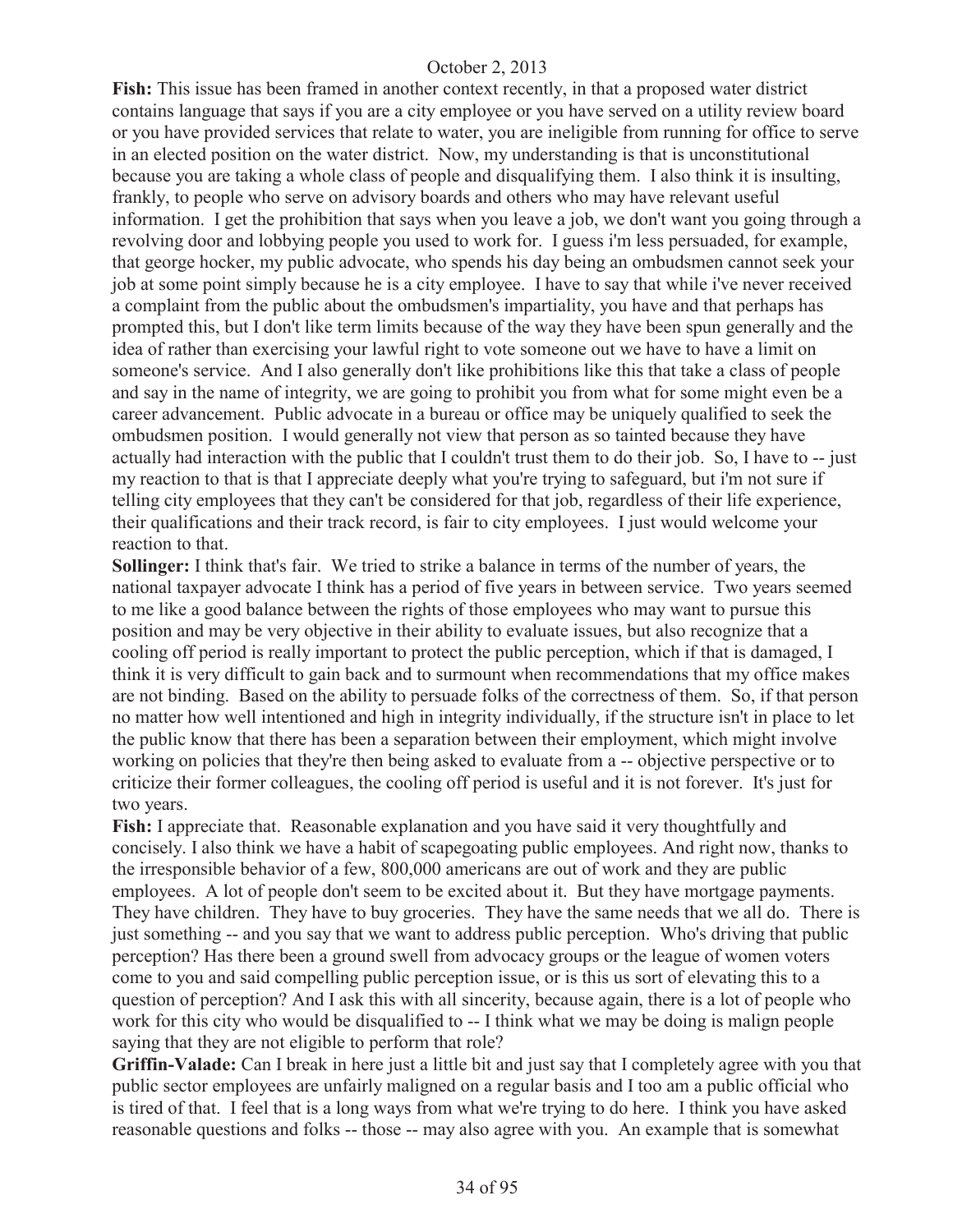similar -- we have someone on staff right now who years ago worked in the budget office. And we are able to put some good -- some barriers in place to make sure that that person is not part of any audit that we conduct, of budget office, for a certain period of time, and we are required by government auditing standards to complete an independent statement for every audit engagement that we take part in. So, within that, we have language to the effect that they have not been an employee of the organization that they're now getting ready to audit. How we're able to do that is that -- there are multiple employees who can also work on that type of engagement, and there is a threshold number of years that we are able to -- we don't audit the budget office any -- very often anyway. We don't have that luxury for the ombudsmen position --

**Fish:** The -- the idea that you don't want someone making their judgments while they have the job and by -- and in any way sort of -- with the thought of auditioning for some future position. So, that I get. That is the revolving door thing. You don't want the back end. I'm just having a little trouble with the front end because it -- it seems like we're taking a broad brush in the name of integrity and I -- I have no quarrel with your using that as a screen in your final decision, but it just strikes me as having a prohibition, particularly since we have public advocates in government who do a great job on behalf of the citizens, I just think to disqualify them is unfair. If i'm alone on that, I mean -- **Hales:** Interesting point.

**Fritz:** I would like to -- I concur, the ombudsmen does not investigate elected officials, right? If somebody complains about me, you don't -- do you look into that?

**Sollinger:** The code excludes that from my jurisdiction.

**Fritz:** Do you exclude my staff or would you -- if you got complaints about one of my staff, would the code exclude that, too?

**Sollinger:** It does. I mean basically -- legislative capacity and administrative capacity.

**Fritz:** I agree with Commissioner Fish that part of my staff's job is to see whether staff in Parks and Development services are doing things as we hope they would or more policy choices there are. So, the answer to my question about why the auditor is excluded from this, it seems the same logic would apply to at least excluding commissioner office staff from applying to this job.

**Sollinger:** That was considered and to me -- because of the commission form of government and commissioners in charge of bureaus, you're still part of decision making hierarchy, and for that reason, to me it didn't make since to include that as part of the exemption.

**Hales:** Do we regulate this anywhere else in the code? I know there is stuff in the charter -- **Griffin-Valade:** We do some lobbying, and I don't know if we do it elsewhere other than lobbying and the fact that jewell lansing managed to get a charter change many years ago to forbid the auditor from running for office while the auditor was in the auditor's position, and in large part because of the perception of independence. The auditor should also not be auditioning for one of your jobs. Those are the two places that I know that that exists already. Someone can't leave the city and then begin lobbying the city for some other business -- there is a year of prohibition on that.

**Hales:** I guess the other thing that concerns me now that we're looking more carefully at this, is just where do you stop? So, does purchasing manager get prescribed by a future code section like this, does the head of the maintenance section, transportation bureau who buys asphalt get prescribed from working from an asphalt company? Where do you start and stop?

**Griffin-Valade:** I think it's really important that the independently elected auditor who is elected as a voice of impartiality and fairness and transparency and independence--I mean, it makes sense to me that this would be a good place to start to maybe build some walls around that in some way. But I have no -- I have no opinion to offer about what --

**Fish:** I think this has been a great discussion. I think this is a balanced proposal, but the concern I have is when you say that you need a bar because without it somehow integrity is risked or challenged, it implies that a whole class of people can't perform this function without either the temptation of violating their integrity and the oath, or creating an impression in the public that the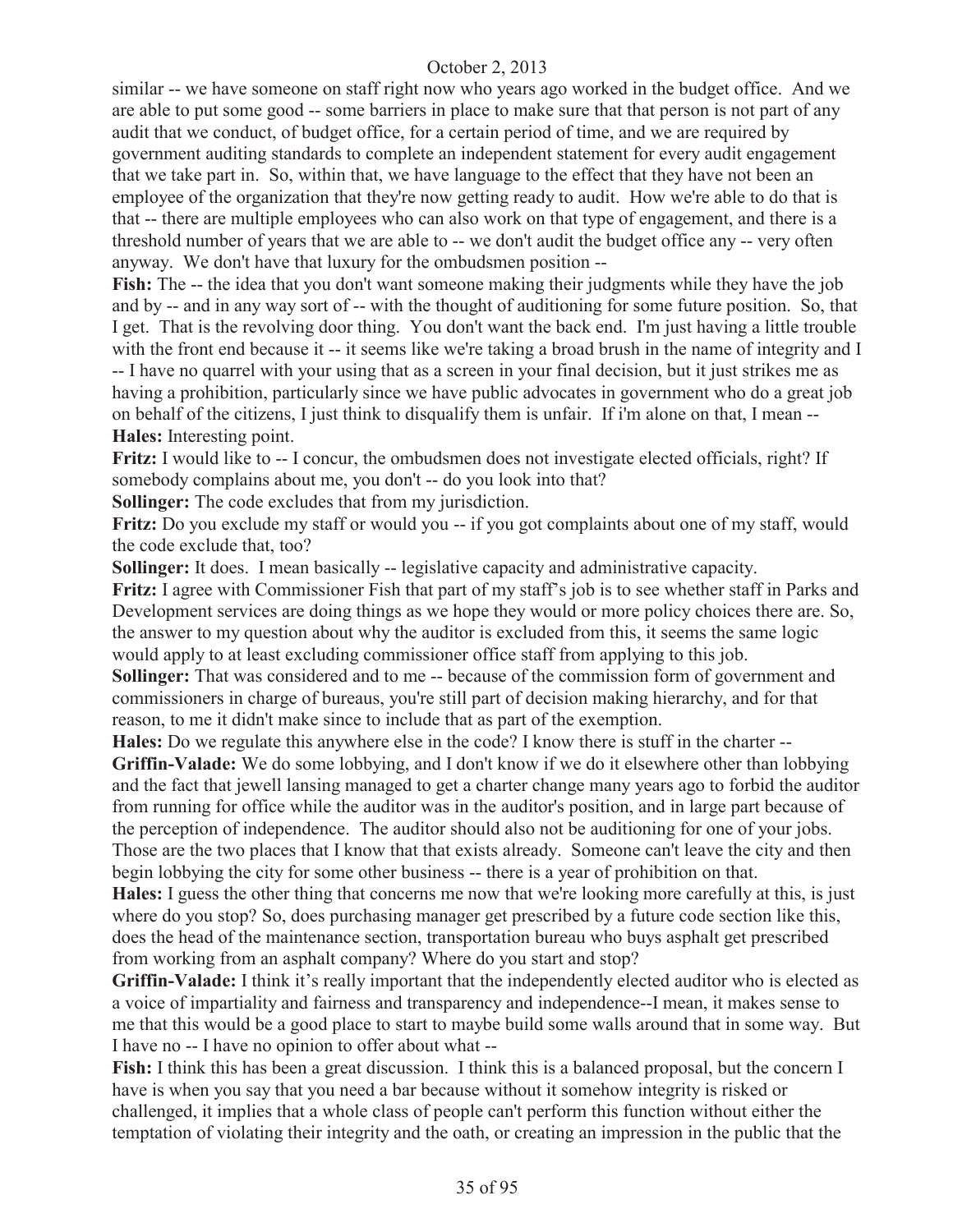public is not getting fair value. And i, to me that comes perilously close to a generalization about public employees. I go back to the water district. Under a setting of conflict of interest, that is how it is written, it says if you've ever as a citizen been engaged around water issues, you can't run for this position. I think that's wrong. I may not vote for that person. But I don't want just because someone has served on an advisory board or has worked for the city or has a strong view, I don't think it is my place to prohibit them from seeking public office. This is not public office. This is not the same thing. But I frankly would be more comfortable with this if i'm out of sync with my colleagues, I will shut up, but I would be more comfortable with just C(2-- that is consistent with the revolving door, the back end. That is I think the incentive system. You have the discretion to hire whoever you want. Without c-1 you can still have a preference for someone who hasn't been a city employee if you have someone more independent. I don't like the idea of embedding that in code and requiring that the whole class of people can't even be considered. Because I think it goes beyond the scope of what you're trying to get at.

**Griffin-Valade:** That wasn't our intent at all to besmirch anyone who works in the city -- we happen to know there are a great many hard-working, very talented smart folks around this organization. So a lot of it is around perception, which is a lot of -- that is the basis of many of the barriers that I try to put up to ensure impartiality and it is about perception. So, I think without having had this discussion with any of you prior or with margie, that if you would choose to settle for number two, at least --

**Sollinger:** I could live with that. The reason I put it in there was partially from experience back in Washington, d.c., where an ombudsmen for the housing authority who was selected internally, and as an outside advocate at that point and part of the larger advocate community around housing issues, that person never had the creditability she needed to do her job. Because she was perceived as coming from the inside, and not having a position of objectivity or the ability to conduct independent, impartial investigation. That is where that came from for me. But it is -- if the rest of the folks on council have your same concerns, I think I can live with what you're suggesting. **Hales:** Okay. Do you want to propose that as an amendment?

**Fish:** I would move to strike c-1, and in -- I would move to strike c 1.

**Novick:** Second.

**Hales:** Further discussion. Let's act on the amendment and then we will take public testimony on the proposal as amended.

**Ben Walters, Chief Deputy Attorney:** One clarification from a drafting standpoint. The strike out would be from the colon in the line in c through to agrees and replacing the capital a with a lower case a.

**Hales:** Correct.

**Fish:** That's my intent. Thank you.

**Hales:** Roll call on the amendment.

**Novick:** Aye.

**Fritz:** I support the amendment. I think a former ombudsman might make an excellent public advocate in a city commissioner's office. I defer to your judgment on that aye.

**Fish:** I appreciate the discussion very much and the argument -- the explanation that you have offered us is well reasoned and thoughtful. And in making this amendment, i'm in no way presuming to limit the authority of the auditor as the employer to make judgments around qualified candidates and to apply other screens. I just am suggesting that we not have it as a per se bar. Aye. **Hales:** I will support the amendment. I'm actually not sure about the whole thing but I will support the amendment, aye. Okay. Now public testimony.

**Moore-Love:** Yes, we have two people signed up.

**Hales:** Come on up.

**\*\*\*\*\*:** Did you already vote?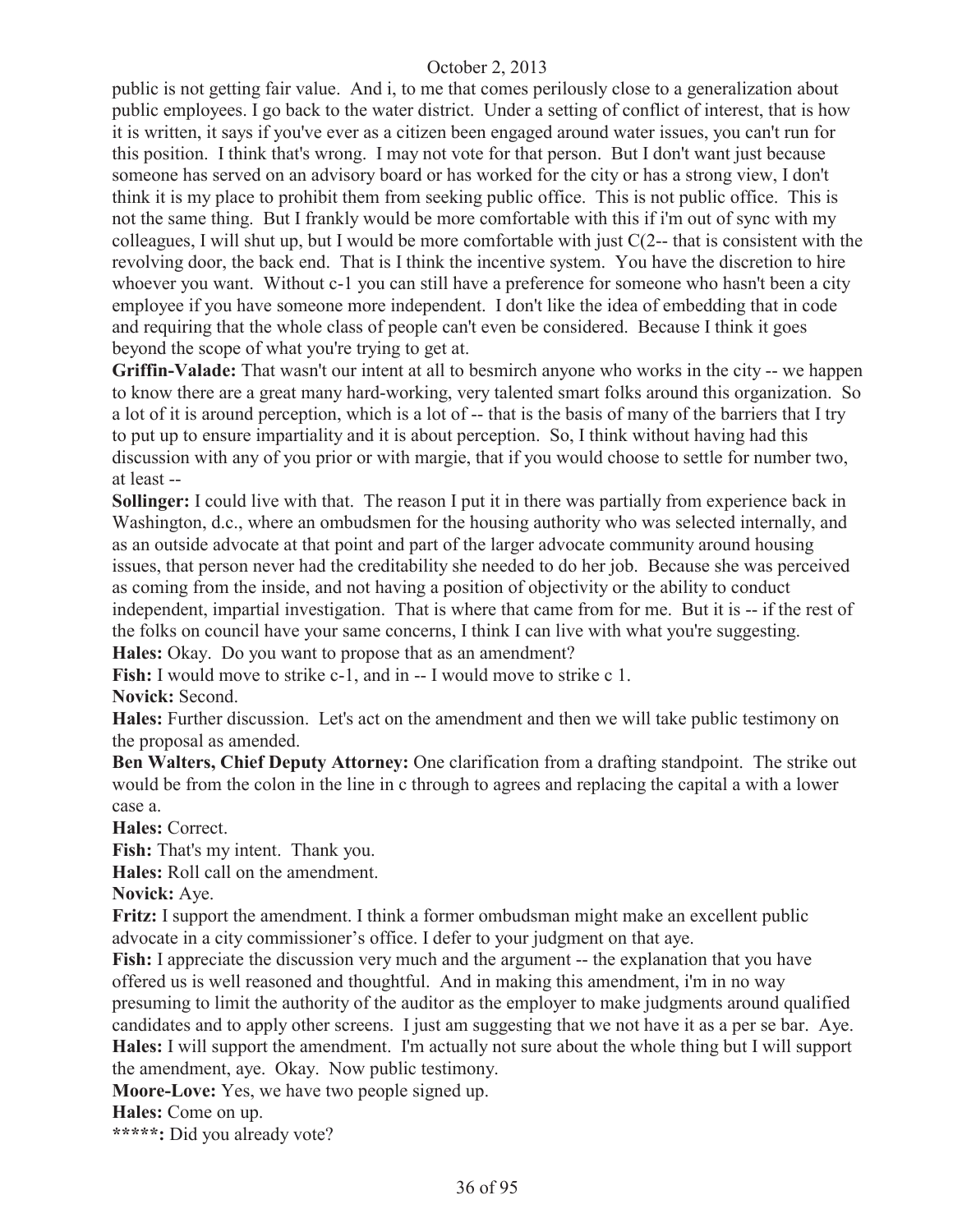**Hales:** We just voted on amending it.

**Charles Johnson:** Good afternoon now. I'm glad to see this vibrant discussion about it. But I think that actually the ombudsmen is correct and introduced the correct language because this is feeling amongst some part of the population that city hall is could at times be too cozy, too much internal hiring. I know that you have great people on staff and sometimes they might even work better in another position, but I think that if you had kept the original language, it would protect public confidence because we know that in a workplace, people develop preferences and distaste, and it's better to have an ombudsmen who is fresh, who is not essentially contaminated by public concern that, well, maybe the outcome of the ombudsman's activity has to do with behind the scenes friendship. I know, I don't know a lot of city staff, and I would like to think that the ones that I do know have very high professional standards, but not everybody -- sometimes that can be rose colored glasses. I think the city, ombudsmen office and auditor better protects their duty and capacity why the original language because there is plenty of good people who aren't working for the city, even though you might have good people on staff and they could fit another slot, there are qualified people collecting unemployment now. So, I hope that you will not see this as an insult to city staff, but, instead, a way to keep fresh blood, new perspective and people who don't have any interoffice politic problem.

**Crystal Elinski:** I represent 10,000 concerned Oregonians. Well, I want to talk about the auditor's office. My impressions. But i've got really -- I got really hung up on commissioner Fish's -- I don't know what that was. I guess I just don't understand. I don't see what the concerns are. I guess from my own experience, ombudsman's office is incredibly important. I guess because it is separate, a lot of people don't assume that there are people that would be discriminated against, that would be working in the city and would want to get in there. I guess maybe just the language of talking about a whole class of people -- I don't know, I see it as sort of a disqualification. It is a job. We have certain expectations and if you don't fill those, you don't get it. I sat on a committee many years ago at the university where I was just a visiting professor so that I could look into the ombudsman of the university. And while I learned a lot about how many things could be construed as bias and leaning, but, again, it wasn't like a small pool, like small cesspool, revolving door of people. I don't know, it is kind of a job for life. Ombudsman job, I have had to work with a couple myself and I think it is important that they are placed for resources, referrals where you can go. Someone to listen. And someone who is very familiar with practices and policies regarding civil rights. So, they do need to be trained. I don't think most of the staff here would be - not qualified. But it is also important to have conflict resolution. So, if that is something else that could be included, that would be wonderful. Because that is a matter of not so much taking a stance, but following through. However, the auditor is so freakin' awesome, I can understand just going ahead and voting for it on your own and testifying and consider what crystal has to say. The public hasn't told you about this. I don't ever hear you listen to me commissioner Fish. All of these years I have been coming here I am sort of ignored. But I do like the current auditor and I thought I would never escape the black cloud of the gary days. I am sad to see she will not be running again. We have a whole pool, huge wonderful -- I was going to say something in latin, but I couldn't remember it. We have a universe out there of people.

**Hales:** Thank you. Thanks. Anyone else signed up to testify?

**Moore-Love:** That is all who signed up.

**Hales:** This comes back for second reading and we are recessed until 2:00 p.m. tomorrow. [gavel pounded].

At 12:11 p.m., Council recessed.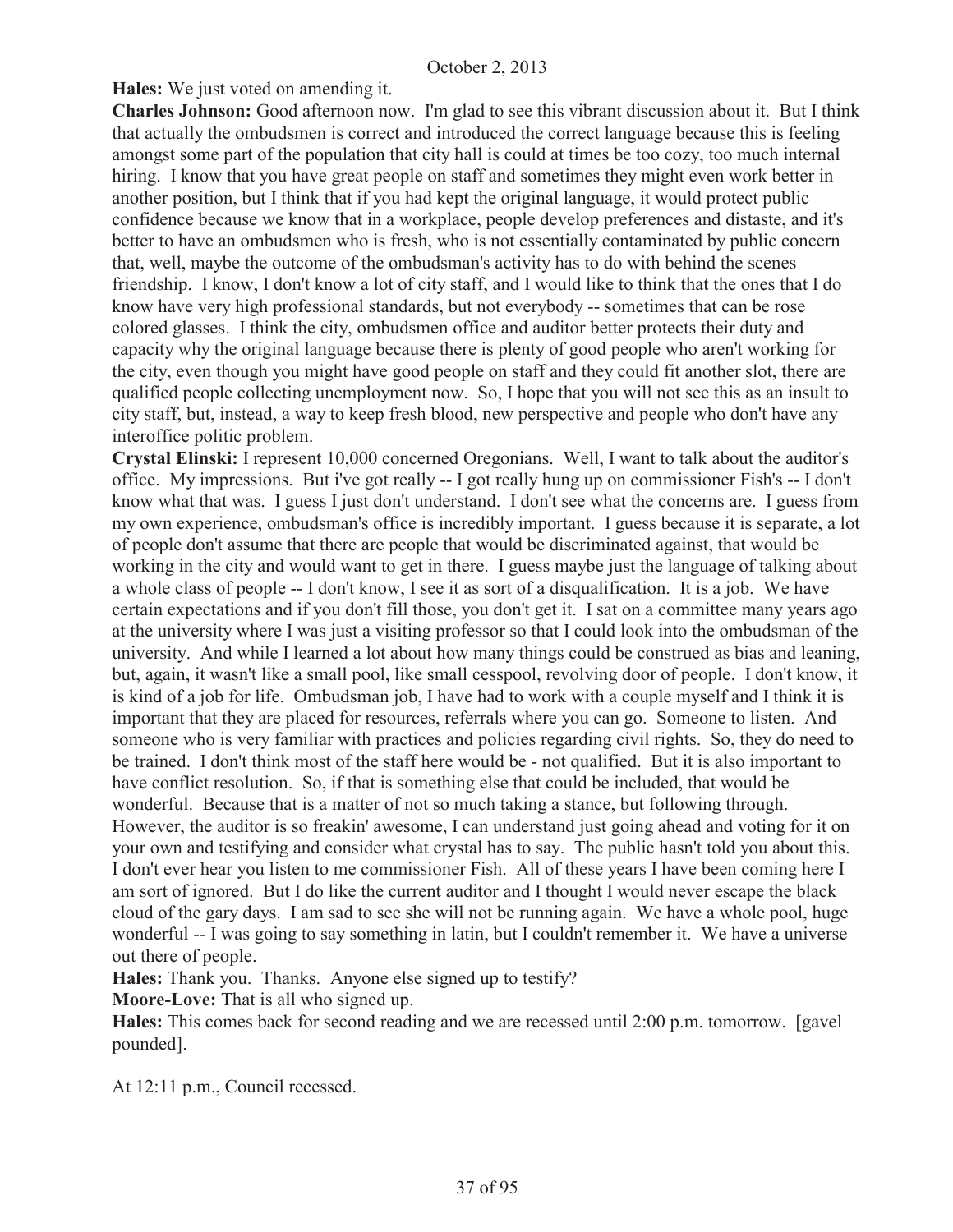# October 3, 2013 **Closed Caption File of Portland City Council Meeting**

This file was produced through the closed captioning process for the televised City Council broadcast and should not be considered a verbatim transcript. Key: **\*\*\*\*\*** means unidentified speaker.

# **OCTOBER 3, 2013 2:00 PM**

**Hales:** Good afternoon everyone. Welcome to the October 3rd meeting of the Portland City Council. Would you please call the roll, Karla?

**Novick:** Here. **Fritz:** Here. **Saltzman:** Here. **Hales:** Here.

**Hales:** Could you read the item before us?

# **Item 947.**

**Hales:** I will make a couple of opening comments and set us up for your input and testimony this afternoon. I will then call on the city attorney to ground us in the decision that we have in front of us, and then on Commissioner Fritz and the bureau to make a report. We're here to talk about a particular issue, but it is part of a larger context and it is one that I as your Mayor and members of this City Council and other community leaders need to do a lot of work on. That is we have about 1800 people who are going to sleep outside tonight in Portland. And that's a community failure, although a lot of good heart and good work have gone into trying to address that crisis, it is still with us every night. And it is something that I take personally and I think all of us do. I know all of us do. And that we're all going to put heart and soul into working on it. And that this particular decision about a particular local solution to part of that problem needs to be kept in that larger context. How can we as a community do better than we're doing today in dealing with the problems of homelessness and the fallout of larger failed systems of mental health and housing and drug treatment that we all as community members and some of us as public servants need to work on together. Those 1800 people or so that will be outside tonight are all different people with different needs, desires, problems, capacities. And we have to take this into account. In this particular organization, R2DToo, a group of people who, to my mind, have proven some real ability to govern themselves to solve public safety problems within their community, and to help make transition from homelessness to housing and back into the economy for quite a few people. And I'm impressed by that. Of course, we all know the evolution of this particular situation at 4th and Burnside involves conflicts between the City and property owner and I want to particularly commend Commissioner Fritz for her hard work in trying to resolve that conflict and getting past that to a better day for the City and that property owner and for everybody else affected by that conflict and the twists and turns. So we're here to take up a particular question about R2DToo and the legal basis on which it can be moved from one place to another. But I hope to hear not only your opinions about whether that is a good idea or bad idea or whether the city staff's legal reasoning is good for flawed, but I want to hear today and later your ideas and how we as a community can do better. How we can have more people sleeping indoors, not in tents. More people getting treatment and access to services. More people finding work and getting back into the economy. As I said at the outset, that is something that I have the passion for and I have a growing understanding of it. Not that I brought a lot of understanding of it to this office, but I'm spending a lot of time literally on the streets with people that know more than I do learning about it and I plan to spend more. Let me talk a little more about this hearing. We're gonna try to hear from all of you. We're gonna do that with a time limit. I'd like to set a time limit of two minutes instead of three. I know we typically have a three-minute time limit for public testimony, because there's so many people here and so many signed up, I would like to enforce a two minute time limit. Usually we can say what we need to say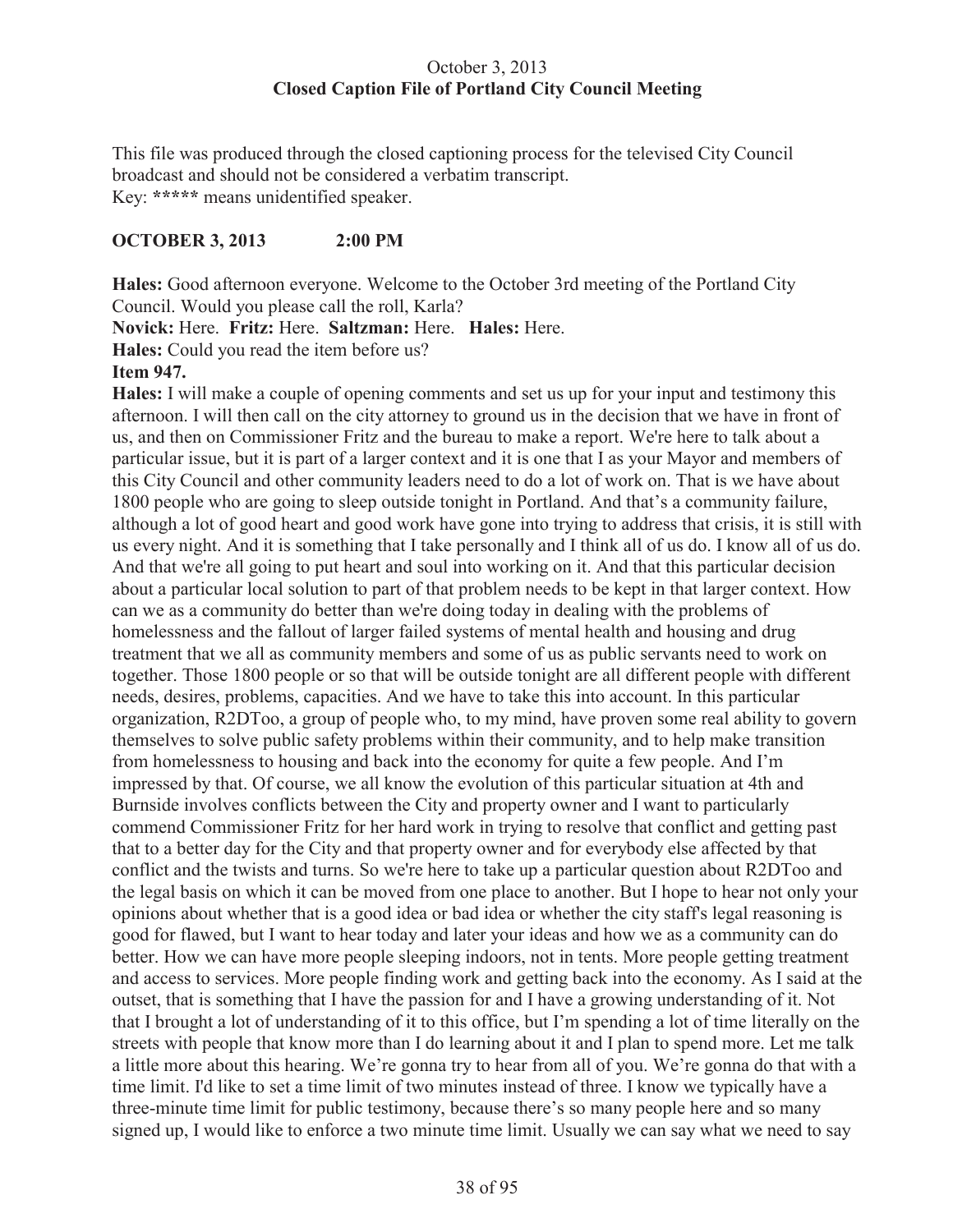succinctly if we have little time to think about it, and unfortunately for all of you signed up after the first 10 or 15, you will have plenty of time to think about it. I'm not being flippant about that but it will help us all if we give all people a chance to have a say. There are some rules of decorum in this room. Everybody gets a chance to have their say without being heckled or challenged from the audience, and that's the Portland way. And I ask you to respect that. If you don't respect that, then we will have to ask you to leave. But hopefully that won't be necessary. With that, let me ask our city attorney to ground us in the decision in front of the council and after that I will turn it over to Commissioner Fritz to set the stage for the resolution in front of us.

**Kathryn Beaumont, Chief City Attorney:** Mayor Hales, members of the council, I'm Kathryn Beaumont with the city attorney's office. For purposes of establishing a little framework, I would like to describe the nature of today's hearing. It is not like the land use matters that the council typically hears in substance or procedure. This is not an appeal hearing on a quasi-judicial land use review, and it's not a hearing on a legislative proposal to amend the comprehensive plan, zoning maps, or zoning code. What's before you today is a resolution to affirm and adopt the BDS Director's recommended answers to questions about how the zoning code applies to a proposed use of property. Specifically, the director has been asked whether a rest area tent camp proposed to be located below the west end of the Broadway Bridge is allowed under the zoning code and whether any land use approvals are required. The director's recommended answers are that the proposed rest area is an allowed use and requires no design review or land use reviews. You are being asked to decide whether you agree with the director's interpretation and application of the zoning code. If a majority of the council votes yes on the resolution, it means that you do, and are adopting his interpretations of the zoning code as your own. This will be the city's final decision on the questions answered in the zoning confirmation letter. However, adoption of the resolution is only a beginning, not an end. It answers general zoning questions about the proposed rest area, tent camp, and nothing more. There are many future steps that will need to be taken before the rest area can make the physical move to the proposed site. Those steps are not the subject of today's hearing. And I'm happy to answer any questions you have.

**Hales:** Questions for Kathryn or Roland?

**Saltzman:** I guess I have a question. So, the city took the owner of the property on northwest 4th and Burnside, cited that owner for violating the city code by establishing what we interpreted to be a recreation camp ground. That was the closest use we could come to determine what it was in our code. And so we found them to be in violation of our code. So what is different about this determination that this use would be legal, because the properties are zoned similarly. 4th and Burnside, I think, is zoned CXD and then the Lovejoy ramp property is EXD. **Beaumont:** That's correct.

**Saltzman:** So, what's, in a nutshell, the rationale why they were in violation at one location and possibly not in violation under this zoning interpretation?

**Roland Iparraguierre, Deputy City Attorney:** Roland Iparraguirre, city attorney's office. The initial determination that was made against the property owners at 4th and Burnside was based on the lack of the property owners at 4th and Burnside to approach the city and apply for any permit, to have any discussion with the city about the activities of that site. The city, based on that unavailability by the property owners to avail themselves to the city authority, the city commenced nuisance action and enforcement action.

**Saltzman:** So, in short, that failure of the property owner to apply for any type of approval --**Iparraguirre:** Had they applied, I think it would be a different story.

Saltzman: Okay. Thanks.

**Hales:** Further questions? Thank you. Obviously we will need to call on you as we proceed. **Fritz:** Thank you, Mayor Hales, and thank you for your partnership on trying to resolve these problems, which indeed Commissioner Saltzman spent many hours looking at while he was the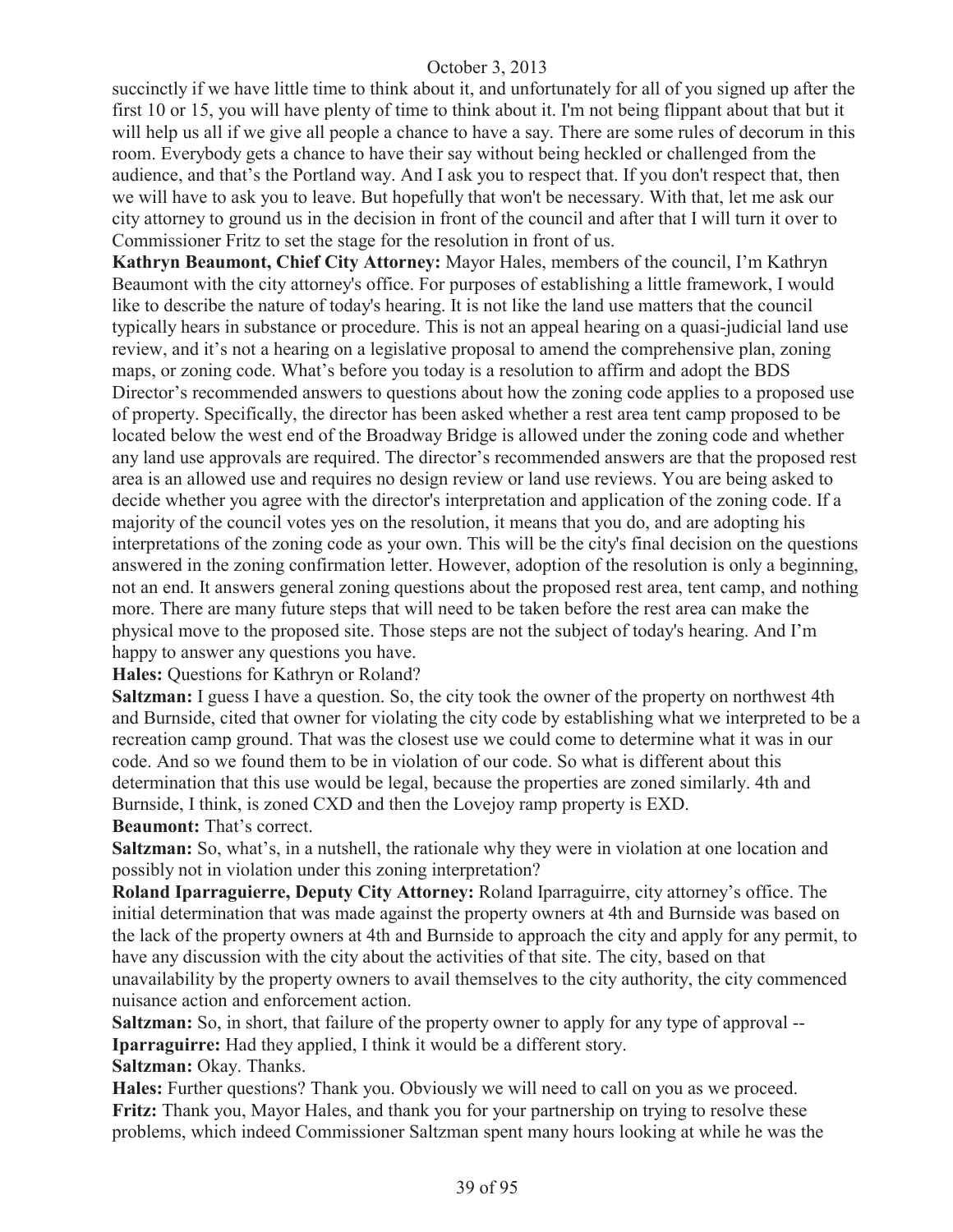commissioner in charge of the Bureau of Development Services. Because it is important that the City has the right and responsibility to regulate uses on lots and to make sure that uses are legal. So, the proposed move to the current site -- to the proposed site -- is an element in a settlement agreement that the -- preserves the city's right to regulate the uses on lots. And I believe that is in everybody's interest to maintain that right. Right 2 Dream Too was able to reach and serve populations that other community services have been unable to serve, including couples, homeless people with pets, people who have a fear or mistrust of shelters for multiple reasons. For the past two years, they have been operating safely at their current site at 4th and Burnside. Being homeless is not a crime. And people experiencing homelessness are some of the most vulnerable people in our community. They're our neighbors, our friends, our cousins, our family of Portland residents with feelings and emotions and they deserve our respect. Providing a new site for Right 2 Dream Too will mean up to 100 people would be able to sleep in safety without -- and they will be able to sleep in safety on a lot that with all the right permissions, they will have the permission to be there. 100 people who won't be in doorways, on sidewalks and in other places where it is not legal to sleep. So, I appreciate that there has been a lot of conversation about this to date, although this is the first public hearing on this issue. I'm very appreciative that everybody has come to testify and to everybody who has written in in advance. And will continue to participate in this process. There are many other steps before Right 2 Dream Too would be allowed to move to the new site. We need to negotiate a use agreement by the end of October and then a good neighbor agreement which will involve a lot of community conversations. And as the Mayor said, he and I have both learned a lot about the issues associated with behavior on the streets. Some of which is done by people who are experiencing homelessness and some of the illegal behavior is done by people who come to Old Town/China Town and the Pearl District to go to restaurants and get drunk before they go home and have some pretty bad behaviors. So, we and I recognize there is a lot more to livability in Old Town/China Town and the Pearl District than simply the move of up to 100 people. I believe it might be one of the elements that could help address the situation. But there will be many others, including probably setting up a public safety committee between the two neighborhood association, business district participants. This is just the beginning of an ongoing process, and certainly it has become very clear to me that when we opened the Bud Clark Commons in June of 2011, we were all hoping that that would be a great clearinghouse and entry into services for a lot of people experiencing homelessness, and, indeed, it has been. And I commend the Housing Bureau for their ongoing efforts and commend the entire council for putting as much money as we could find in this budget where we cut up to \$20 million, we preserved the safety net for housing and we're now talking about providing more opportunities for rent assistance, for preventing homelessness, for addressing the bigger picture. So, again, this hearing today is just one piece of an ongoing discussion about how do we compassionately care for people who live inside and people who live outside in Portland and how do we as a community address the challenges that collectively we face. With that, I would like to turn it over to Rebecca Esau from the Bureau of Development Services, who is going to run through the zoning confirmation letter. A zoning confirmation letter is a common thing that we're asked in development services that a property owner or an applicant for a use writes to the bureau and says, what's the zoning on my property and what am I allowed to do there? The staff often has to find -- look at the entire code and look at what best matches that particular use, because not absolutely everything that could possibly be used, done on a lot, is specifically called out and there are general categories. And the staff says, which category does this specific use fall into? So, Rebecca Esau, thank you for being here.

**Rebecca Esau, Bureau of Development Services:** Thank you. Good afternoon Mayor Hales and Commissioners, my name is Rebecca Esau, I manage the land use services division at BDS. And beside me is Douglas Hardy, a senior planner at BDS. The Bureau of Development Services received two applications for a zoning confirmation letter for the site -- for the same site and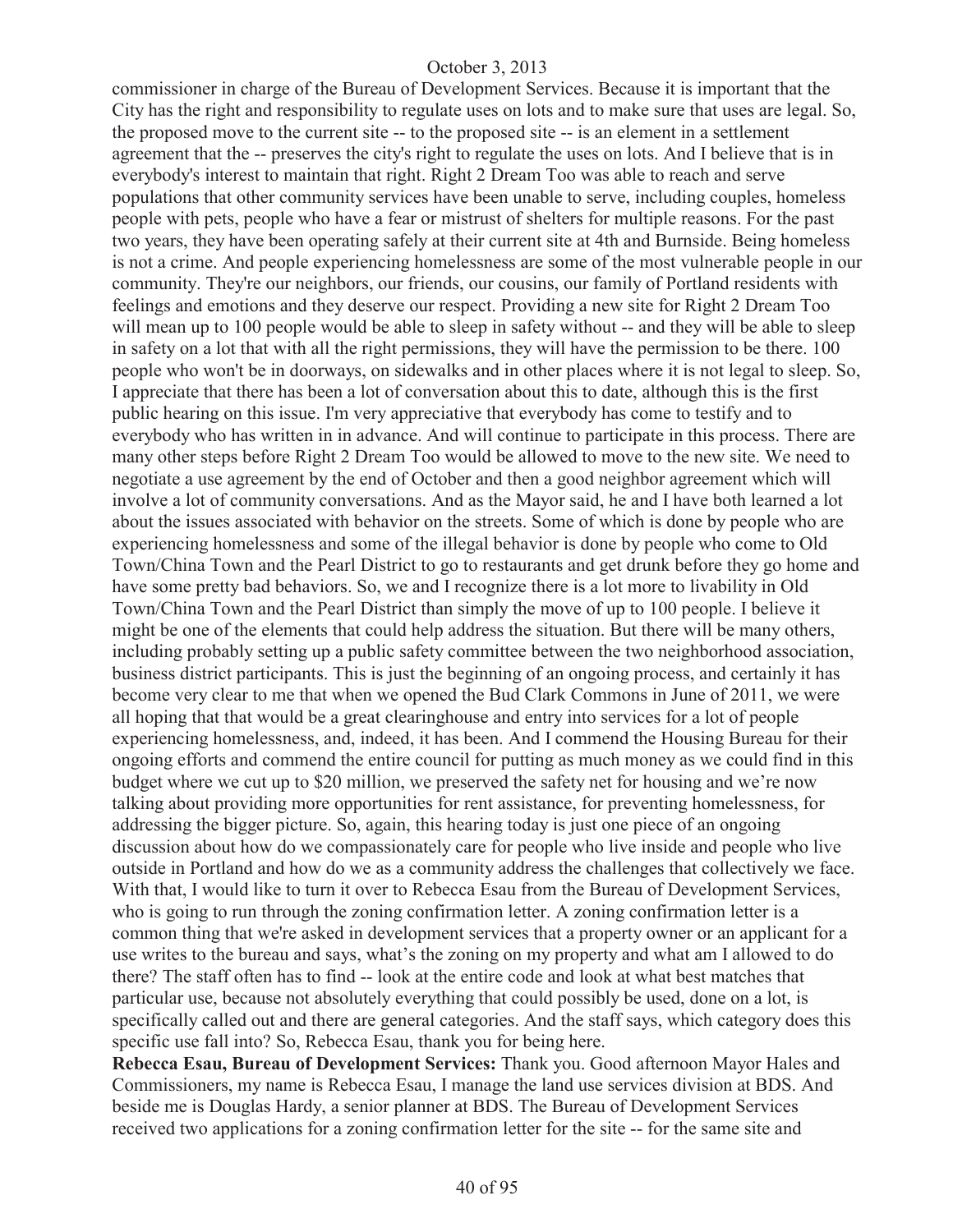proposal. One application was from the Right 2 Dream Too nonprofit corporation and the other from Williams/Dame & Associates. The applications each ask a series of questions about how the zoning code applies to a proposal for a rest area or campground managed by Right 2 Dream Too at a site underneath the west end of the Broadway Bridge. First, before we get into the contents, as Commissioner Fritz was saying, it is important to clarify what a zoning confirmation letter is. It is an optional service BDS offers customers, it's a venue for customers to have BDS staff do research into specific questions and provide information in writing about how the zoning code applies to a specific proposal at a specific site. Many customers choose to apply for a zoning confirmation letter as part of their due diligence prior to purchasing a piece of property. A zoning confirmation letter focuses on zoning requirements and doesn't cover all of the other requirements that might apply to a proposal. It isn't a permit. It is not a land use review. The site is lot 7, at Station Place, and is located under the Lovejoy ramp at the west end of the Broadway Bridge, just south of northwest Lovejoy court. Station Place parking garage is located across the street to the north. To the east and southeast are the Union Station rail yards and Union Station. To the south are the yards and building of the main U.S. Post Office and to the west is the Lovejoy ramp abutment. The site is zoned EXD, which is the central employment zone, with a design overlay zone, and is in the central city plan district, the river district, sub-district and the north pearl sub-area. The site is owned by PDC and is currently developed with a surface parking lot. The proposal is to provide a temporary rest area with tents for overnight shelter for people of the community who do not have a home and need a place to rest or reside. The rest area or tent camp is expected to be at this location for up to one year with 100 people staying there at any given time. Individuals may be located at the site for one night or longer. The rest area will be managed by Right 2 Dream Too, a nonprofit corporation. There will be electrical service, water service, grey water disposal, portable toilets, and a solid waste disposal area. In 1991, with the adoption of the current form of the zoning code, the City shifted from a system of listing all specific uses allowed in each zone, such as bookstore or machine shop, to a system of listing use categories, such as retail sales and service. The legislative intent was to create more flexibility, acknowledging it isn't possible to anticipate every current and future use. The use categories are each described in the zoning code by their characteristics and examples are provided, and in some cases exceptions listed. The use categories are not intended to identify or list every possible use that could be assigned to each use category. Codes referenced to present and future uses underscores the non-exclusive nature of the uses described and the examples listed. The zoning code says proposals or uses for development where the code is silent or where the rules in that particular code section did not provide a basis for concluding that the proposal is allowed, are prohibited. So, the first question is if the code is silent and whether the rules in that code section lead to the conclusion that the proposed rest area is prohibited. BDS's answer to those questions, our recommended answer is, no. The use category descriptions in the zoning code provide enough descriptions and examples to guide us in determining the appropriate use category. Land uses are classified into the use categories on the basis of common functional product or physical characteristics, including the description of the activity, the type of customers or residents, how the use advertises itself, etc. BDS considered several use categories in this analysis. Community service use, retail sales and service use, and group living. The analysis led to the recommendation that the proposal be considered a community services use. The zoning code describes the characteristics of community services use as follows: community services are uses of a public, nonprofit or charitable nature, generally providing a local service to people of the community. Generally they provide the service on the site or have employees at the site on a regular basis. Their service is on-going, not just for special events. The proposed rest area provides a local service, which is a temporary place to rest and sleep overnight in tents under the shelter of a bridge ramp. It is charitable in nature, and will be provided to people of the community. It will be managed by a nonprofit and the service will be ongoing, not just for special events. The zoning code provides a nonexclusive list of examples of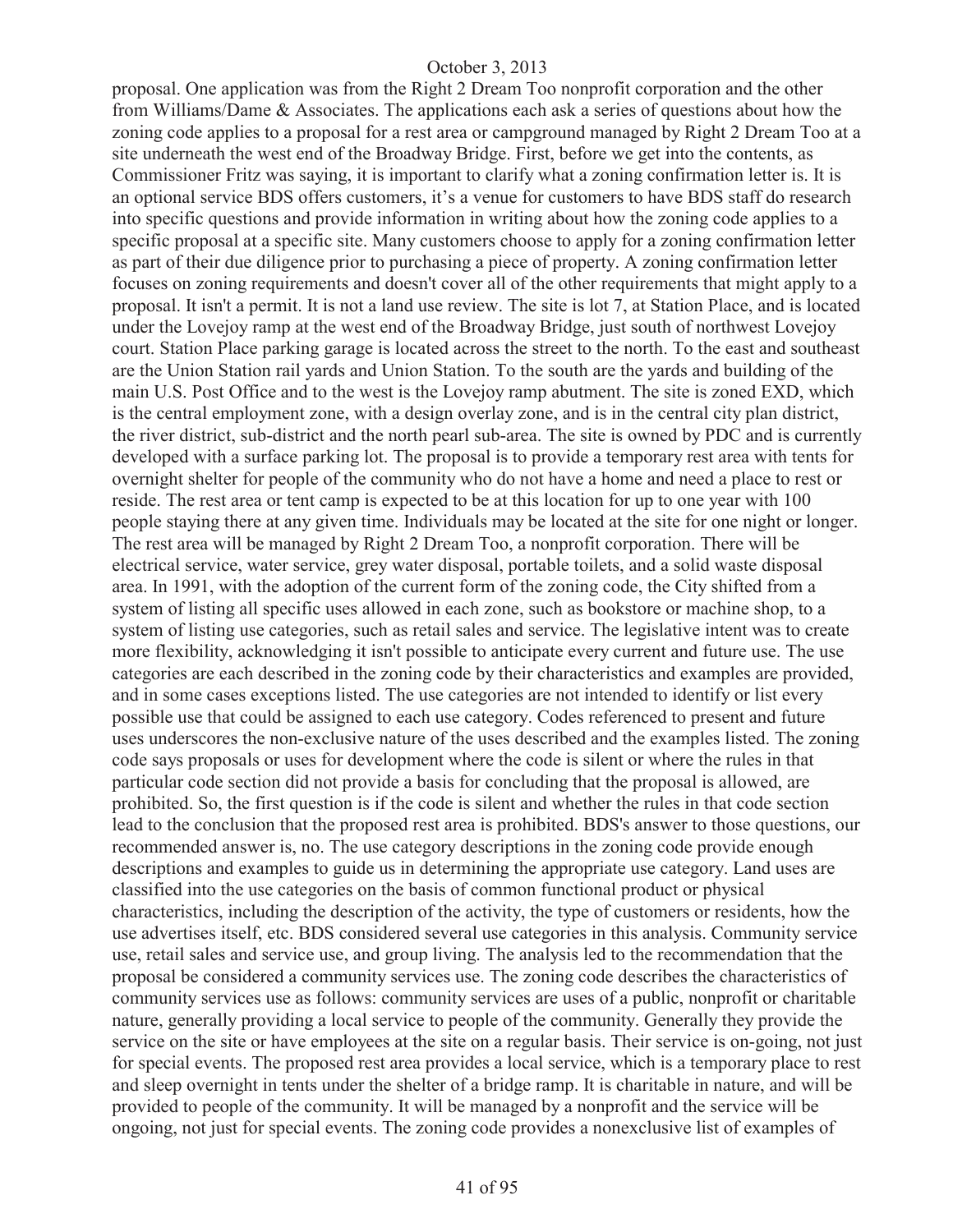community service uses. The list includes senior centers, community centers, youth club facilities, hospices, drug and alcohol centers, social service facilities, mass shelters or short-term housing when operated by a public or nonprofit agency, soup kitchens, surplus food distribution centers, etc. A rest area or tent camp for people without a home is similar to some of these examples in that it provides a place to rest and find shelter to members of the community who have no homes. Now, shelters and short-term housing are defined in the code, and BDS concluded that based on those definitions, what is being proposed is not either of those type of community service uses. Zoning code directs that usage should be assigned to the category whose description most closely describes the nature of the primary use. It is BDS's recommendation that the community services use category most closely describes the nature of this proposed use. The zoning code states that in the EX zone, most community services uses are allowed by right. Short-term housing and mass shelters may be allowed by right if they meet certain standards or maybe a conditional use. Since the proposed rest area tent camp is not a mass shelter or short term housing, these standards don't apply, and BDS's recommendation is that not only is the proposed use a community service use but that is allowed by right and doesn't require a additional use review. Although zoning code section 33-700.005 states, all new development changes to existing development and changes in the type or number of uses requires a building permit, the term building permit is not a defined term in the zoning code. The zoning code section does not create an independent requirement for a building permit when the building code would not require a building permit. The zoning code is section is viewed in context with the 2010 Oregon structural specialty code, which in section 105 requires that the applicant make an application to the building official and apply for the required permit. It doesn't use the term building permit. Title 24, building regulations, states that a separate permit, known as a development permit shall be required for a site development, changes in use, or other work performed in compliance of title 33. Based on the information from Right 2 Dream Too about the proposal for title 24, the appropriate permit for this proposal is a development permit. The design review chapter first describes the types of development that require design review, unless specifically exempted. That section is followed by a list of the sub-set of projects that are exempt from design review. So while the proposal involves exterior alterations, and that would normally require a design review, the work does not require building permit and is therefore exempt from design review. The existing parking lot was most recently allocated 65 spaces in the 2012 central city parking review. There is no applicable minimum parking requirement for this site and this allocation is permissive. In other words, the 65 spaces are allowed, but not required. In conclusion, based on the information that was provided, BDS recommends that City Council conclude that the proposed rest area be classified as a community services use, that it is an allowed use, and does not require either a design review or a modification of any previous land use approvals. Let me know if you have any questions.

**Hales:** Thank you. Questions for our staff?

**Saltzman:** Earlier in your presentation, you talked about the duration of the rest area being one year and no more than 100 people at the site at a given time. Is that a function of the zoning determination?

**Esau:** That's a function of the proposal that they provided to us.

**Saltzman:** Not part of the community service zoning designation. **Esau:** No.

**Saltzman:** Okay. And then, could you briefly summarize why it is a community service use as opposed to mass shelter use?

**Esau:** Definition of mass shelter is a structure that contains one or more open sleeping areas or is divided by only nonpermanent partitions, furnished with cots, floor mats, or bunks. Individual sleeping rooms are not provided. The shelter may or may not have food preparation or shower facilities. The shelter is managed by a public or nonprofit agency to provide shelter with or without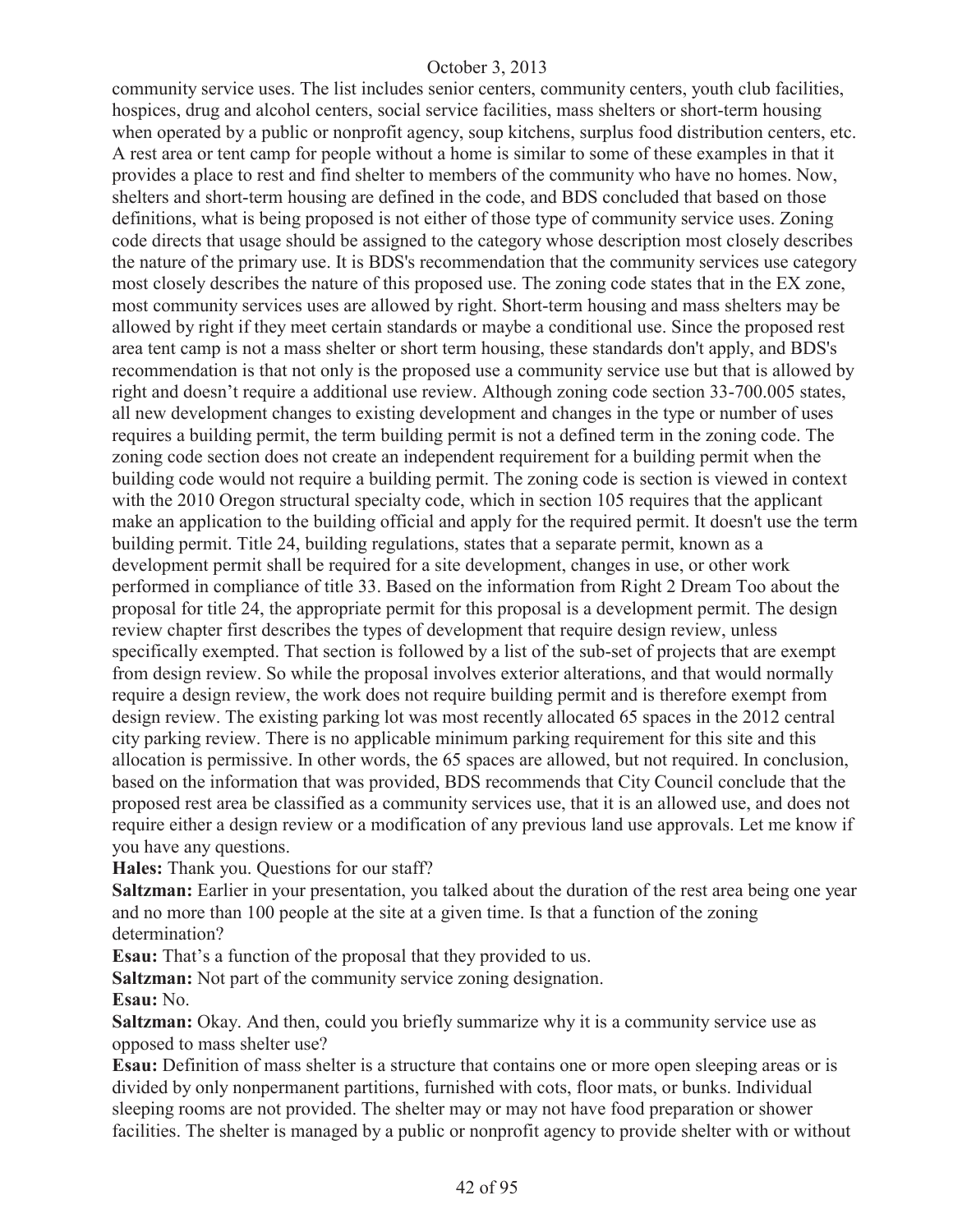a fee on a daily basis. So the way it starts out saying it's structure that contains one or more sleeping areas. And then when you look at the standards for it, it implies there is a building, something like the Portland Rescue Mission where you have bunks and cots and the standards talk about spacing between sleeping areas, etc. It doesn't seem to mesh with that or the definition for short-term housing.

**Saltzman:** And does the community service use or a mass shelter require it be operated by a nonprofit? Or is that just a -- that's typically what they are but not necessarily required?

**Esau:** With the mass shelter, it says the shelter is managed by a public or nonprofit agency. If it were managed by some other entity, it probably would not be considered a mass shelter.

**Saltzman:** And then this particular community service designation for the Lovejoy site? Does that require it also be managed by a nonprofit or not?

**Esau:** The definition -- well, the characteristics for community service say that it's community service are uses of a public, nonprofit, or charitable nature. So, it is not something that you would do for profit.

**Saltzman:** Okay.

**Esau:** So if you had a KOA campground, where you're renting spaces, that would be a retail sales and services use.

**Saltzman:** Charitable use is the operational phrase there.

**Esau:** Yeah.

**Saltzman: Okay. Thanks.** 

**Hales:** Other questions? All right. Thank you. Standby. I will get closer here. Thank you very much. Now we're going to begin public testimony. Again, please try to confine your remarks to two minutes so that we give everyone a chance to speak. The council is going to hear testimony until 5:00. We will take a one-hour break and resume at 6:00 as needed. We will take the next 2 1/2 hours and see where we are. With that, I know you had a sign-up list. Call the first three or four people. **Moore-Love:** Okay. We will call them in groups of four. Right now we have a total of 107 people signed up.

**Hales:** Okay.

**Moore-Love:** The first four please come on up.

**Hales:** Thanks. You just need to put your name into the record and then proceed.

**Barbara Weerth:** My name is Barbara Weerth. I live at Station Place Tower, which is a building for seniors with incomes below the median. And many of us living there have physical and mental disabilities, which makes day-to-day living a challenge, and a need for safety and security an absolute necessity. Most of us chose Station Place because of the neighborhood. The lot that you are currently talking about is right out our back door. There is one sidewalk beside it, which is our direct access to the MAX, the buses, Amtrak, and Greyhound. For many in our building with mobility issues, walking around that immediate block is their form of exercise, plus there's benches. And because they can't get out very much, they use those benches as their park, place to sit in the sun, etc. Putting R2DToo into that lot really is compromising our safety and security. Ms. Fritz is right when she says that we do not get to choose our neighbors. But there is a distinct difference between a neighbor who doesn't keep his yard up and is noisy, etc., and having 100 strangers sleeping in your back yard. If this is set up, we will have 700 new neighbors each week. Those are people that are literal strangers that we will have to deal with. The safety and security issue should be readily apparent. How long before someone tries to sneak into a warm building or knocks down a senior and takes their purse. How does someone with mobility issues walk to the MAX if there is 100 people lined up on the sidewalk or hanging around. And as a side note, where do other people go at night that don't -- that get turned away? Where are they going to be in our neighborhood? And that doesn't even start to talk about the issue of health, dogs that don't have shots, too many people in a small area, drugs, alcohol, and mental illness. My belief is that zoning codes and rules exist to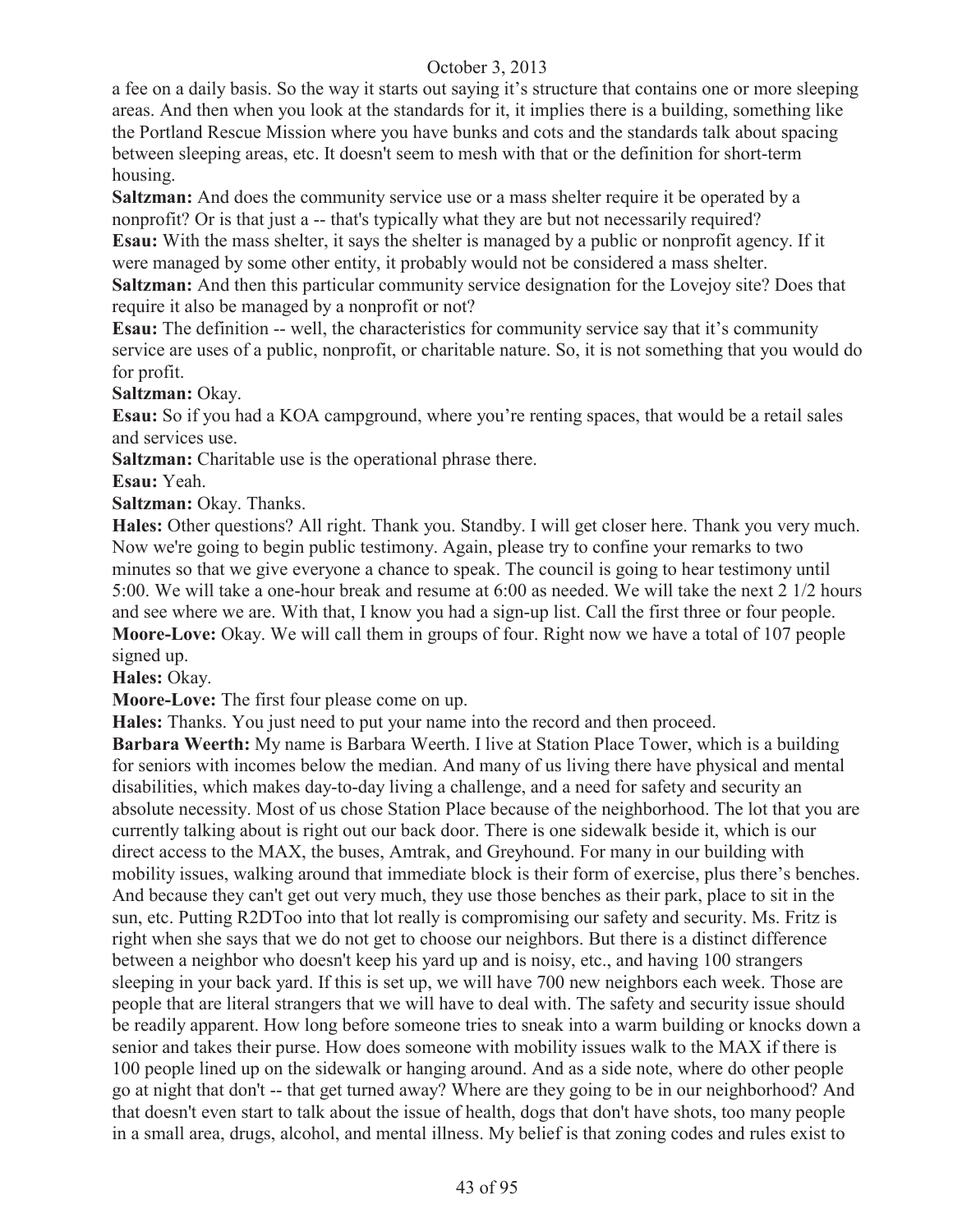protect existing neighborhoods, however, right now moving the homeless into a parking lot full of pigeon droppings, with polluted air and no sunlight, rusty, acidic water dropping on them, is more important than maintaining the safety of an existing community that also is fragile and also does not have a lot of money. We don't have the option to move elsewhere because we are in this building because we don't have a lot of money. We're just asking you to take us into consideration 'cause in the scheme of things, nobody has considered those of us in that building.

**Hales:** Thank you very much. Thank you.

**Laura Griffiths:** Laura Griffiths. I'm also a resident at Station Place Tower. I will say that I'm mentally ill. I'm permanently disabled. 14 years ago I was diagnosed with bipolar one disorder and treatment-resistant depression. And that part of my life I was unable to continue my career as a registered nurse in pediatric oncology. I had to retire after eight years as the U.S. Army nurse attached to the 323rd combat support hospital in Detroit, Michigan. I had to withdraw from the sixth marathon I was scheduled to walk for the leukemia society and 23 years of marriage and soon after my diagnosis. Barbara Weerth is going to finish my speech. I have vocal tremors due to a central tremor.

**Fritz:** Thank you for your service to our country.

**Hales:** Thank you.

**Weerth:** It is estimated that 30% of homeless individuals suffer from mental illness. Without the support of my family and adequate treatment by psychiatric specialists, I could be homeless, incarcerated, or dead. The mental illnesses most prevalent among the homeless is schizophrenia, bipolar disorder and severe PTSD. A schizophrenic not on medication may hear voices telling him to attack the woman across the street before she harms him. The soldier who fought in Vietnam may believe that the streetcar rumbling overhead is the sound of incoming artillery. A bipolar person who thinks they can fly might fly off of the Lovejoy ramp. It is naïve for the leader of R2DToo to believe that he will keep peace under a bridge next to the Bud Clark Commons. The two areas he refers to are like apples and oranges. Placing the R2DToo nonprofit business under the Lovejoy ramp, subjecting two vulnerable groups, the homeless campers and residents of Station Place Tower, to the worse possible of situation. I waited four years for the call notifying me that I have an apartment at SPT. I wanted so badly to live in this building because it was beautiful, green, and it was a safe area of Portland. Now walking to Amtrak or the MAX platform is daunting. The Station Place Tower community no longer feels safe and I challenge the City Commissioners to walk from our building to the MAX any day of the week and experience for themselves our plight. **Hales:** Thank you very much.

**Nancy Snyder:** My name is Nancy Snyder and I live at Station Place Tower. I am a resident of Portland and have enjoyed living in downtown Portland for 23 years, and in the Pearl District for eight years. I have submitted my health and safety concerns and emails to each of you and hopefully you have had time to consider them so that I don't take your time today repeating them. But I wanted you to have a face to go with the resident that lives in the Pearl District that is passionate about the issues that are before you. One thought that I would like to leave with you today is that if you allow the covert decisions that have been made without consideration of the people this affects most, you will be setting a precedent for the City of Portland to give permits and allow for tent camps on city land in any neighborhood of your choice in the future. This is far more reaching than just here and now. You need to stand up and do the right thing, even when it's difficult. I'm appalled that one Commissioner is being allowed to circumvent laws without due process and without accountability to one another and the public. The wrong thing was done covertly to set a lawsuit against the lawbreakers of Mr. Wright, Mr. Colset, and against Ibrahim Mubarak of R2DToo to drop the charges and to promise them property in a suit that you should have won and not settled. The wrong thing is being done once again to not stop this corruption. This is not good for you. It's not good for us. It's not good for them. It's not good for the businesses or residents of the Pearl and in the future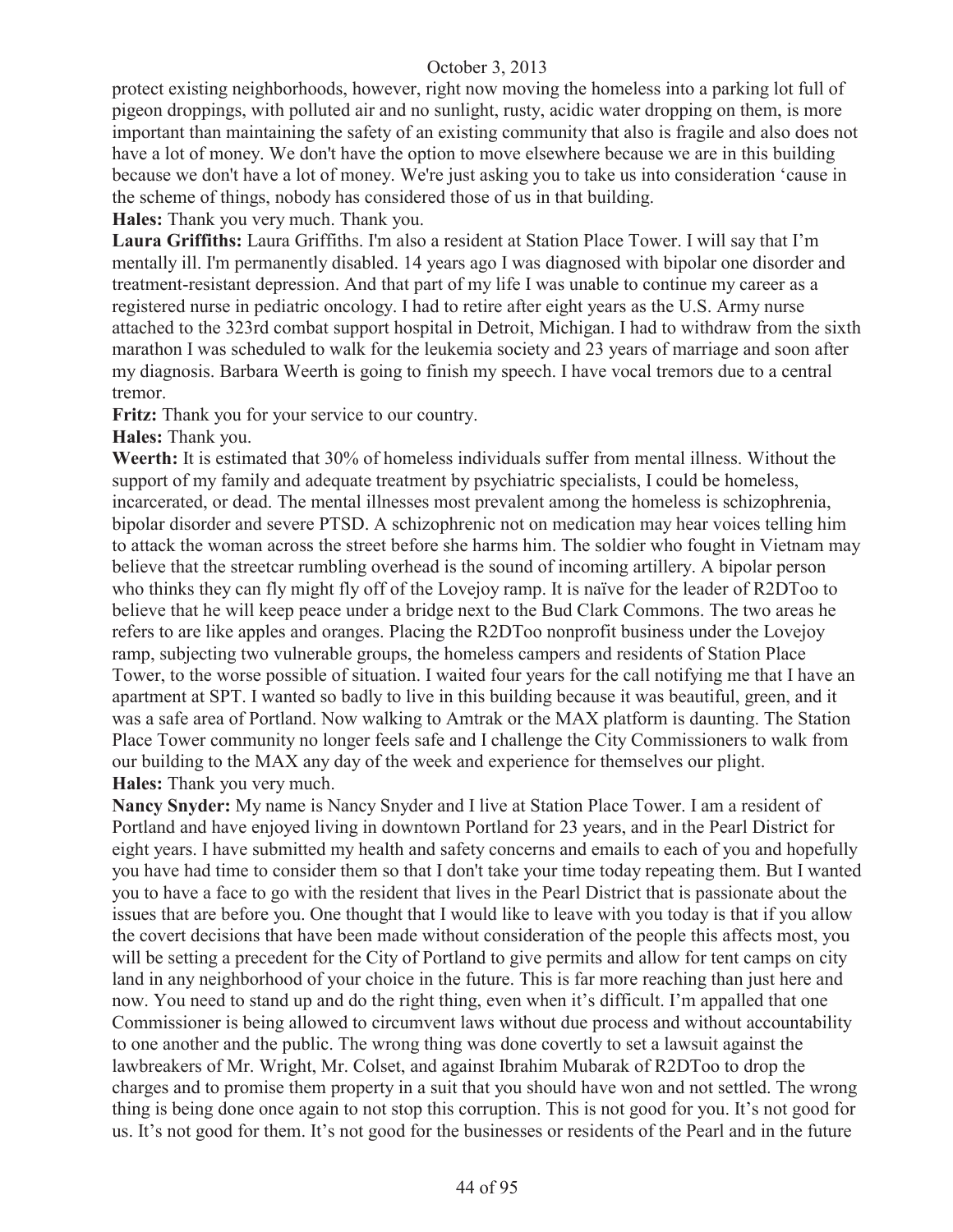it is not good for other neighborhoods. You are hurting more people than helping by moving the Right 2 Dream Too camp that Commissioner Amanda Fritz has solely and covertly has promised that the Lovejoy parking structure behind Station Place Tower. And I thank you for listening. **Hales:** Thank you.

**Ronald Alexander:** My name is Ronald Alexander, and I'm a resident of Station Place Tower. I have two questions really. What is -- are we going to do about the Multnomah county code that supposedly takes precedence on the bridges and what goes on around the bridges? Code number 15.335 states there will be no camping under bridges. I don't know whether the city code supersedes the county code, but I think the county has to be brought into the loop on this. And the reason I know that that's the code is because it's posted underneath the Broadway ramp of the Broadway Bridge across from Union Station in two different places. The question deals with our security and senior citizens at Station Place Tower. Are we going to get police patrol in the area around the proposed camp site and is the city prepared to have clean-up crews patrol the area and keep it clean? As of this day, we do not have these patrols and the walkways are littered with just about everything you can imagine, far too many for me to elaborate here. It is also a disgrace to the Pearl District and we have to walk through that every day to get to the MAX lines. I moved to Station Place Tower to get away from the same mess and legal actions from the yards behind Union Station. I cannot afford to keep moving because the city refuses to address the homeless problem. Those of us on a limited income cannot afford to be moving every few months just so that we can find a safe, secure place to live. Thank you.

**Hales:** Thank you all. Good afternoon.

**Irene Londraville:** I am Irene Londraville, a resident of Station Place Tower, adjacent to Station Place where the houseless are planned to be settled. Society must be judged by how well it takes care of its most vulnerable, and I am one of them. Why would our Portland City Council willingly change the law against camping in the city by calling it community service? Presently, there are empty buildings that are habitable. One in Old Town lies empty because the city would need to staff it. The empty Wapato jail, costing thousands to maintain. There are empty junior and senior schools where all necessary facilities and cafeterias are available. The rooms are 40 by 40, there are communal living and you would have plenty of offices to bring in new services. Why are these not even being considered? Cost of staffing? The cost of this ill-conceived attempt would abate that cost. Presently, it is illegal to camp in tents or sleep under bridges. Why change the law? When does two wrongs make a right? Besides the fumes from the trucks at the post office where our building - moving away from under the ramp, and the trains, it is also adjacent to the river where rats abound. If this is how we care for our vulnerable, is this treating humans with dignity? You who would uphold the law and deny this request say, if not me, then who? If you individually prefer to uphold the law but waiver, if not now, then when? It returns to the question, if not me, then who. Thank you.

#### **Hales:** Thank you.

**Claudia Piesik:** Mayor Hales, Commissioners, my name is Claudia Piesik and I live at Station Place Tower as well. Moving Right 2 Dream under the Lovejoy ramp will negatively impact the residents of Station Place Tower in many ways. While that is being addressed by others from Station Place, my concern is the financial impact and public involvement statement. You've stated that there would be no financial impact to the city changing the usage from a parking lot to a rent-free homeless camp, that is just not true. One commonality of larger cities is the lack of parking spaces. During the past five years, people who live in this area can attest to the lessening of available onstreet parking. That is only going to continue as the economy improves and the vacant lots in this immediate area are developed. There will only be an increasing demand for parking, not only for residents in the area, but for tourists and persons working here. Commissioner Fritz acknowledged at the meeting that she held at Station Place that the city would have costs. Those include cleaning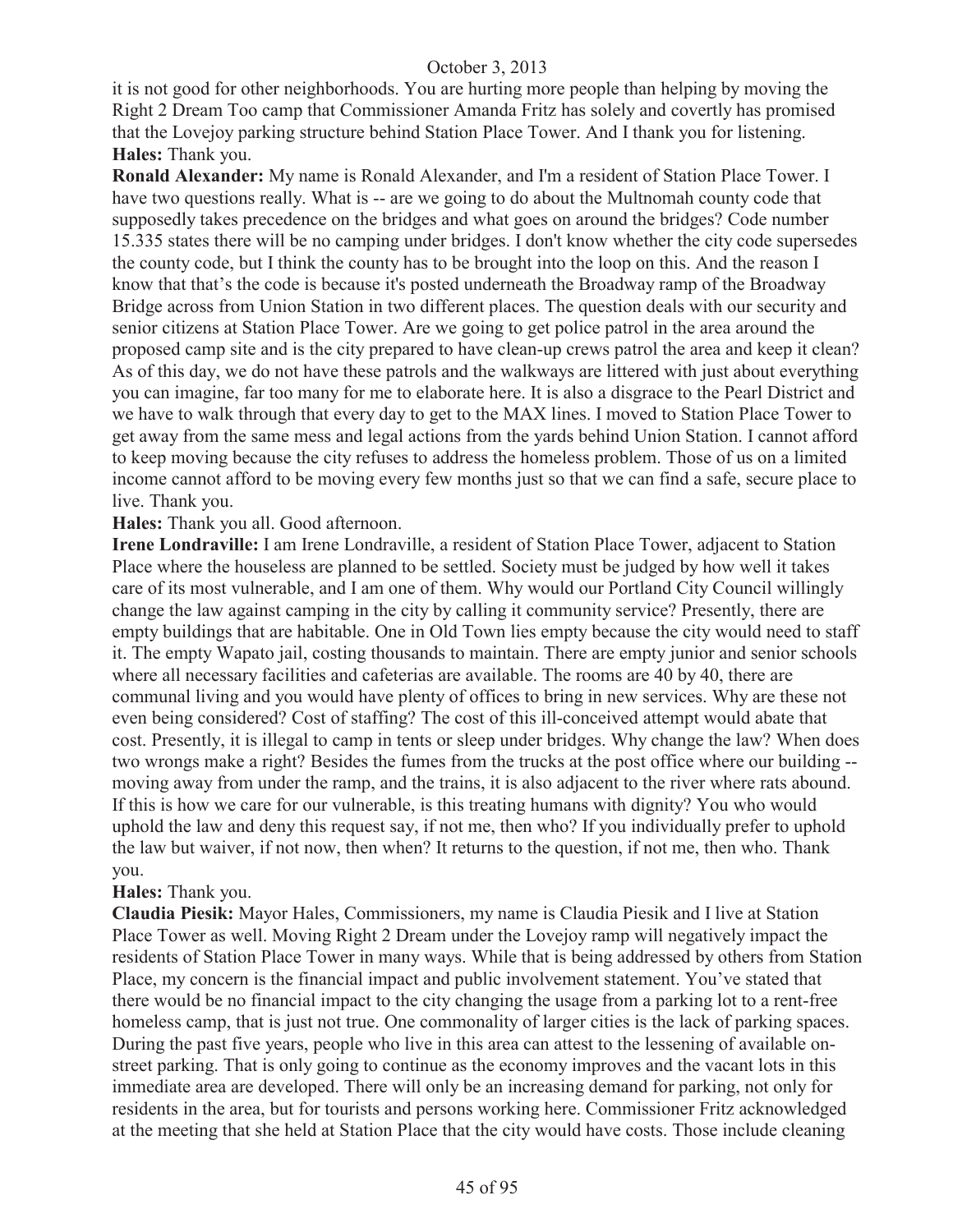up the pigeon droppings, getting rid of the pigeons, installation of required utility services i.e. water service, electrical panel, gray water disposal. Since this is only temporary, there would be costs involved into returning the area to a parking lot. Commissioner Fritz did not address a solution to the rusty, acidic water that comes off the bridge every time it rains. But it will have to addressed. If it has ruined the paint on cars parked there, it will certainly be hazardous to people and tents in the homeless camp. It seems to me it would be in the city's best interest to spend the money to turn this area into what it was originally designed for, to be a fully functioning money generating parking lot. Since placing the homeless camp in this location is a temporary fix, my thinking is that the city would be better off served by retaining this area as a parking lot, unless that temporary is only word manipulation to fit the codes and the attempt --

**Hales:** Keep going, it's fine.

**Piesik:** And the attempt is to make it permanent. Thank you for your time.

**Hales:** Thank you very much.

**Ramona Odierna:** Hi, my name is Ramona Odierna and I live in the Station Place Tower. I have just a couple of questions. I would like to know, and my questions are realistic, because not all of us can afford the luxury to dream all the time. Some of us have to deal also with reality. I would like to know from Commissioners and from the Mayor why this camp is constantly being represented, sorry, misrepresented and romanticized when it is clearly not what they claim to be. All you need to do is look at their blog, and to pick their numbers apart which are available to everybody, and if you get the percentage, then it's pretty clear that they've been rather a failure and not a success. And they claim to have served, I'm not sure what the service entails, 25,000 people in a 21-month period that translates to 38.9 new people every night. Now, Amanda, you claim that this is a stable situation. I would like to know from you how is it a stable situation? We do know that among the homeless, a certain percentage of ex-convicts and especially sex offenders. I'm getting it from the Oregon state police sex offender web site here, that sex offenders who live in an unstable situation have a much higher likelihood of re-offending and that would of course apply to living in the camp. So, I would like to know why this, after decades of wonderful effort by the developers, by businesses and especially by the city, to reverse urban flight and -- which has culminated in the creation of the Pearl District, which is the show and tell for the city of Portland, and it is being mentioned everywhere in the world even, not just in the United States. Why the city is now hell bent, pardon my German, to reverse this urban renewal and create what by definition anywhere else in the world but in Portland, is called a slum. You are establishing a slum under the bridge. You're shoving these people who are destitute and in urgent need for real solutions, temporarily out of sight, and that is all it is. I would like to just know why.

**Hales:** Thank you. Thank you very much.

**Odierna:** You're welcome. [laughter]

**Hales:** Go ahead.

Wade A. Varner: Hi, my name is Wade Varner I'm with homeless against homelessness in America. And I'm a formerly homeless veteran who spent 21 years on the street sleeping rough. So, yeah, I know what it is. I'm not a child molester or a criminal. I was just a punk, a junk, and a drunk. And I needed someone to give me the hand up. And people did. Burnside projects gave me the drug and alcohol treatment that I needed to get where I am today to open my non-profit to help other people do what we do. If we simply pass the same measures in Seattle and Eugene, where small nonprofits like them and me and all of the rest of the nonprofits around here can take in a few people in different places. But all we get is this NIMBY. That is pure NIMBY, there, Not In My Back Yard, please. We cannot have that happening in our city. Portland is not like that. Portland - this is not the Portland that I grew up in and I was born 30 blocks away from here 56 years ago. I have spent 21 years out here on the streets of Portland. So I know what it is like to sleep rough and it ain't no fun when you have people constantly waking you up, constantly harassing you, constantly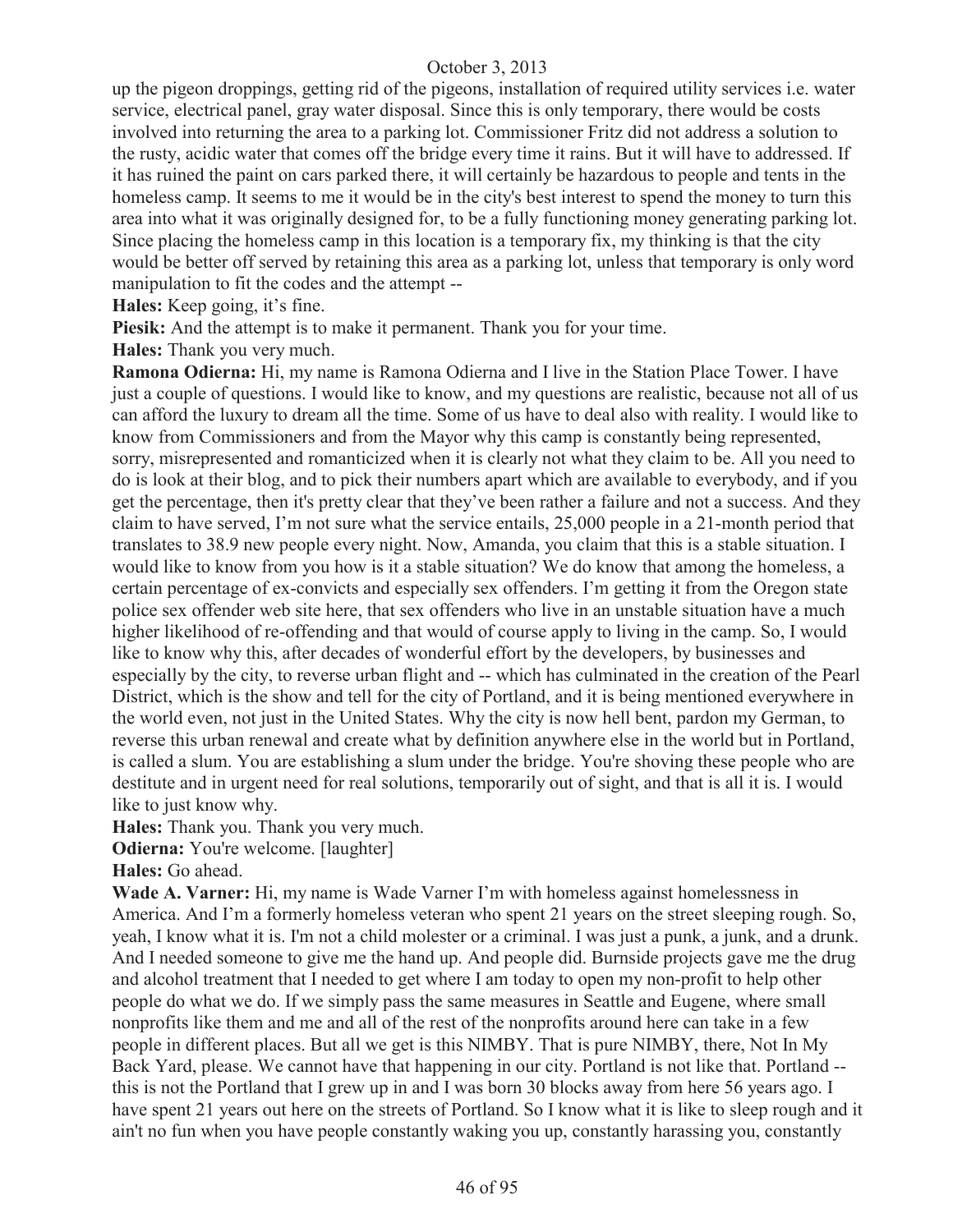putting the stress on it. That is against the constitutional rights, human rights, and basic mean people suck. And let's not be the mean people. Are we going to turn into South Carolina, where the city just turned 34 blocks of their downtown into a no-homeless area? And then we're gonna bus them out and give them tickets. How much are we spending each time these guys write a ticket? For the price that you're using the people that take care of the homeless and the price that you -- that you're paying for the people who don't take care of the homeless, is about the same amount. If you simply took that money from trying to harass them and turned that into definite housing, 25 to 30 cents a day is all it takes to keep somebody in permanent supported housing than it does to keep them homeless. Let's not be mean people here in Portland, please. [applause]

#### **Hales:** Thank you. [applause]

**Hales:** Folks, I know there is enthusiasm in the room. Let's give everybody a fair hearing. Next four, please. Good afternoon. Go ahead Ken, you look like you're ready.

**Kenneth Thrasher:** Mayor Hales and Commissioners, I'm Ken Thrasher and I live at 1001 northwest Lovejoy. I've sent a letter to all of you on Tuesday and given a copy here to the clerk. I want to spend my time on the third point in the letter because I think we already know the first two points about this not being the right place for this group of folks and also not right for the community are going to be talked about a lot. But I do think when we look at questions four and five of the financial impact and public involvement statement that were filed on this situation by Amanda Fritz and signed, it said there would be no revenue or expense impact by this action. I'd like to just take us back to what we have to do in Portland and that is look at highest and best use of property. In the case of this site, we heard a number of times in a lot of the press where the parking structure, Station Place, and the property that we're talking about, are underutilized. Week I have been over there this week. The parking lot, station place parking, and I've given pictures to you. I've been there three days. It has been absolutely capacity. And we're building a brand new hotel, we're building a new condo, and other apartments that will put a lot of pressure on this site in the near term and those 65 parking spots are going to be of use. If you look at 100 to \$120 a month for monthly parking, value of that is about \$78 to \$93,000 per year, and if you capitalize that at 9%, that's \$1 million value roughly and it is double that if you go to day-to-day rates. The other thing to look at at this site, is that we are going to risk lower rentals in the Marriott and businesses, and that will have business income tax effects, and on the Marriott, there's 6% room tax to the city. 5.5 to the county, and 2% to Portland tourism group. So there is going to be a financial impact to that. Ziba's building is not going to be leasable as those vacancies are today and that's gonna cause additional vacancies which when you use the income tax, that mean that their property tax valuations will drop and they will probably ask for abatement along with homeowners. There are expenses here, real costs. We know what they are. There are liabilities, sewer hook-up, water, electricity, other costs, legal costs. So to say there is no cost or no impact to revenue is gross understatement and we should stop this.

## **Hales:** Thank you. Next.

**Julie Young:** Hello. I'm Julie Young. Mayor Hales and Commissioners, I'm a retired social worker. I have lived in the Pearl District for 16 years. I worked with disenfranchised adults and vulnerable families whose lives were difficult in every way imaginable. As a social worker, I worked with vulnerable and homeless families. I am now a volunteer with social service organizations, and I represent the city on the Portland children's levee allocation committee. The city of Portland and its neighborhoods are renowned for innovative and sustainable solutions to land-use planning, transportation options, and economic development. As taxpayers and voters, as residents, no matter what our means are, we have come to expect this, to applaud it, and to be proud of it. Smart, longterm bold strategies that preserve and enhance the quality of life for the common good is what we should be looking for. I am opposed to the siting of Right 2 Dream, or any tent community, anywhere in our city. Because I can't reconcile in any way the tented rest areas align with this city's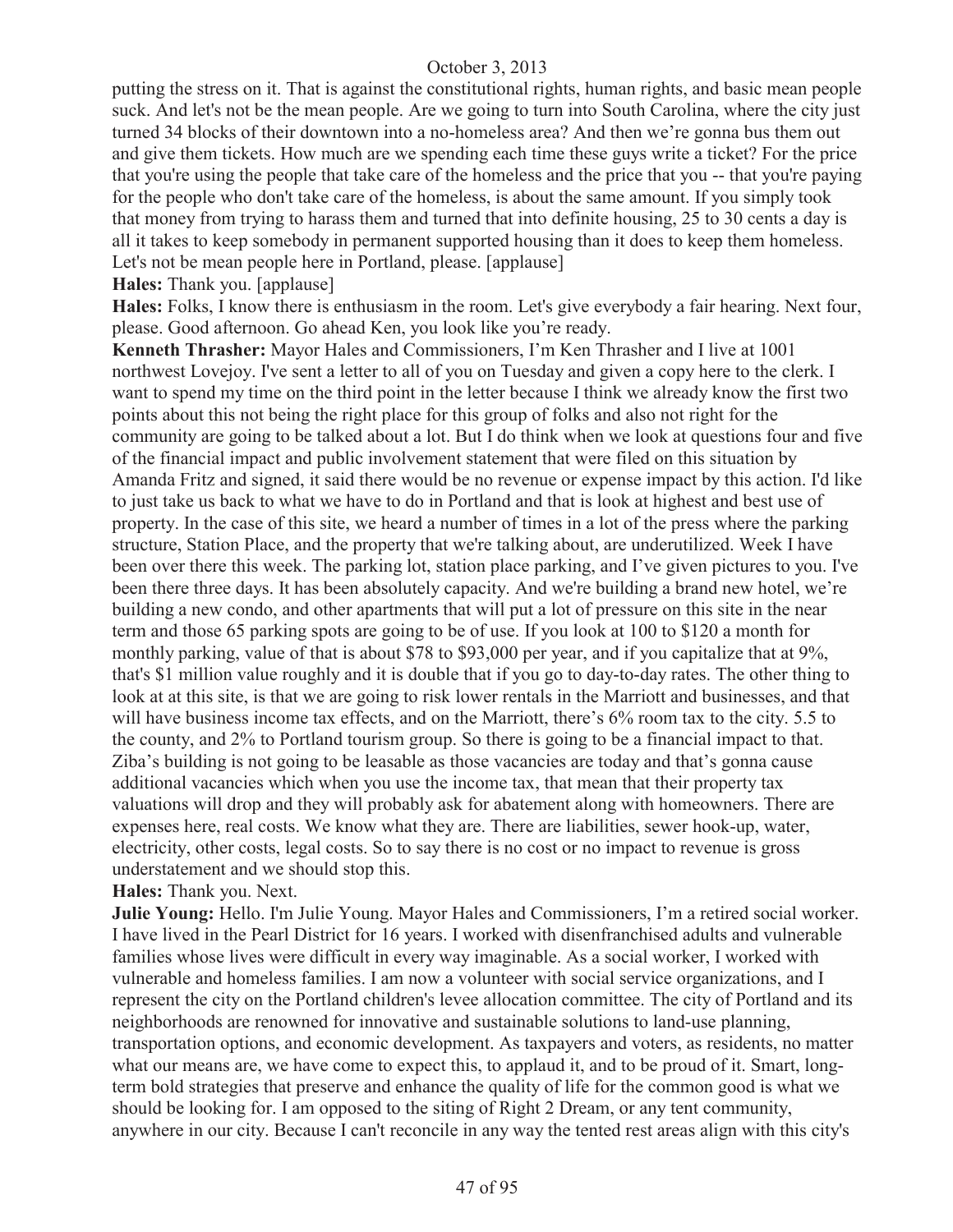or this region's values and goals. Now, what we as individuals believe qualifies as a solution to the problem of homelessness. I find it reprehensible that the City Council could encourage or would in fact apportion our tax dollars to support tent communities. Is this the best we can do? It's disappointing, also, that in a city known for process, civic engagement, and creativity, we sit here today in a sad, confrontational, divisive atmosphere, because communication was intentionally closed. How different this might have been had all parties been invited to come to the table in advance, to share our experiences, our perspectives, our fears, and most importantly, how we can collaborate on sustainable solutions. Fortunately, it is not too late. You have the choice to exercise leadership and give time for creative minds to work this out in a manner that reflects Portland's reputation for progressive solutions. I respectfully ask you to vote no for the resolution introduced by Commissioner Fritz. Thank you.

**Hales:** Thank you. [applause]

**Hales:** Good afternoon.

**Phiamma Elias:** Hi. Thank you for having me. My name is Phiamma Elias. I have been invited to speak up here on behalf of my good friend Jane Kennedy, who is a part of the metropolitan association and has lived in the -- in -- she is an original owner, lived in her place for six years and has actually lived in the northwest for 21 years. And Jane describes herself as an almost 74 single white woman. And she has asked me to come and speak on this on her behalf because I have spent the last 18 months filming my film called home skillet, which is a Portland film, and it is the story of a woman, Maggie, who awakens to the homeless and goes on a protest fast that changes the lives of everyone around her. During the 18-month course of filming this film, we have filmed dozens and dozens of interviews with homeless citizens on the street. We have been under all of the bridges in this community. We have included R2DToo in our film, we have shot at Goose Hollow shelter and Portland Rescue Mission, and Jane believes that I have an inside perspective to bring to the table. Jane and I both believe that the diversity of Portland is one of our greatest strengths and that we are an urban center. And the stance of not in my back yard is both unproductive and unrealistic. Homelessness is not going away. We don't have an immediate solution, and we're not so certain that this might be the correct solution, but we do feel that it bears warrant and necessary look. We would say and urge that in the proposal, the word temporary be a word that is well held. That the word temporary be a word that has a no-holds barred deadline. And that it is done so with the recognition that the homeless citizens of Portland are already camping under the bridges. Even right now -- [applause]

**Hales:** Please, folks. Let's try to keep it quiet enough that folks can testify.

**Elias:** It already exists as a current, relevant, realistic moment in our Portland reality, and we simply urge that Dignity Village and RD2Too have set a model of efficiency and care for community that can be sustainable and upheld. We urge the city to give it due consideration. Thank you. **Hales:** Thank you very much. [applause]

**Moore-Love:** Is there an anthony jenson? Okay, the next four.

**Hales:** Good afternoon, welcome. Go ahead.

**Dan Valliere:** My name is Dan Valliere, CEO at REACH Community Development. REACH manages Station Place Tower, which you have already heard about, but it's affordable senior apartments adjacent to the Lovejoy ramp. First let me just comment, it was referenced briefly, but clearly this is a challenging topic. There is a specific issue on the table today but really it is about a much bigger issue, homelessness. And clearly there are not enough resources to address the problem. Even Right 2 Dream Too would admit that they're not solving the problem, they're just a piece of a much broader picture. It is also clear that a lot of cities are struggling with this problem. There is no easy solution. That being said, focusing on this specific situation, I would like to echo that there is a need for thought and investment in security at this location. That's already the case, because there already many problems and concerns that I'm hearing about from residents about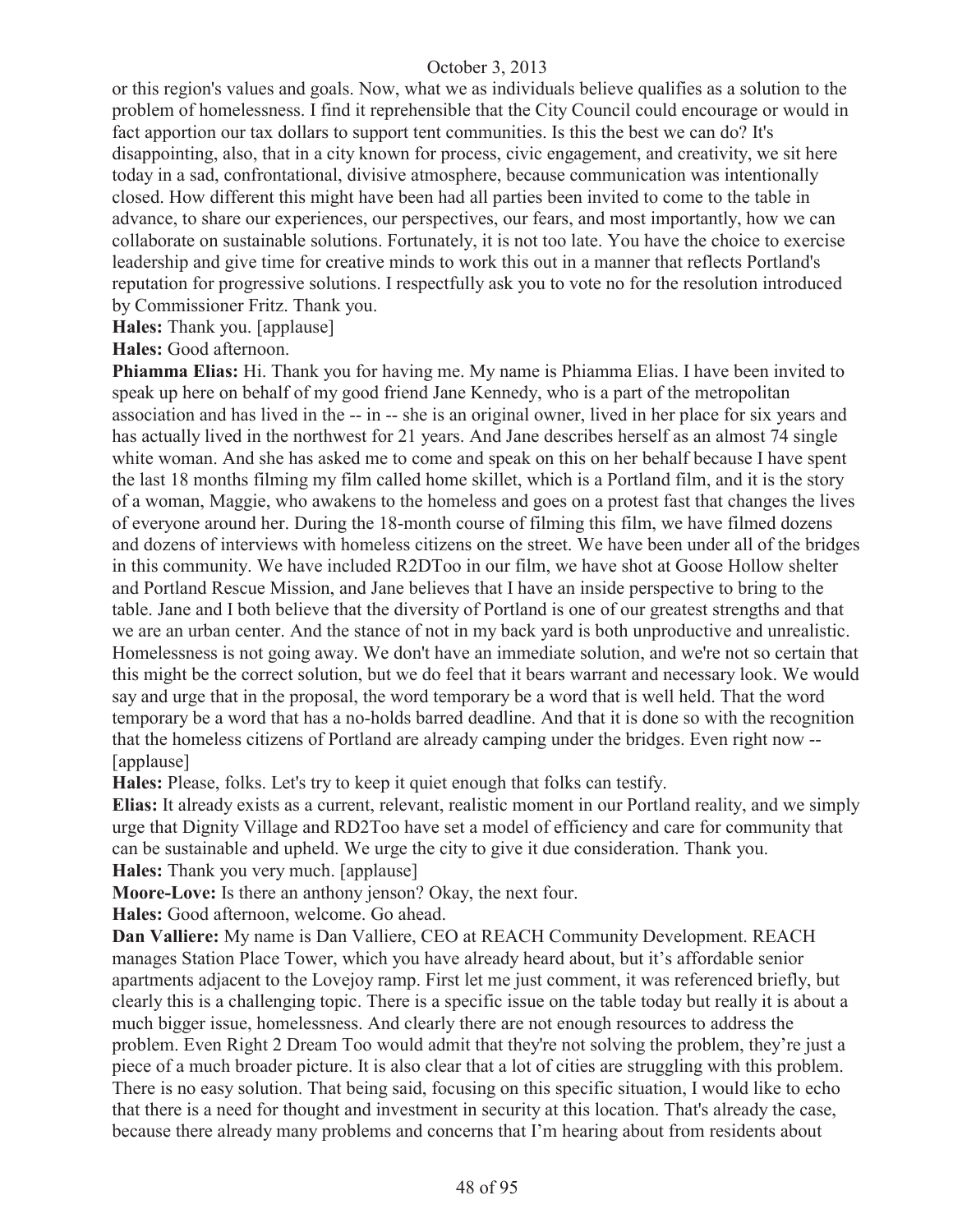security in the area. And the unknown, but the -- I think it is logical to assume that there could be more people in the general vicinity after this relocation. So there is a clear case to be made that it is going to need to be a significant investment in security if this is going to work. And I am saying that having met myself with Right 2 Dream Too, and I would say from my meeting with them, just one, so not a final judgment for everyone else, but my impression that they take security just as seriously as we do. I will say the security within the camp would not be my concern as much as the security in the broader area. But that second point is very significant point. I just hope that it is thought through in the context of this decision. Thank you

**Hales:** Thank you. Good afternoon.

**Michael McKenna:** Good afternoon, I am Michael McKenna, I'm an owner, manager, developer of real property. I come here today to express my feelings about placement of the tent city next to our Burlington towers apartments. It's 155 apartment homes and mixed-use retail on the ground level. The residents of the Burlington have great apprehension of what the city is trying to do. And it's largely because of the economic mix that it creates and the perception, real or imagined, but still there, of the down zoning of the neighborhood that has worked so hard to become the Pearl, the place to live. The very nature of noncompliant environment being situated next door to an established community, as an act by the city, just drops the whole perception of value. My representation of the village -- of not being compatible, is borne out in the fact that the Burlington tower is next door to the Pearl Court, and between them is the vacated Kearney plaza, or Kearney street. And it is the plaza. And it has become a magnet for not too good activities. We end up policing with the police of the area, and it draws in drugs and alcohol and a lot of loitering such that the residents or the general public can't use the facilities. Putting this non-conforming use, or this very different use creates fear amongst our residents, particularly the people, the women most notably, I guess, and it would increase a lot of the security requirements for the building because it is secure, but it is not totally secure. We already have some problems by obviously not non-tent people but by vagrants and people walking the streets. And such -- the placement of this community would be a detriment to the Burlington. So if you talk about one percent less vacancy in a building like the Burlington, you're talking about a \$500 to \$600,000 loss of value. And when you talk about adding security, you add income, or your expenses, which reduce the income, reduce the value, and we're trying to increase rents. We won't get rents. It will just be a very negative situation. And everybody in the Pearl has worked very hard to make it a great place to live. And with this nonconforming use, it will go backwards a little bit and no one wants to see that. Thank you. **Hales:** Thank you. Good afternoon.

**Dave Davis:** Good afternoon. I live in Portland.

**Hales:** Just give us your name for the record.

**Davis:** Dave Davis. Now that the settlement agreement is public, I'm more confused in this camp relocation and how it solves any issues --

**Hales:** Get a little closer.

**Davis:** Okay. I will start over. I want you to hear me. Now that the settled agreement is public, I'm more confused on this location and how it solves any issues. The settlement agreement entered into by Commissioner Fritz and not the Council says that paragraph two, the Right 2 Dream, must cease and desist from all current camping activities on the current site. But paragraph three says, if the city decides to issue a permit for such camps or a review body says permits are not required, the property owners would be allowable to cite a new camp on the same site. Then the director's report concludes that homeless camps don't need land use and design review? Instead they are outright permitted uses on the current and new site. That means we can have a new camp site at the old site and old camp site can be moved to the new site. So, the City settled the lawsuit over one camp and we got two camps and maybe more. This is unconscionable and incompetent display by leadership. Stop, back up before it is too late. Before we invite more homeless to our streets, parks, and parking lots. This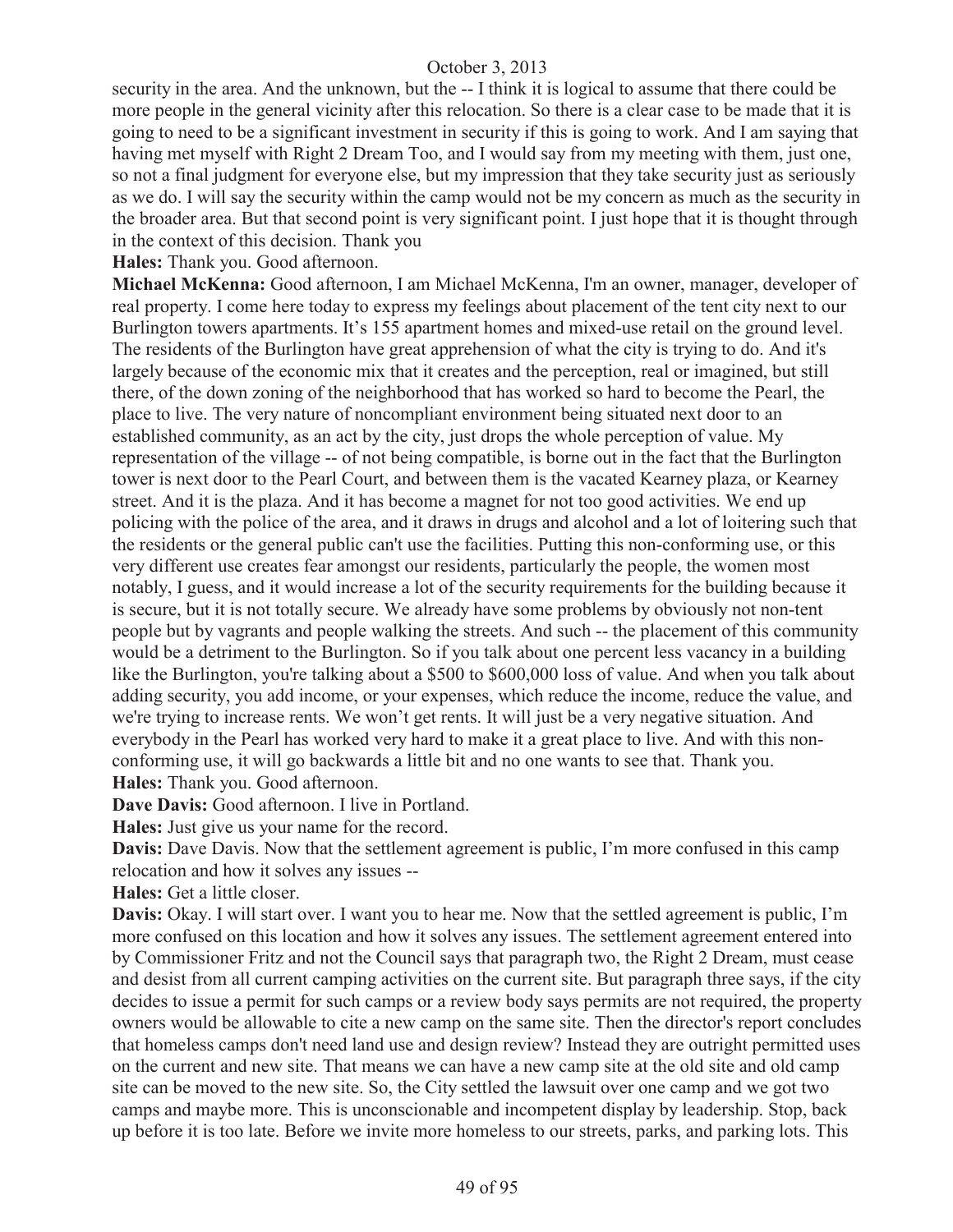is a red carpet you're going to have a very hard time rolling up. Do not sell us short and confuse our Commissioners strong will what is right and wrong and what is best for a city. Thank you. **Hales:** Thank you very much.

**Moore-Love:** Was there a gail shepherd? Are you speaking or not. No. Thank you. The next four. **Hales:** Go ahead. You're on first.

**Claudette Ross:** Thank you. Thank you for making this extended time available. My name is Claudette Ross. I lived at Station Place for eight years. I was one of the first people to move in there. And like my friends that have spoken, it was a great opportunity for me to live with the rent I could afford and in an area that had good mass transportation. I'm pretty nervous.

**Hales:** That's okay. Go ahead. You're among friends.

**Ross:** You know, I am going to tell you this has really devastated and frightened the people at Station Place Tower. That this was dropped on us with no warning and until today, we have felt rather abandoned by the City Council so I'm glad that you're all here today. I want to talk about two things specifically, and that is -- and I might need a little help from Commissioner Fritz, because she's the medical person here. These you two fungal infections that are always found in pigeon guano had an opportunity to set for more than three years. So the first one is histoplasmosis and the other one is crypto -- do you know how to pronounce these, Commissioner Fritz? **Fritz:** I was a psychiatric nurse. [laughter] [applause]

**Ross:** With a sense of humor. Cryptococcus I do believe it is called. This information is easily Google-able. The fungal infection develop when pigeon droppings have sat there for over three years. If you have been to the site, you know it is inundated with pigeon droppings. The problem occurs when the droppings are disturbed. So, for example, power washing of the sidewalk, any kind of cleaning by the pigeon droppings releases these tiny microns of fungal spores into the air. The people most vulnerable to this are the elderly who have -- and/or anybody with a weakened immune system. A lot of elderly have weakened immune systems from rheumatoid arthritis, cancer, various copd and diseases. The other group that is especially vulnerable, is anyone who has a weakened immune system for any other reason and this would include anybody that has issues with HIV or AIDS. The numbers for those, for that group of people, are really pretty scary. And that is a concern for me. Not only for people at Station Place Tower, but if any of the people that will be habiting this encampment over the course of the next year or whatever, they need to be made aware that they are especially at risk for these two diseases. I brought some handouts on them. The other thing I brought is the very detailed clean-up procedures that the federal government, CDC, everybody, suggests be used.

**Hales:** Thank you. Appreciate you bringing that to our attention.

**Fritz:** That is very helpful.

**Hales:** Thanks. You're next.

**Michael Gould:** My name is Michael Gould. Mayor Hales and council members and Commissioners I appreciate the fact to have the time to actually have the opportunity to speak. I send emails as well to Commissioner Fritz. This is really about a leadership thing to me, as well as the due process of being aware of this and how we became aware of it. As a resident of the Pearl, I think lot of people have spoken thus far with regards to the challenges faced by the vulnerability of the Station Place residents. But I also look at this as a leadership. I think we're taking a temporary step to move Right 2 Dream without really -- you know, Mayor Hales, you said we need real solutions. I feel this is a temporary thing that could be become very permanent without a lot of insight and thought and people working to it. There has also been mentioned to the public safety, Right 2 Dream has done themselves. That has happened obviously inside their camp. I can't speak to because I don't know all of the facts of it. I am concerned with the fact that I don't believe the policing to a nonprofit is -- this falls within more of the community police department. I don't like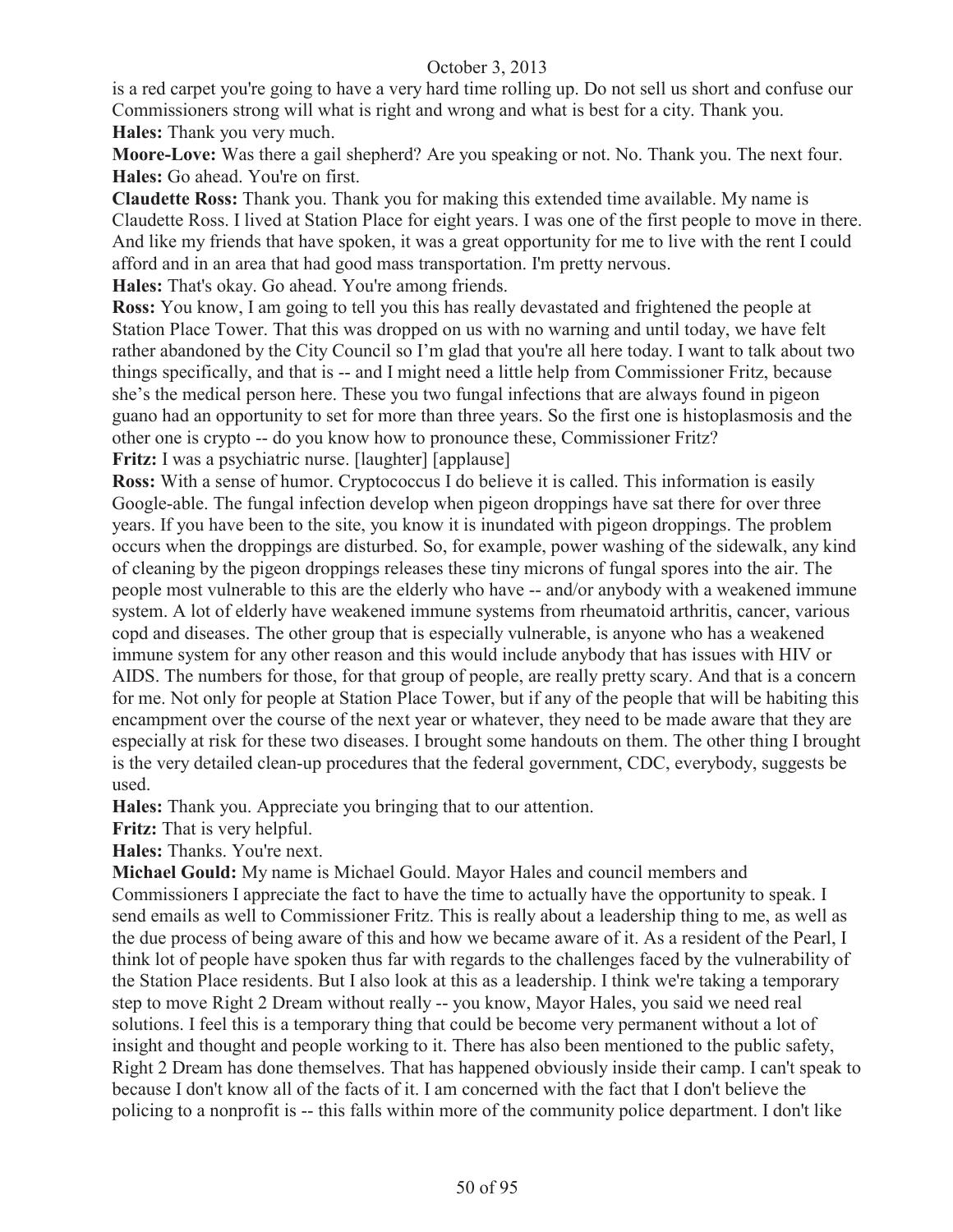letting somebody else have policing responsibilities that are not police officers and the safety that has been mentioned that it poses around us. Tough decisions that need to be made -- **Hales:** Folks, please, let him continue.

**Gould:** Tough decisions, maybe come about by past administrations of welcoming more people in. I think we as a city already do a tremendous amount for our vulnerable and our homeless. And I do believe we are renowned for that as has been previously mentioned. But in this case, I feel that this process has been labeled in some ways a us versus them because it is the Pearl. And that is absolutely absurd, an us versus them. The haves and have nots. If you look at the makeup of the Pearl as a whole, we have a pretty solid mix of low income, people in Station Place, and section 42 properties and so forth. And yet this is being made a battle of us versus them. I don't like the idea of temporary when it seems like a decision has been made and this is a process to either appease those of you, or other people in the community. I hope this truly is a chance for you to listen and take feedback from the community. I do believe people should step up in a process that could be more permanent. Because right now I sure don't like the short-term decision this is coming to. **Hales:** Thank you. Good afternoon, Lightning.

**Lightning:** Good afternoon. My name is Lightning. R2DToo, your current site, a privately-owned Burnside property, has been extremely successful. Great traffic flow, great visibility, and let's not forget voo-doo donuts and Dante's pizza across the street. The homeless have absolutely benefited from your efforts. R2DToo, a job well done. I applaud you for all of your great efforts. But sometimes in life you must also rely upon your instincts. R2DToo, my instincts say do not move. Do not move. Stand strong at your Burnside location. My reason is very simple. If the City of Portland has stated an interest in buying the Burnside mircrorights property, and/or declaring the site an illegal camp ground based upon the zoning, that creates a real game changer. If in fact the sale goes through to the city, you, at that time, may be entitled to just compensation on your total relocation costs. Again, in Seattle, city hall had to relocate a camp called Nickelsville, funded \$500,000 for the relocation cost. If you decide to move now to the dark and gloomy, out of sight, out of mind site under the Broadway Bridge currently being offered by Commissioner Fritz, my instinct tells me, bad choice. Again, R2DToo, stay where you're at. When you control the Burnside lot, you control the game. One other thing to be said. Developer Homer Williams, you are the solution for creating longterm permanent housing for the homeless. You are the solution for getting teams of developers in this city together and have the creative ability to get the job done and get these people into long-term permanent housing with social services provided. You are the solution. You can get the job done. Please do it. Thank you.

**Hales:** Thanks, Lightning. [applause]

**Hales:** Good afternoon.

**Richard DeZeeuw:** Mayor Hales, Commissioners, my name is Richard DeZeeuw, I'm a resident of the Pearl neighborhood. I'm here to speak on an aspect of this resolution that I have not heard addressed adequately so far. All of the discussion about the proposed relocation by the city of a number of homeless from one existing location to another. The discussion centers on whether the proposal is wise, ethical, or even legal. But what I haven't heard addressed, definition of the problem you are attempting to solve. Is it helping the homeless as a whole? Some portion of the homeless, like the new homeless, chronic families, women, veterans, people with disabilities? Is it to resolve a lawsuit and the associated penalties with that current piece of property? Is it the appearance and safety concerns of the current location on Burnside? Is it the public city associated with the lee family reunion? What exactly is the problem that is trying to be solved here? The question I have heard posed by proponents, what is your solution, what solution do you have? Here is mine. First define the problem, establish criteria for selecting a solution to the problem, identify the options, select an option, and implement the option and do all of this with input from all of the affected parties. The city has always had cooperation and support of the Pearl neighborhood in these matters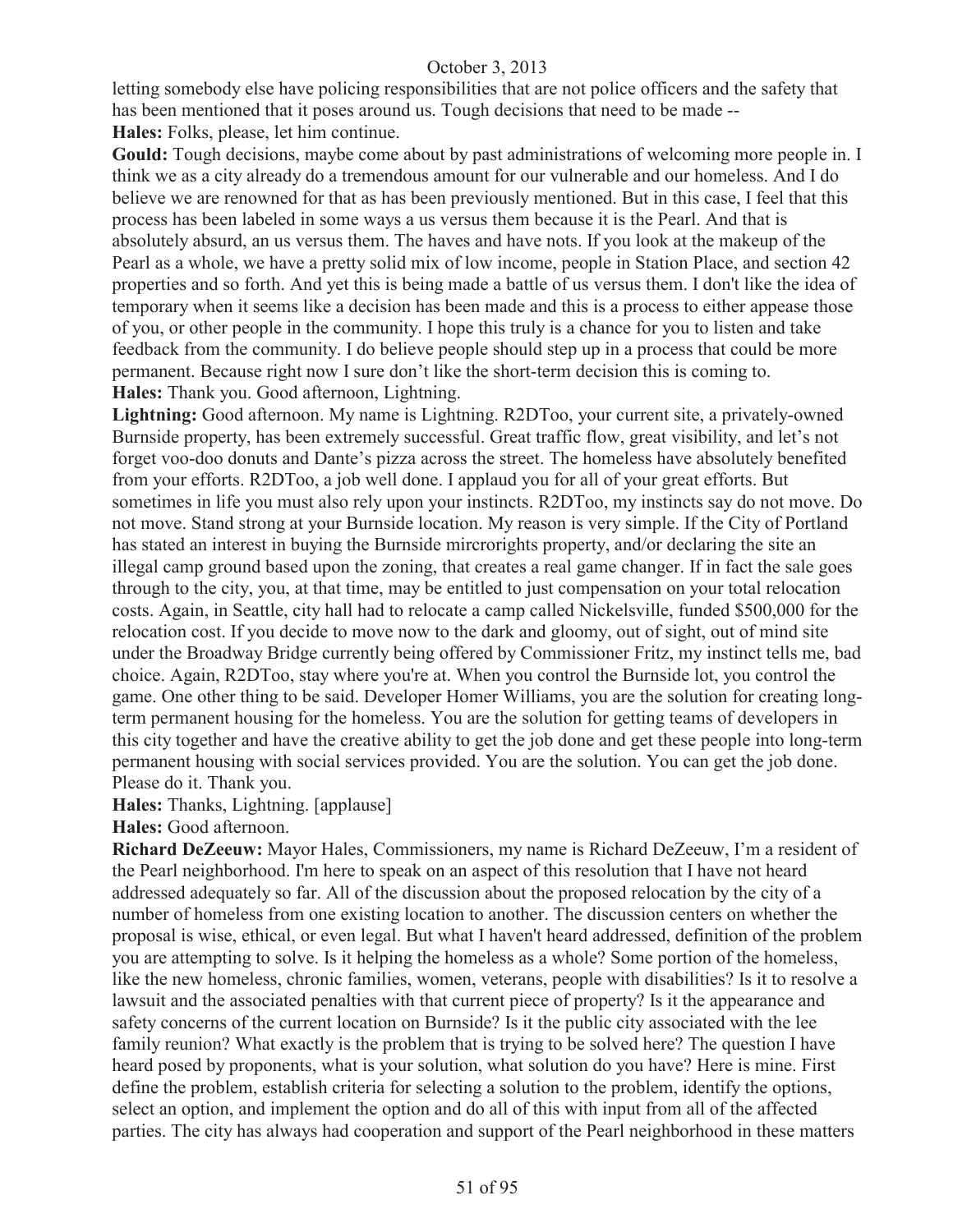as evidenced by more than 30% of our residents are low income. We also see the irony of being viewed as being an enclave of privilege despite the fact that family income in the Pearl is lower than the city as a whole. My message to the city, if you want our cooperation in solving problems such as this, act like it.

**Hales:** Thank you very much. [applause]

**Moore-Love:** The next four.

**Hales:** Welcome. Go ahead.

**Madelyn Elder:** Hi, Mayor Hales and city commissioners. My name is Madelyn Elder, I'm president of communication workers of America, local 70901 here in Portland. CWA members in Portland have suffered massive job losses in the last 12 years. First due to the dot com bust in 2001, off-shoring call center work and the housing bust of 2008. Those jobs had middle class wages and benefits and have not been replaced with equivalent jobs since. Many of my laid off members have lost their homes. Some of them are houseless, living on friend's couches or in their cars, seeking work or working jobs without sufficient pay to afford housing. With the increasing gap between the rich and the rest of us, we are all one or two paychecks away from houselessness. R2DToo is a model of how the homeless in this city can organize themselves. Ban alcohol and drugs, protect and preserve families. This last is a major issue for CWA and our laid off members. Breaking up families happens when there isn't enough emergency or low-income housing, and when they are separated according to gender in their current situations that we have mostly here in the city of Portland. Because of this, CWA is totally in support of Right 2 Dream Too moving to a new location until such time as the developers in this city and the City Council find the time, the money, and the energy to really solve the problem of one, no jobs. Two, jobs that don't support housing. Three, enough housing so that families can stay together when they're in an emergency situation. We support Commissioner Fritz's proposal 100% and we urge City Council to support it. Thank you. **Hales:** Thank you. Thank you for coming. [applause]

**Hales:** Good afternoon.

**Anthony Jensen:** Anthony Jensen, and I'm pretty young and I'm just voicing my opinion and it is very biased. I really appreciate all of the resources and everything. It is of great help. And I've been on the streets for a while. As a state and country that represents quote unquote freedom, in my opinion, the meeting has been perverted and we have forgotten what matters, like love, sharing, equality. I have observed every day inequality, even with forces that are supposed to mediate and serve and protect, abuse their positions, and what seems to be in my perception to hold down poverty. And that is just where I stand.

**Hales:** Thank you. Thank you for being here. Good afternoon.

**Kenneth T. Baca:** Good afternoon. My name is Kenneth Baca. Good afternoon, Mayor Hales and Commissioners. First of all, I would like to commend Amanda Fritz on her proposal and her work that she has done on this. What I have to say is a statement that I prepared. These hearings today are about the homeless. Let's not forget that. The encampment, Right 2 Dream is an issue that needs to be addressed. Fritz may not be the Housing Commissioner but has proposed a plan and a unique idea in providing shelter for Portland's homeless citizens. However, both parties need to come to a compromise. The Pearl district citizens have attorneys to voice their concerns and spout their theories as to why and how the hearings are taken place and an agenda to rid the homeless from their area of living. Making statements by saying that you're destroying the city's faith and integrity and competency of the city's government, only to intimidate Mr. Hales and force a decision in favorite of the Pearl District's residents. This is not a faulty plan to make a lawsuit go away. This is by far the most reasonable plan providing local services and resources for the citizens. These are citizens of Portland. Homeless or not, they live in Portland and are citizens and Oregonians. They have the right to dream. They have the right to life, liberty and pursuit of happiness. This is -- what is at stake here is people who need a place to sleep. They are not pawns in a city war between the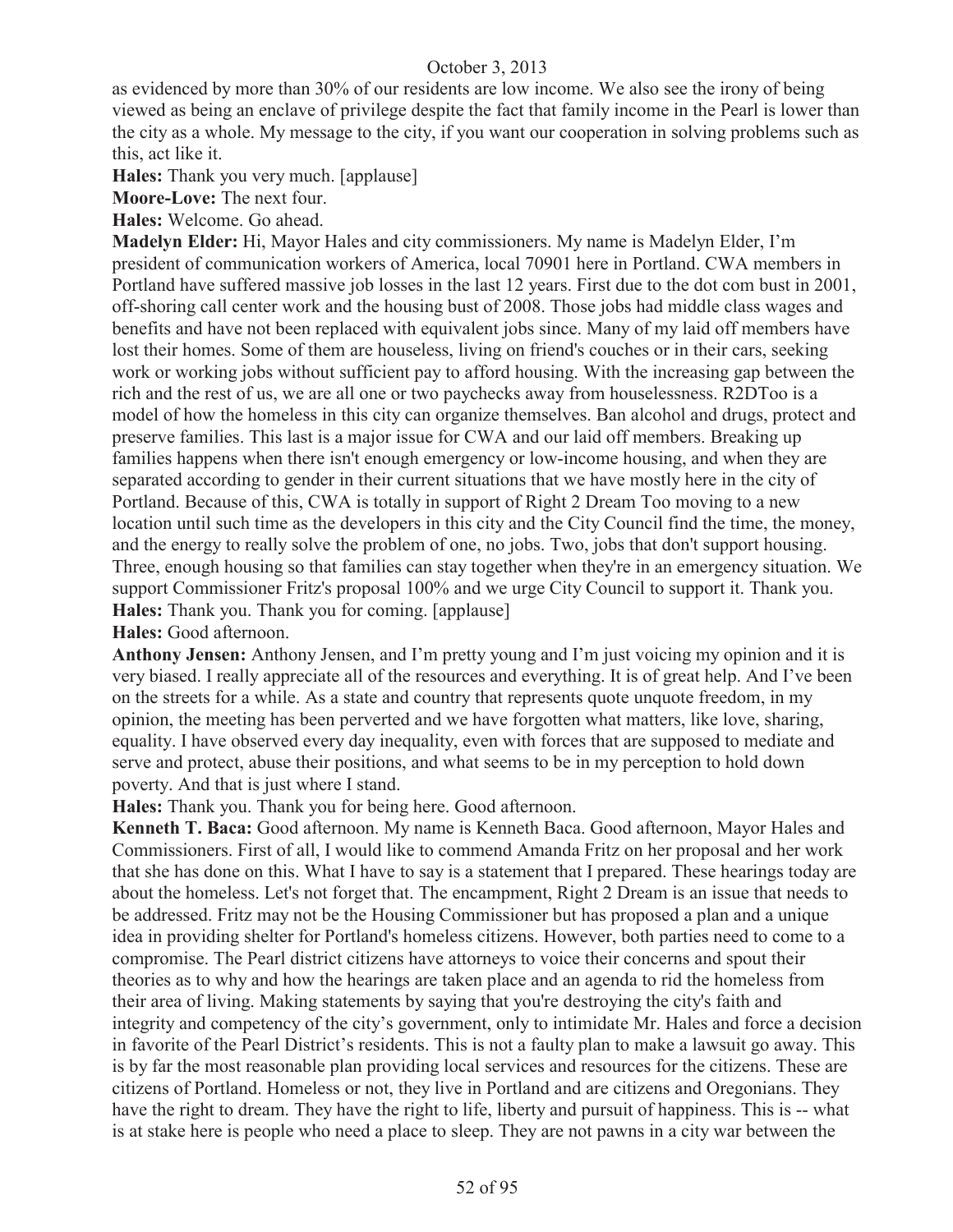rich and city planners. The problem will just not go away. And out of sight out of mind ideas are not the answer. This proposal, I believe, is in good faith at addressing Portland's homeless issue and is by far the best on the table. Mayor Hales, please listen to the cries and pleas of our most needy citizens. Help provide them with a place to sleep and be safe, provide them with resources and a place to rest. This will be by far the best way to display your faith and integrity in city government, not by heeding the threats and warnings of a social and rich society. My name is Kenneth Baca, and I am homeless, and this place would provide me a safe place to sleep and a right to dream. The areas of Amtrak and Greyhound, as we have already seen, these people have been cohabitating for several years. To bring this tent city underneath the bridge, it may just be a temporary fix, but it is a fix. It is something. Something they will need this winter. It is not permanent. It may be only temporary. But we already coexist in this area. The Pearl District have citizens, they have mentally ill people in housing. Well mentally ill people that are homeless also need a right to some sort of housing, also need some place to sleep. I urge you to vote yes to this proposal and do something about the homelessness in Portland. Thank you.

**Hales:** Thank you for coming. [applause]

**Preston Smith:** My name is Preston Smith. I'm a resident of the Pearl. I'm not too happy with the way this has proceeded so far. I do not think it is a good model of due course, however, I support the change that you're making to Station Place. I've been by the current location of Right 2 Dream Too on Burnside, and I find it to be very neat, clean, orderly, and a model of good management. And it has an exemplary police record. And looking at the new site, I see that that is not really a model of prime real estate. For example, it backs up on the south side to the postal service's garages, immediately adjacent where they repair all of their vehicles. One thing they do is change motor oil. Motor oil is known to be a carcinogen, so I suspect that there is probably relatively high levels of toxic contamination in the area which is another reason why I don't think it is the best place for people to be living but apparently it is acceptable for this camp. I support the move to the new location. I do not think that it is a threat to the neighborhood. I believe that for the neighbors, the current residents in the neighborhood, as well as the homeless, it is a better solution than the alternative, which is sleeping on doorways and in the streets. Some people have said that we should be building more shelters for the homeless, that's true. But that is a long-term solution, it's expensive, and it is going to take time and it just is not in the cards in the current economic and political climate. So I don't think that that is part of the long-term plan, should not be part of the plan for this winter.

**Hales:** Thank you very much. [applause] Next four, please. Why don't you go ahead and we will let Christie go last. I think we may have council questions for her.

**Rick Sohn:** Commissioners and Mayor, my name is Rick Sohn. How to address homelessness? Michael Beckman, director of Heading Home Hennepin, serves more than 1600 families in Minneapolis, Minnesota, metro area. He wrote the following to me this week. Here in our community, we don't believe nor do we feel it necessary to set up camps for people who cannot afford housing. We do offer 24 hour shelter and meals for all who lose their housing. Frankly, the idea of camps for people is below our standard of care. We have a very strong outreach presence and enough emergency shelter beds for almost 2,000 people. We spend around \$12 million in county taxes to provide shelter. Shelter is a right in our community for most. All people are housable, even those who use drugs and alcohol daily, and who have lots of personal vulnerabilities. The amherst wilder foundation gave \$42.8 million in 2012 for vulnerable people of the St. Paul metro area. These two are good examples for you and all Oregonians to example. The Lovejoy ramp is 2 1/2 times larger than the 4th and Burnside camp with the 100 to 150 residents. The new Lovejoy site could hold 300 to 375 people. I recommend you slow down your process and provide some leadership. If you move ahead. One, strictly limit the number of people to 100, as you said. Two, regulate sleeping and loitering in the adjacent vacant and covered areas, otherwise 350 people could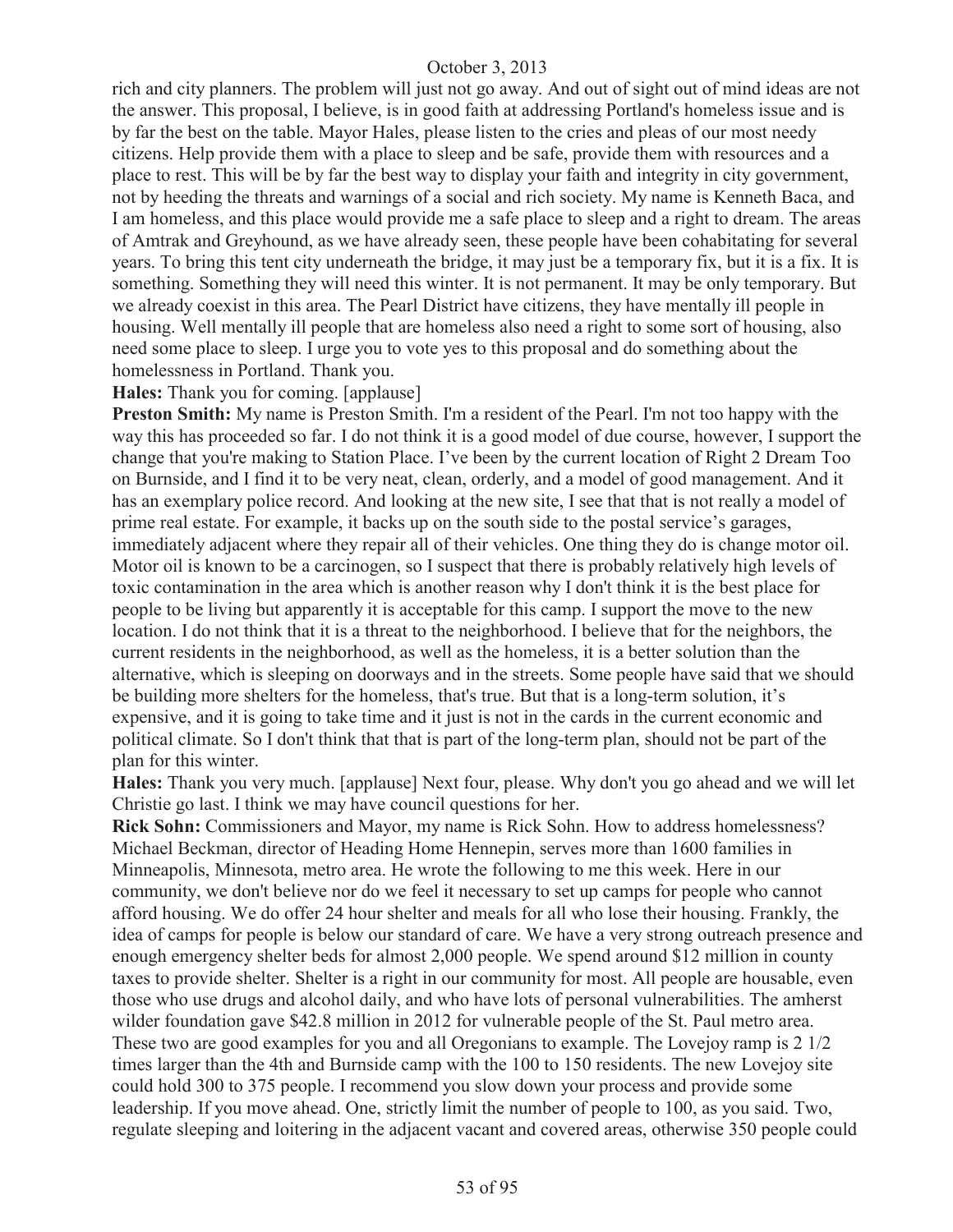easily become much, much more. Three, enact a two-year sunset provision. And within the two-year window, use your budget surplus to match grants for planning and program solutions beyond homelessness. Incentivize partners to provide indoor homeless space for R2DToo and others. Be proud of shutting the camp down. Thank you for the opportunity to testify. There is much more detail in my written testimony and I will answer questions if you like.

**Hales:** Thank you. Thank you for providing your written testimony as well.

**Michael O'Callaghan:** Hello, my name is Michael O'Callaghan. Amanda, I want to commend you and I want to commend R2DToo for raising this issue to the public consciousness. It's about time. Okay. I have been unhoused mostly for 10 years. I was a co-creator of R2DToo and I lived there full-time for four months. So I have a little dog in the fight, if you will. I'm presently unhoused. My concern is what I call shelterlessness. Mayor, you talked about the thousands of people on the street, and as I explained to you, but I want to explain to all of these people here, I took a survey last time. There were 1,453 two years ago. I was counted in that survey for the first time. I went around and I polled people for two weeks on a first question, are you sleeping without shelter? If the answer was yes, were you included in the survey? Okay. I got 75 yeses and I got 15 people that were included in the survey. The survey missed the shelterless by a factor of five. Okay. We have approximately 7,000 people every night sleeping out in Portland. Every night sleeping out. Okay. You talk about fear. These people talk about fear. There was a stabbing about two blocks away from where I live. And then just, I explained to you I had my neighbor come down the street with blood all over him with a cut on him, beaten on the head. He was robbed. Four people jumped him. Talk about fear. We want to be safe. Right 2 Dream provides a safe place for people. [applause] Let us be safe just like you all are. And Right 2 Dream is a good neighbor. I lived there. We didn't have thefts. We didn't have all of these problems, okay. It is a good, clean community and thank you, again, for considering this. I will discuss more later.

**Hales:** Thank you very much. [applause]

**Joseph Gordon:** My name is Joseph Gordon, to some, they know me as Tequila. I have been homeless on the streets of Portland for two years now. And I have been coming on and off in City Hall on and off every Wednesday for about a couple of hours for two years. And I'm just glad to finally some new faces are here. I just love to hear and see that. I want to thank the city because me and my significant other, we're walking around the city with the \$2,000 income every month, and we don't do drugs or alcohol or drink and because why? When the city had to send someone -- not send someone, they volunteered to come with us to see why we couldn't find housing. The reason why, there was no housing for us here. At the end of this month, we got done paying our deposits, we had to pay two deposits of \$840, and next month's rent, which we could afford, and we will have a home November 1st. [applause] And we pay for that. Not JOIN, not CCC or anyone else. For people to say that they're concerned about the health benefits of bird feces and everything else. When you was walking over me, were you concerned? I have been here for two years. I have not heard anybody concerned about me before. Why don't you just say it. What I see it as, I'm sorry, 1950s, '60s, president on the TV saying if we don't fix these problems now it will be left for the generation to come. I am that generation, and I am pissed off. [applause] So, when you are going to blame other people, blame yourself because you sat there and thought of nothing but what I'm hearing all today from the people totally against R2D2. It is about me, me, me, me. If it is not, I would have seen your faces at least at one protest. We have a government that's shut down. 15% of it is shut down. And you sit here want to fight against poor people, at your local government. So you should be god damn ashamed of yourself. [applause]

**Christe White:** My name is Christe White, I represent Williams and Dame, Hoyt, Ziba, and Pearl District Neighborhood Association. If it was my preference and I was allowed to do it, I would concede all of my time to Homer Williams after Lightning's speech, because we need to start talking about solutions. But in the meantime, I have some obligations on the record. If the city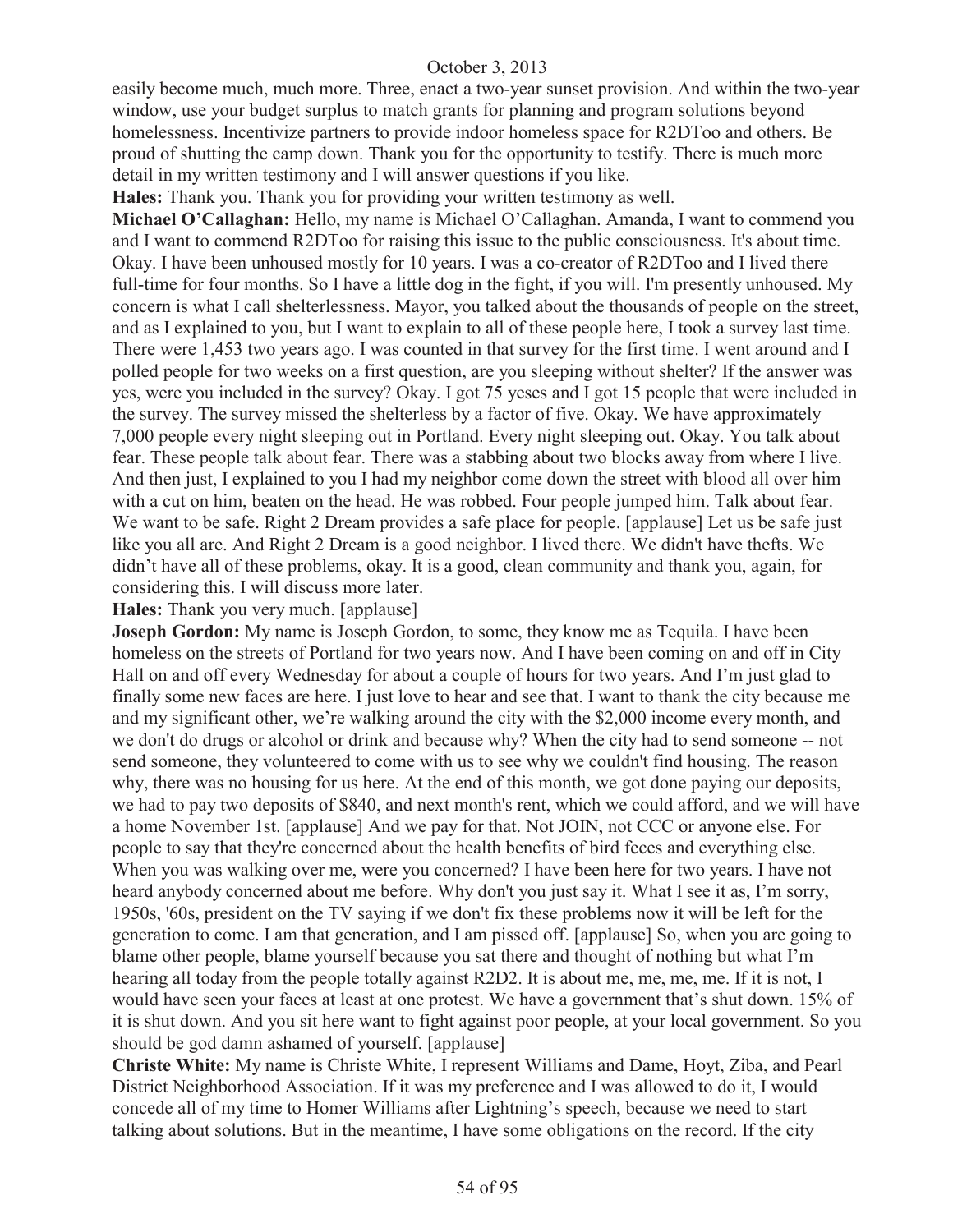proceeds with this relocation, it will be in violation of the zoning code. That is not a difficult conclusion. It is a simple analytical exercise. I have little time, so I will give you two of many examples. The rest of the argument is contained in the brief before you. A homeless camp site is not a community service use. The characteristic section refers to mass shelters or short-term housing as community service use. But the ZCL goes to great effort to conclude the campsite is neither of these. The ZCL states, quote multiple temporary tents on the site are not like a single open sleeping area or multiple sleeping areas separated by nonpermanent partitions, characteristic of a mass shelter. This section of the ZCL shows the contrived nature of the opinion. The ZCL defines the tents as temporary or nonpermanent. They are therefore multiple sleeping areas, separated by nonpermanent partitions. But such a classification would make the tent camp a mass shelter. But if it's a mass shelter, it's subject to conditional use review and other development standards that it can't satisfy. So the ZCL claims that it can't be a mass shelter. The city can't have it both ways. You either use the characteristic statement to conclude that it's a mass shelter subject to conditional use review, or it's not, and it's prohibited. And another fatal flaw, the opinion states that the camp will constitute exterior alterations, but is exempt from design review because it doesn't require a building permit. The code clearly says that all changes in the type or number of uses require a building permit. The site is now a parking lot. The new use is a community service use, going from parking to community service is change in the type of use. It requires a building permit. This is rudimentary analysis. Building permit requires design review. If this makes sense to you, it should. This is how the city is run itself since the inception of the zoning code. Change the use on a site, change the type of use, put in a new use, every time this happens, the city is required a building permit. To hear BDS to say the permit is not defined so these changes don't require a building permit is going to be interesting news to most of my clients. You might think these are legal issues for the city attorney's office, but they're not just legal issues. They're issues that threaten the legitimacy of regulatory authority. They threaten the social and economic stability of our downtown. We have a homeless problem. There is no question about it. None of my clients are anti-homeless. So, if you want to site tents in city of Portland to accommodate homeless populations, go through a code amendment process. Do it legitimately, tell us when they're allowed, where they're allowed, under what zones they're allowed and how long they're allowed. Other cities have done that. If that's what you want to do, do. We'll participate and we'll help. The ZCL dismantles that social contract and it must be rejected for all of these reasons. Lastly, ask yourself, have you interpreted or applied a land use regulation in this proceeding? Have you exercised even a little discretion? If you have, you are making a land use decision. There is a long line of cases that leave no question that this is a land use decision. As such, I have to do this in my brief. Raise several procedural objections. Including failure to notice in the way the code requires under 197763, failure to provide a staff report seven days before the hearing and the right to request a continuance of this hearing which I will do today. You know me. I don't want to be in this position. I usually come to you with solutions. For decades, we have worked hand in hand with the city to solve problems, not create them. The circumstances we find ourselves in leave us with no option. I thank you for your time.

**Hales:** Thank you. [applause]

**Hales:** We have your brief, Ms. White. Any questions for Ms. White now? Thank you very much. Go ahead.

**Joel Sievers:** My name is Joel Sievers, and I don't really know what to say. We have an agenda for tomorrow. Let's see. I believe whatever Right 2 Dream wants to do, Right 2 Dream can do. And to fight against homeless people or, we don't want homeless people living by us, I find that very selfish. Low income housing in the Pearl District, I think not. I don't see places that are \$350, \$400 a month. I see places that are worth the thousands a month, and if you don't feel well about your living situation, you shouldn't have chose a \$25,000 up to \$85,000 condo. Sorry. Sorry. Yeah. That's pretty much all I have.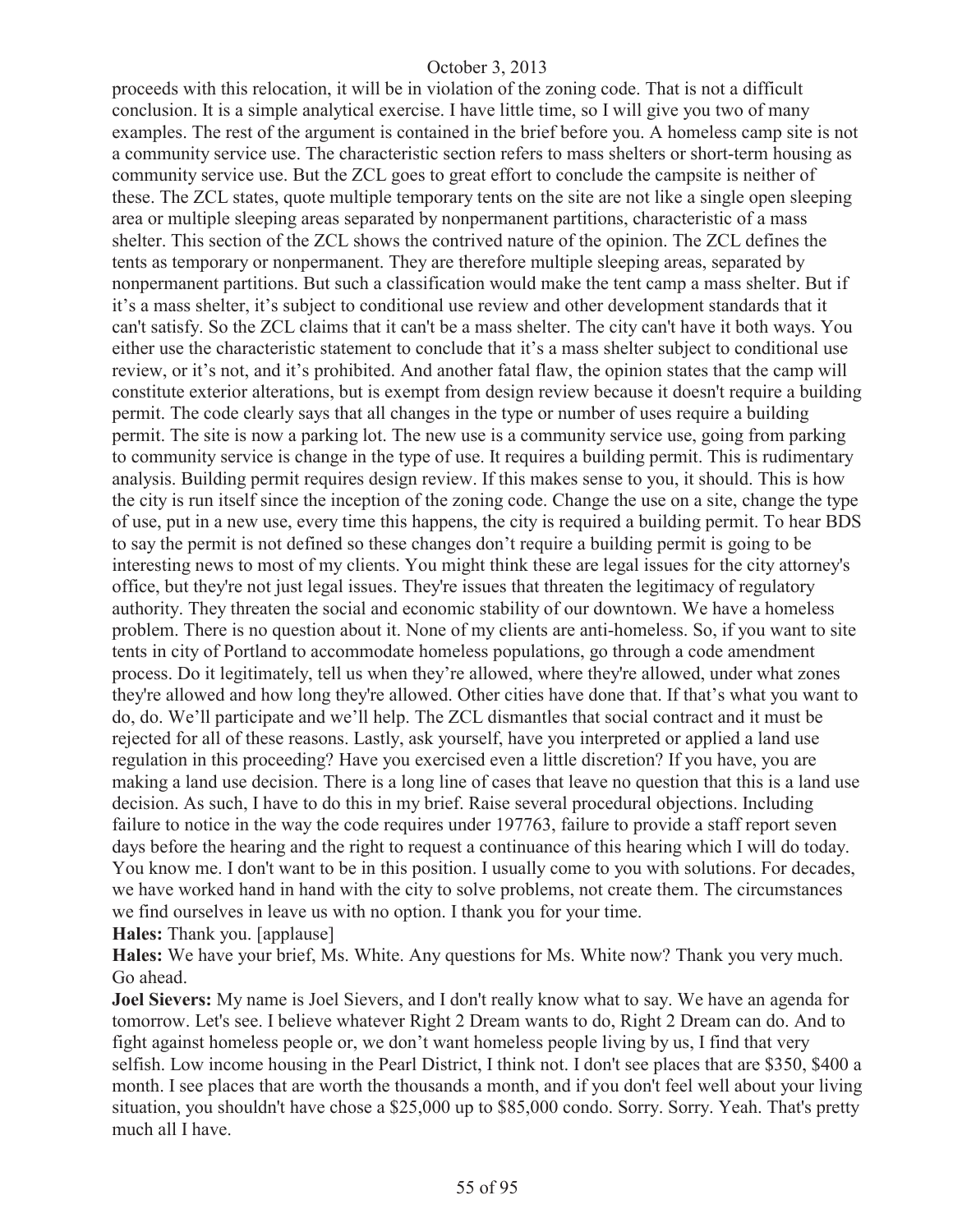**Hales:** Thank you. [applause] Go ahead, please.

**H. David Silverman:** Mayor Hales, Commissioners -- I apologize if I go over some plowed ground already. But I'm here to express my disappointment and frustration with the recent actions undertaken by Commissioner Fritz and Portland's Bureau of Development Services regarding the Right 2 Dream Too encampment. Some would like to use homelessness and the challenge of growing economic inequality of our nation, state, and city as the basis for the justification of moving the encampment, the heart of this matter unfortunately doesn't have much to do with either. Others would like to cast residents as Pearl as the one percent that receive tax breaks and continue to grow their wealth at the expense of others. Their argument is a middle class warfare and I find it offensive. We know that the Pearl District was not built for the wealthy and is the most economically diverse neighborhood in Portland. This is not even germane to the resolution you are voting on today. The real issue before you is, how do we choose as a city to govern ourselves? Whether or not the rules that apply to citizens, non-profit, and for-profit businesses also apply to the city of Portland. To have two sets of rules, one that applies to the city and another that applies to everyone else is just plain wrong. To force the bureau of development services to find a justification to circumvent zoning regulations is just plain wrong. And to call the Right 2 Dream Too encampment community services is intellectually dishonest at best, and a bald-faced lie at worst. Portland has a long history of very structured zoning laws. It has served the city well. And it is one of the reasons where admired. We have vibrant neighborhoods with great community involvement. We have a sense of fairness. And while we may not always agree with everything that happens in the city, we can all feel that the process was honest and rules were applied evenly. And Mr. Mayor, hopefully you can see there is not much difference between your having evicted campers from in front of the city hall and the Morrison Bridge a couple days ago, and why there should not be an encampment under the Broadway Bridge. Let us be honest: both are illegal and neither are community services. I moved here from New York to the Pearl District 15 years ago before it was even a neighborhood. And I was an early adopter. And I was comfortable that my choice to live in the Pearl District was a good one and the city of Portland was renowned for planning, citizen involvement, and structured zoning laws. Up until this August, Portland lived up to that reputation. **Hales:** Thank you. Good afternoon.

**Keith Dubanevich:** Mayor Hales, members of the City Council. My name is Keith Dubanevich. I am council to the pearl hotel investors hoyt properties, the pearl district neighborhood association and ziba design. We provided a letter to the council and development commission a few days ago which explains our view that there are some substantial legal reasons why you cannot convert lot 7 from the use of a parking lot to something other than that. Let me simply summarize a little background. As many of you may remember, years ago, the pearl district was not a fancy neighborhood. It was very run down. It was decrepit, crime was rampant and no one was willing to move anywhere near it. In order to encourage investment in the pearl district, business leaders, councilmembers and the development commission got together and put together a very lengthy document called the pearl district development plan. Probably 100 or so pages long. And in that plan, the city decided it had a vision for the Pearl District. That vision at that time did not include tent camping anywhere in the pearl district. Now, when the decision was to go further and actually start doing some development, in order to do that, the city entered into contracts with developers, and in my case, my clients entered into what is called a design and development agreement. It's a lengthy document that spells out exactly what every single piece of property in that area can be used for. And as this indicates, parking under bridge. Now, why is that significant? My clients have invested over \$70 million in that neighborhood in reliance upon the representation that there would be parking under the bridge. If they were told that there would be tent camps under this bridge, they may very well never have invested one red penny in that neighborhood. Whether you agree with an analysis or not, the fact of the matter is that the people that have invested a lot of time and effort in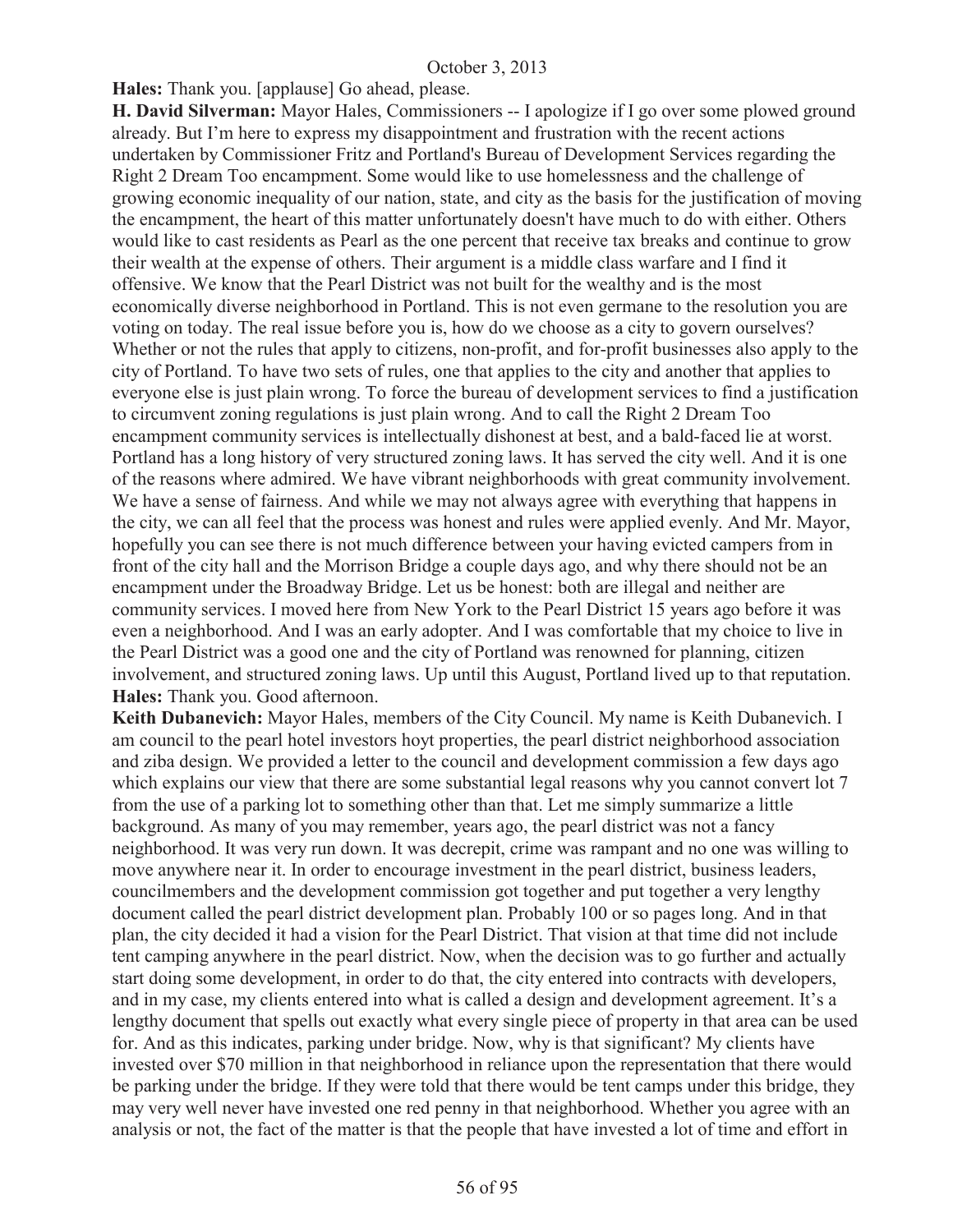developing the pearl district did so with a lot of planning. Now, to be honest, developing public policy with threats of lawsuits is not a good way to do it. In closing, what I would like to do is to participate with all of the stakeholders that really have an interest here in forming a solution to the plight of our homeless. You folks have done that. We have a 10-year plan. [laughter] And this effort -- this effort takes this plan, puts it on the shelf and forgets about it. Maybe it is not 100% effective. But the fact of the matter is, a lot of time and effort has gone into developing that plan and with good reason. What we need is a solution that increases, not diminishes access to a warm, dry bed. Increases, not diminishes access to a healthy meal and medical care. Increases, not diminishes access to education and other services to help these people get on their feet. This resolution does not do that.

**Hales:** Thank you. Good afternoon. Go ahead, please.

**Scott Omlid:** Thank you. My name is Scott Omlid, I lived in the Pearl District for 13 years. I moved here from Eugene, and there was nothing but fields north of Lovejoy at that time. I'm raising an objection as to the lack of process, legality of the proposal, and the wisdom of this decision. I read the formal report from the director of the Bureau of Development Services where he concludes that the homeless camp is permitted as a community service under the Portland zoning code, principally because the camp is transitory and provides so little to achieve the legal requirements of habitability that it cannot be considered a structure. The director reasons that because nothing new will be constructed, there is nothing to consider for design review process. This conclusion is extraordinary. It is evident in reading the director's report as a whole, that it is biased and intended to reach a desired result. There is a conflict of interest here since moving the camp now appears to be an essential element of the city's objective to settle the lawsuit, the director's report is tainted by this conflict. The report has serious ramifications for Portland's future. Community services are allowed in the commercial zone as long as they do not involve short term living or mass shelter. Based on the director's report, the Right 2 Dream Too camp would be perfectly legal where it is currently located. The director's report points out that the camp will have no requirements for admission or occupancy. Portland has a large population of younger street people who travel in packs, hang out on the sidewalks, and live on the streets by choice. And they have various forms of aggressive behavior. What is to keep this group from taking over the camp? What is to prevent them from forming their own organization and doing the same thing? In closing, this is not the way to create policy or establish long-term solution. The Pearl District neighborhood does not pretend to have the right to forbid this action. What we want is the camp to be subject to the requirements of the city code. You should disapprove this plan and go back to the drawing board. Thank you.

**Hales:** Thank you for coming.

**Moore-Love:** The next four.

**Hales:** Good afternoon. Welcome. Go ahead.

**Kathy Street:** I must say, I lived in Oregon my whole life. I grew up in Hillsboro. I have never been in this building, and it is really beautiful.

**Hales:** Welcome. Don't make this the last time.

**Street:** Well, maybe the last time for something like this, let's hope. My name is Kathleen Street. I have lived in the Pearl District for 10 years. It has always been my dream to live in the city and today I'm representing the Bridgeport condominiums owners association. They've asked me to come in and make a statement to you about our feelings. You have letters that we have sent you already, but I'll submit them to the clerk just in case. Those who spoke before me may be strangers, acquaintances, friends, or neighbors. We are all here together following a process so that we can voice our concerns. Today we come to speak to the city that works. To the leaders who were voted into office by people who believed that the rules were made to be followed by everyone. That you would now hide behind a thinly-veiled attempt to make us believe that you are helping the homeless, by providing them with a temporary living situation that involves tents under a bridge in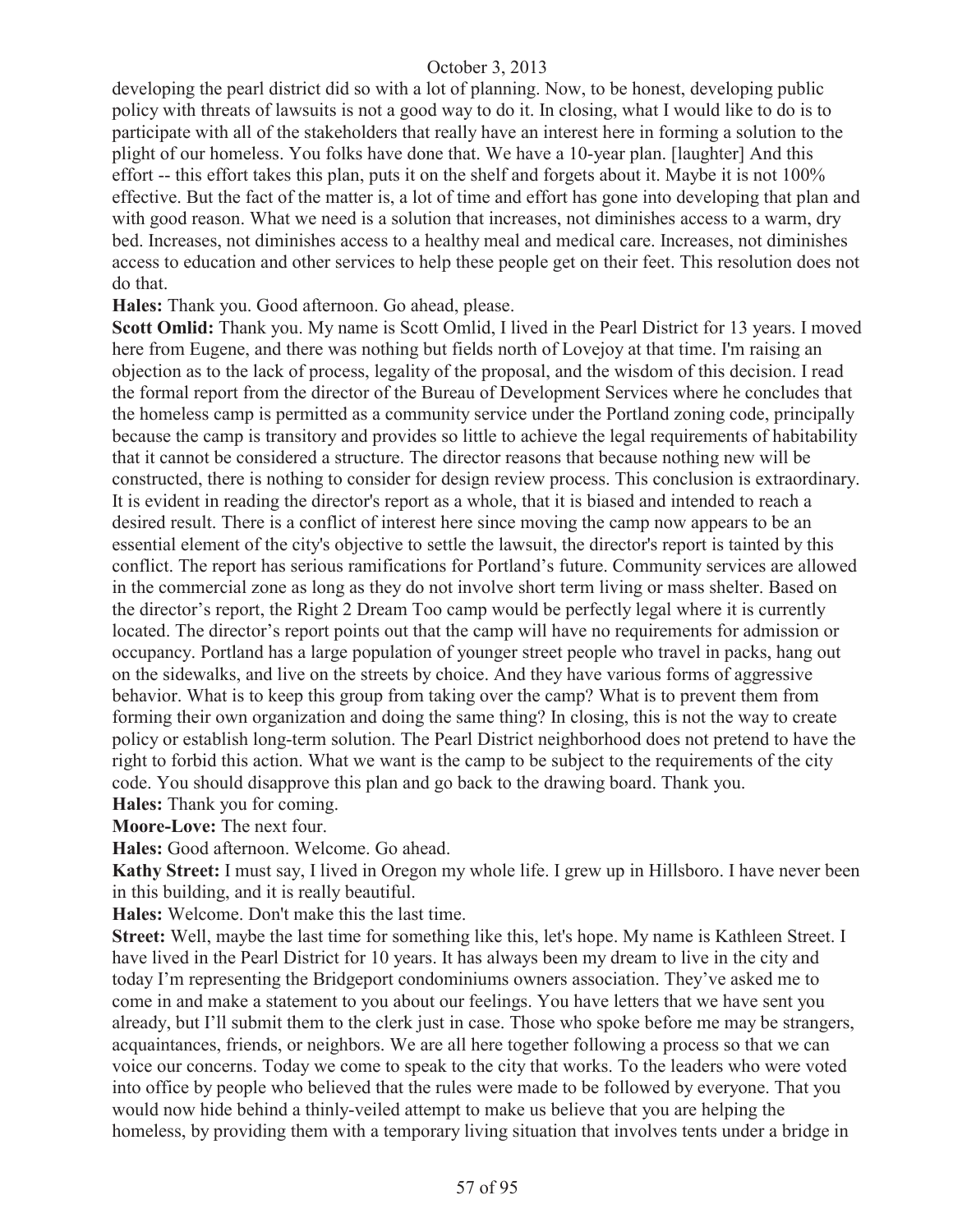the winter in Oregon is a slap in the face of progressive thinking people. That you point your fingers at us, the neighborhood, saying your hands are tied and asking us now how we would solve the problem is disingenuous. We would have followed the rules. We would answer the city back by saying, let's solve this problem together. Our neighborhood is full of intelligent, highly creative and visionary people of all income levels and ages who believe in the efforts that this city has made to make things happen in a collaborative way. Yes, there will be disagreements. The key is not only to try to hear what people have to say. You must also listen to what the stakeholders have to say while still following the rules. Discarding the rules to suit your own end game does not define leadership. You have no respect for the people or responsibility to uphold the process that you, yourselves, have campaigned on. We can find no openness, no truthfulness and no integrity. Thank you. **Hales:** Thank you.

**Kathy Hansen:** My name is Kathy Hanson. I live in the Pearl District. Many of the points in my testimony have already been given. I will try to avoid redundancy. I will say when I moved to Oregon in 1980 -- well, '78, all of the urban neighborhoods were in sad disrepair, especially on the eastside. I lived in Buckman from 1980 until 2003. And I know that the livability of Portland has been built through the collaborative efforts of both government and thousands and thousands of hours of volunteers. Who in Irvington and Buckman, preserved housing and respected the historic nature of Portland neighborhoods. And we feel that this is going to be put at jeopardy of this good - this good work will be jeopardized by this decision of -- Amanda said this is a pilot program. And, so, where might the next site be? In closing, I will say I lived a block from St. Francis dining hall for 20 years, and I know better than some of your experience, what the ramifications are for siting a group within an existing community without the advice and consent of that community. I think we can do better through a longer, more collaborative process. Thank you.

**Hales:** Thank you. Good afternoon.

**Bryce Stephens:** Good afternoon. My name is Bryce Stephens, I'm a principle and multiservices [inaudible] management near the properties in the Pearl. We represent 1232 living units down there. Mayor, you started this hearing by talking about the Portland way. Let me also back up and say I have been on the pdna board and been involved in a lot of design land use issues in the neighborhood since its inception, and my father was before me. When you talk about the Portland way, what has happened here is not the Portland way. At my job, we manage mixed-use high-rise buildings. We often run into conflict between commercial and residential uses. It is our job to seek out solutions that are win-win. What I see here today is not just two groups, the rich and poor divided, but a whole economic stratosphere divided over this issue because the appropriate priorities have not been brought together to discuss the issue in an open, public process. This process was conceived behind closed doors and this is apparent in the comments that I read in the paper. We met yesterday. I asked you if this decision had already been made. You said it had not. But that is inconsistent with the way the majority of the people I represent feel about it. I have a stack of letters here to give to you at the end of the day that I received. I spent the last week and a half, spending 80% of my time answering concerns, questions of the people that I represent in the neighborhood. And so, my message to you today is to back up, redo the process, do it the right way that we have done it in the neighborhood from inception, and let's get this right so that all of the parties can come together and work towards a solution. Thank you.

**Hales:** Thank you.

**Cameron Whitten:** Hello Mayor Hales. Is that better?

**Hales:** You're on now.

**Whitten:** Hello. Hi, Mayor Hales. Hello City Council. My name is Cameron Whitten. And I'm fortunate enough to live in northwest district neighborhood about 20 blocks away from that mentioned parcel of land, block 7. And I've been watching Right 2 Dream Too since its initial inception in October 9th, 2011. And when it first started, it created this very necessary, very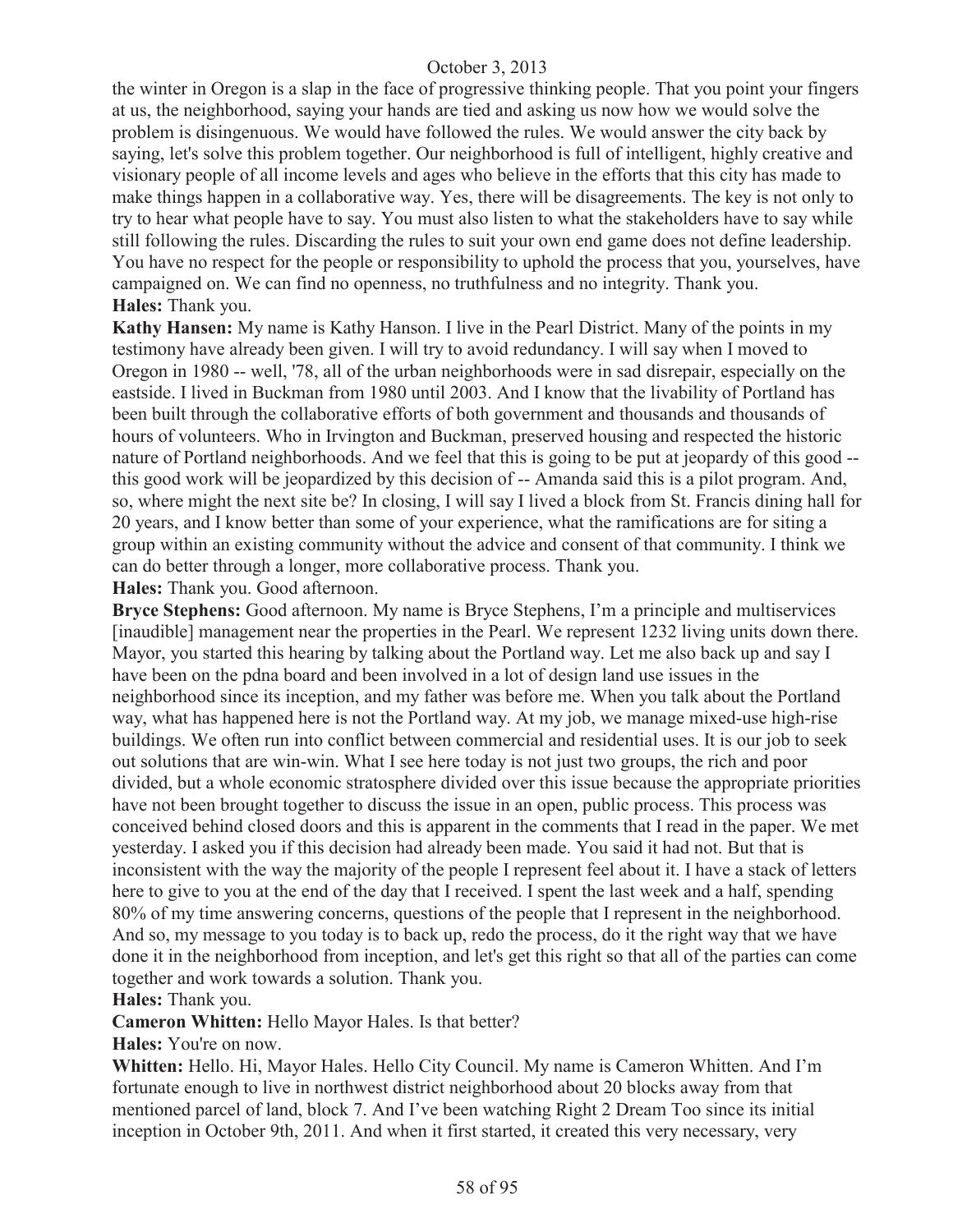interesting conversation that we need in our community. Despite Right 2 Dream Too having permission from the property owners -- I might have to steal somebody's microphone. **Hales:** That fades in and out. Slide over to the next one. One of these days we will spring for a new sound system in here. We will spring for one that works.

**Whitten:** Hello. Here we go. All right.

**Hales:** Sorry for the interruption to your train of thought.

Whitten: Thank you. So, speaking about -- despite having permission from the property owner to be there, despite a seasoned homeless advocates from organizing with Dignity Village who came to this parcel, there were many concerns that were brought up, whether this was about substance abuse, whether it is about crime or someone suffering from mental health crisis could attack some vulnerable citizens. A lot of concerns happened. For two whole years I watched to see if anything at all remotely like that was going to happen. And in two years, there was never a single complaint or call to our police bureau that was directly linked to Right 2 Dream Too. [applause] Instead what I saw: 71 individuals who were able to find jobs, 76 individuals who were able to move on into permanent housing. There were 10 people who were able to get their kids back from the child system. There were six people were able to go to school. Five people were able to kick themselves off of substance abuse. And by doing this, they only used about \$15,000 worth of operating budget every year. So fascinating to see how much impact they were able to make without having to come to any of our institutions asking for money. They all did it by themselves. They were self-governed. [applause] Can I finish? Thank you. I'll try to finish, please. And also in addition to that, I have seen them not advocate not just for themselves, but other communities and organizations in this region, such as Voz day laborers center. Or such as Sisters of the Road. Or they even partnered to help put on the homeless walk day of awareness. Also seen them attend the sidewalk youth committees hosted by Commissioner Fritz here. I've seen them involved with the livability committees in Chinatown. And they have always been transparent and approachable and wanting to find solutions. For them, it's always been wanting to be a welcoming presence in the community. Wanting to foster community, and to build that and be a good neighbor. Now we are talking about Right 2 Dream Too possibly being moved less than half a mile away. The big difference that happened here today, city officials have actually been working and partnering with Right 2 Dream Too to build a concrete social contract to really ensure livability and safety with the presence of Right 2 Dream Too that will be governed by a nonprofit that's providing for our community. I want to thank Commissioner Fritz allowing us to move forward on these solutions. And I want to thank Mayor Hales, who, while talking with the community while running for mayor, he was very vocal in recognizing the value built by Right 2 Dream Too over the past two years. I want to thank Commissioner Saltzman and Commissioner Novick, who are also very good advocates for our most vulnerable and great advocates for public health. And so, with your guidance, with the guidance of all of the other nonprofits that we have in the community working on the issue of housing and livability, that we are in such a critical moment that we can look at Right 2 Dream Too and see that they have an opportunity to be recognized as being a partner within our safety net. That's exactly where they belong. We have so much that we are providing, whether it is transitional housing, short-term rental assistance, whether it's supportive housing or shelters, but we have a void. We have a place where people who are on the streets, already under bridges, already in doorways, or in many unsafe areas who do not have a place where they can find their voice or they do not feel represented. Now that Right 2 Dream Too has stepped in to fill that void, we are seeing progress. Thank you. **Hales:** Thank you. [applause]

**Moore-Love:** The next four.

**Fritz:** Karla, there are some folks in the Lovejoy room and people upstairs, so we'll call them again, right?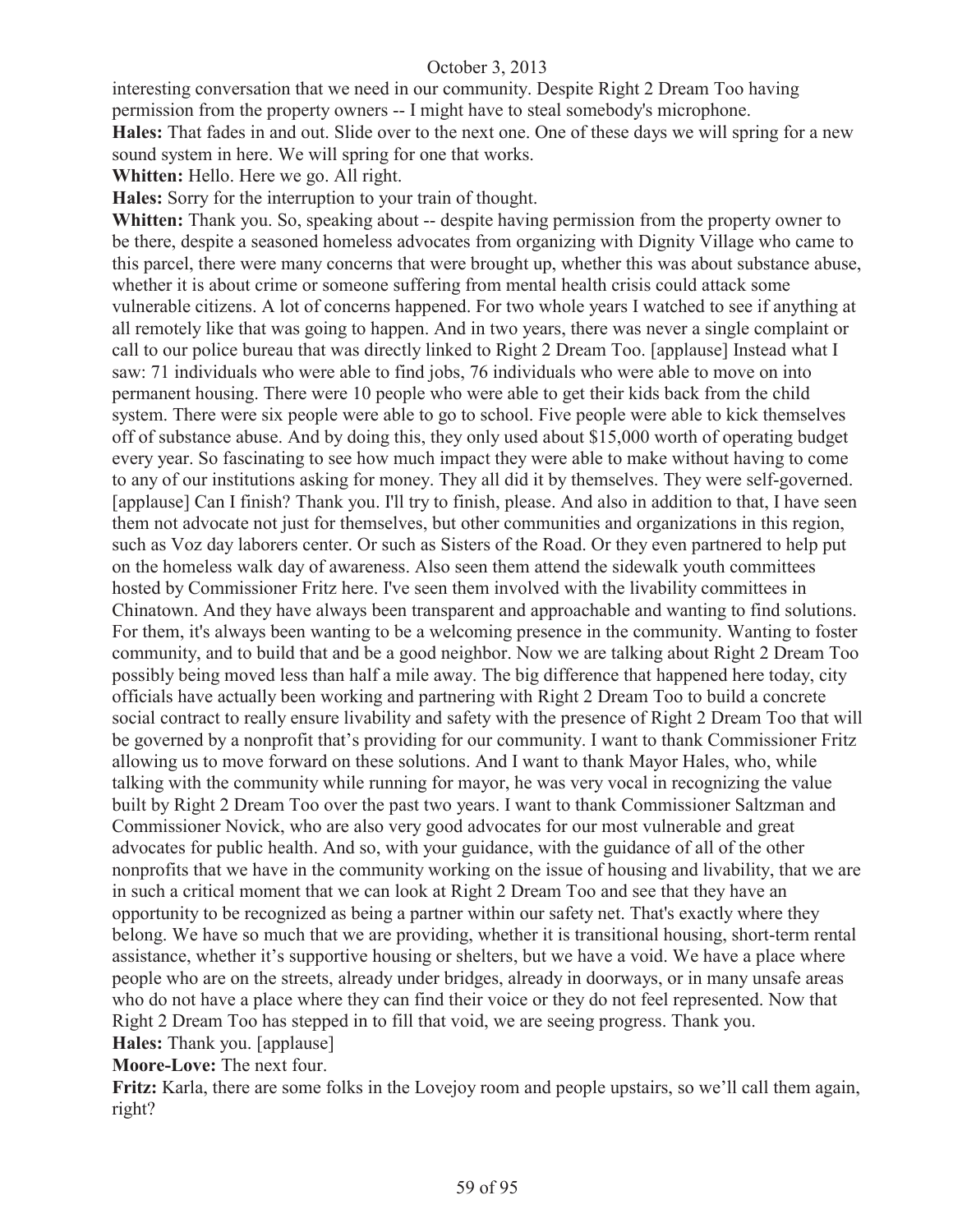**Moore-Love:** I'm calling the next four. So if you would listen, we'll try to get those people in the room.

**Hales:** Okay, great. Now go ahead.

**Greg Close:** My name is Greg Close, I'm with Wyse Investment Services Company, I'm here representing Ziba design and the four tenants that occupy Ziba's building adjacent to the proposed camp location. I have just handed for the record a memorandum describing a fairly detailed bit of economic ramifications to Ziba and its tenants, both business issues, real estate values, lost rentals and so on and so forth from a study that we conducted that might show economic damage to Ziba and their buildings and their tenants. But I'm not here to talk about that. I don't have a written agenda. I want to react to some of the testimony that's provided today and send a message to you all. Our friend Tequila is not the only person in this room who is pissed off, frankly, councilmembers. I am pissed off personally, I am a business person, and I grind it out every day taking care of my clients and being a good steward in this community and being part of the fabric of this community. And I have done that on the basis -- now, I'm partly the reason that I'm pissed off is because you all, every one of you, through this process, has created what one of the speakers called class warfare, and you are making me, maybe respected or not, a citizen of this community, feel with great apprehension about speaking on behalf of my clients economically. When, in fact, since 1989, I have continuously volunteered as a board member for mental health services west, for unity and Cascadia today, uninterrupted, and I chaired mental health west for 10 years. In that amount of time, we put up 2000 beds in this city addressing shelter issues and the homeless, mentally ill. Every time we did one of those, we had to grind out a difficult land-use and approvals process, but we always did it, we always did it the right way. If you want a candidate for contentious land use, look at the royal palm. The royal palm went in next to the Chinese classical garden and it was a massive undertaking. It took us two years just to put together a good neighbor agreement. But we did it the right way, in full public view. We rolled up our sleeves up and we worked it. It took effort. Here I am after all of that volunteer time continuously for 24 years feeling like I'm not an advocate for the homeless, I'm not an advocate for the low income. You have circumvented the process in a most egregious way and I'm here to beg you to call a halt to this process and let those of us who are experienced in doing these kinds of things get together as a group of stakeholders and bring real resources to bear. Let us take the legal money that we have allocated to fight you and other resources and bring it to bear on this problem so that we can rejoin like Portland does. We cannot have class warfare. I've got five businesses that I have to report to. One of those businesses is a young woman who scraped and paid her way through school. She is a doctor of chiropractic. She worked for seven years in the industry and scraped money together and opened two years ago a small wellness clinic around the other side of the parking structure. She does not have high margins. A great majority of her clientele is female. She is freaked out. She should be living the American dream. She has every right just like everyone else does to make a living. She is down there grinding it out every day and her business will fail. And that is going to create lower income in my building. And then I'm going to have to answer to my landlord, what are we going to do when the bank comes calling and we default on our loan? The ramifications are significant and not immaterial. We should not be spending our time worrying about these people, we should be spending out time working on a real solution. I have to tell you, we heard about this 30 days ago. Because someone stopped by our building and said hey, man, watch out. There is something coming. Let us get it together, Commissioners. We have that opportunity right here. Thank you for the extra time. **Hales:** Thank you. [applause]

**Patricia Gardner:** Hi, my name is Patricia Gardner. I'm here on behalf of the Pearl District association. We strongly repudiate the conclusions of the zoning confirmation. In the Oregonian on August 16th, Mayor Hales, you said in a statement the use of tents on city property, including sidewalks, remains prohibited under the structure's code. That statement was true then, and it is true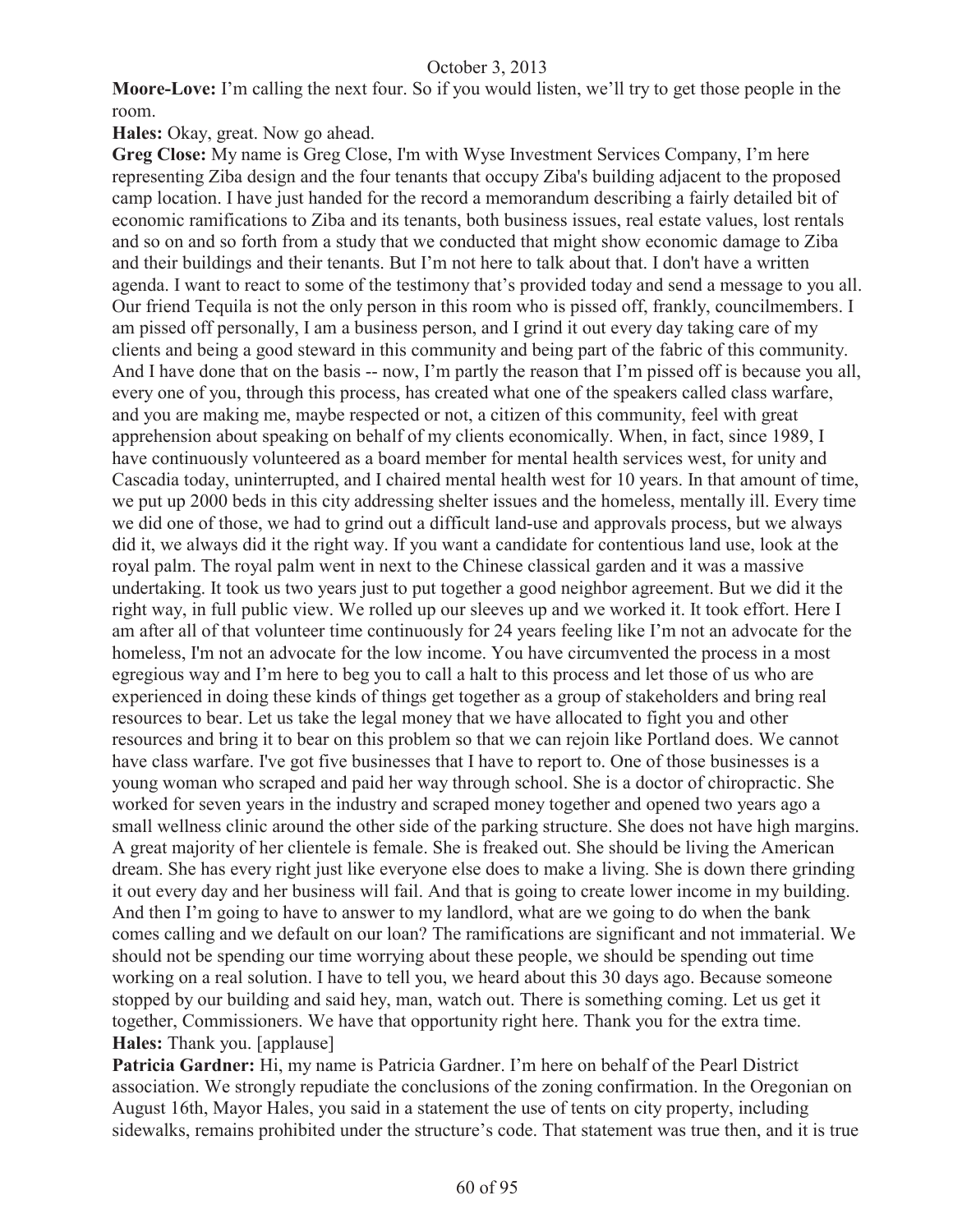now. With the approval of this zoning confirmation, unregulated camping will be legalized in all commercial, employment, and industrial zones of the city. Every commercial street in this city, Mississippi, Alberta, Hawthorne, 23rd Avenue, to name some, every industrial sanctuary in Portland, the entire central city falls into these categories. The zoning confirmation states no design review will be necessary for any camp. If we collectively look into the future with approval of this confirmation, there will be many more camps throughout the city and no recourse for the city, any neighborhood or business, any individual to do anything about them. The purpose of the codes is to create certainty and safety for all of its citizens. If this confirmation is approved today, the fabric of those codes will be undermined for everyone. We believe City Council is approaching this issue with the best of intentions. Our neighborhood embodies these intentions of a mixed income city that supports all of this neighbors. I like to say, just because someone lives in the new building, it does not mean they are rich. Despite public perception, the average income in the Pearl District is \$12,000 less than the citywide average. 22% of our Pearl District neighbors are categorized as low income currently and there are at least two more low-income buildings that are on the books and are coming. We have advocated for all of those buildings, the Pearl District neighborhood association advocated for all of those. Just like City Council, we would also like to have a workable solution for the endemic homeless problem. There's a process for doing that and that needs to happen. Portland is supposed to work in partnership, not in strife. We are supposed to openly engage with each other to make a better city. Hasty solutions that consciously avoid engaging citizens do not meet any standard of public process in this city. Solutions that needlessly create problems are not solutions. We urge the city to search for a workable solution for this immediate issue as what is on the table does not fit the definition. Please do not approve this request. Please consider moving Right 2 Dream Too into a building that meets the codes. Build them a building. Organize a citywide discussion to come up with real long-term solutions to the larger problem. We have an opportunity as a city to be a leader on this issue that will serve to continue the inclusive Portland tradition of innovative solutions and we urge you to do so. Thank you. [applause]

**Tiffany Sweitzer:** Tiffany Sweitzer, Hoyt Street properties. Good afternoon, Mayor, Commissioners. I brought these pictures today that are in front of you to show you what we have accomplished together and I bolded accomplished together. And also what I think all of us, I know many of us that I've toured the neighborhood with are proud to show others who visit the city of Portland. In 1997, Hoyt street properties signed a development agreement with the City of Portland for its 34-acre site. That's picture number one. You can see the property, what it looked like when we first purchased it, it was an old rail yard and nothing that we see today. The development agreement, which took us two years to put together stated that we must work together, public and private, to take a brownfield site, again, picture number one, and develop it into a thriving new neighborhood. This was the first real legal agreement in the City of Portland and it was built on obligations from both parties, public and private. As a result of this agreement, we collectively built one of the most successful neighborhoods in the country. You can see that in pictures two and three. And Hoyt street properties, the primary developer of this 34 acres, followed its obligations to this agreement all along the way. Since 1997, I have built 11 projects or 2,000 housing units. I have not applied a dollar figure to this significant investment. The development agreement required us to allocate 30% towards affordable housing within Hoyt street properties' property alone. Again, picture number one outlined in blue. But we did better than that. 34% of those 2,000 housing units meet the city's affordable housing goals. This density, with a mix of housing, five acres of parks and Portland street car were built by a process that we both, public and private, followed. We have eight more blocks to build to complete this neighborhood. That's picture number four. You can see those in red are what we've done to date. HSP's, Hoyt street property's biggest financial partner, Mr. Joe Weston, has already relayed his thoughts via a written letter to all of you about moving forward, pending the outcome of today's hearing. That's pretty significant for the north part of this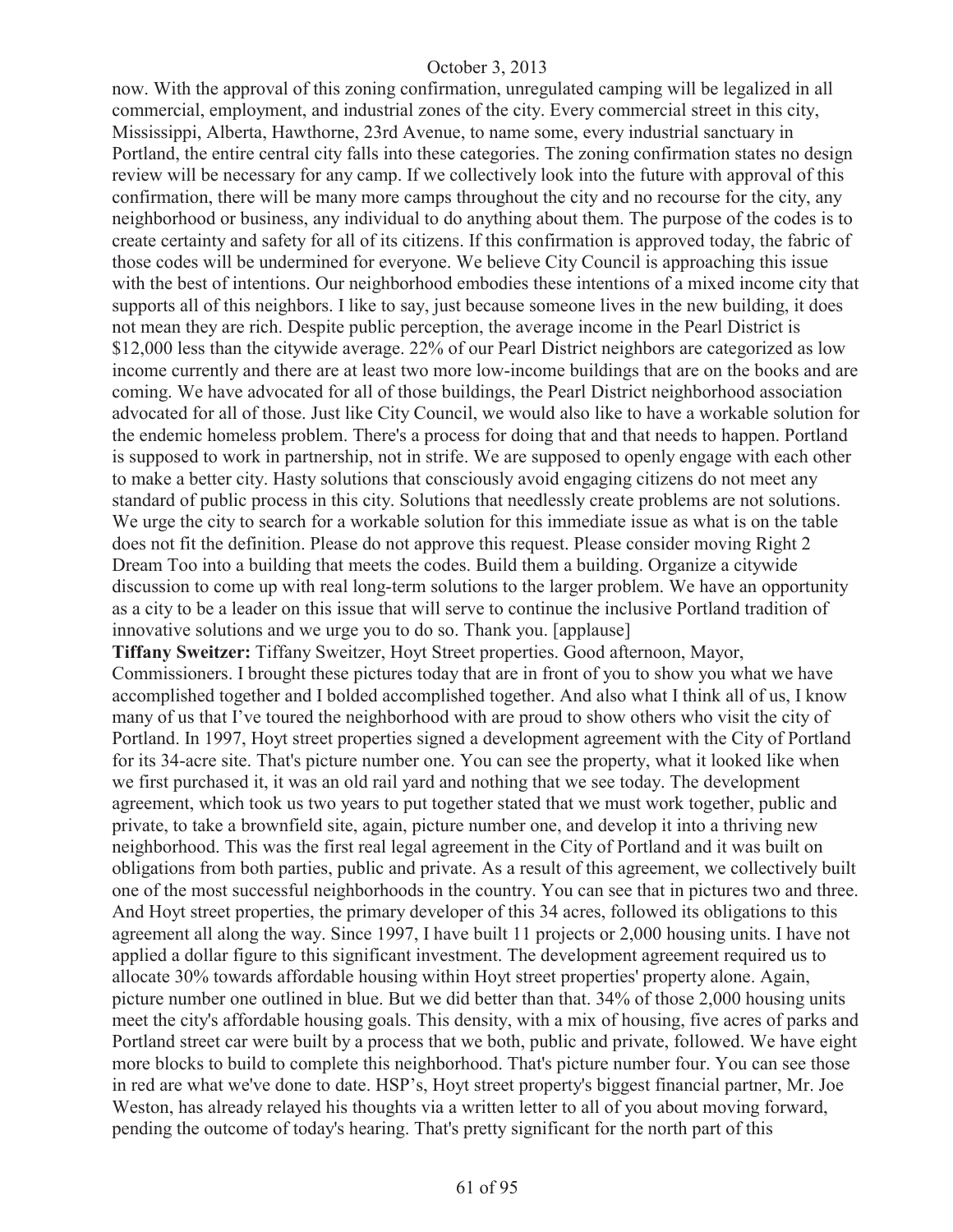neighborhood. Hoyt street properties is also a party to the second development agreement. That's the site that we are discussing today. Again, we have followed the rules and the process along the way for this site. Mr. Mayor and Commissioners I ask that you follow the same rules that you have asked me to follow over the past 16 years. Communication, process, and thinking outside the box are what we all do best. So please, I ask you today take the time now, delay a vote, and use the issue of homelessness as an opportunity to do something meaningful for this group and others that will follow. I ask that the city be our trusted partner today with both public and private at the table, we can find a better solution. Thank you.

**Hales:** Thank you. [applause]

**John Nicol:** Good afternoon. My name is John Nichol. I and my wife live in Kenton, in north Portland. We, in about a month, will endure a foreclosure eviction and we will be out. And fortunately, we have the eternal remodeling project next door, which we own, and we have a place which is dry and where we can live. So we are not going to be creatively living on the streets of Portland. We're going to have a roof over our heads. What I have to say is mostly anecdotal but to a point. How are we doing there?

**Hales:** You're fine, go ahead.

**Nicol:** When we bought our first house, it was quite a wreck and it was an eight-month remodeling job, I took half the house to the dump. In the first two weeks of that project, half of my tools were stolen out of the house and I talked with a homeless person who would come to listen to rehearsals [inaudible] and invited him to move into the house. And he did and we had no further problems. We did have a problem when he reported that some neighbors of ours were abusing their animals. But we didn't have any problems with him. This past summer, we heard about a woman who was living in her car or in her vehicle. And some hateful person was breaking the windows of people living in their vehicles. So we invited her to come out and talk with us and we move her onto a foreclosed property, not into the house but into the driveway of it where she would be safer with her vehicle. We introduced her to all of the neighbors. This ended up being a very good thing for everybody. People got their plumbing fixed by her. She would play music with other neighbors and so we heard the sounds of guitars and singing coming from the porches of the neighborhood.

**Hales:** I'll need you to wrap up soon.

**Nicol:** All told, this is a different way of looking at people than what I've been hearing here today. What if the people of the Pearl actually made personal relationships with the people in this camp? [Applause] What if the people in the camp helped people carry groceries? Really the only objection that I see to this camp is aesthetic but then I have a rather high standard. I compare them to the nomadic cultures of the Lakota and those marvelous tepees, and the Mongols and their yurts and the color and beauty of Persian nomadic rugs. So maybe the aesthetics could be worked on a bit. But as far as R2DToo is concerned, they've done a marvelous job of governing themselves and they should be applauded and rewarded and assisted in unconventional ways. Yes, this lady has asked us to do it, let us think outside the box.

**Hales:** Thank you. Thanks very much. [applause]

**JJ Bailey:** I'm JJ Bailey. I'm living in Portland right now. I've got five different directions to go in. First to start with is safety. I observed Right 2 Dream Too last year for six months, from April to October of last summer, and in that time I saw an ambulance only have to be called three times in six months, police not at all, fire trucks showed up one of the three times with the ambulance, was not needed on the site. And in comparison, up the street three blocks, the formal shelter, Portland Rescue Mission -- a lot of times, an ambulance and a cop car there every day, at least one or the other every day, sometimes, three or four times a day. Whatever it is that Right 2 Dream Too does, it seems to be working. We've got all these plans designed to fix problems in a perfect world but this world has slowly become imperfect. We're proving that all over the country. Look at the government right now, we're having to shut it down. That's not the way it's designed. Sometimes maybe you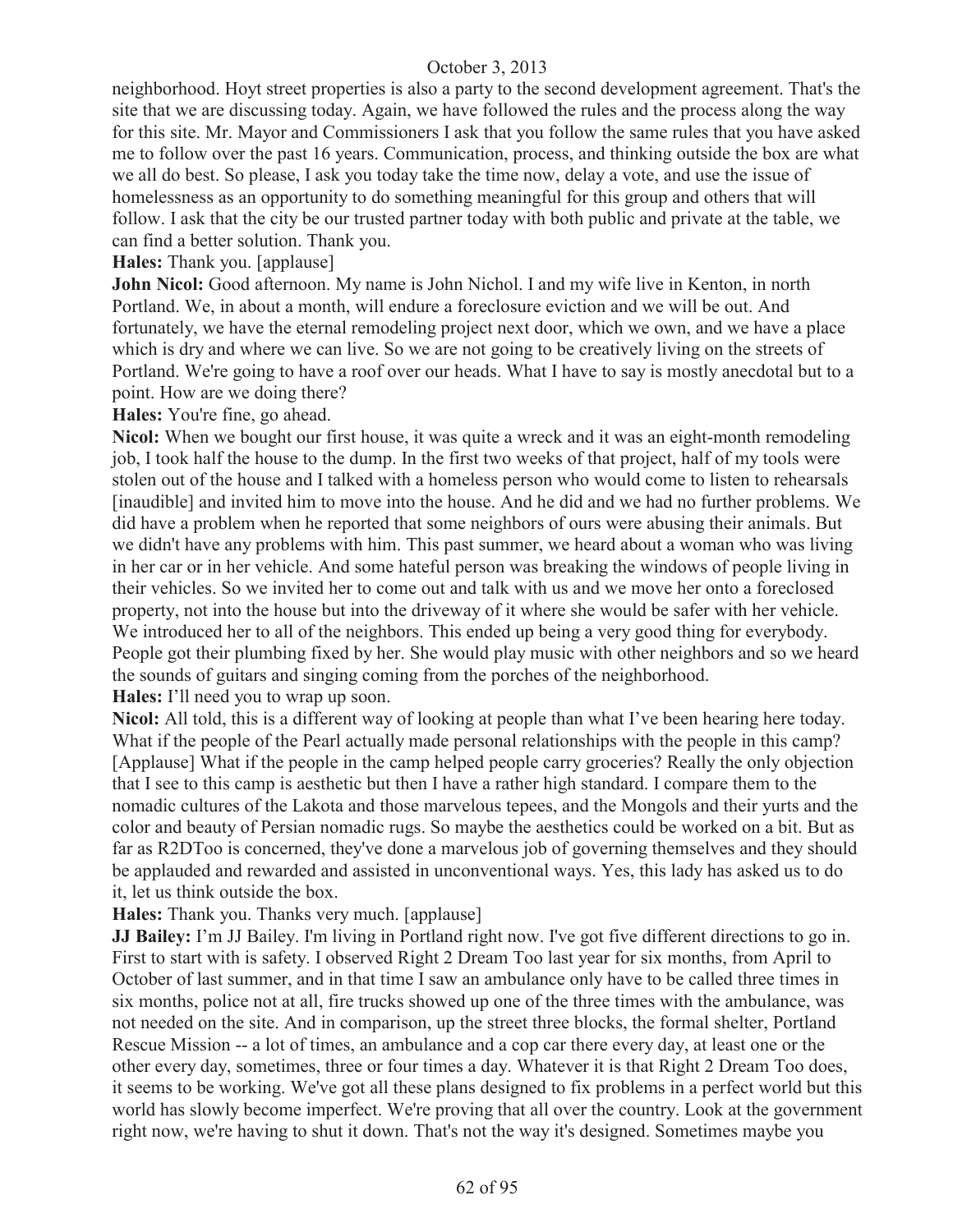have to come up with an imperfect plan to fix this world. It doesn't make any sense but it seems to be working. They also spent a lot of time, two years now, sticking it out, being humble, being straight to the point, not changing direction, no matter what hits them, they keep chugging, chugging, chugging. This is good character. I think they deserve a reward for this. The new site, it's not bad. But also I think there should be plans made to put modulars there. You talk about the bird poop. You talk about the trains. Modulars, you can get those. You can get grants to get those probably. I've heard of things like that. Or you build your own modulars or something. And keep your door open to help them try to find a better site in a building. People do cohabitate in buildings. It helps make for a stronger person. They have good purposes, it's a stepping stone. You put somebody that's out on the streets for a good amount of time into a nice apartment, first couple of weeks they're okay with it. And, all of a sudden, the culture shock starts to hit and before long, it eats them from the inside out and they end up back into the streets. You need to graduate them into - - slowly but surely, took them that long to go down this road, it's going to take them a little bit while to get back. Culture shock will freak them out. If I put you inside a shelter, Mr. Mayor, you wouldn't sleep too good.

**Hales:** Thank you. Thanks very much. Appreciate you coming. Thank you.

**Christopher Handford:** Good afternoon. My name is Christopher Handford, I'm the owner of Davis Street Tavern at northwest 5th and Davis. I also own Jameson restaurant that's just on Jameson Square Park in the Pearl. I also sit on the board of the pearl district business association. Eight years ago I had a dream, as well. I had the dreams of opening a restaurant and I came and opened up a restaurant December of 2008 at the bottom of the recession right in Old Town. And I got to see first-hand the effects of homelessness. And during that time we embraced a lot of changes, we embraced Bud Clark Commons, we embraced the change of the burger king turning into Central City Concern. We embraced McDonald's going up. The one thing that the neighborhood did not embrace was the Right 2 Dream camp. When that camp reached capacity, it brought a lot of people to the streets. I know that's my feeling and it's the feeling of a lot of the other business owners. If I put my Davis Street Tavern hat on, I'm thankful the camp is moving. It's nothing against homelessness. We've done our part to raise money for homelessness. I've reached out to Central City Concern to try to offer jobs for dish washers. We do charity events to raise happy hour events for the different groups. So we've done our part to embrace all the different homeless solutions in Old Town. Unfortunately, this camp is not going to be warmly embraced by the business community and the residences in the Pearl. At the same time, if you want to talk about a balance between livability and acceptability, this is not a solution that's going to work. The camp in its form needs to be something that it's going to work for everybody. And my fear is that the businesses will suffer. I will go on record that at the top of my business, we opened up in the bottom of 2008, our business generated almost \$2 million in revenue a year. I had over 40 employees. And on October 2011, it was pretty much a financial cliff for us. Another business did not survive. I know at the end of the day, you need the business community, residents, and homeless solutions they need to all coexist and there needs to be formats and there needs to be process and at the end of the day, the Pearl District has embraced low-income housing, like the Sitka and the Pearl Court. But unfortunately in this format, it's not going to work in the long term. It's going to hurt everybody involved. Thank you.

**Hales:** Thank you. Good afternoon.

**Scott Rice:** Mr. Mayor and Council, my name is Scott Rice. I live in southwest Portland, I'm a business owner and I'm here to speak on behalf of Right 2 Dream. I think by their record and who they are and what they serve to the community of people that stay there every night, they qualify on that grounds as a community center, never mind what the zoning laws, I'm not a lawyer. But they are serving a community as a community center. So I wholeheartedly agree with that justification. I've heard many people from the Pearl speaking here, some very high-profile attorneys with clients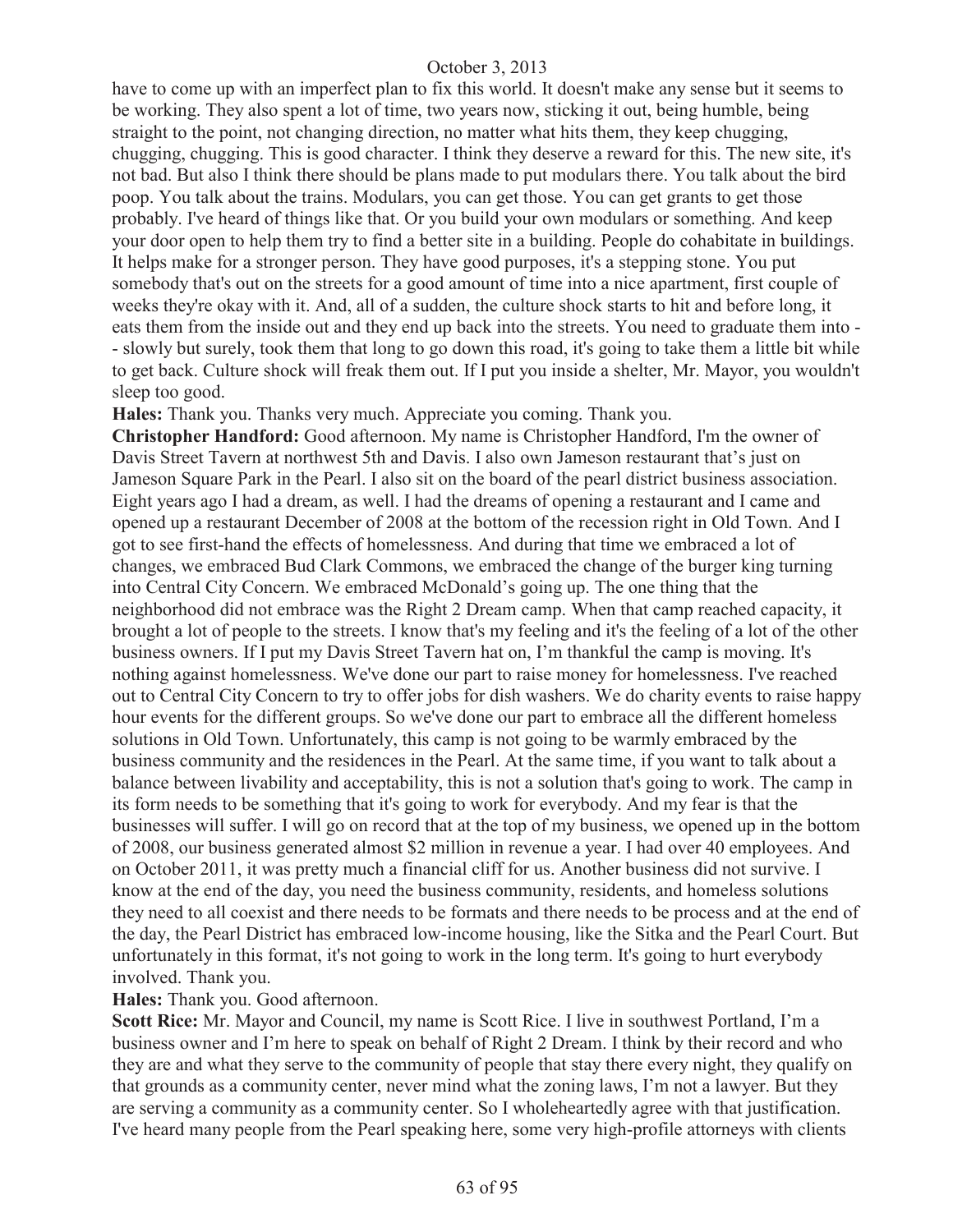who have a lot of influence in this city. And as a business owner I agree with some of what they say. But I would challenge them. People are going to sleep on the streets tonight. It's going to get cold. And it's going to get rainier and colder and people will be out all winter long. This is an immediate problem. It is not something that for those individuals, they can wait for a long, long, long process. These powerful people in the Pearl and others, other places, the developers in the city -- Mr. Close had an interesting suggestion: Take the money that they are probably having allocated to sue over this, try to come up with a better solution within one year. Make this camp temporary by making no need for this camp. Thank you. [applause]

**Hales:** Thank you.

**Moore-Love:** Laura, are you here? Okay, the next four. I think a lot of them are upstairs. I'll call a lot of names and if you're upstairs, just come on down.

**Hales:** Let's see if some of them make it into the room and Joe in the meantime, go ahead. **Joe Walsh:** I'm Joe Walsh. I represent individuals for justice. Last night, I woke up at 3:00 in the morning. And I had to go to the bathroom. My bathroom is five feet away from my bedroom. On the way, I wondered what it would be like if the bathroom was two miles away. At 2:00 or 3:00 in the morning. I was safe, my wife was safe, my dog was safe. And I wondered what it would be like. The people in R2DToo, they have created a community. They've been here for two years. All of the fears that you have heard today are irrelevant with this group. They are the most conservative, easy group to get along with on this earth: Their rules are so strict, I don't know if I could live there. [laughter] No joking. No drugs, no loud music, no yelling. That would get to me.

**Saltzman:** Mr. Walsh, I just have to say that I don't know that's a high bar because you are a known trouble maker. [laughter]

**Walsh:** And I wear it proudly. I wear that label proudly. All the people in the Pearl that testified, testified out of fear. I understand that, some of my friends are on the other side of this issue. And this is not the solution to our homeless problem. We all know that. This is a baby step. That's what's happening here. You're taking 75 people from one place and moving them to the other place. It's not even affecting the 2,000 people we have on our streets every night, or 7000, or whatever the number is. It doesn't affect them. It's a baby step. I applaud you, all three of you. And you know I take you on and I yell at you all the time. I applaud you doing this, taking the risk because you're going to pay a price for this. And I'll stand with you as much as I can, thank you. [applause]

**Dike Dame:** I'm Dike Dame, I'm president of Williams and Dame development. It's hard to be here to discuss an issue as big and important as homelessness through the tiny lens of a land use action. This is not the way to make important policy choices. We have a problem with homelessness.

There's no question about that. We need a solution. No question about that. You have cut short, though, an ability to use resources. Homer is going to talk about what we would propose to you. You're eliminating the use of our brains, you're eliminating the use of our resources by cramming this deal down our throats and not using a regular process. Over the course of many years and as a result of many meetings, in 2001, the City Council approved the Pearl District Development Plan. Part of that plan contained specific requirements for affordable housing. It did not allow for tent camping under the Broadway Bridge. Since the adoption of the Pearl District Development Plan, millions of dollars have been invested in the Pearl District, including the development of four affordable housing projects within a few blocks of the Broadway Bridge. The latest data shows 34% of the Pearl is affordable housing. I signed a development agreement with PDC to build a hotel a block away from lot 7. That development agreement is a legal contract. More importantly, it's a partnership between my company and this city. Our end of the bargain was to buy the land and invest nearly \$50 million in building the hotel. We're under construction and expect to open next spring. PDC's end of the bargain was to provide 100 spaces in the Station Place garage, which we paid for, for the hotel and promise that the uses in the area would remain as shown on the site plan attached to the development agreement, the contract. Those uses show parking, not a tent camp, on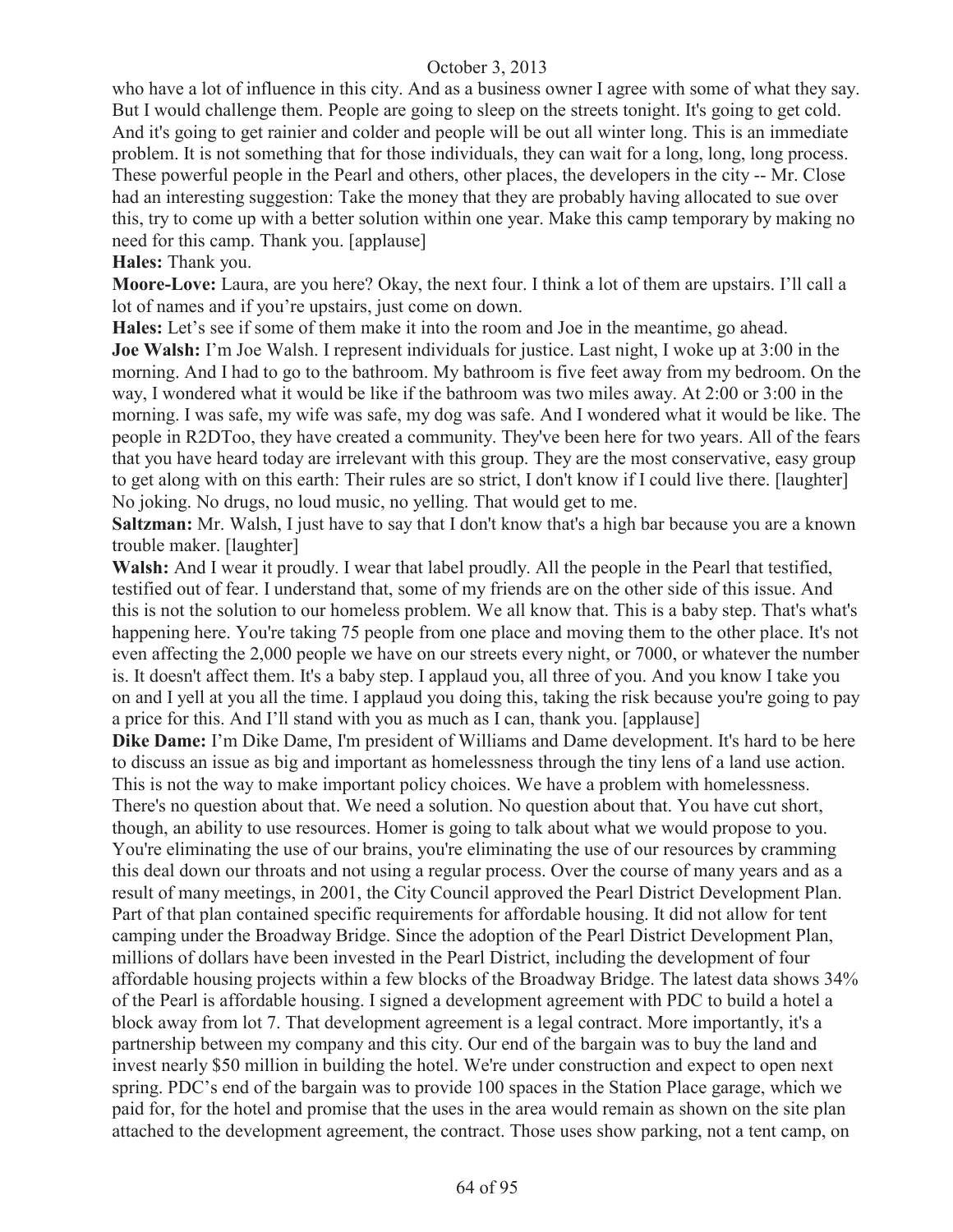lot 7. We were never consulted about converting lot 7 to a tent camp. That does violate the DA. I want to make one thing crystal clear: We would never have agreed to invest \$50 million in the hotel if the site plan showed a tent camp across the street. Does anybody question that? So put away the legal issues under the DA. How do you want to do business in the city of Portland? Do you want to attract investment to the downtown and leave your present and future partners with the uncertainty of a bait and switch? If you choose the latter, you're choosing a course of disinvestment, distrust, and uncertainty that will seriously impact the livability of our great community. You're truly on the precipice of a very bad decision. The city's failure to honor its agreement will harm further the development projects, future investment in other previously dilapidated areas simply won't happen if we cannot rely on the city's word. We've got a deal. We're partners. We're living up to our end of it. You need to live up to your end of it. [Applause]

#### **Hales:** Thank you.

**Williams:** Homer Williams, I'm the chairman of Williams and Dame. We need some time. We need to pause this conversation. You know, it's really spun out of control. We need the city to work together with its resources. We need to find a better solution. We're here to offer that assistance. We've done a lot of great things together. I mean, over the last 15 years, I mean, you know, the city really, because of the ability, the private and the public sector to work together. That's really what's driven the city. We need to do this again. We need right now to step back. We need to reengage. We're committed with at least 10 other businesses, social services, financial professionals, whoever you guys can get to the table. And let's take 30 days and let's really look at this and let's look at solutions and longer-term solutions and let's bring private resources and public resources together for this. If we need to meet every day, we will. We're willing to commit resources from our businesses. We've got people from Ziba, bora, ourselves, Hoyt Street, we want to engage nonprofits. We want to get people who are working on the homeless, R2DToo, let's get together and let's really try to sort something out here. You don't have anything to lose with this offer. You can come back in 30 days. We don't need to vote today. We need to take some time. And that's what I'm asking is let's have some time and let's work together. And I mean work intently together. **Hales:** Thank you.

**Williams:** I'll wait for your answer.

**Hales:** Thank you very much. Appreciate it. [applause] Good afternoon. Put your microphone a little bit closer there to you.

**Taz:** Good afternoon, thank you for what you have done for us. And really, you know, taking your time out.

**Hales:** Just put your name into the record, too.

**Taz:** I'm Taz, sorry about that. R2DToo, you can in time. I got the message [inaudible] see what we're all about and we felt we needed to keep going to protect these people out here. And I'm proud of that, because when I came to R2DToo, I didn't have no hope. I didn't -- I was going down the wrong end of the road, you know. I had a drug addiction problem. Didn't give it up because I didn't have no more sources to go. Wouldn't be able to hold down a job. Since I've been at R2DToo, everything's changed. I have gotten a job. I'm one of the only persons that has gotten a job and has been able to maintain a job because I got my 12 hours of rest and being able to support -- show people what we mean. Going to the Pearl District is going to be an opportunity for a new growth to work with people there. I'm looking forward to show that we are a model and R2DToo will do what they have to do to help support that community there. The same with you, Mrs. Fritz. We're backing you up, 100%. Same with you, Charlie. We're going to back you guys up because you guys are backing us up, giving us the opportunity to show that we can do things on our own and we're just as human as anyone else. What we can't do alone, we can do together and we can make this positive and protect it safe like we did on 4th and Burnside. Thank you. [applause] **Hales:** Thank you. Thanks for coming.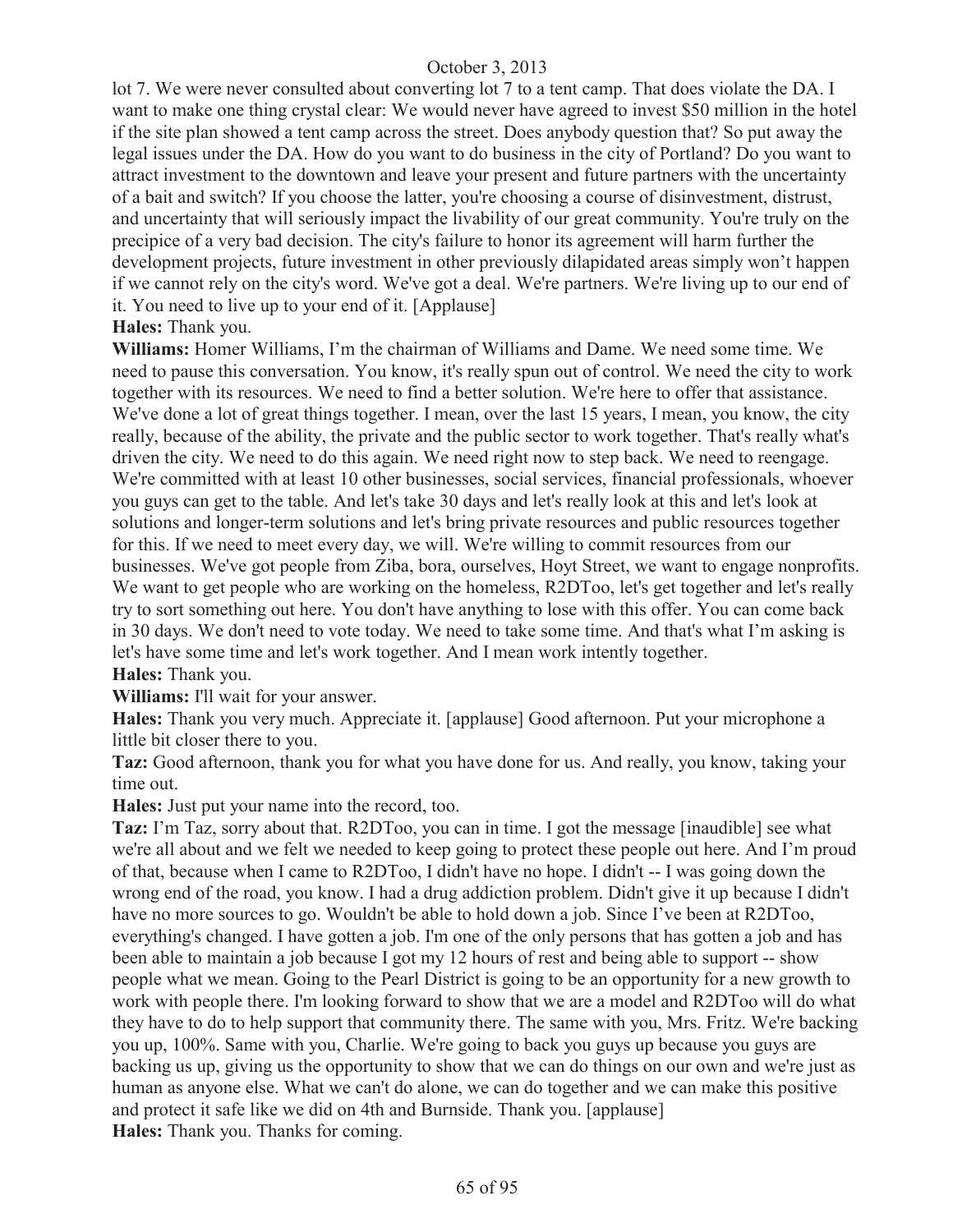**Ronald Albright:** Hello, Mr. Mayor. Again, Commissioners. My name is Ronald Albright. I first moved to downtown Portland in 1996. I bought my home in the Pearl District in 1998, over 15 years ago. Portland has a terrible homeless problem, a problem that is not conducive to a vibrant urban core. This problem confronts downtown residents and visitors every time we walk to a grocery store, restaurant, or any local business. There may be no simple solution to this problem but the solution is certainly not upgrading an illegal homeless camp to a city-mandated homeless camp. It seems that the negotiations that took place with the land owner to settle a pending lawsuit and the preparation for testimony by city experts this afternoon have the predetermined goal of approving the establishment of this city mandated homeless camp. I thought the occupy -- **Hales:** Please let him talk.

**Albright:** I thought the Occupy Portland movement was disruptive and destructive but I am appalled to see how far Amanda Fritz's capitulate Portland movement has gone. I sincerely hope that this City Council moves forward on this issue under the full light of democracy and community input rather than operating in the shadows as it has done to this point.

**Hales:** Thank you. Thanks.

**Elizabeth Bodmer:** Hi, my name is Elizabeth Bodmer. I'm actually speaking on behalf of the two ladies behind me, carolyn and kendall [spelling?]. This is the speech that they have written and I will be reading. I'm going to try to not get emotional during it. It's an honor to be here. We love Right 2 Dream and that is why we're up here today. It started with a lemonade stand that we had to raise money. We raised \$162. I believe that Right 2 Dream Too should be in this neighborhood. They're just like us but without homes. There is no reason to fight them about this. Why are you fighting them? Right 2 Dream is a good cause. It's a good thing, not a bad thing. [applause] **Donald Young:** Is this working? My name is Donald Young, I live at 725 northwest 10th avenue. That's a difficult speech to follow. And some would like to paint this as rich against the poor or whatever but for me, it's not about being against the homeless. It's not about being against Right 2 Dream. In fact, I commend the Right 2 Dream organization for their self-governance approach and their responsible principles. They're doing the best they can in a bad situation. This is about -- this situation is about bad campground policy. The homeless deserve better than that. They deserve a building. And with all due respect to those wanting to rename the concept of what's really happening to get around the regulations, when I see a duck -- when I see a bird and it swims like a duck, it quacks like a duck, I call it a duck. This is a campground. And the whole notion of moving the problem from one neighborhood to another, trading one lawsuit for multiple new lawsuits, is kicking the can down the road. It's as simple as that. It's not addressing the problem and ironically, at first, the city is fining the land owners for establishing a campground. Now, their proposal is to be the host of the campground. What's wrong with that picture? I've camped out in the rain. It's cold and wet from the top of the bottom. It's a cruelty to think that that's a solution for the homelessness in Portland. This is Portland. It's not Florida. It rains a lot in Portland so it's not a solution. Further, the precedent, as already mentioned by a number of people, will create unintended consequences. And I would suggest postponing any vote on this subject. It's not ready for prime time. This is not a good solution. The homeless deserve better than that. Thank you.

**Hales:** Thank you. Thanks to you all.

**Moore-Love:** Was there a Ron? Okay, then the next four.

**Hales:** While we're waiting for them, please go ahead.

**Janice Oates:** Mr. Mayor, Commissioners, thanks for allowing the public to speak. I was shocked that this all came up so suddenly and I would like to see some brakes put on the line but what I have to say to you --

**Hales:** Your name again, I'm sorry.

**Oates:** I'm sorry. My name is Janice Oates. What I have to say really comes from my heart. I've heard of people who have lived here all their lives, 28 years, whatever. My husband and I moved to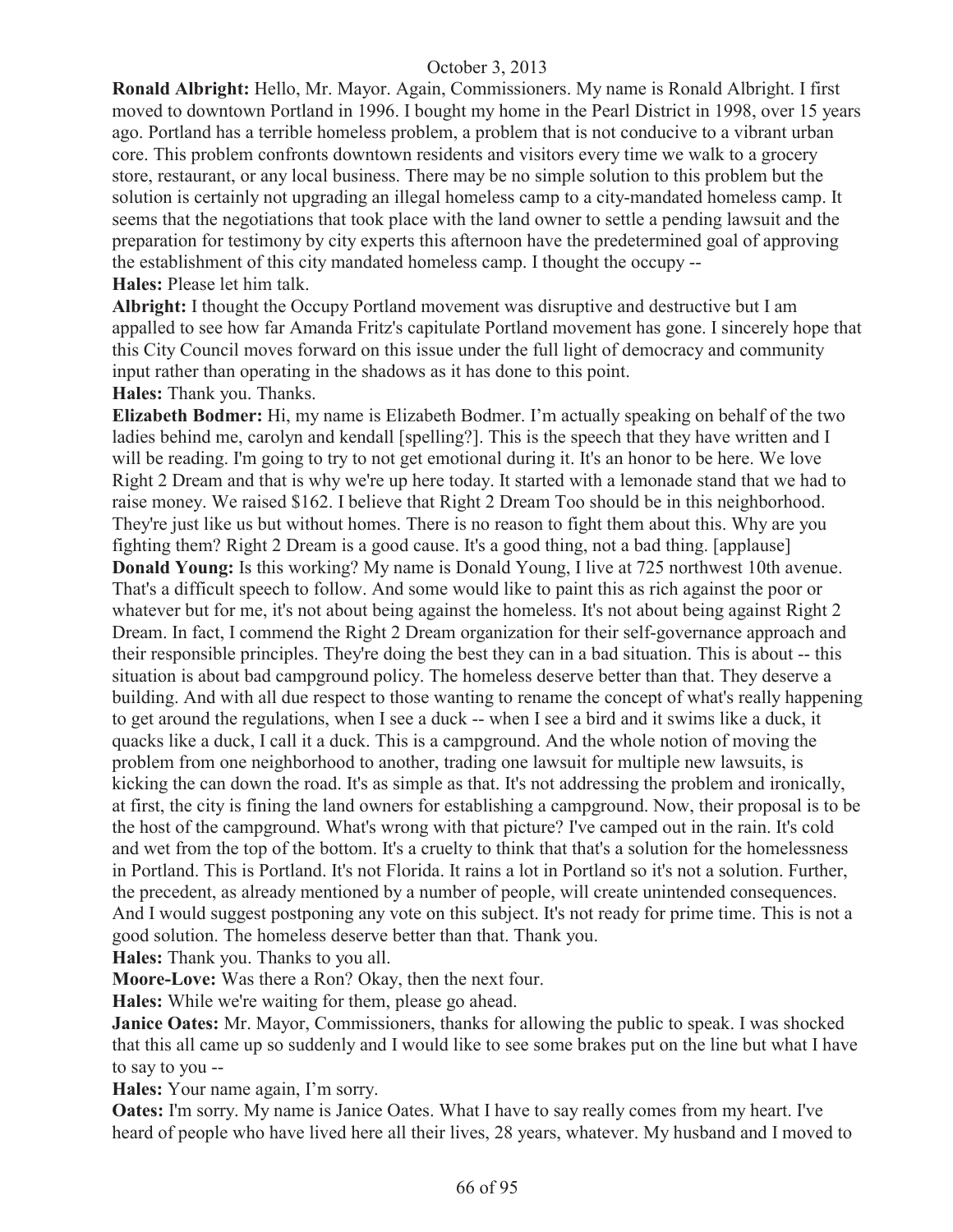the Pearl District four and a half years ago from southern California. And one of the reasons was we fell in love with Portland, with its diversity, with all the mixture of everyone and every type of politics and we fell in love with the Pearl. I love the story of how it was kind of like the rising phoenix if you will. We've loved our time here. I cannot tell you how many business people I have spoken to because I travel a lot on business until just recently. How people from Canada, Scandinavia, were coming to examine what you all did when you made the development plans with Hoyt and with everyone else to have the planned community and what you've managed to accomplish in the Pearl and they find it absolutely astounding and plan to take it back and mirror those same things in their own countries in their own cities because it's been such a phenomenal success. I firmly believe that if this camp is to go through, you will see a significant loss of business, of revenues, and of people choosing to live in that particular area. It seems a shame to me, you've got three brand-new gorgeous parks by the encore. It just is -- I will talk quick. It just seems a shame to me because I can see if this camp is allowed, and it seems to me that there might be some legal discussions on whether that's true or not, that you guys ought to rethink this a little bit because I would hate to see the Pearl, 15 years from now, what it looked like before you all made such a good plan to make the Pearl such a successful star in Portland's crown. Thank you. **Hales:** Thank you. Thanks. Hi.

**Jonathan Treber:** Hi. My name is Jonathan Treber. I am also a resident and also a volunteer over at R2DToo. It's my intention that R2DToo is helping out a lot of people on the streets and there's some city officials that have been coming around who dislike the fact that it is there, period. I've heard city officials say it is an eyesore. I've heard people they that it is a disgrace to the neighborhood, how it brings down property values. It might bring the wrong kind of people to the streets around it. But the Right 2 Dream Too creates a home for people who do not have services such as Janice Youth. Janice Youth only allows certain age, from like 17 to let's say 22 or 23. There's only some services that are only made for certain people and there's not enough services for the older generation. As well as others who have certain rules. Like Janice, has rules of age, if they are a runaway or have a warrant out for their arrest, as well as many others. Also those who have been chronically ill or pregnant or on lower forms of income as well as SSI or disability, they can barely afford to take care of themselves much less afford a child and a home. Right 2 Dream Too helps people such as myself, my fiancée, because I have a child coming in two months. It helps us when we were not able to have money to put a roof over our head. We need help to take care of our child and a decent home to raise it. Right 2 Dream Too does not discriminate, whether you are a certain age, whether you are race, gender, religion, they welcome all. Yes, they have certain rules. They have rules put in place so that it can be maintained and under control so it's not out of control. They welcome all who do not have a home to go to at night and also provide shelter against the coming winter in Portland's untellable weather. I've lived here for five years and I've been homeless for almost two years now and I've pretty much had enough of the weather, too. They also provide a chance for the people who stay there to volunteer there at R2DToo to help cook, clean, be security, to give them work ethic, to help them give them something to do worth day, give them something that they can look forward to do, something that they feel good at, that they're giving something out to the community.

#### **Hales:** Get you to wrap up soon. Sorry.

**Treber:** Sorry. I guess what I'm saying is that R2DToo should stay there. All I've been hearing from all the other people is money, money, money. Everyone wants more money or they want to build more businesses to make money. In my own opinion, for instance, if you did not build a MAX line going all the way to Milwaukie, you would have more money to build more homeless shelters. We already have buses going out to Milwaukie, we already have transportation out there. We don't need a MAX line. But I want to thank you, to all of the helpers and workers and the shelters, Taz, Roy, Mac D, and Carrie and many others. Thank you very much.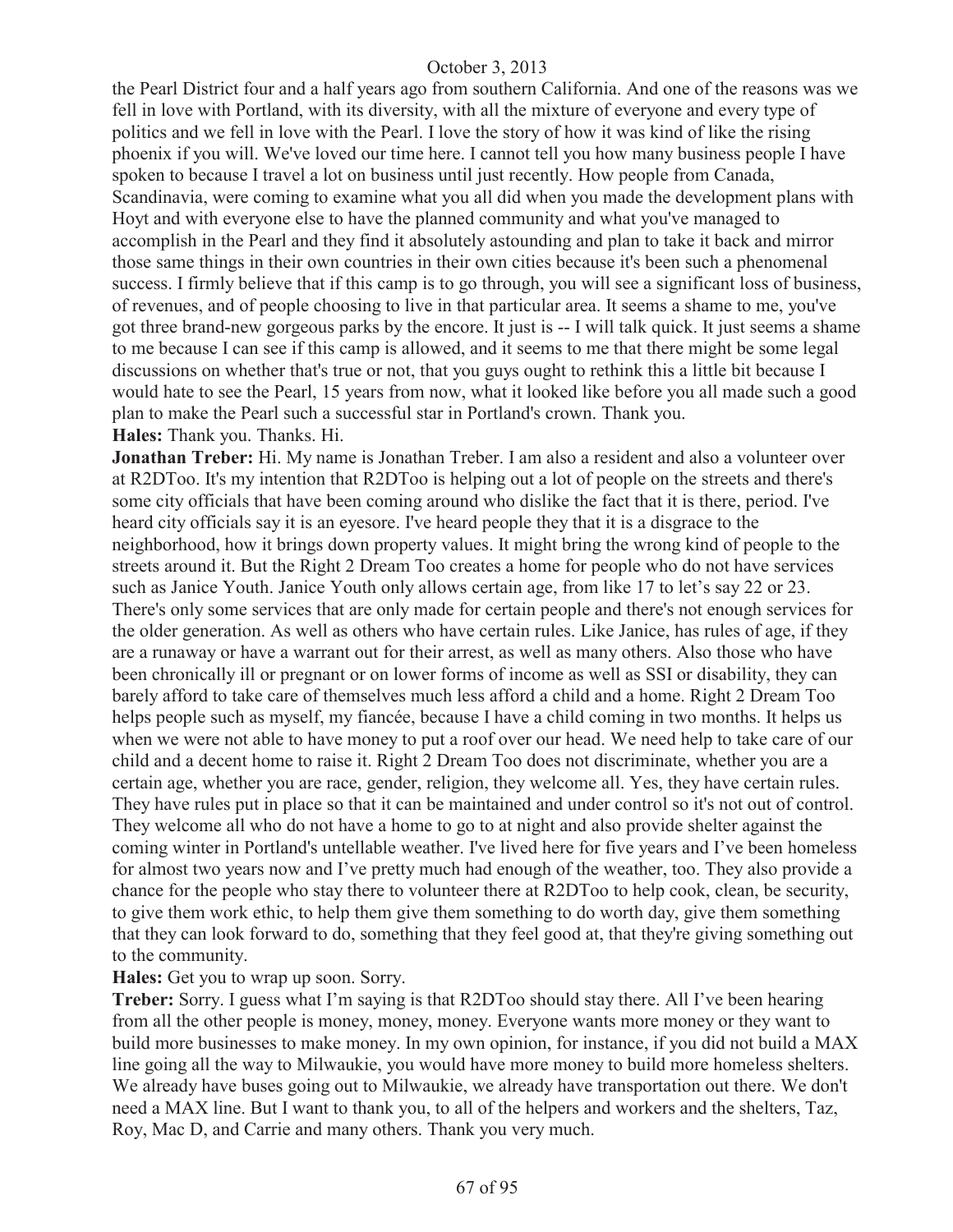**Hales:** Thank you. Next. Good luck.

**Jim Whittenburg:** Mayor and Commissioners. I want --

**Hales:** Just put your name in the record for us.

**Jim Whittenburg:** Jim Whittenburg. I want to speak to you because we have misconceptions about people. I come from a wealthy family, all of them are very, very wealthy people. I went to school and became a pharmacist and I practiced for 43 years. But I also had hard times in my life. After I [inaudible] initiative issue was that it was going to lower the property taxes in Oregon in 1978. I couldn't get a job. I could not get a job in this state so I moved to Washington. And believe me, it is difficult up there. I got a job making phone calls while I was having my license [inaudible] but also lived in a shelter up there, the homeless shelter. I lived there for almost six months before I had enough money and I found a place to live. I've also lived in the Eugene shelter. I spent a month down there. I spent about 10 days in the shelter. And all of these cities seem like they have places to take care of people, except Portland and I don't understand it. I don't understand it. In 1988, I went to Washington, D.C. with Michael Stoops and Mitch Schneider, if you remember the movie about him, if you remember. Reagan, I believe, passed the bill that said all vacant buildings are open for people to move into. That was passed in 1988, the U.S. Congress, and it was signed into law. I don't know what happened but there's got to be some empty federal buildings or state buildings or local buildings in this town for these people to be in. I don't want to live under a bridge with pigeon droppings and exhaust fumes and I don't want that on my long-term resume, either. I want to live inside a building. I want to keep the rain off. And believe me, these people are real people. They're not pawns. I could be living down there with them right now, too. 10 years ago, I was living in a shelter. Today, I'm not, because of social security, that's the only reason. Thanks very much. [applause]

#### **Hales:** Thank you, next.

**Jason Barber:** My name is Jason Barber. Good afternoon, councilmen. A lot of people are speaking of the safety of the homeless. I currently reside underneath the Morrison Bridge. I'm a part of the - you walked through the other day. Monday, six of us were maced. Tuesday, again we were woken up by the parole -- whoever the officers are. They speak of safety. There is nowhere safe for us homeless. We've been chased from your front sidewalk to the next park to now, we're under a bridge. Now, you wanna move us from under a bridge to under another bridge? I don't care where you move me to, as long as I can put up a structure to get out of the rain. That's all that matters to me. I'm tired of being homeless. To me, a tent is a home. It's somewhere I can be dry. Now, I don't have that. I'm on the list to get into, but there always seems to be quite the list. I look forward to 100 people. There's only 15 of us under the bridge. But there are 15 of us and we have nowhere to go, nowhere to set up a tent, to be dry. I hope this works.

## **Hales:** Thank you. Thanks a lot. [applause]

**Willow Zzuzahira:** Hi. My name is Willow Zzuzahira. Last month, I just want to say a second about me last month, I was actively a mother and a nana and I had dreams about playing with horses with my four-year-old granddaughter and cooking dinner and things like that. Less than 20 days ago, I became homeless. In 13 days, I was attacked twice because I'm a single female. I just got out of the hospital. Because I can't take the attacks anymore. R2DToo has offered me a place that's not next to a restaurant that's abandoned on the sidewalk. They've offered me a tent and a sleeping bag and let me tell you what that means to me. That means home. That means four walls, I don't care if they're vinyl, and a roof. It gets me out of the rain but mostly nobody harms me or wants to harm me, because there's security. Those people have 24 hours a day to watch people like me that keep getting hurt. And let me tell you something else, female, male, old, young, it doesn't matter. Nobody's safe on the streets. Nobody's safe anywhere on the streets. What R2DToo is is a community of compassion. And all I hear today from both sides -- and I love to play the devil's advocate -- is hearts against wallets and hearts against status and hearts against and love against and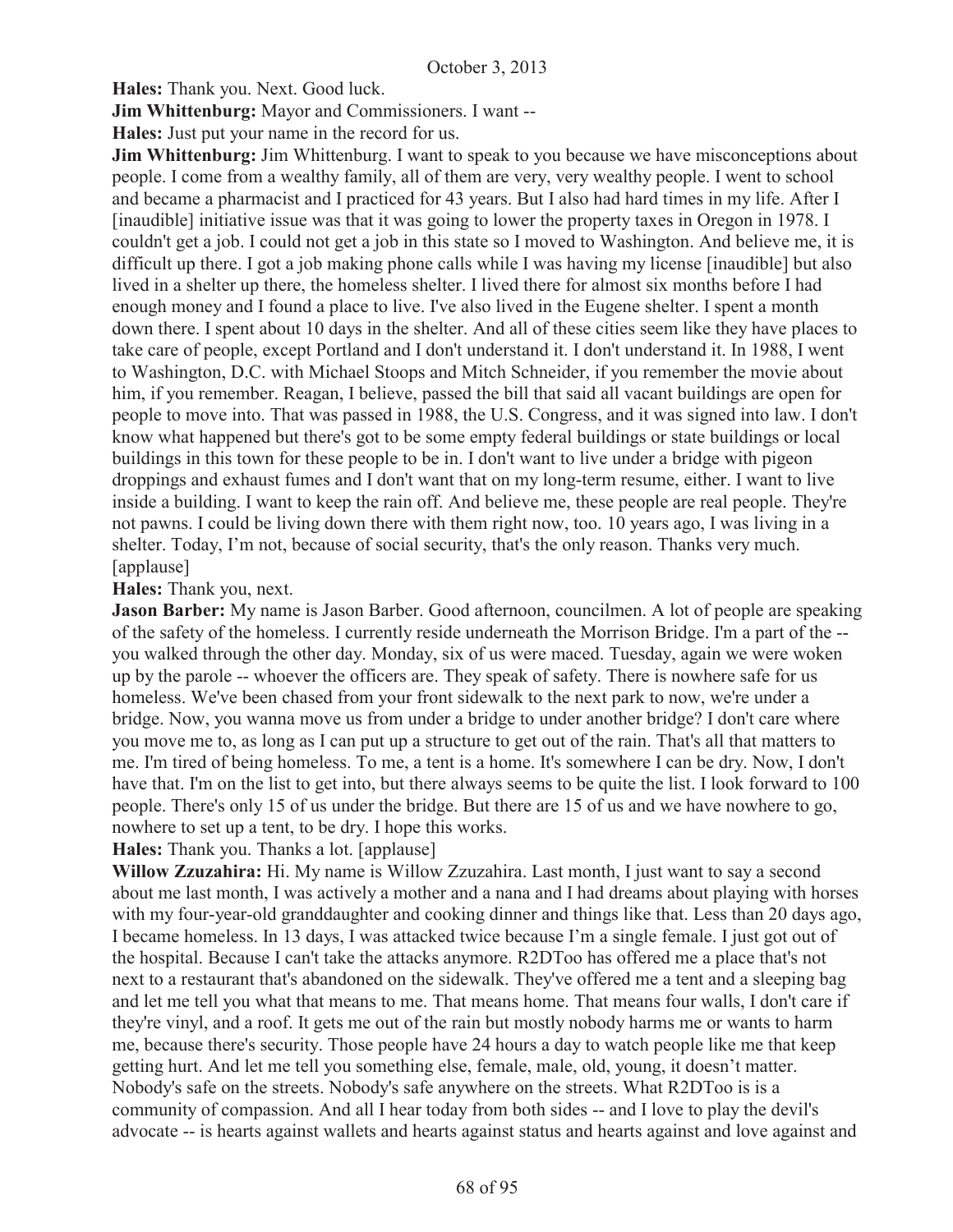compassion against old money, new money. Safety and security does not reside in your pockets, in your pocketbooks. It resides in numbers and in family and in community and I am without my family now. And the only family I have right now live in tents and thank god for them. I don't care if we live under a bridge with 75 more people or 100 more people. That's 100 more people to watch over people like me. Thank you very much.

**Hales:** Thank you. [applause]

**Amber Dunks:** My name is Amber Dunks, I'm the board secretary for Right 2 Dream Too. First of all, I want to thank Commissioner Fritz for working so hard and so tirelessly with us to come to the solution that we have and I also want to thank Mayor Hales for going out into the community and speaking with people to get a better understanding of the houseless issue, especially my husband who will be up here later, that's all he's been able to talk about the last few days. At Right 2 Dream Too, we've had 71 people find jobs, 76 people find permanent housing. You'll hear a lot of stories here today. You'll hear some of our success stories. We were able to get some of them to come today, including my sister and my godson. And all we really are is people helping people. There really shouldn't even be this label with houseless versus housed. We all have the same hopes and dreams. The people that are housed just like the people that are houseless hope that they will be able to have that stability and if they don't have it, get that stability. If they still have it, hopefully, keep it. You know, everyone wants the white picket fence and the dog and whatnot and they just want to be happy. And that's all the houseless community really wants. They want -- and they don't really want a handout, they want to be able to do for themselves. So what I would suggest to the business owners that say they will give this and give that, what we would really like is if you would give jobs so we can help ourselves. [applause] Thank you.

## **Hales:** Thank you.

**Brad Gibson:** Hello. My name is Brad Gibson. I'm the vice-chair of Right 2 Dream Too. And our place is not -- well are we having the same--

**Moore-Love:** If you could sit back a little bit. Thank you.

Gibson: There's a certain section of the homeless party that is like career homeless, and they do cause problems but we're not their target, their demographic. We like to have those that aspire for more than, you know, those are our concerns. People who want to come out, they need a place. In order to get housing, you have to be rested or fill out forms, look nice so that you can be accepted so you can get on those housing lists or you need to find a job. Sleep deprivation, I mean, the FBI uses it for deterrence of assailants. It really rattles your brain. After three nights of sleep out in the rain, getting pushed along. This is what this is for. And it really needs to do it. And we really thank you guys for putting this in your heart and taking heed to the need. Like I said I've heard things, they care more about cars and parking than they do about the human lives. I think that's really appalling. And like I said, thank you very much. Appreciate it.

**Hales:** Thank you. Thanks for being here. [applause] We're going to take four more, and then we do need to take a one-hour break. A couple of us have an event in between and we'll be back at 6:00. We'll take more four people, and then we'll take a pause. Welcome. Okay missing one. We'll take these three. Is he upstairs? Come on down if you are. Go ahead, please. Welcome.

**Carey White:** Mayor, City Council members. Good afternoon. My name is Carey White. As you know, where we're located now used to be an adult bookstore. Drug addicts, prostitutes, riffraff used to hang out there every day, all day. Since we moved onto the property, we no longer have that. We've cleaned the area up. Pearl District is worried about the same thing happening when we move in. I'm here to tell you it's not going to happen because we cleaned the area up on 4th and Burnside, we're going to clean it up in the Pearl District. They're worried about us vandalizing their homes, their cars, themselves. That ain't going to happen because we police ourselves, we police the neighborhood. When our neighbor had a broken window, we helped him put a new one in. For that, he brought us out hot soup during the wintertime. So we had something hot to eat. We do not allow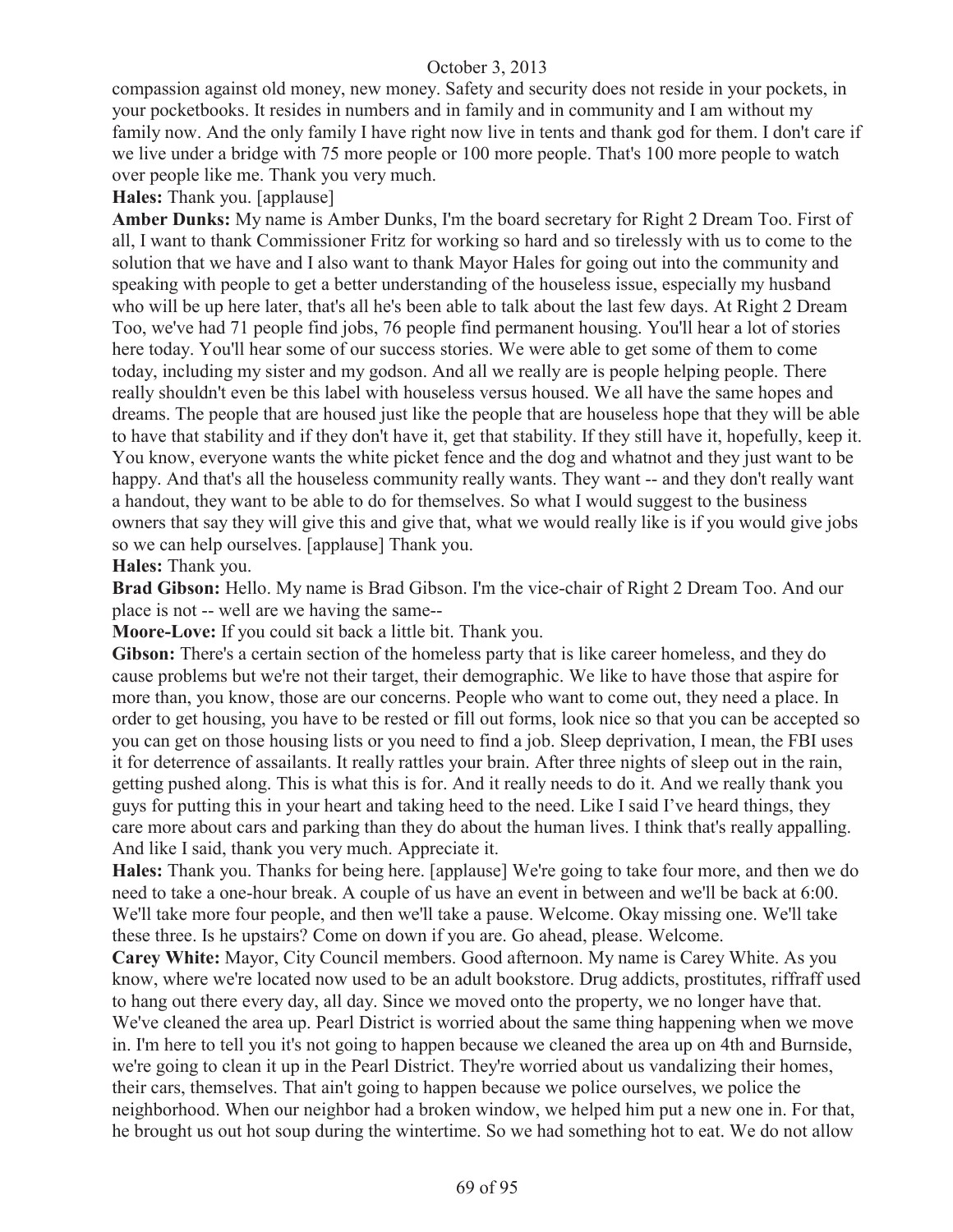drug addicts, alcoholics, prostitution, or any of that to go on in the rest area because we police ourselves. Since we have moved in there, the crime rate has gone from an extreme high to almost nonexistence on the corner of 4th and Burnside, as your records show. I am here -- as one lady testified, she's got stage one bipolar. I'm a Desert Storm vet, stage two bipolar, PTSD and a heart patient. They say we can't live together because of our illnesses. I'm sitting here before you as living proof we can. They say we can't look for work, we can't look for housing, we can't maintain ourselves. Well, our statistics show they're wrong. We have people that have maintained housing since they've been with us. They've gotten jobs. As Amber, my wife, has stated we now have a godson. He's our newest member. They were members of Right 2 Dream Too before they got housing, before they got a job, and before my godson was born. It can happen. It will continue to happen. Pearl District has nothing to worry about. We're human just like they are. We are compassionate and we're caring. As far as the vandalism and the damages, that ain't gonna happen because we'll make sure of it. If people think my word is nothing, I will gladly step down from Right 2 Dream Too and I will gladly go back on the streets where I was before Right 2 Dream Too opened. Thank you.

**Hales:** Thank you. Thanks very much. [applause]

**Kris L. Misener:** Hello, my name is Kris Misener. Right out of the gate, I would like to extend a thank you to Mayor Hales and Commissioner Fritz. The fact that you're giving us this shot to prove ourselves, I mean, to hopefully use this as a stepping stone to hopefully get more of a much-needed platform out there, more like it for houseless people to benefit themselves and help improve themselves on their own, is awesome. I mean, it took a while for you guys to recognize that it's a much-needed thing to have here in Portland. 18 months or better, you know. But you recognized it finally. So with that, the Pearl District, we're a good neighbor. We invite you to come check us out, come in, take a tour. We like to check out what you got going on. We'll help out neighborly, you know, help out the elderly. No reason to be scared of us. We're human beings. We got hearts. So yeah. Just thanks for giving us this shot and I hope that we'll come through for you and I pretty much have no doubt that we'll come through for you.

**Hales:** Thanks very much. Thanks. [applause]

**Aaron A.:** My name is Aaron A. I don't really have a lot to say. But I've been at Right 2 Dream for quite a while. We help anybody that needs help that we can help. You know, the drunks that come out of the bars but they're too drunk to drive their cars home for the night, and we have bed space available, we give them a place to rest. If a guy gets in a fight with his wife somewhere and comes stumbling by, if a guy needs a place to sleep for the night, we let him sleep there for the night. We're just out to help people. Since I've been there, we walk around the block to make sure everything's status quo or, you know, good shape. People sleeping in the doorways around the block, we make sure nobody's harming them and across the street. We probably will do the same over there. I've heard that they're scared to walk nights to the bus stops and stuff like that. We're willing to walk with them. If we had a way of being gotten hold of, we would walk them back, too. We're just people trying to survive. That's all I've got.

**Hales:** Thank you. Thanks very much. [applause]

**Roy Pascoe:** All right. My name is Roy Pascoe. I'm a member of Right 2 Dream Too. Since I've gotten to Right 2 Dream Too, my wife and I have been quite impressed with what we've seen, what we've learned. The numbers of homeless people. Before we came downtown, down in January, we were living up in the mountains, up off southeast Portland, 108th. We are constantly being harassed by the police to get off the mountains. We didn't have much of a way of being able to get around or get any means of support or help at the time. I was in between jobs, the few jobs I could get was as a mobile mechanic. I ended up dispersing that job up with a friend took ended up taking over the business. I'm working on getting back with the union. My wife is three and a half months pregnant. If it hadn't been for Right 2 Dream Too, I have no idea where I would be, other than somewhere on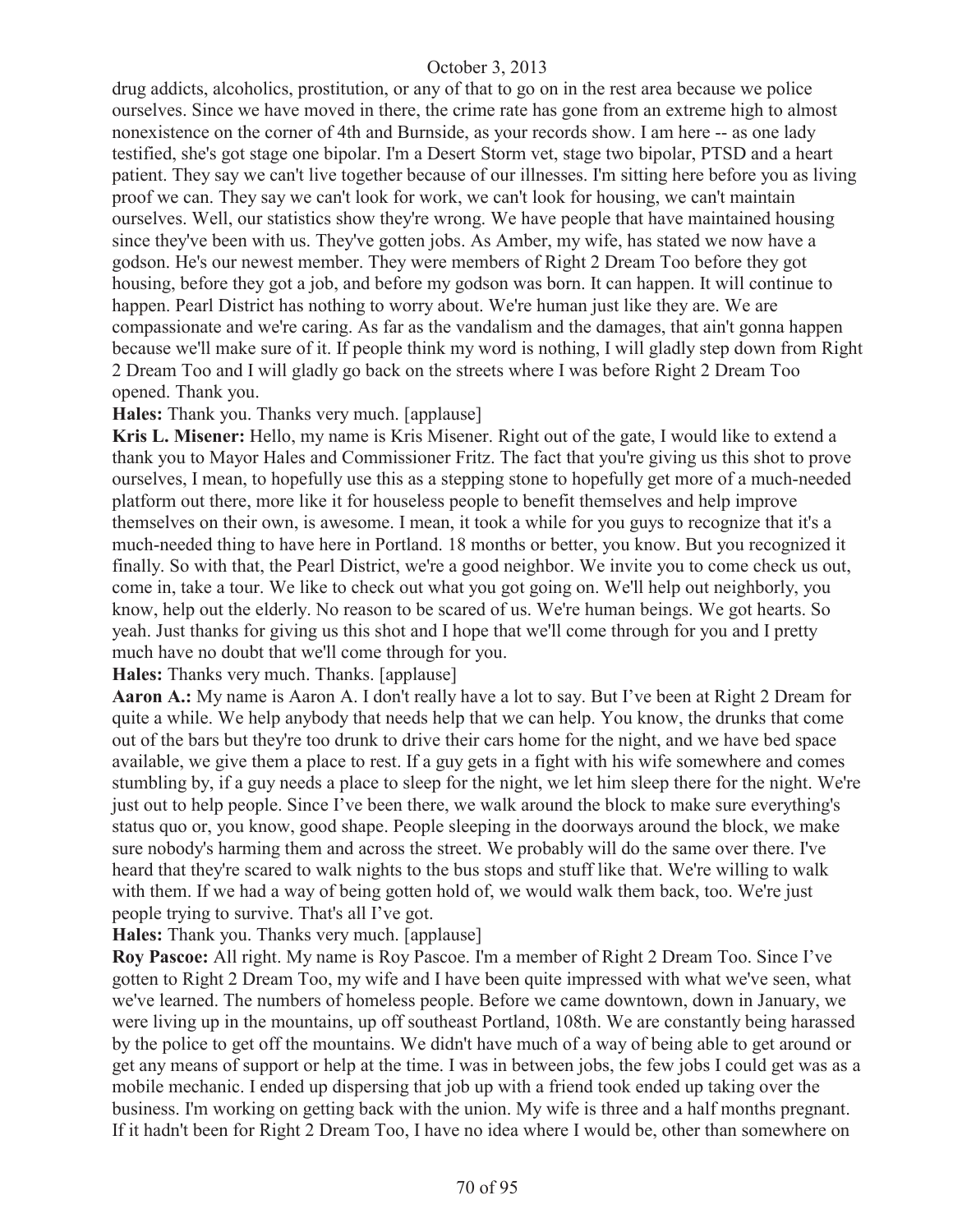the streets of Portland, shuffled around from doorway to doorway, just like a lot of the others are. Right 2 Dream Too has been a big stepping stone. It's a place where a lot of us can go to be able to get a good night's sleep, to be able to rest well, a place to eat, a place to call home, only temporarily because I don't have plans on being there long, just like many of the others who have passed through Right 2 Dream Too and many others will, too. To be able to not just call a place a home permanently, but to find a permanent home. Without places like Right 2 Dream Too, there may not be a permanent home except the sidewalks of Portland. I've been here since '95. And I've seen quite a bit of it. I've seen the homelessness expanding to areas I never thought they would be. I've lived in north Portland for five years. The homelessness wasn't that much. Without places like Right 2 Dream Too, it's only going to continue to get worse. It'll never get better. A lot of people can utilize Right 2 Dream Too to get a step up that they need. Without that step up, from the rest area, not a camp, a rest area, as I've heard many people say, it's a place to rest, to be able to carry on for a better life in the future. This place -- people seem to complain a lot about their businesses going downhill. Their property values depreciating. Is that all they think of? What about the life of the people of Portland? What about those of us that don't have what they have? That's what Right 2 Dream Too is. A place for the rest of us to be able to start a fresh start to go where they are, to be able to get what they have, a home. A place to rest our heads. A place to get out of the rain. A place to start a family. It's hard to do on the streets. Without a place like a rest area like Right 2 Dream Too, a lot of people find it really difficult. Right 2 Dream Too has helped a lot of people get a foot up, to be able to get a fresh start, to go to work, to go to school, to have a life. Thank you.

**Hales:** Thank you. Thanks very much. I want to thank everyone for excellent testimony. I know we will be back for more and I just appreciate everyone here tonight very much. Thank you. We will be back in an hour and resume the hearing, then. Thank you. [gavel pounding]

At 5:07 p.m., Council recessed. At 6:05 p.m., Council reconvened.

**Hales:** There are three of us here, so let's get started. Council will come back to order and will resume the hearing. Commissioner Novick will be joining us shortly. And Karla, I believe you are still in possession of the sign-up list. Welcome, come on up. Here we go, now we have four. Go ahead, please. Don't be nervous, it's okay.

**Fritz:** We made you wait for an hour to get even more nervous, sorry about that. Just the way it happens on the sign-up sheet. Just talk to us.

**Hales:** Give us your name and say what's on your mind.

**Loretta Pascoe:** My name is Loretta Pascoe. I've been in Oregon for quite a while now and I am two months pregnant, three and a half months pregnant, by my husband. And I've been at Right 2 Dream Too for almost about -- roughly two and a half years, almost more. And they've helped me out a lot. They've provided women, men, couples who come in with -- sorry -- with warm, safe shelter. They provide food if they have it. They usually do. With a warm sleeping bag, a warm place to come, get off the streets, where they're not in the doorways where the police are rousing them up every morning. And -- sorry --

**Hales:** You're doing fine. Keep going. Or take your time.

**Pascoe:** We've made a lot of accomplishments. We've got people off the streets into safe housing. And me and my husband are looking into getting into some housing soon for me, the baby and the dad, and I've come a long ways since I've been in R2DToo, Right 2 Dream Too. And I appreciate you guys for what you're doing. I just hope you guys keep it up. You guys are -- I love the help. I love my members of R2DToo. I even love my husband. I adore R2DToo -- [laughter] **Fritz:** That's cute. No, you're good. That was really beautiful. Thank you so much. Perfect. **Hales:** You're good, you're good. Thank you. Go ahead.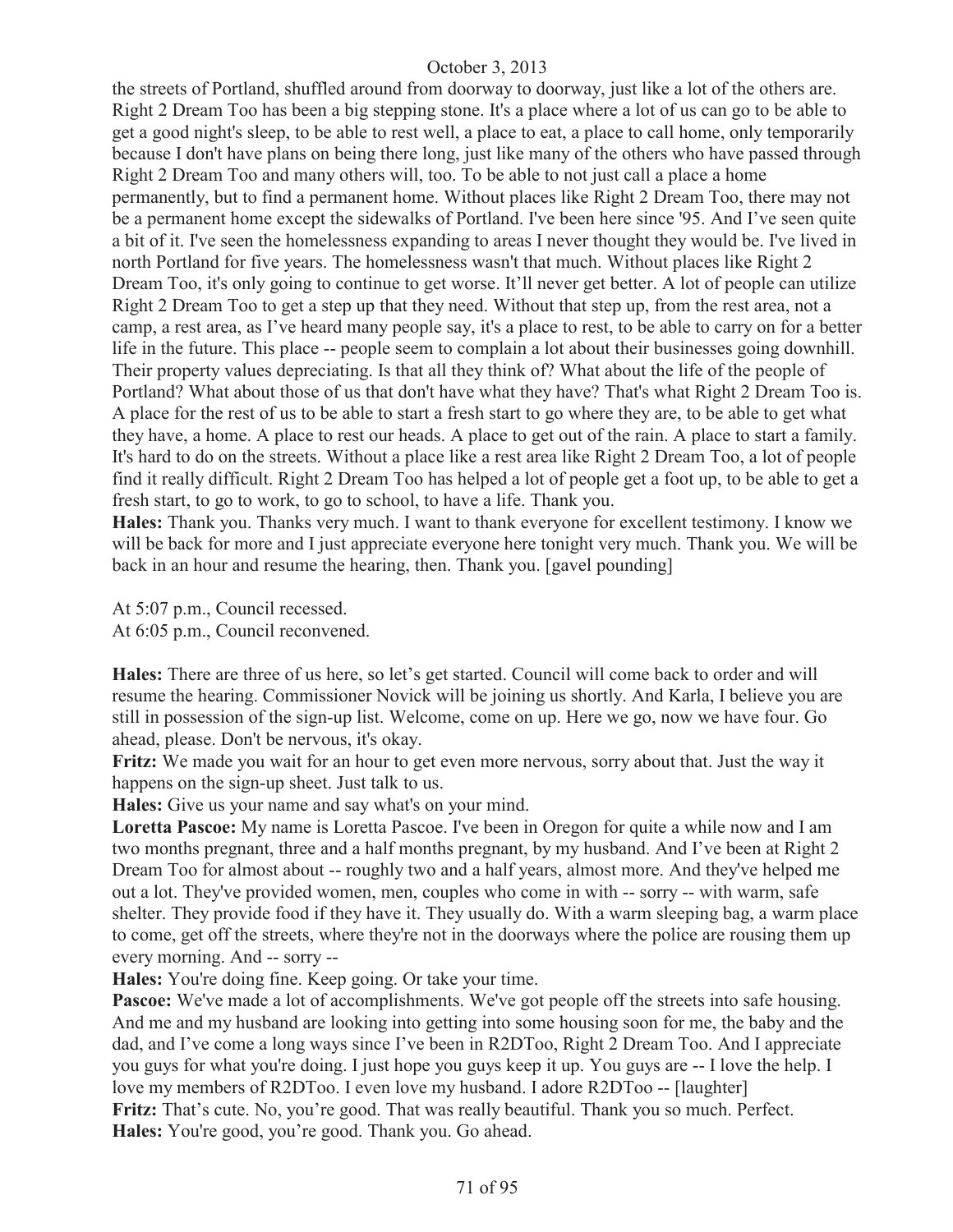**David August:** My name is David August. Good evening, Mayor and Commissioners. As a citizen living in downtown Portland, I am very concerned about how the Right 2 Dream process or issue is being handled. And I will like to give some historical perspective to this if I can. Commissioner Fritz, I would like to refer to a statement that you made in 2008 and I'm quoting, you need a conditional use permit to allow large numbers of people to congregate to sleep at night. And I'm going to hand that statement in for the record. And you continued, and I quote once again, I would like committees working on this issue to propose amendments to the anti-camping ordinance to address this need. End of quote. And, once again, you stated in 2008 that one would need an amendment to the anti-camping ordinance to permit camping like the type of camping that is being considered here. Since that time, to my knowledge, no effort has been made to amend the code and define the circumstances and conditions under which this will be allowed. As a good example, unlike what we have here, and I will hand in this document for the record, when the city made an exception to the anti-camping ordinance in March of 2008 to allow 24-hour exception along the rose parade route, the city adopted a new code section, made rules, and had to deliver a public process with an ordinance before City Council. The discussion and decision on this very important matter should not take place under the threat of lawsuits either from the Right 2 Dream Too and its landlord, nor the affected parties in the proposed relocation area. Notwithstanding the good work that Right 2 Dream Too has done, and I haven't heard anyone in this room say anything about disbanding or getting rid of it, not a single person. I've been here since 2 o'clock. I would urge City Council to delay voting on this issue until a reasonable solution is presented. Thank you. **Hales:** Thank you. Good evening, welcome.

**Otto Papasadero** [spelling?]**:** Hi. It's good to see you again, Mayor Hales and Amanda Fritz. Thanks for attending. It's been good to hear all the discussion. It's really important when people are in conflict to recognize everybody's really passionate about their homes, they're passionate about their neighborhoods and passionate about how they're living and their life is. I want to start with realizing that people still do not understand that there is not a solution, that people have been trying for 10 years to find a solution to homelessness and it's not been found. It's been growing and growing. And I feel that you're still leaving it up to experts to fix it instead of the community to fix it. Looking into the Old Testament, it talks about hospitality as a service. If you're a Christian or Muslim or Israelite. It's like, you serve and you're a hospitality to strangers. And our society has forgotten that. As to people really being upset about not having that dialogue in the Pearl District, I want to say this is the opportunity to have campers in your neighborhood and have dialogue, real dialogue. Homeless people do not have a voice if they're in shelters or if they're on the streets. Where is their voice? R2DToo has organized people so they can have a voice. People have organized themselves to be clean and safe, and they are having a voice who are up here speaking before you. This is a real golden moment for us as a municipality. I hear that the Pearl District has a history of doing dialogue and doing planning for the neighborhood. There's a possibility that the Pearl District could solve the problem with R2DToo talking with negotiations here. And I commend you, I haven't had a chance to tell you, Mayor Hales, I saw you switch up the heads of all the departments. I see you trying to undo the siloing that's endemic of our society. People don't understand other aspects of other people's lives, or other people's struggles, or other aspects of how our community works. People who live in houses do not understand the struggles of people who do not have a house. It's plain and simple as not understood. And instead of trying to understand and find a place of dialogue, people are treated as warts, dependents, people who are just too messed up to have a voice. Historically here, and there's a lot of different places here, that working towards - once you have conversation, you have the same vocabulary, you have a bridge of communication and understanding, solutions are found. So I really suggest all the people in this district, get creative. You have to get out of just making money. It's called social responsibility, that's another new tag in the business world. As well as green and sustainable. It's also about social justice. Let Portland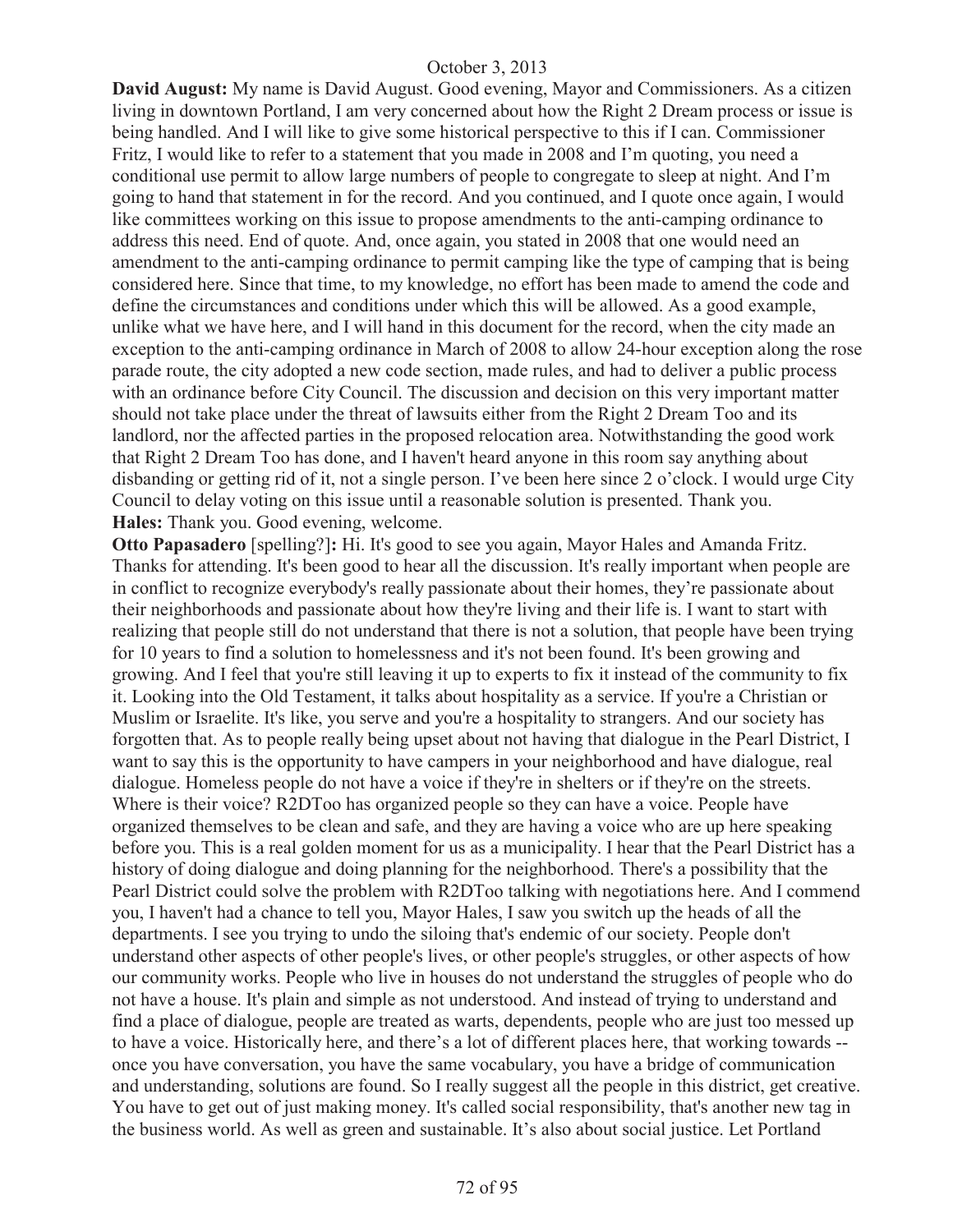being the first person saying yes, in my backyard, yes, there are homeless people, and yes, we're going to fix it.

**Hales:** Thank you very much. [applause]

**Melissa Orsbun:** My name is Melissa Orsbun, this is James, and I'm going to lean a little bit away from the microphone. I can tell you right to serene -- right to -- what did we call it today? [laughter] It works. Not just because of my words, what I'm holding right now. He is my reason for telling you Right 2 Dream Too works. We were homeless for six months. I was four months pregnant when we got our housing. We got our housing and we got a job. During that time, it was hell being on the streets being pregnant. The food sucks. Being pregnant, you might want food once in a while. The members gave us food. They were willing to help. Even now, we've taken my son, our son down there to see the Right 2 Dream Too people. We visit nearly every week. I trust my son with them. That tells you they're safe. And like I said, it works. They helped everybody, they love my son as if he's their own. He's got so many aunts and uncles there that I don't even think he knows who's who anymore. And it's a great community. You heard there are pregnant women now and they're the future. They're going to have the same things that James has and he also is the proof also for the future for potential houselessness. It's always going to be there, even in his future and he's going to have Right 2 Dream Too to say, I can help be an advocate for you, I can help you because he's seen it. He hasn't had to deal with it, he hasn't had to live it but he's seen it and that alone will help our future more than anything else. Thank you.

**Hales:** Thank you. [applause]

**Hales:** Good evening, go ahead please.

**Lisa Fay:** My name is Lisa Fay. I want to thank you Mayor Hales, Commissioner Fritz, Mr. Novick, Dan Saltzman, you all have stepped and put your best foot forward with Right 2 Dream Too. You've watched over the last two years as we've cultivated and erected a community of safety for the houseless community. We have used this time and our efforts to put people back to work, to get people into housing, to create a safer community around the area of 4th and Burnside. We're looking forward to the next year and the challenges it faces and we welcome all input from the pearl district and we're looking forward to moving ahead and continuing our relationship with the city. And we hope that, in the future, we can come together and find a more permanent solution to houselessness. In the meantime, please consider Right 2 Dream Too as a first step. Thank you. **Hales:** Thank you. [applause]

**Eric Williams:** I'm Eric Williams and I'm a native Oregonian. I've lived in the Pearl District for about eight years. And when I bought my condo, if I would have looked at the land use designations in the neighborhood, I would never have any clue that a tented camp would be a permitted use. And I think no developer that was developing on the north end of the Pearl District as we heard testimony from today would think that a tented camp would be a permitted, or even a conditional use. In fact, there's ordinances that the city has against public camping. So what I think we have here is a lot of intellectual dishonesty. There's people that are trying to refer to this homeless camp as a rest area and I've heard some people in the peanut gallery chiming in that it's a rest area, it's a rest area. You can call it a rest area if you want, but anyone who would go and visit the camp and would look at it and you said what is this? Is this a rest area? People would say it's a camp. So it's intellectually dishonest to call it otherwise. I have a suggestion to make. I reviewed that the reports of the Bureau of Development Services wrote and again, I find that intellectually dishonest and I would suggest that maybe you should partner with the Pearl District neighborhood association, one of the developers and find a private land use attorney or a planner that doesn't have a dog in the fight, that's in a different jurisdiction, have them review the city's zoning code and also, you know, the proposed use and see what they think. And I suspect that they will not come to the same conclusion that the director of the Bureau of Development Services would come to. The other issue that I would like to talk about is crime and I've heard a lot of people say, crime has declined in the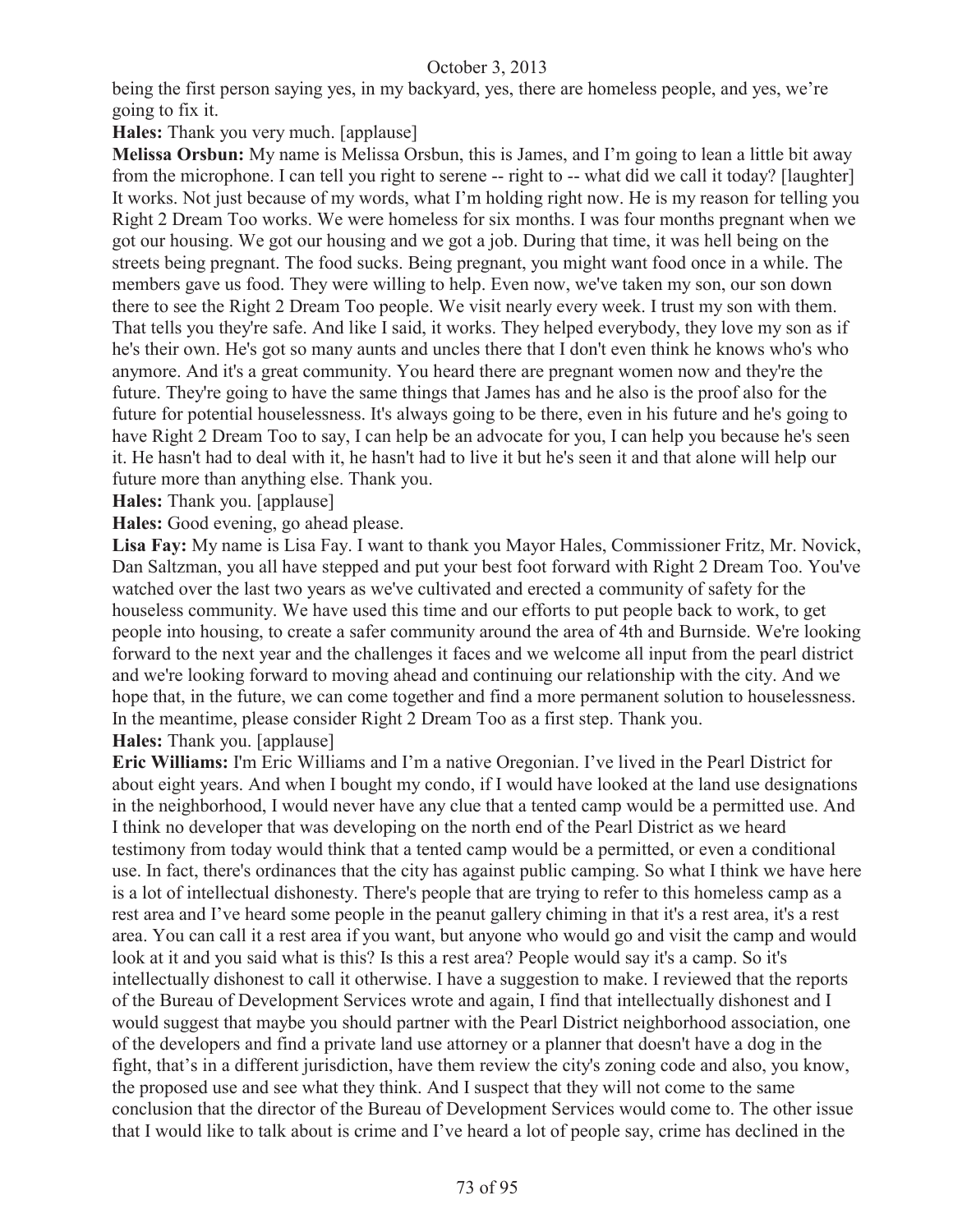area and there's not a problem with crime on the site and while I don't disbelieve that there's not crime on the site itself, there's a GIS information system that the city has that all crime is reported. And you can look at it very granularly, you can look at it within 0.05 miles. And if you do that, .05 miles it's about one block, it's actually less than a block and if you look at that, there's about 1200% more crime near the current R2DToo camp than there will be in the location that's proposed to move it. So, you know, I would question the stats on crime. And I know Commissioner Fritz said it's declined since the R2DToo camp went in and you can't look at it as granularly when you go back multiple years on your system. But you can look at the neighborhood crime stats by neighborhood and you'll see that the crime stats on an average monthly basis are about flat. There's no change and you can look at that information yourself. So I guess the thing that I find disturbing is that it seems like there's not a lot of honest solutions here and people talk about well we don't really have a solution, a permanent solution. I looked a thing like the Bud Clark Commons. That's a beautiful building, it's a Taj Mahal. The thing that's interesting --

**Hales:** Let him speak, and then you do need to finish up.

**Williams:** The Bud Clark Commons has 90 dormitory beds, 130 units, and the average size of the units is around 400 square feet. About six blocks west of that there's the freedom center on 14th. It's a market rate set of apartments. The rooms are as small as 267 square feet. If the city would have reduced the size of the living units in the Bud Clark Commons, they could achieve well not a couple hundred, probably 100 more living units than they got out of the \$50 million Bud Clark Commons. So I just think that the city's not really being honest with the way they're going about the process and I encourage you not to approve it, or at least to extend it and give it greater consideration. **Hales:** Thank you. Good evening.

**Rico Jones:** Good evening, I'm Rico Jones. I was here about a month ago. Told you all to step up or get out. I'm an Oregonian. So I think for me, you guys have been doing a good job. You've been working hard. I think you've been doing what I asked you to do. What I said you took serious. So I think Right 2 Dream Too is great. They help a lot of people, myself and others, but I think them moving -- us moving over there would be beneficial for the houseless and stuff like that and I just want to say you guys are doing a good job and thank you very much for looking out for us, and the houseless.

**Hales:** Thanks for your comments.

**Mark J. Hofheins:** Hey, guys how are you doing? Mark J. Hofheins, Jr., Founder of United Coalition Against Repression for Equality, UCARE. Thank you council member Fritz, by the way, for being the only member to ever respond to any of my e-mails. God be with us all. And let me remind you that the money or tinder that you carry also says in god we trust. Well do you? Do you care? Your credibility is really -- I'll be honest with you, sucks. Stop sending your thugs, after especially, like the Morrison Bridge, which has been all over the internet, all over the media, good example. I've been here before you repeatedly. We still keep getting involvement this. We are nonviolent. The only violence that gets aroused is the cop interactions when they become violent towards us. Okay, we support R2DToo because at least they don't assault our service animals and citizens. On the contrary, also as you will see when the proposal is written from Chad Stover, it reflects what they are doing now. The halfway house for the homeless ran through the nonprofits such as JOIN will be ran appropriately by the homeless based on volunteers basis, through the system which they already have for the barter. Also, the Mark J. Hofheins Jr. locker house will also be another opportunity to get property off the streets. It will be a great thing and when we come before you guys, I pray that you guys vote yes on it, because it will be a good reflection of that these are doing. And if it hadn't been for these guys, I wouldn't have the opportunity to present this. Thank you.

**Hales:** Thank you. [applause]

**Hales:** Stand by if she called you and there's not enough chairs we'll get you up next. Good evening.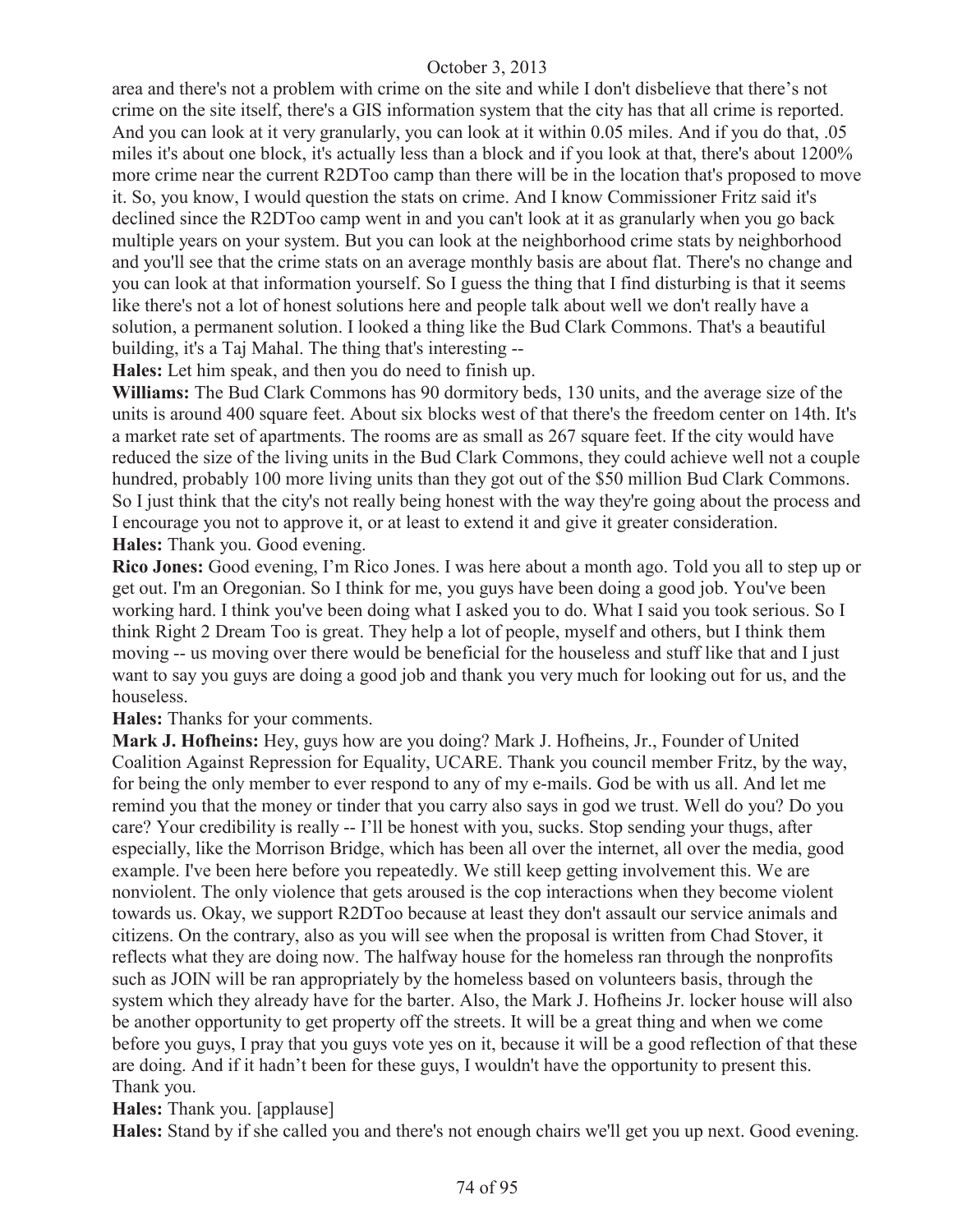**Ivan Scharbrough:** Good evening, my name is Ivan Scharbrough, I'm here to talk about, obviously, the issue at hand. First, I would like to start by saying the Portland camping ban has been deemed unconstitutional by both the Oregon and federal constitution, article one chapter 16 amendment eight respectively so everyone talking about the camping law is malinformed. Get that right out of the way. Second, I would like to say, as Mark mentioned, the police intimidation and harassment which I came to city hall two weeks ago and requested to speak with the Mayor about. I've been given no response. It's been 15 days as of today. I was told to come to your office talk to you more expediently which obviously was less expedient, I haven't heard from you yet. But I've witnessed some of the police brutality, pepper spraying people in the face, shining strobe lights in epileptic girls' faces, right outside here, witnessed by city hall security. I wanted to talk about that. Never given an opportunity to do so. But it really boils down to like money-based values over humanbased values. Everything I hear is about money. We're going to lose profits because of people looking ugly in the street. From what I understand, you have plenty of money to dump into the projects like the Hyatt lodge, etc. It's like cold, calculating people who know how to manipulate the law and use the legalese terminology that most people don't know how to do, they're able to get away with all kinds of crimes whereas the poor homeless are discriminated against, pepper sprayed in the face, nobody really cares, apparently. I'm glad to be here and see that people are being stood up for. The R2DToo camp is a place for people to be safe and get away from being on the sidewalk, being kicked in the face, and sprayed by police officers. We've filed an independent review today for one of the incidents that happened the day before yesterday and I still have yet to report on the one that happened two weeks ago and I await your response on a meeting about that. I'm glad to see we're all there. I'm glad to see that this is being put into the public eye because it needs to be. The city continuing to support discrimination by police and unconstitutionally enforceable camping restriction laws. Blessings, have a good day.

#### **Hales:** Thank you.

**Tom Wehrley:** My name is Tom Wehrley. I'm here as a supporter for Right 2 Dream Too tonight but I would like to back and up give a little bio about who I am otherwise. I am also a representative of the Oregon Center for Christian Voices. Our cause is to bring justice issues before the state and also the city. And I have a bit of a unique history with Right 2 Dream, I'd say, and Right 2 Survive before that. About three years ago, this time of the year, I spent a couple of nights on the street myself incognito and a night at one of the missions. And I had my cell phone and I had \$10 in my pocket and I could have gotten on the bus and went home. But I knew what it felt like to be on the streets. I knew a bit what it felt like to be criminalized because I didn't have a place to stay. We know there's at least 800 plus people in that category. Tonight, this winter is forthcoming. Beyond that, I spent five nights on site at Right 2 Dream in its early days. The first year in November to mid-December. So I had a chance to see what it felt like from the inside out. They were gracious, they called me an organizer. I had no ability to organize. I had an ability to support them in what they were doing. But that was pretty much it. I can see the values lived out. I could see the empowerment to have dignity back in their lives, to come together and support each other. It's not perfect. It's not the last word. But I think it's perhaps the first word this time in Portland. I see nothing else like it on the horizon. It could be enhanced by public support. You all are faced to have the wisdom of Solomon tonight. There have been compelling, cogent, human arguments on both sides of this issue. But I ask you to move forward for with courage. What's really in the best interests of Portland and humanity and that we can all look back, there will be a winner and a loser tonight by the decision but we don't have to have winners and losers if we move forward and help each other. **Hales:** Thank you. Thanks very much. [applause]

**Barry Joe Stull:** Hello, my name is Barry Joe Stull. This is the first time in a really long time that I've appeared in front of a public body as a person that actually has housing. And that's something that we have to kind of address here because I lost my housing in 2005. My nonprofit, affordable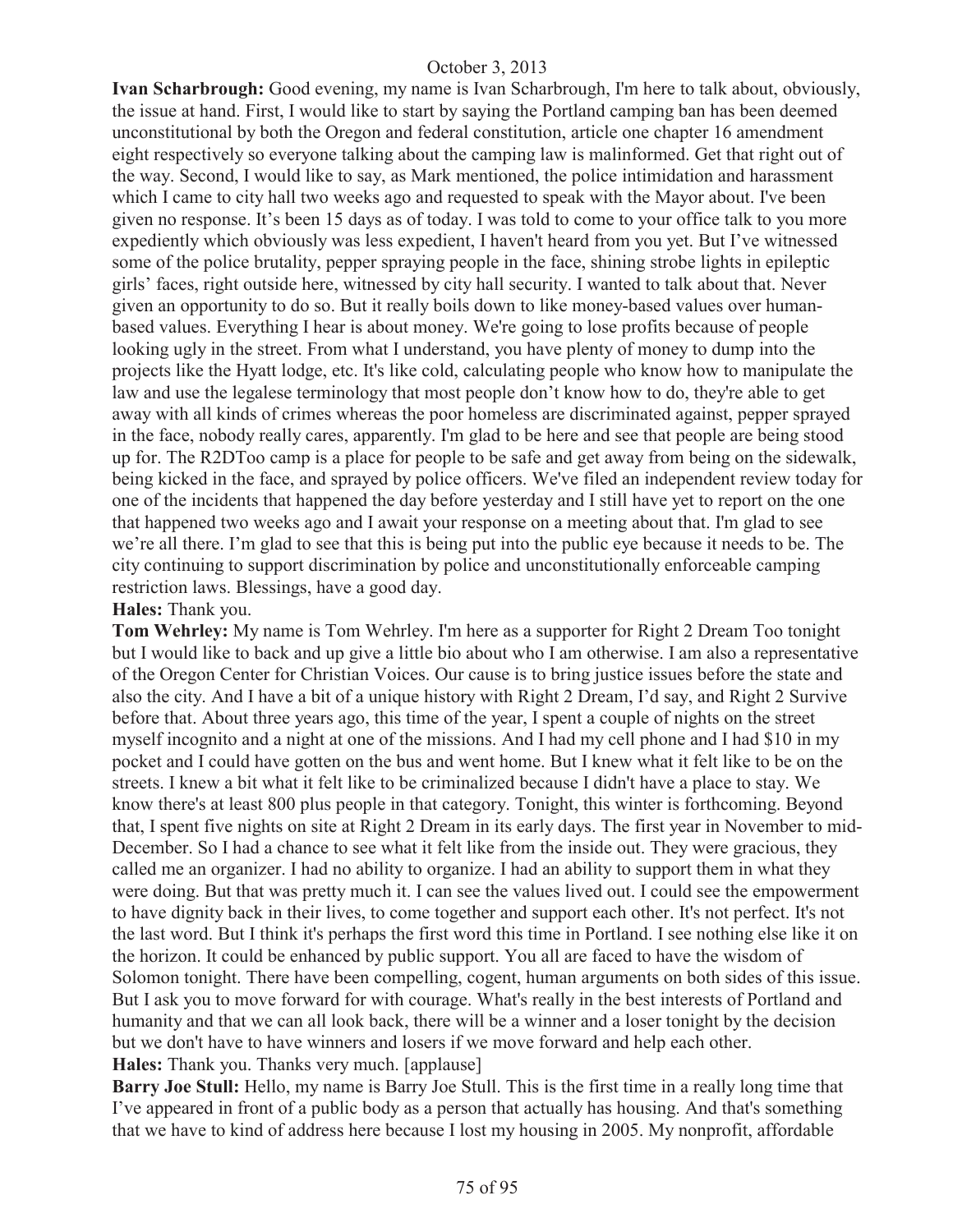housing landlord brought a 30-day, no cause eviction. And I appealed that. I was locked out in violation of the state pending appeal. The landlord and the Multnomah county sheriff went into the apartment, so we know when that happened. And the landlord destroyed \$15,000 worth of my property. I proved all that, and they did it again. And I've been asking the police Commissioner, Sam Adams at the time, and now you, Commissioner Hales to effect a police report against the judge down here a couple of knocks that allowed all this to fly. And to get into my housing, I got my keys September 10th. And that was because I took JOIN who you funded to the tune of \$300,000 to federal court across the park over there. And my first meeting with JOIN, after we settled, they presented me with the paperwork that they had, the whole time I might add. I qualified as a person with a disability that met the definition of chronic homelessness. My housing is paid. I'm a really smart guy and that shouldn't be a problem for me. That should be a problem for you and it is a problem for you all. I'm going to tell you about the anti-camping ordinance. State law mandates that owing to the inherent social problems, homeless people can't be on public property, every municipality in the state, that would include Multnomah County and the City of Portland, must have an anti-camping ordinance. That's under the section of law 203.077. If we go under another ORS chapter 203.081, we find there are exceptions. Two of those, emergency so we might think of hurricane Sandy, Katrina, earthquake, volcano. Or a permit campground, the area that's designated. That's permitted by state law. I've been here at council, I don't know how many times and you would never, ever as Portland City Council, the predecessors, you all have never, dating back to Vera Katz, have never stepped up and used the part of the Oregon law which the legislators intended there to be permitted campgrounds or they never would have put in that that statute, ORS 203.081. **Hales:** Thank you. Thanks very much. [applause] Good evening.

**Mary Nichols:** My name is Mary Nichols and I spent about 100 nights last year here in front of city hall. I didn't want to be a protester. I thought we were going to pitch a softball and Portland was going to hit this out of the park because I'm looking at the national picture of people working with government for solutions and I just believe that we can protect people at night. Because if we do that, then they get better, they don't fall victim. And I think the numbers of increasing homelessness is not coming from so much the economy and job loss and so forth as much as what happens when they get here, they can't get out anymore because what we're hearing is -- we used to say, oh, that poor man lost everything. And that brings a bunch of stories like Gary's, long and interesting and it's the son and the retirement. All these stories. But when we talk about that poor homeless person, it's job loss and housing market at best or there's laziness, craziness, drugs, alcohol like we know. And I did interviews, I did about 100 of them which I have, and what I found was it was the same thing. It was the guy who lost everything. For all these weird reasons. Only now there used to be a step in between, the neighborhood would get together and they would help or there was a farm and you could work on it and stay there. There's nothing now. You grandparents don't have a couch for you now. The step is immediately onto the street and people get disoriented and they came to city hall and that's how bad it was. We didn't expect that. We didn't expect to be a triage. And Right 2 Dream right now when they come, they're wandering around lost, they're sleep deprived, they don't understand what the police are saying and if they get shuffled over to Right 2 Dream, they get some orientation, they get some sleep and they have a chance. What's going to happen is homelessness can only be solved with the leadership of people who have experienced it and the people closest but you guys saying you have earned a chance, what you are doing is you're allowing them to bring in the community like they've already done. Because once people go through Right 2 Dream or they become involved or care, they never leave and they're committed to the issue but they're educated and unfortunately right now, people who are houseless are considered "other" and therefore, they're either beyond help or it's their fault, and then we aren't close enough to solve it. So what's going to happen now, I believe, is in this temporary situation, you're removing the stigma. So now, the government is working with the people, you're removing that stigma. That allows business that care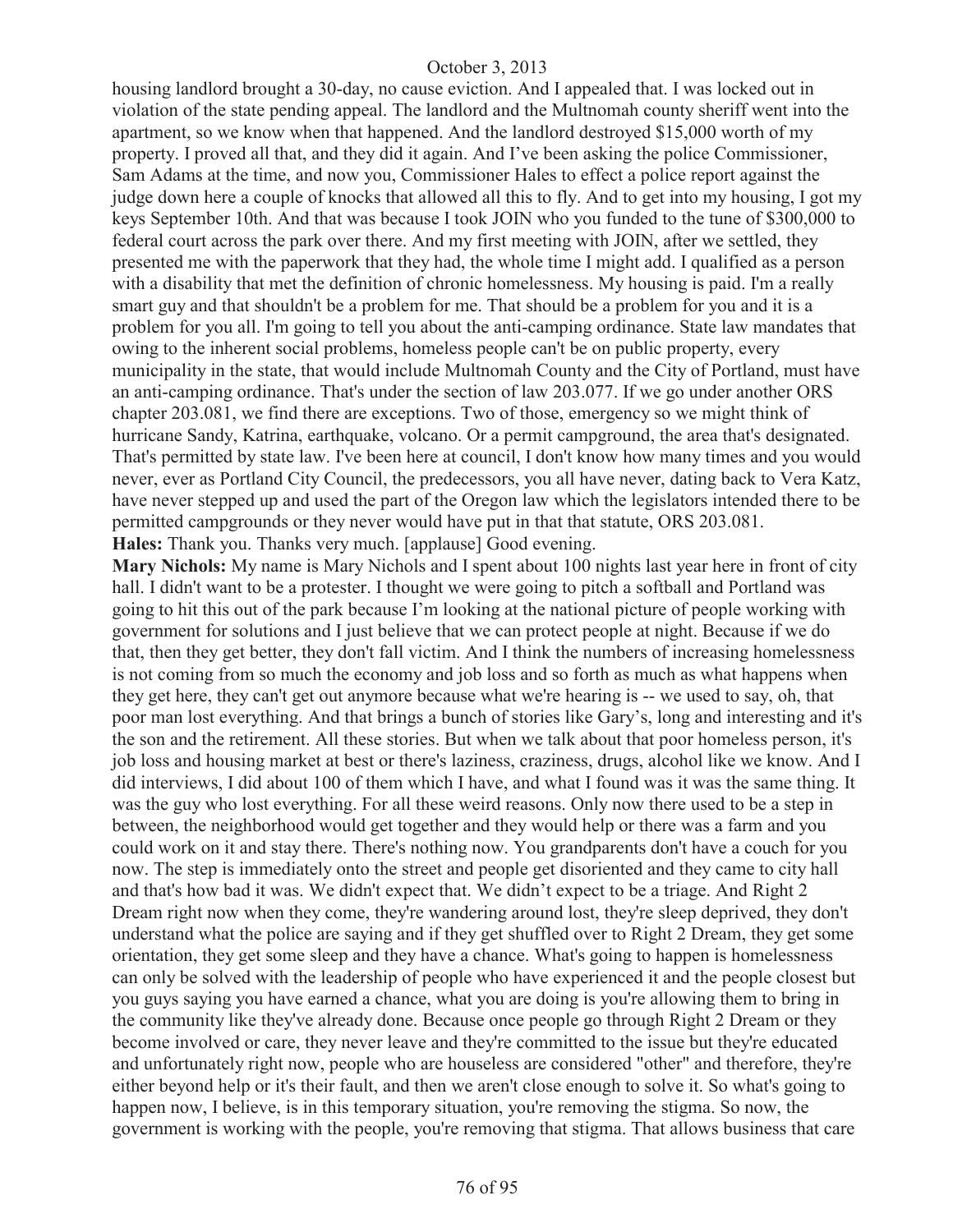and people to come in and not being afraid they're getting involved in some kind of muck. So they're going to help and we're going to see what can happen when people who have experienced homelessness lead this and I believe that Portland is going to show the rest of the nation. So everybody just needs to calm down about worried about the prospects. Because what it's showing me, is when they're worried about what's going to happen with housing values and whatnot, they've accepted homelessness. We're not there, we're not accepting homelessness. Homelessness is deadly. Anyway. Thank you so much.

**Hales:** Thank you. Thanks for coming. [applause] Hi, good evening.

**Veronica Bernier:** Good evening Charles Hales. Mayor Hales. I got that a little bit backwards because I've been a little bit scrambled today. However I am really delighted to talk to you and you are all looking well--

**Hales:** Please put your name into the record.

**Bernier:** I'm Veronica Bernier, I'm a PSU graduate from 2005 in Public Health and Community Health Education. And part of what I did when I did my internship was watch homeless numbers. I'm considered an expert witness on homelessness. Currently, I don't have a home. It seems ironic but that can happen to you, just a paycheck away from being homeless. But my background is I was a nurse for 30 years, and then I became unemployed. I did a geographic, went up to Seattle and became another type of classified aide. I worked in the school districts, I went to Sacramento, I worked in the school districts also. But, what I wanted to tell you about this particular issue is that I found in my studies, over 10 years, Jonathan Kozol wrote a book called songs from the alley and rachel and her children. Songs from the alley is about a single homeless woman back east and rachel and her children is about a single woman with three children and her struggles in trying to find housing in the Michigan area. Good books. I wanted to say something very specific. When laws are introduced and ordinances and building bonds and imminent domains, a certain amount of land use problems come up, we have a process to go through and it's the governmental process and has to do with the department of the interior and land and we all know that and that particular process works very well when it's applied. At this time I understand the R2DToo place. I've seen it. I've seen the tents. I don't recommend it for coed housing. I don't think that coed housing works for homeless. I will tell you from the get-go that women and men have different issues. However, a place where it did work, we all know that, Amanda's smiling. Of course. Well, it ought to be apparent. But, however, in San Diego, father Joe at St. Vincent's put up a multicenter that worked. Nine stories. It worked well for the homeless. It was a homeless multi-center with all the services that you could want or need. Barbering, free lunches, transportation, I think it's 16th and terminal, c street, or something like that. And all of the people there got jobs with united handi-capable workers as telemarketers. You think this is funny but one of the people back there mentioned telemarketing as a viable employer for homeless. The steps to success is to get a job, get clothing, and get out there and lobby for yourself. Multicenters work for homeless. It marshals their energies. They keep the women separate from the men. However, Father Joe said if they're a married couple in good faith, I'll let them sleep together but if they're not married -- I'm just making a joke. But anyway, you understand how it goes.

**Hales:** I need you to wrap up.

**Bernier:** I generally support the issue but I find that the impact on the neighborhood might be negative and do worry about the businesses in the area. People are conservative in the pearl district. As a Red Cross member, I was there counting people and whenever something happened, they kind of react as a mass. There's a lot of people that speak another language there. They speak Chechen, Russian, Bulgarian, Latvian, Estonian, French and German, Spanish. It's a different cosmopolitan mix and to throw homeless in an area like that and expect them to mix well, it's a challenge. I would have to say I would have a question mark about it and a better site might be sought. Thank you. **Hales:** Thank you.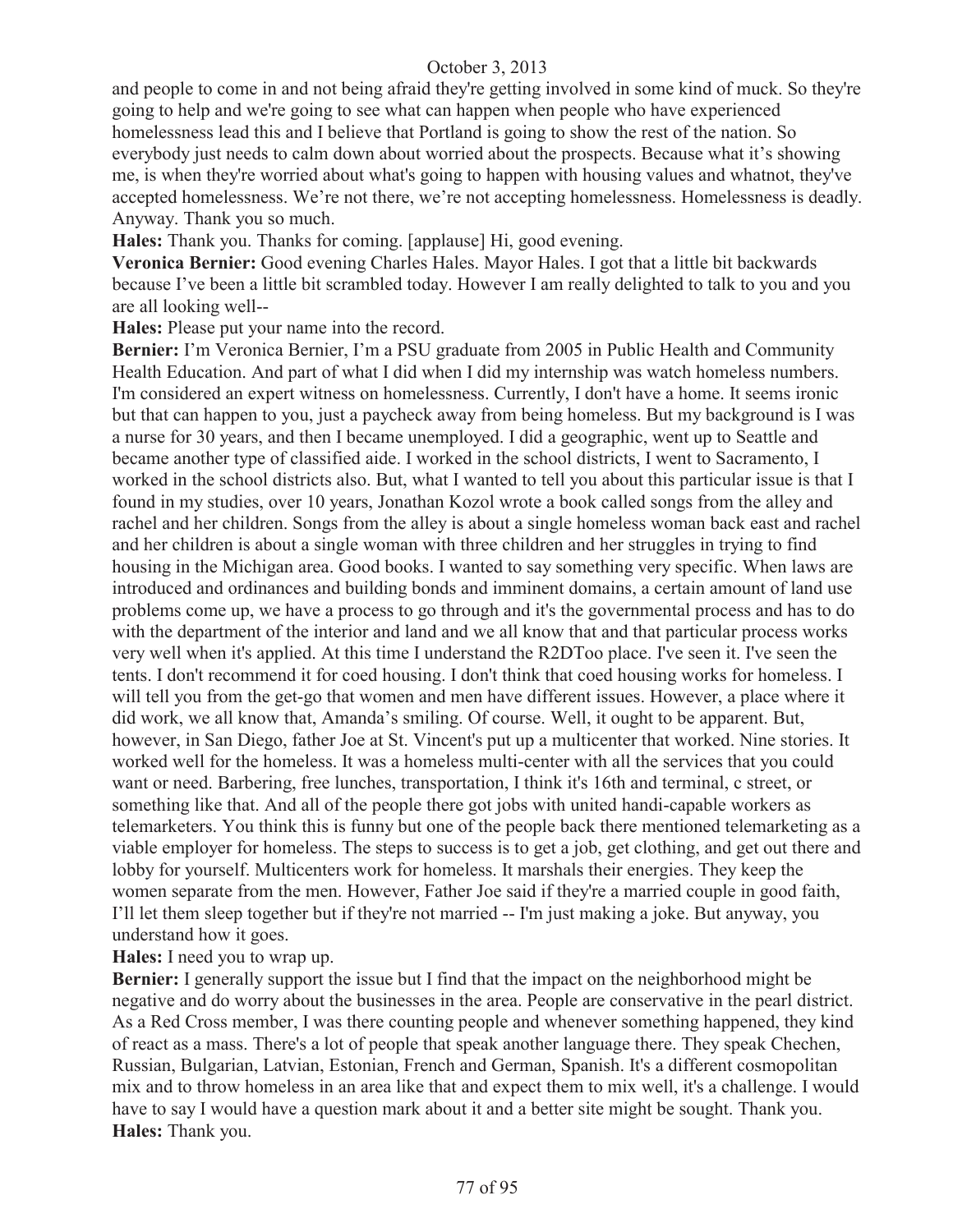**Kris H.:** Good evening Mayor and Commissioners. My name is Kris H. and I am here to represent Right 2 Dream Too. I am currently in the process of becoming a member. First off, I would like to share a small part in how they've helped me personally. I hear a lot of arguments and teeth gnashing but nobody's talking about how it could helpful. I myself suffer from PTSD and anxiety problems. Before coming to Right 2 Dream Too I had issues dealing with being in crowds and dealing with people in general due to PTSD and the anxiety. Since I've come to be at Right 2 Dream Too and being able to work and socialize with a diverse population of people, I have found many, many different ways of coping with the PTSD attacks and the anxiety attacks. I've also learned to regain a lot of patience. I also believe that Right 2 Dream Too that can be a useful resource for the Pearl District. With that I would like ask a question, you know, to the members of the pearl district that are being represented here. If the Mayor and the Commissioners are willing to give us a chance, why isn't the Pearl District? For starters, the constant security checks we have at our perimeter has can ensure extra eyes to keep a lookout for suspicious behavior. We have a strict no drug, alcohol or weapons policy, which is strictly enforced by the members and volunteers there. In doing so I believe that we can help minimize the use and exchange of various drugs, weapons and alcohol in the vicinity of the area that we are in. With the rest area volunteers constantly working to keep the vicinity and the area that we use as our rest area, we work to keep it clean and trash-free. We can also help improve the area in that regard. And I would like to thank you for your time and allowing me to speak.

**Hales:** Thank you. Thanks for being here. [applause] good evening.

**Ibrahim Mubarak:** Ibrahim Mubarak, chairman, cofounder of Right 2 Dream Too, Right 2 Survive and Dignity Village. I heard a lot here and I had something I want to say but what keeps coming up in my mind is the word unless. People spoke on their fears, people spoke on their concerns, people spoke on their ignorance, and people spoke on what they know. And unless we come together, and talk and reason with one another, it's going to be that way: fear, ignorance, what's true and what's not true. We don't have to rub elbows. Everybody knows that Right 2 Survive is a successful, in-the meantime-solution to getting people off the street. We know that. But what's not known is those people that's getting successful, what they went through, how they became homeless and how they became successful, they're humans. And the people in the Pearl District are weighing monetary over humanity because they're always speaking about we will bring their property value down. And maybe that's good. Then there will be more affordable housing. [laughter] [applause] However, we're not there to bring property values down. We're there to get people from sleeping on your sidewalk, we're there to stop people from sleeping in the doorways. We're there to stop the drug dealing. We're there to stop the drug uses by our presence. And that happens everywhere we go and everywhere we will go. Ask the Old Town/China Town Neighborhood Association. Ask the Chinese restaurants and the businesses that's involved around Right 2 Dream Too. Ask Bill Russell of Union Gospel Mission on how he wants us to stay there. However I thank you Commissioner Amanda Fritz and Charlie Hales, Steve Novick and Dan Saltzman, for giving us this opportunity to rise to the occasion again where we can help houseless people become productive. People need to stop looking at the houseless people as a negative thing. Right now, the government is closed and you hear on the news that people are trying to figure out how they're going to pay their rent or they're going to be in the streets. They're afraid of that. We're here to pick them up. We're here to do things as an organization, not as a houseless, as an organization that helps houseless people we reorganize themselves, look into their soul, look into their status and say I can do this, if given the proper resources and the right amount of guidance and reference. And we're building community and that's why Right 2 Dream Too is so successful. So if people are afraid of us, they're afraid of their own fears, not us. Thank you. [applause] **Hales:** Thank you.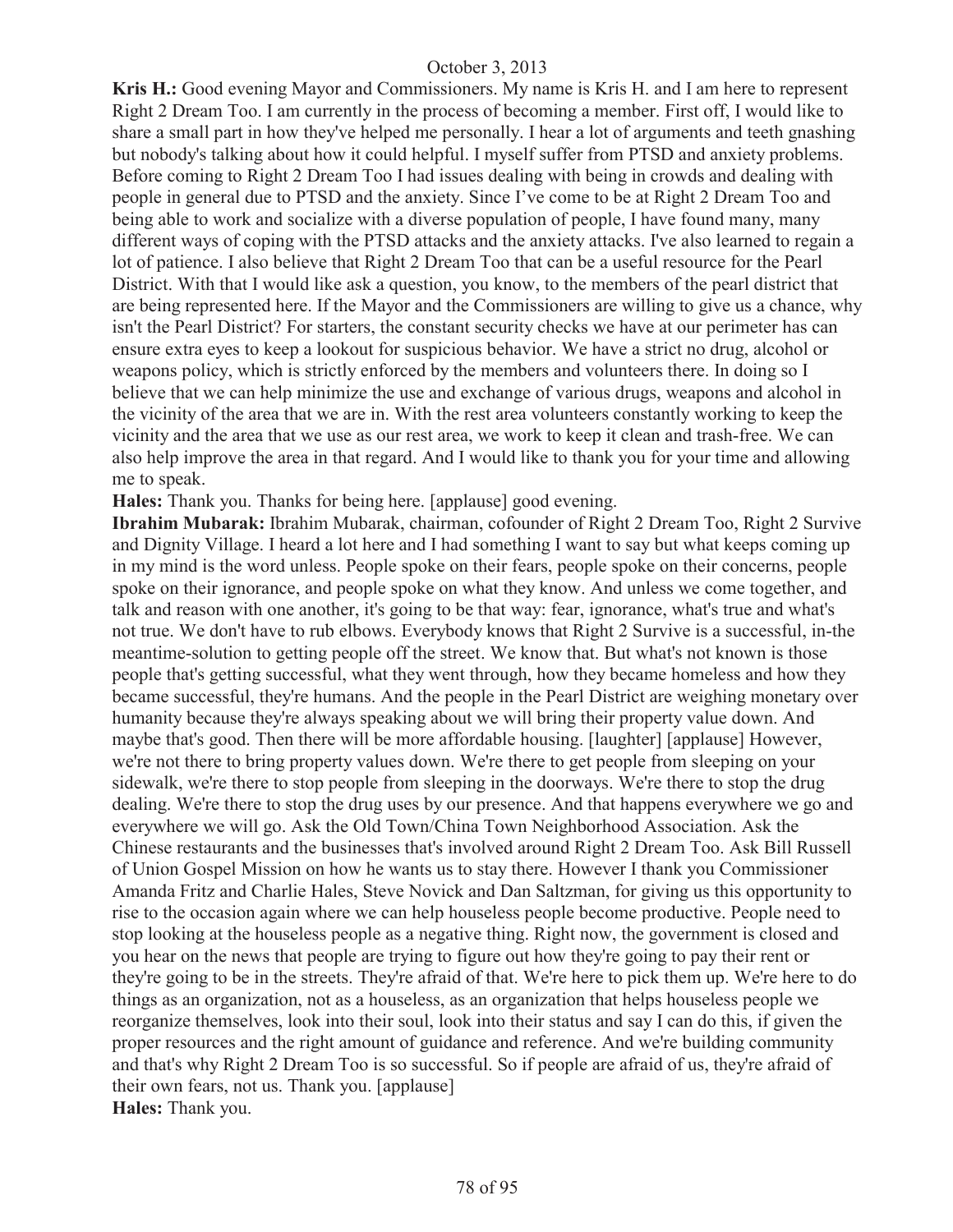**Leo Rhodes:** I would just like to say thank you for letting me speak here. And I applaud and I encourage the Mayor and the city commissioners --

**Hales:** Just give us your name when you start, please.

**Rhodes:** Leo Rhodes, I'm sorry. I'm nervous.

**Hales:** It's okay.

**Rhodes:** I am from formerly homeless. I did stay at Right 2 Dream Too for a little bit just prior to getting into housing. So yeah, I would like to encourage, applaud and encourage the Mayor and the city commissioners to let Right 2 Dream Too to stay in the Pearl District. I want to read a poem that I wrote when I was homeless. And it was after speaking to a lot of decision-makers and neighborhoods, anybody that would listen to me and this is what I kind of wanted to say back to them. It's called being human with a question mark. I am the voice you never hear. If I spoke, would you listen? I am the ugly duckling, visible in your pretty little world. I am the criminal when I sleep. I am the nuisance trying to keep dry out of the rain. I am the homeless person, looking for dignity and a safe secure place. Now that is what happens every night and there's a lot more that happens to homeless people every night. Right 2 Dream Too, I believe, stops or has the first few sentences is come on out, I am the voice you never hear, if I spoke would you listen? I believe you guys have listened because you are working right now with the Right 2 Dream Too and trying to get them a place to go which I applaud and that's great. We should be working together. There's also a thing that was talked about early, us and them. I believe that this council can stop this us and them by working with Right 2 Dream Too and also the Right 2 Dream Too is a homeless community which is very rare that this -- I've seen in my advocacy where the homeless people are coming up and speaking with the decision makers. So the 10-year plan to end homelessness, it's in our ninth year and it's not -- it's doing some -- some parts of it is great but we still need to keep up on that. We don't have enough affordable housing for everybody. Right 2 Dream Too, I believe, is helping these individuals that don't have that. It's like a stepping stone to come on up. So I also would just like to say that please, yeah, stop the cycle of the them and us and show the leadership. With working with Right 2 Dream Too and give them the right to dream in the pearl. And also I would like to close with let's not reinvent the wheel, which was said earlier about all these commissions or whatever, getting together. That's already happening with the 10-year plan. If these individuals want to help, they should go to the 10-year plan and help that on out. But working with Right 2 Dream Too is what we should be looking to. A lot of people said that they didn't believe when they bought housing, or when they went to the Pearl, that the homeless people would be there. Times have changed. And we do have to help these individuals. These are human beings out there. Don't put laws up, don't have the police come after them. Give them someplace safe and secure. If you are going to put those laws and police on them, at least give them a chance to have someplace stable so that they can get themselves on out of homelessness. Thank you.

**Hales:** Thank you. Thanks very much. [applause] Good evening. You get to be first. Give us your name and proceed.

**Michelle Rintelman:** My name is Michelle Rintelman. Thank you for allowing this forum today to bring the community together to discuss the issue. I've lived in Portland for quite a while now, about 13 years, and I have my Master's from Portland State. I'm a dula fighting for support and advocacy for pregnant women and families. And I work for social justice here and wherever there's injustice. And about two years ago, shortly after, right about the time that Right 2 Dream Too opened, I lost my housing and I did end up staying at Right 2 Dream Too for a short while. And got housing and a job while I was there. So I'm very grateful for the time and for the opportunity and having that short time there and having kept in touch with the community, I've been able to see personally the level of commitment people have to their safety and helping people that need help. They are very consistent. Meetings are inclusive. They meet every week. There is, like you've heard, 24-hour security. Everyone is required to be involved in protecting the site and each other and the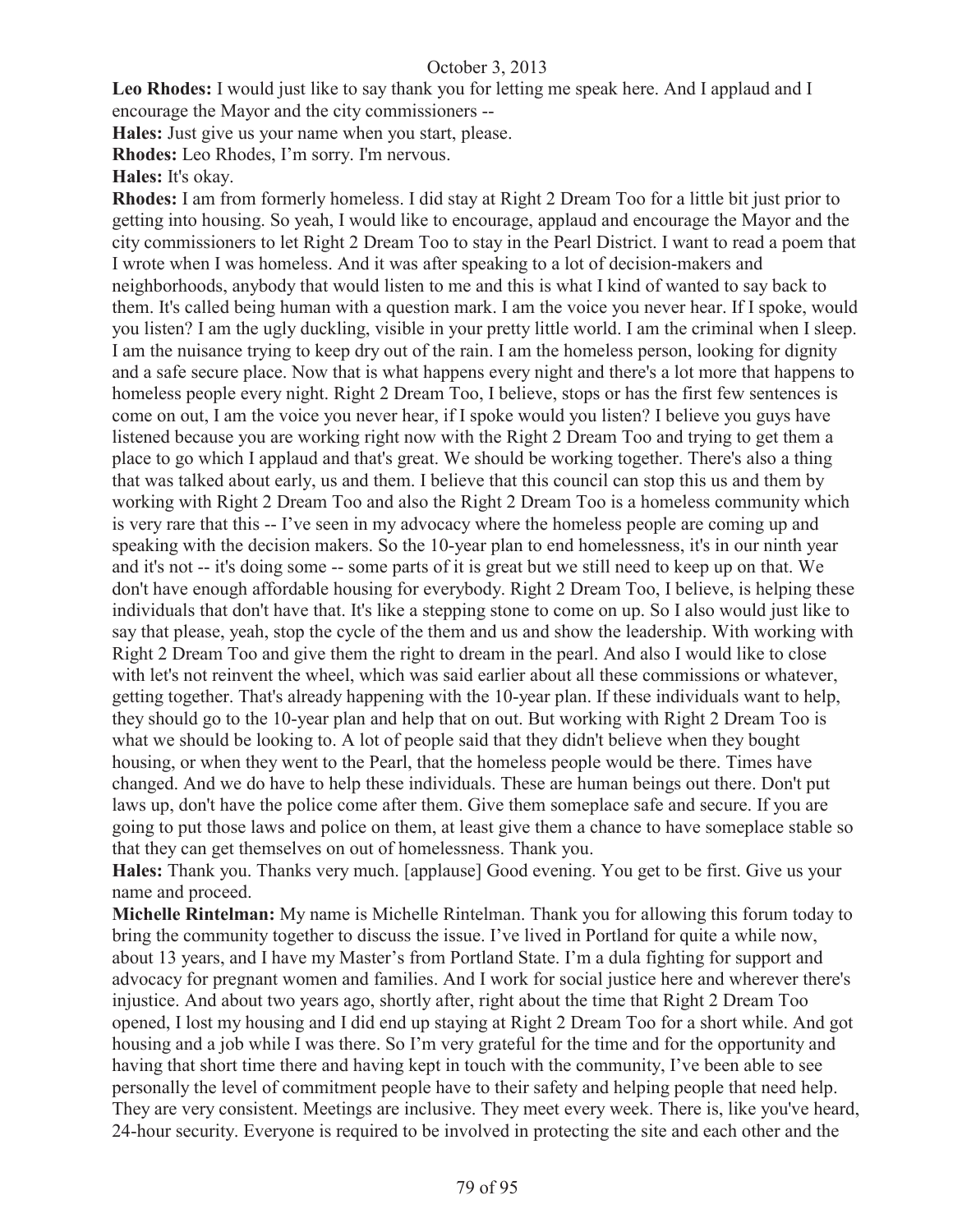area around. Frequently, when I go by to visit, people are cleaning up around, walking around the block, cleaning up, plants, community activities. It's a very lively place. And I also had the opportunity to see tourists and people visiting Portland stop by, learn a little more about the issues. Get a chance to tour and talk with people that are living at Right 2 Dream Too. Also, I've seen concerned people in the Portland area come to provide food and talk and also just get an insight into what people are experiencing. So I guess I would advocate for Right 2 Dream Too and the site. The rest area. And the methodology that they have. And I'm just grateful for this opportunity that everyone was able to come and maybe find out a little bit more behind the scenes what it could look like in the neighborhood and I'm grateful that people are opening up to be more compassionate to people who are in need. Thank you.

#### **Hales:** Thank you. [applause]

**Rich Barazano:** Hello, my name is Rich Barazano. I would first like to say very quickly that your interpretation of land use is troubling as it probably will be to the state, considering that 51.8% of land in the state is either owned by the BLM, federal government, or the state. I don't know what the figures are for counties or city. That's very troubling. I don't know how tempted Oregon would be if they were to maybe take on a nuclear dump site called a public service and if they get \$2 billion a year maybe, maybe that would tempt them. I think, you know, when you start doing that, it's kind of unravels the fabric of what the state's known for all over the country. That's very troubling. As far as the neighborhood, alcohol-free zones was a big concern and the local produce store on 9th and Everett was very stringently reviewed. And what you're doing here, because what I got out of this evening's testimony is the camp itself seems to be very well managed. It's the people who won't be allowed in the camp who will feel attracted to the camp. I'm sure you thought of this. I'm sure you looked and you know that the five and a half acres of park within three blocks or less are going to attract people like a sponge. The sidewalks, everything is going to turn that area into an alcohol impact zone. I believe that -- a friend of mine brought this up to me. I'm just repeating what he was thinking. That liquor store which is a half-block away is something you don't have in Old Town. And that's the most successful, I believe the busiest liquor store in the state. And you're asking for a lot of trouble. It's going to happen. I believe if you intend to make a resolution, you also need to make as part of that resolution that if you turn the area into an alcohol impact zone, as a result of your actions, you should also agree to resign. If that happens as a result of your actions, you should agree to resign. It's pretty simple. The picture's right there. The parks are there. They're a sponge. It's going to happen. And what's really a travesty here is you are very well aware how many children are moved into that area. You know there's two grade schools very close to that three and a half acre park. Kids pick stuff off the sidewalk. They're going to get hepatitis. It's going to be a lot. I mean, if it doesn't happen, that would be wonderful but this is something I want to bring to your attention. **Hales:** Thank you. You're next. Folks, please. Hang on.

**Barry Sutton:** Thank you for having me here. You might have cut me ahead of other people. I have a lot to do. I hope you're a little better off now. I think you weren't there last night, and Commissioner Fish isn't here, I'm sorry. What has impressed me as an area where I travel lot is going up 12th avenue. I'm sure a lot of you have been up there. And there's a huge field in back of Washington, the old Washington high school and the building was sold to someone to make it condominiums. Sometimes, a couple of the people around neighborhood running their dogs in this field, it's about three blocks long, huge, immense, immense. And I was just thinking about the first Dignity Village, well the first camp here in Portland, catter corner to St. Patrick's church and I come there on Saturday night and I'd always pick up around the people there, about 55 people in this little, tiny space and everything worked out just great except the department of transportation wanted to move their road blocks, hoses, rakes, and all their tools. And they said you gotta get out. So we have the dignity village out by the airport. And that worked out fine. Okay, well this, too, could work out very well. The only problem I would see, a big problem is with the police, but the police could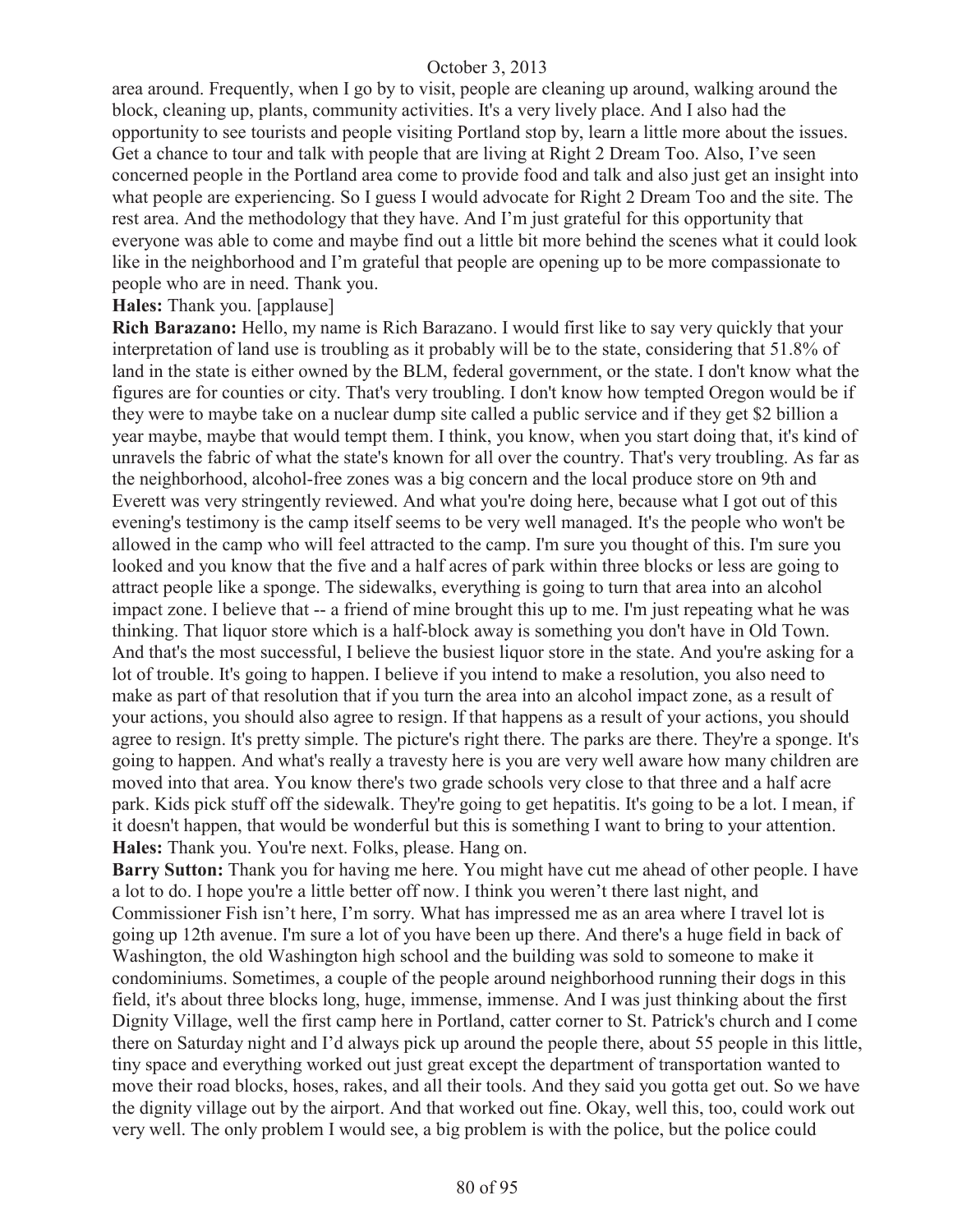create a section of their department because the police are here to, well, technically keep the peace. They're supposed to. But the police could create a department to help people live together in this camp and there could be a lot of things going on that would help -- that people would live together. Now, that's good. That would be fine, take all the people off the streets and then the -- what is it? Something you -- what is it?

**Hales:** Right 2 Dream Too.

**Sutton:** Right 2 Dream Too camp, that could go there or stay where it is but this would be enough for everybody. Other people in the east could see this like around Detroit and those other areas, they would have a lot of room and a lot of homeless and they could start their own camps, too. And this would actually bring our entire society together again.

**Hales:** Thank you.

**Sutton:** I leave that thought with you and commend Commissioner Fritz, if you would please consider this. It's not impossible. Thank you.

**Hales:** Thanks very much.

**Angela Hammit:** Hi, my name is Angela Hammit and I never dreamed in my entire life that I would be homeless. When I did become homeless, I knew I could count on my city to help, especially Portland. You have so many wonderful programs out there. Only what happened was I fell through the cracks because I don't have an addiction, I'm not an alcoholic, I'm not a drug abuser, I'm not being abused by my husband, I'm not fresh out of prison and I'm not a veteran of the United States of America. Right 2 Dream Too is somewhere where the people that fall through the cracks can go and they can be safe. They don't to sleep in a doorway and be kicked awake by police and/or angry citizens on the street because that are mad that there are homeless people sleeping on their sidewalks. It's not the solution. I understand that. But until there is a solution, please let us have somewhere to go. Thank you. [applause]

**Hales:** Thank you. Thank you very much. Next please. Let's take these three, and then we'll call some more. Go ahead please.

**Dik Weed:** Hi. My name is Dik Weed. It is my street name, I am very proud of it. Mostly because I get to come to events like this and they have to call my name, oh, Dik Weed is here. It's funny. I've been watching all these proceedings and I've been listening to everybody and I am really disturbed by some of the language that's being used. I particularly loved being associated with toxic waste. That's a new one. I was told -- well, I was asked, if I could not come up here and say things like bigot.

**Hales:** Please don't.

**Weed:** Or point out the NIMBY or all that kind of stuff. And I don't want to focus too much on that but the truth of the matter is I work with a group of people that do amazing work every day. And we don't ask anything from anybody, except for the freedom to continue to do that work. That's the thing that really drew me as a person to this organization and it's why I continue to work there. We are completely devoted to what we do. That's an amazing experience. It's very few people who go about their lives with any kind of devotion. And I am blessed to be with a group of people who believe that advocacy is a human right. That we all deserve to have a voice. That we all deserve to know our rights and to expect others to appreciate and accept us as humans, as equals. There's a lot of inequity in our class system but there is some equality in the laws that govern us. I'm a human being and I deserve to be able to sleep. I don't deserve to have rich white people tell me where to sleep. [applause] So, I think that that is the part of the argument where I'm lost. The Pearl District says that we are going to drop their values on their homes and property. And I'm going to tell you this, it's actually your hatred that drops values. [applause] Hold on. There's a point. When you get behind an organization and are positive and then teach others who come into your community that this is a positive thing, your values and homes don't go down. They go, oh, there's a homeless camp and you go that's not a homeless camp, it's a rest area and they're doing great work for people and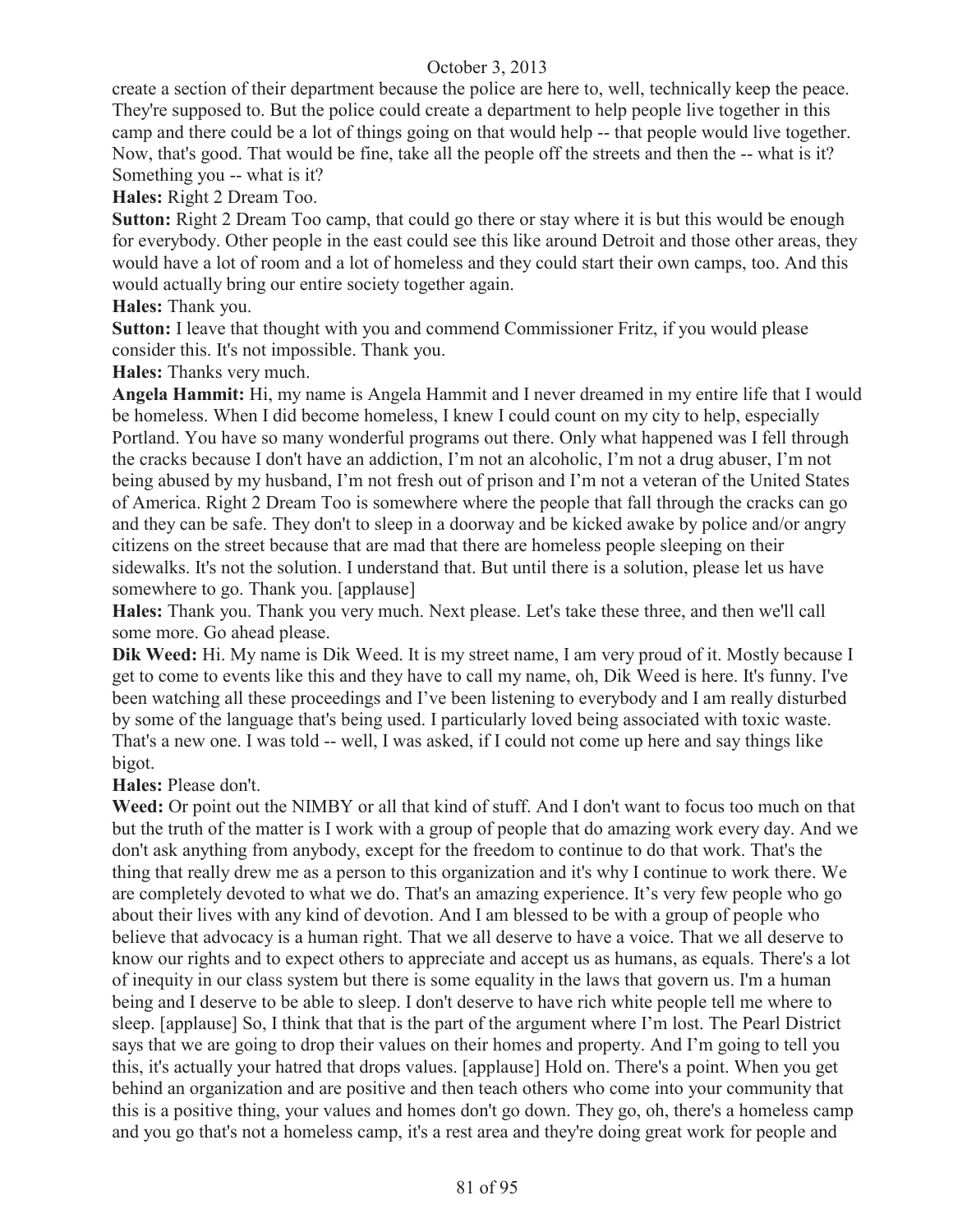we're all supportive of them well guess what? Then your value doesn't go down on your house. If you hate, then your property value goes down. And that's called justice. [applause] **Hales:** Thank you.

**Michael David Crawford:** Good evening, my name is Michael David Crawford. Call me Mike. Thanks for permitting me to speak. I'll say to you something that I said to the Portland startup weekend about a year and a half ago that we are arguing at cross purposes here. I want to ask you why government even exists. What the argument is the structure of the government, for example, land uses and zoning and so on. Because some of my ancestors were some of the earliest settlers in what at the time were the British colonies in the new world. A great uncle of mine by the name of roger sherman was the fourth of the five signers of the declaration of independence on the back of the commemorative two dollar bill from 1976. He's the tall guy with the tall forehead fourth from the right. On my paternal grandfather's side, general george b mcclellan of clan Donald from Scotland gives me the right to wear a blue clan donald cart. He was the general in chief of the union army of the north at the outbreak of the civil war. Shared with me an intense hard work and attention to detail that I believe he shared with what I have now obsessive compulsive personality disorder. That makes me really good at the work I do with computers. But he found himself strangely unable to murder his own brother so they replaced him with another uncle of mine from my paternal grandmother's side, william Sherman, who was just a maniac and he just murdered everybody in his path. Mental illness is endemic throughout the human race and throughout human history and is quite common among many forms of animal life. It's not going away. In my own case, I do the worst if I don't get enough sleep. I'm working on a business idea, it doesn't matter what that is but if you want to learn more about my mental illness, I discuss it at my business website, warplife.com, there's a big yellow box at the top, living with schizo affective disorder. My biggest fear, if I don't get enough sleep, I hallucinate vividly. If I go while more I can't see where I walk. If I go a little more I enter a completely altered state of reality and I am unaware that I am not hallucinating. This was approaching about a week and a half ago, I realized it was getting to be a problem so I dialed 9-1-1 on my own, told them it was not an emergency, I could have walked to the hospital, they gave me one single pill and let me get six hours of sleep and set me just right. Had I continued to try to sleep on the street out in the rain in the cold, a side effect of the medicine I take for my psychosis, I have to urinate quite a lot. So I need to find a place where I can urinate without getting arrested. During the night in order to avoid a take up a bed that somebody could use, I sleep during the day at R2D2. They have a port-a-potty there and I do just fine and I work at night on this business idea for the most part in the pearl district. Powell's just across Couch Street there's a Starbucks that of all the batshit things, serves beer, wine and parmesan-encrusted chicken skewers. **Hales:** I'll need you to close soon.

**Crawford:** Go in the parking garage or the front door at Starbucks and out the back door, go get yourself anything at the Starbucks and then walk eastward I think down Couch Street or more or less go north and then east towards the Willamette River. There are a whole bunch of places in the pearl district that even if I had gotten my much-desired job of working as a mobile developer since I moved here three years ago, I couldn't even set foot in there even with a good salary. But it's not hard at all to drop my name into any internet search engine to find essays such as, hold on -- **Hales:** I need you to wrap up because we've got to let other people speak.

**Crawford:** I wrote an essay and I have a lot of essays like this, I regard the vast majority of my colleagues as total slackers.

**Hales:** Could you send that to us?

**Crawford:** I will. It makes it hard to get a job which results in my homelessness. I am not asking for one thin dime. I can start a good business and I can employ other people, provided I have a police to sleep where I can urinate several times during the night and I am not rained on. Everything else is handled. Thank you.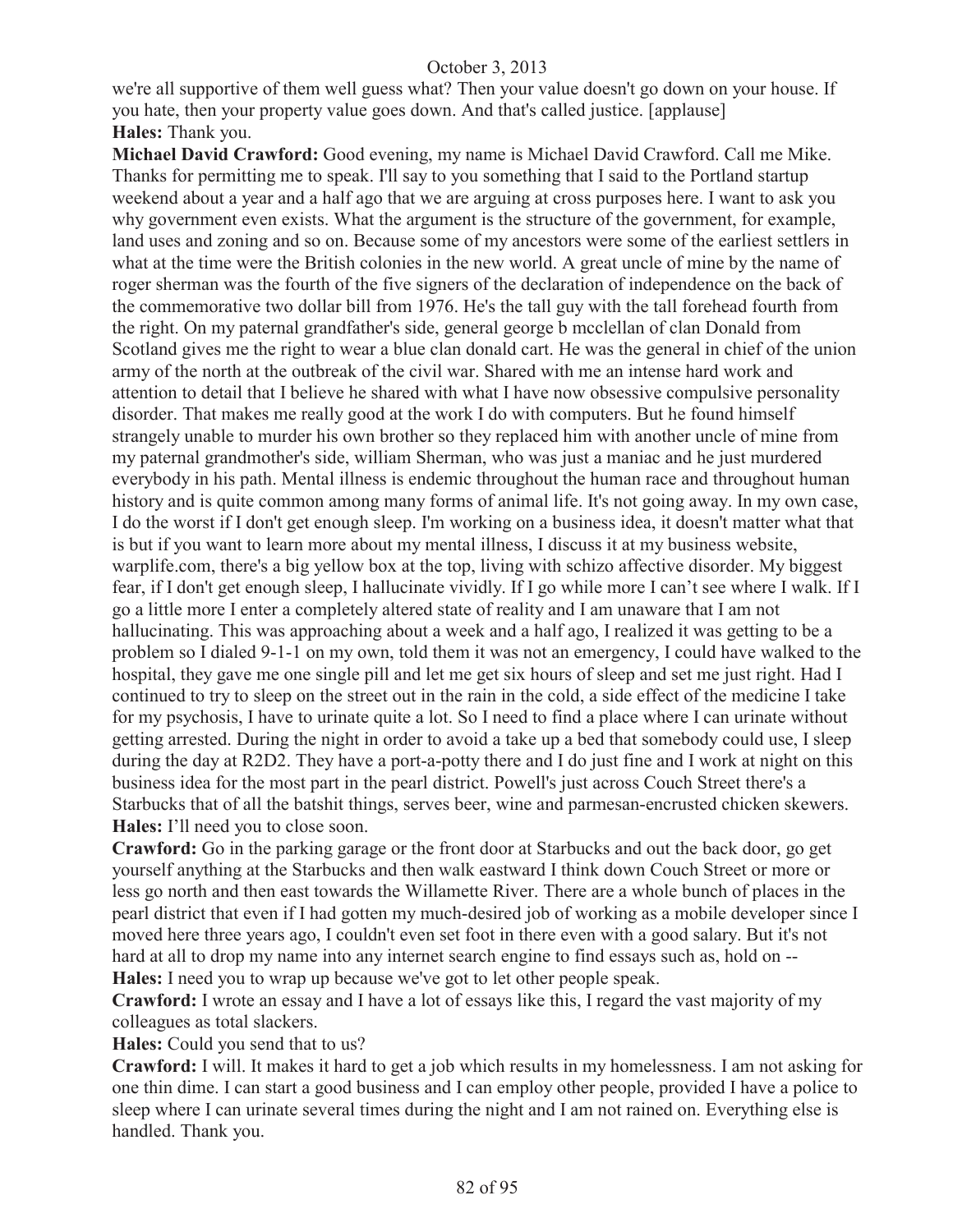**Hales:** Thank you. [applause]

**Dianne Riley:** Hi, my name is Dianne Riley. I think tonight there's been a lot of testimony that could evoke some sympathy, maybe some empathy for each other. I have a lot of empathy for you guys because you have a tough job. You know, I have been kind of shocked actually by some of the testimony that's been shared tonight. I know that people are not always connected to other people's experiences. I know that, you know, we all focus on our own financial struggles and tend to not pay attention to other people's financial struggles. But I think the takeaway for me is that I want to follow the leadership of people who care, you know. I want to be with people who are caring. And Right 2 Dream Too is an organization that organically, almost it feels like magically, Portland has been blessed with. They're building community, they're helping each other and providing an amazing example for the rest of us, as well. I don't want to follow the leadership of people who are so focused on the bottom line that they can't -- they can't care. And so basically, I would urge you to help us as a city push through the rigmarole of the zoning, the codes, all the excuses I think they are, excuses for not dealing with this problem. It's not like we just, you know, that homelessness just popped up. I'm old enough, I was born in 1962 to remember a time when there wasn't as much homelessness right? And we don't have to live like this, you know. But we are. And I'm excited about people who are able to grapple with the reality of dealing with this issue and coming up with solutions and I'm really excited to follow the leadership of Right 2 Dream Too. And I urge you to do the same.

**Hales:** Thank you. Thanks, very much. [applause]

**Mike Withey:** Hi. Good evening. Mikey Withey. I would like to tell you guys up there that I think you're all very brave. I think you're handling a very delicate and controversial emotional issue that is so important that people are dying out on the street. They're getting raped, we know that. We know that the crime statistics don't really count the crime on the homeless but what Right 2 Dream Too has caused is saving lives, uncountable lives and robberies and rapes that would have happened out on the street. I've heard a lot about money. Right 2 Dream Too doesn't cost us any money. What it does is it saves us money. It's saved us millions of dollars of folks that would have ended up in the hospital or ended up in prison or state institution. You can see that they deal with a lot of mental health issues. We don't have the places for those folks to go so they are at Right 2 Dream Too. They save us millions but on a human scale, they've done more than any of the other services that we hire to do. So the only thing that I'm kind of pissed off about Right 2 Dream Too is there's not more. There should be more. [applause] I would like to commend you Mayor, especially you, because I've noticed what you've done over the last couple of months. You've pretty much ignited a fire that's going to have to be put out. So for that I commend you. [laughter] [applause] **Hales:** Thank you. Next three or four please.

**\*\*\*\*\*:** [inaudible] Called my name in the last round [inaudible]

**Hales:** Can you hang on just a little bit longer and we can bring you up on the next floor? Is that okay? All right. Thanks. Go ahead. [indiscernible]

**Steve Entwisle:** I'm Steve Entwisle, I was born in Portland. On October 28th, it will be 54 years that I've lived in Portland and I was born at the Kaiser hospital. In 1978, 1979, I graduated in '77. If you would have told me that this was going to be like it is today back then, I would have called you all a liar. Okay. But this situation that we have. First of all, I want to thank and commend the commitment and the compassion of Ibrahim Mubarak that has done the work that nobody else could do. If you were to say that like the one gentleman said, it's class warfare that we're having a humanitarian help -- trying to help people survive the winter. I would say well, what about the 30 years of Reaganomics that absolutely devastated this country and especially here in Portland. We're hit first and the worst and we are the last ones to recover from any kind of a recession. This was not a recession. This is a depression. And as far as class warfare goes, yeah, we've been hit with class warfare for 30 years. Anyway. That speaks for itself. And the 10-year plan to fix homelessness, it's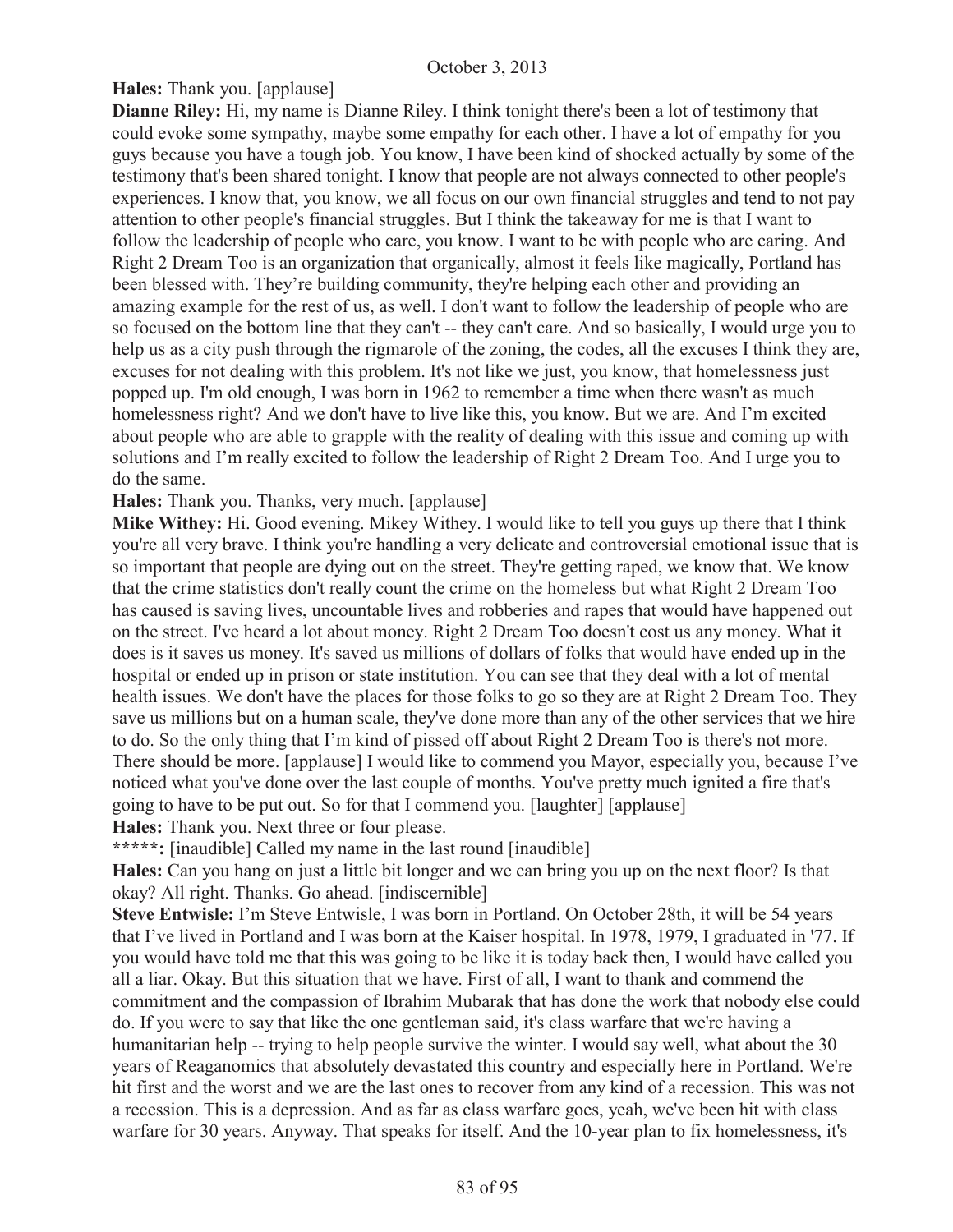really interesting that all of a sudden everybody wants to fix it right now. Because we've got all this excitement. Which is good. I hope we can, you know. And as far as the rest areas on 4th avenue, I think we should be both. I don't think they should move. I'll tell you what, I have a prediction that we're going to have a really bad winter this year, really bad. We're going to need as many as places for people to sleep as possible. And R2D2 saves lives. I couldn't imagine how many people would have died if it wasn't for R2DToo being in place. [applause] And, by the way, where's Fish? **Hales:** Thank you very much. Wrap up.

**Entwisle:** Being homeless is like being in a swimming pool. Either you're in or you're out of it. People that are out of homelessness telling people that are homeless what to do and how to be and such is not right. Because your mother -- if you're against R2DToo then you're against your mother, your sister, your little brother, that are all without shelter. Thank you very much. **Hales:** Thank you.

**Jess Heman:** Hi, my name is Jess Heman. I manage a restaurant near the current location of Right 2 Dream Too. We've had the opportunity to meet some of the honest, compassionate and resourceful people who run operations there. I've heard a lot of talk this evening supposedly about zoning codes and legal process. Everyone in this room knows, however, that all of this jargon is meant to veil an ideological and moral debate. I'm here to support R2DToo, so you know where my ideology stands. Instead, I want to address reality. The reality is that many more people are living on the streets today than there are spaces available at local resources such as Bud Clark Commons. This is not debatable, this is fact, a matter of simple mathematics like one and one is two. While the city has allocated resources and done a lot of work to provide more affordable and transitional housing, the fact remains that demand exceeds supply. Pearl association representatives earlier tonight in a letter to the Mayor from the chair of the owners association for park place suggested that everyone should move to Bud Clark or perhaps another building. To this I say, yes, let's build the building, let's build many buildings. But I also know there are finite resources city has a duty to balance the budget. While R2DToo is not a permanent solution to homelessness in Portland it is helping. They help keep our streets safe. They help keep the residents of the rest area safer and drier as we move into the winter months, and best yet, it's free. The chair for park place, david lactect [spelling?] even pointed out in his letter to the Mayor that Bud Clark Commons cost the city \$47 million, and in his words, R2DToo costs the city nearly no cost. And let's not forget another reality. We are not talking about a business venture. We are talking about people. Shutting down R2DToo will not prevent people, houseless people, from living on Pearl District streets. You cannot ignore or remove this problem. I support R2DToo because they run a tight ship. They have policies and procedures to keep their space clean, a sanitation contract, and security volunteers. I have purposely chosen to walk their direction when I leave my late night shifts because I know it is a safer route. To the arguments that R2DToo does not follow zoning laws, of course there are no specific zoning laws that fit the situation precisely, for this is an unprecedented. Laws and policies exist to support beneficial ends. Let's not hold these laws above their purpose. To the argument that businesses lose money based on proximity to the rest area, no one here tonight has presented sound evidence that such a correlation exists. Without interviewing former customers on their rationale, there's no way to know for sure. While R2DToo is not a perfect solution, no one else has presented a better solution. For now, it's the best idea we've all got. To end my statement I would like to remind everyone of a major occurrence in the country this week. Like Ibrahim said earlier, 800,000 federal employees went home without working without pay this week. And this precarious place where the future of so many employees is uncertain, we may be relying on organizations like R2DToo in the future. It would be unwise to take them for granted.

**Hales:** Thank you. [applause] good evening.

**Art Rios, Sr.:** Good evening. Art Rios, Sr. And like I normally do, can we provide for a moment of silence for the homeless that may die on the streets tonight? [silence] Thank you. So once again, I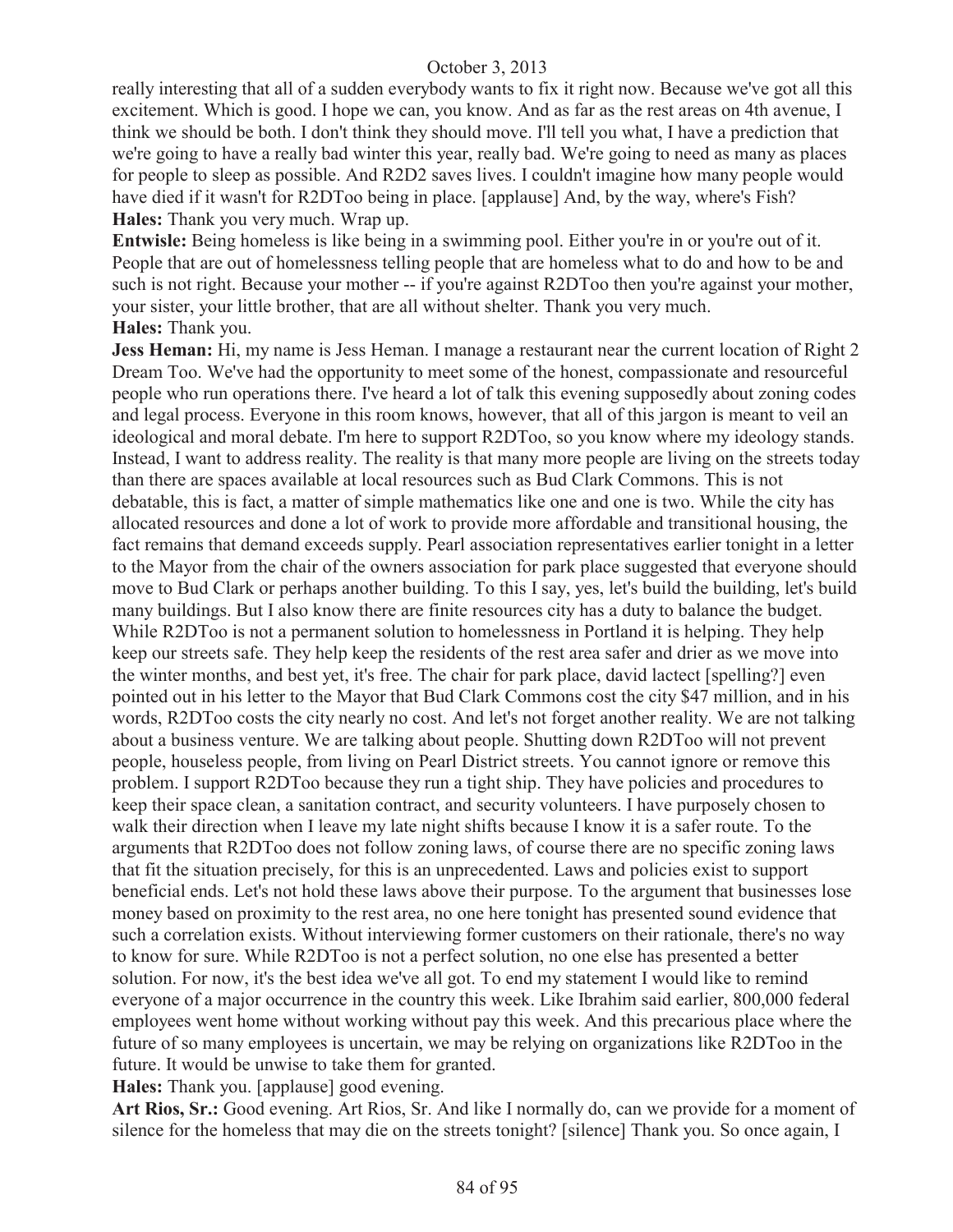do this every time that I come because you know a homeless person may die every night. We know that. And I keep hearing about the Bud Clark Commons. In the homeless community, we know of it as Blood Clark Commons. The eighth floor is known as the morgue, Death Valley, whatever opportunity to call it, okay? Has there been any deaths at R2DToo? None. None at all. So I wanted to come up here and I knew what I wanted to say and who I was going to support but I have to look at it this way. I have to support every group. The Pearl District, thank you. Thank you for coming out and realizing you have compassion and being a human being to your own folks in your neighborhood. To Right 2 Dream Too, Ibrahim Mubarak, to have compassion and dignity to be here to speak to folks today. And to you three, because there was a conversation that a group of us got together right around the beginning of Right 2 Dream Too and we came in and we talked to Dan Saltzman and we were talking about the humanity of people and their lives. He said this was not about a humanity meeting. Then why were we there? Why were we there the first time? I've sat outside for three different Mayors and protested. You're the only Mayor that I have not protested against, just yet. It's coming. [laughter] I'm just letting you know. It's coming. And I have a big support in many different ways. If I can put 310 people around here and get them to sign the same agreement that Right 2 Dream Too has upgraded from what I wrote before, who says I can't put 2,000 people out here? I'm not saying the pearl district is a good place for them, because once again, you're under a bridge, you're not seen, you're not heard. To me it sounds like the billy goat gruff. Every time these people are going to come up from under the bridge, the first one is already homelessness, they're going to get knocked down. The second one is drug addiction. They're going to get knocked down. The third one, the money that they keep talking about, is going to keep knocking them down. So why put them under the bridge? Leave them where they're at. I like the ideal from Williams and Dame, I think that's their name. Build them a building. Let that community help them. Let them stay where they're at. Let people know that you do care but don't put them under a bridge. It's bull and you know it.

**Hales:** Thank you. [applause] welcome.

**Renee Stephens:** My name is Renee Stephens. You know that. I want to raise the consciousness of this discussion. I'm with the Pay It Forward -- the pay--

**Hales:** Sorry, it's a weird microphone. Sit a little farther from it.

**Stephens:** Sure it is. [laughter] I'm with the Pay It Forward leadership society. I'm not sure if everybody knows but what we're trying to do is we're trying to create something -- we're trying to build a new society basically. And the reason why we're doing that is because we have lost our focus. We have lost our meaning as a human culture, as a race of beings. Somewhere along the line, money has become more important than life. And this is a travesty because life is what connects everybody. You are living beings, I know you know that. And you know that you wouldn't want to be out on the street like these people. You wouldn't want your loved ones on your family members or your friends to do the same, either. These people are looking for someone to care for them, someone to help them. And that's what should be important. But the conversation continues to come up about money. And money's not what should matter here. Life is the only reason why we should be running society. And we should actually make a conscious decision to make that the goal, not owning things, not making money. Nobody actually owns anything. It's an ideological -- it's a wholly manufactured ideological construct that we're imposing on each other. For what purpose? It's not helping anybody. It's actually hurting people. We're not developing in a balanced manner. And that's why we need, we need to start thinking in terms of life and people, how do we help them? How do we optimize life for everybody? For not just human beings but all the life on the planet, the planet itself is a living being. It's an organism with its own consciousness. And she's not really happy with us as a race of beings I can tell you that right now. We're all cells living here on this planet, we're cells, we're a part of her body and right now, we're acting like a cancer when we are continuing to disregard life. These people, they're not things. They're living beings. They're not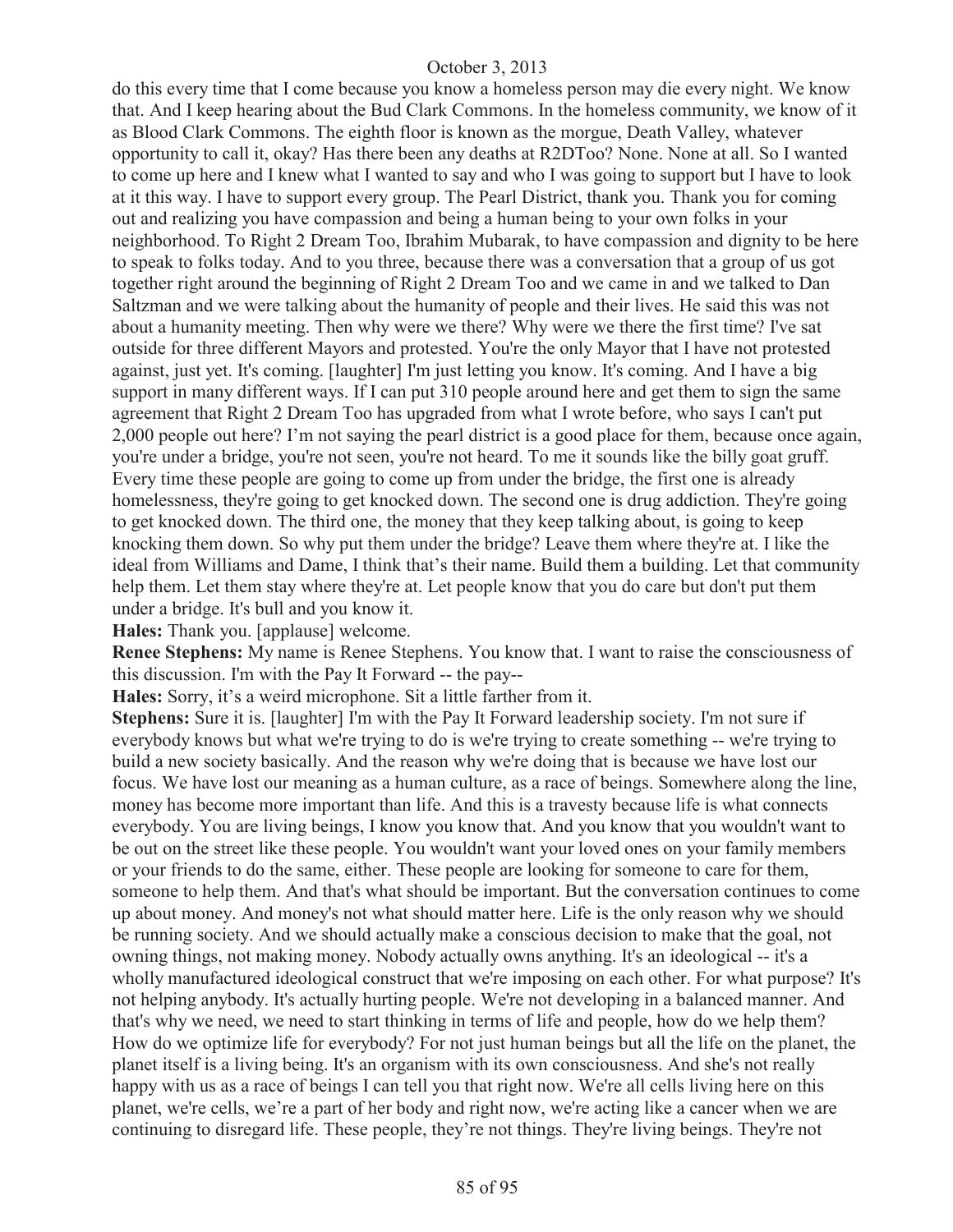garbage. You can't treat them like this. I don't believe that there should be a camp over there on Burnside and 4th. I believe that every single person living in that camp should have a home because there are vacant homes. It's very possible for us to create a society where we're cooperating and working together to create an abundance that we can all pull from at will. We do not need leveraged economic transactions. We need at-will economic transactions, genuine transactions. We need people to help each other, to help each other at will and they would do that if we could stop this whole nonexistent idea. It's just an ideology.

**Hales:** Thank you.

**Stephens:** I'm not done.

**Hales:** You need to wrap up. We have people who need to speak.

**Stephens:** I realize that. People need to stop being so concerned with what they have. And realize - and I think there's a general misconception. That happy and healthy people are lazy. Happy and healthy people -- if we strive to create happy and healthy people, we will have more productive members of society. More hands to help. I mean, have you ever heard of the term or the phrase many hands make light work? That is true.

**Hales:** Very true thank you.

**Stephens:** But these people -- let these people be for now. But the ultimate solution is to actually get rid of the money, that's the problem. That is the problem. And I'm coming to you a very serious problem, you know my struggles, I've come to you many times and I still haven't heard back okay? **Hales:** I need you to close.

**Stephens:** I realize that.

**Hales:** There are other people that need to speak.

**Stephens:** Okay. Listen, I'm just putting it out there and not just putting it out there to you, I'm putting it out there to every global citizen on this planet, every human being, every living being. Let us put away the monopoly game, okay? We see that the 1% has already won, that's great, pat 'em on the backs, whatever, let them have the prize. What we need to do is move to a more responsible model of society which includes taking care of everything single life on this planet.

**Hales:** Thank you.

**Stephens:** Thank you very much. [applause]

**Hales:** Hi, good evening. Go ahead, it'll come on. We have the quirkiest sound system of any place you'll be. So just bear with us.

**Jordon Benning:** It happens. There it is. My name is Jordon Benning and I'm also pissed off. Bear with me, I'm not going to attempt to not lose my temper. I've had meetings here in this building to discuss the houseless community, to discuss the City Hall vigil up front and what was returned was absolutely nothing. The meetings that I had with people were for solutions so we could just live together. I slept in front of this building last year. And I'm not ever going to forget that. I'm not going to forget the police brutality and harassment, and I'm not going to forget the harassment from the people alone in this building. To try to find solutions, you wouldn't even allow pallets for people to get off the freezing sidewalk. And that bothers me. And note that there are creative minds in this city that have been actively trying to work on the houselessness issue as a whole together. But nobody cared to listen. Nobody cared to listen to the people that have spent over 100 days in front of this building. This is class war. A doctor was brought up earlier who deserved the American dream. The houseless community at least deserves the right to shelter and safety and R2DToo does that. Parking lot. Parking lot. Oh, my investments. Screw your parking lot and screw your investments. I do not care about no parking lot and I don't care if anybody decides whether or not that they want to put \$50 million into a new hotel. That disturbs me and boils my blood. The fact that you don't want to lose a parking lot when people are losing their lives every single day. There are estimated 37,000 homeless people that die per year in the United States. There's not even enough homeless people in the United States to fill the empty homes or the empty buildings. We don't need no new buildings.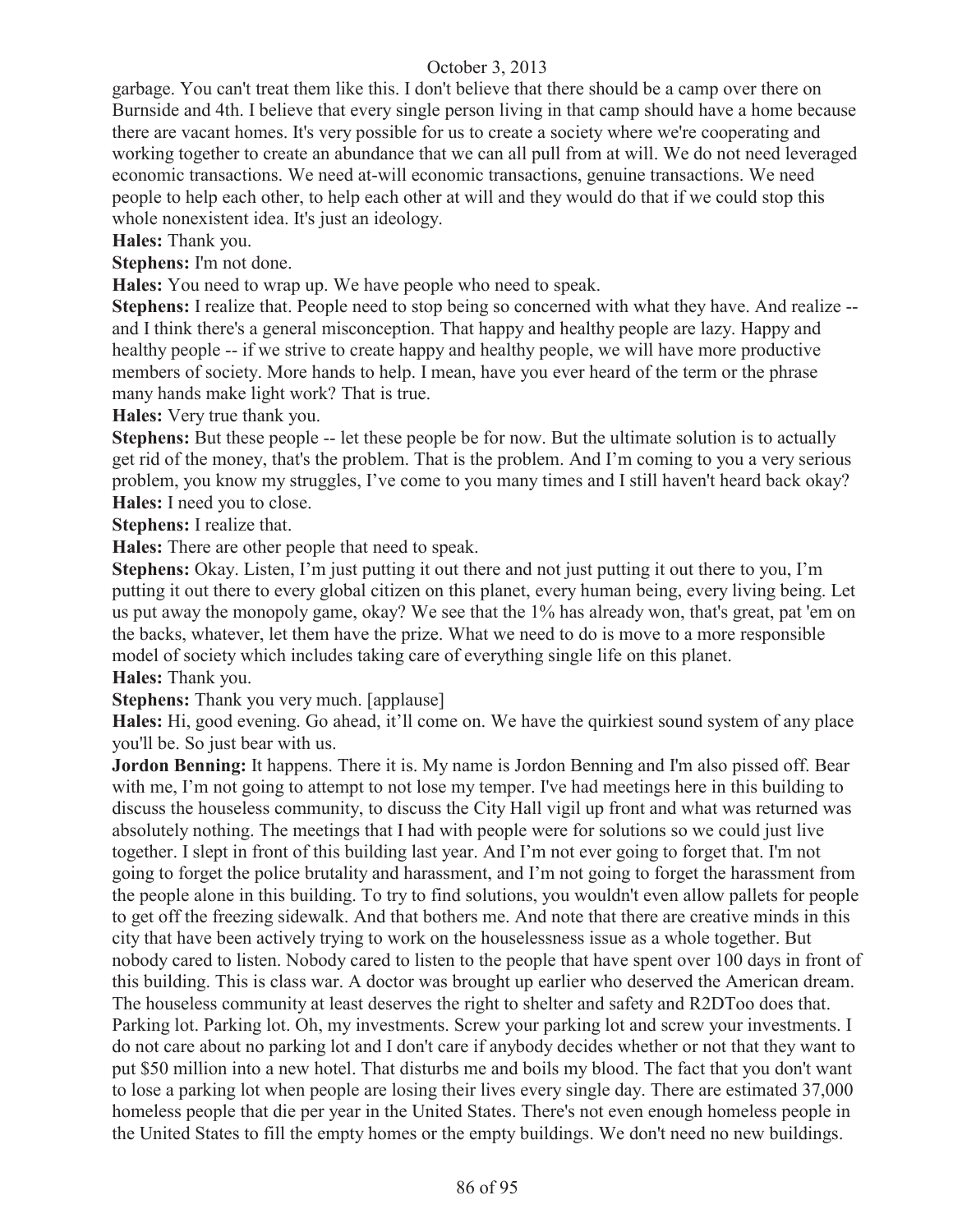We need to put the buildings, including the government buildings we already have that are empty, to use and we need to put the people in those buildings. [applause] Some of you may be familiar with the challenge some members of Congress and CEOs have taken on trying to live off food stamps. Some less than \$5 a day. I want the people here who oppose R2DToo to try living on the street for at least a week. And I hope that -- [applause] and I hope that they can escape the possible rape, the possible assault, the possible robbing, the possibilities of being jumped or even beat or even harassed by police officers in this city. [applause] These are the dangers that living on the street are real. These are real dangers that living on the street brings. I want them to see if they can escape that and live through that. A liquor store was brought up here in the Pearl. That liquor store is not only the busiest, it's also more one of the expensive and I don't know if you know this, but the houseless community doesn't necessarily have enough money to go into one of the most expensive liquor stores in the damn city. [applause] Real, real quick. Some of the success that has been brought up for R2DToo, it not only has housed people and helped people get jobs, it lets people sleep in numbers. It's drug-free. It's weapon-free. And here's a quote for all you pearlies that came out today. Go to Right 2 Dream Too's website. Look at their love notes. And look at their other section. Here is a quote I have pulled off. They have more comprehensive strategy for protective sexual assault within the community than any church I've ever been in. [applause] And people want to talk about how women may be scared? People want to talk about how women may be scared to go around there? I would feel safer sleeping there than anywhere else. Listening to all these bourgie white people has made me want to rewrite my notes over and over and over again and I can't even begin to touch on all the different idiotic ideological differences that have been brought up. And to the people here in support of the pearl that felt it was necessary to point, laugh and judge the homeless people who have the courage to testify, simply you're a shitty human -- **Hales:** Hey, hey.

**Benning:** And you don't deserve to live here and that's all. [applause] **Hales:** Go ahead. Thank you.

**Marko Lamson:** Thank you for that. I'm Marko Lamson. I'll try to keep it short. I want to say kind of two things. One is Right 2 Dream Too is a very, very successful model. I think for politicians in a progressive city, I think by attacking this model, I think you're doing a really big disservice. This model has been extremely cheap and efficient, it's done an extremely good job of connecting people to the resources, connecting people to jobs, giving them enough places to sleep, a rest, where they can get their stuff together and be able to move forward in their lives. Now in contrast -- and also, cost of that. So it was very efficient in cost. About \$15,000. \$20,000, if you want to count the lawsuit. Comparatively to the \$47 million that you invested into the Bud Clark and the stories that have been continuously coming out of the Bud Clark for people who work in the houseless community or have been houseless themselves. It's the question of investment. If you're really going to be efficient with city funds, \$47 million into a project compared to \$15,000 into a project, which one has been more successful at helping people and really turning people's lives around, I think it's something to really value. The second thing is less actually address to you all, I've been hearing class warfare brought up a couple of times. And I think it's embarrassing for me to hear class warfare talked to from pearl district residents in condos that talk to houseless people about the class warfare that they're doing, that these houseless people are doing to those residents, hypothetically. The idea that taking the houseless community, one of the most dispossessed, one of the most powerless communities in Portland was able to scrap its resources together and to produce a model that works, two years of it working, that is class warfare because they wanted to move that location underneath a bridge? That is ridiculous to me, in contrast to the class warfare that I would see, where you're seeing 1% of your rental is going to go down, 1% of your property value is going to go down if there's a houseless tent city next to you, hypothetically, 1% or 2% of your amount of total money that you're going to lose on this. And those folks are quantifying it to me that that money is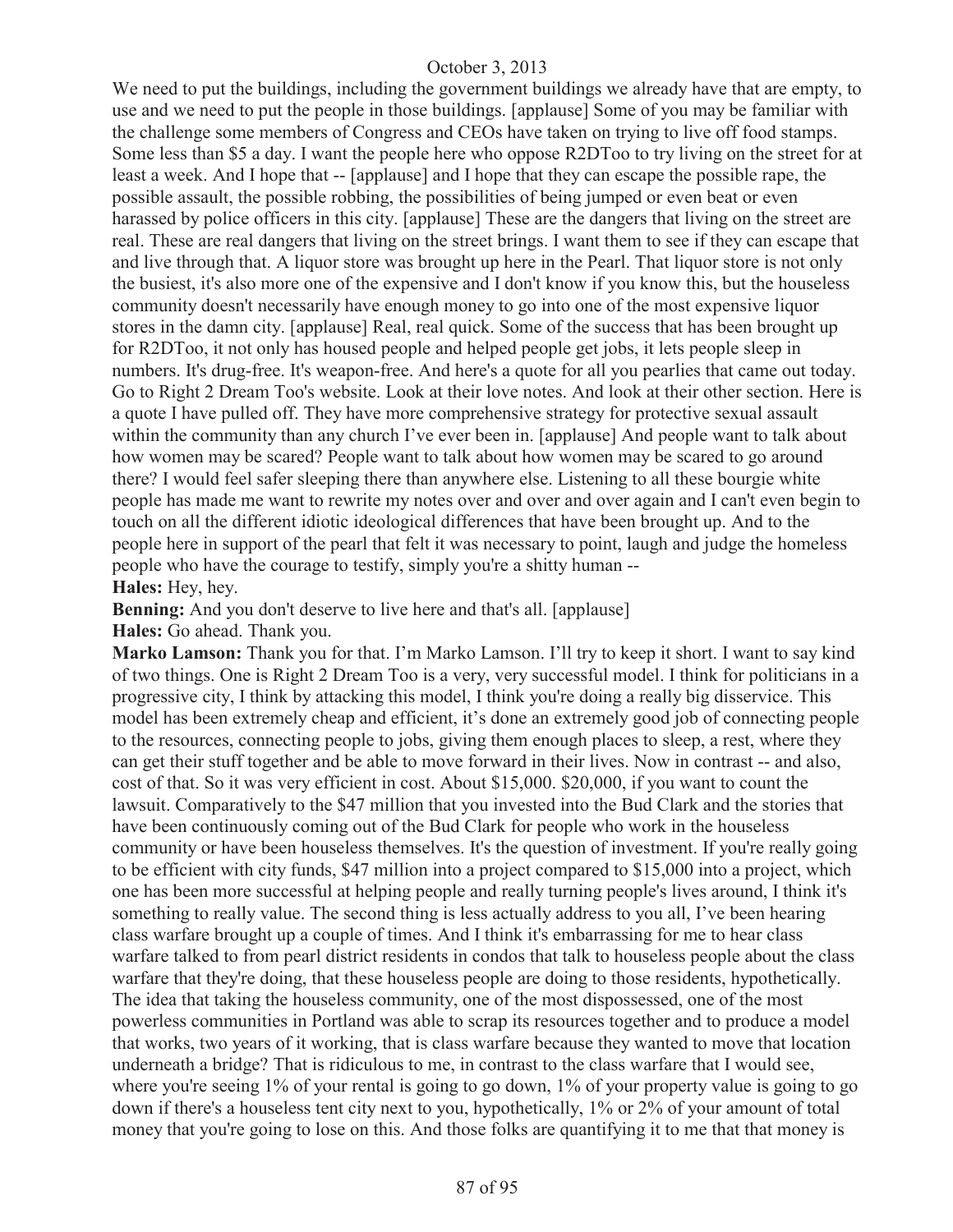worth that amount of loss of life. When you have people publicly state up here, I've been beat twice in two weeks and right to survive -- right to dream is the only thing that has done it. It is literally like when folks from the pearl talk really specifically about how their property values are going up based on, you know, like the houseless people and at the same time, you hear narratives coming out of our communities that say we're dying on the streets. When you say money is worth it, more so than those people dying, that is class warfare to me. It's not our people -- [applause] I'll keep it short, thank you.

#### **Hales:** Go ahead.

**Jonathon Cobb:** Hi, my name is Jonathon Cobb. I have sat here for the last few hours hearing the most privileged members of Portland talk about property values to people who have no property. Now, Right 2 Dream Too is a group of houseless people who self-organized to pull themselves up by the boot straps, which I thought was poor people were supposed to do according to your ideology, but now you're taking away their boots. [applause] Now, I don't necessarily think that the pearl district is the best place for them. After all, if I were a member of Right 2 Dream Too, I wouldn't want to move there because they're such lousy neighbors. But I think they're fine where they are. I think they would be much better in the multiple empty houses that they could easily live in if the capitalist system hadn't screwed them out of them. Now, yes, this is a temporary solution. As is any solution within the capitalist system. The people of the pearl district want to find some other compromise, want to find a compromise that doesn't insult their class privilege. Now in the gospel of Matthew, Jesus said to his disciples, as you've done to the least of my brethren, you do unto me. I think that'd be good to keep in mind for those who worship mammon. Now, I just want to say that I don't have any faith that any long-term solution can be reached through this process. But this I do believe: One day, a day of reckoning will come when the last shall be first and the first shall be last and you're damn right that's class warfare because class is warfare. [applause] **Hales:** Good evening.

**Judith Beck:** Good evening. My name is Judith Beck, and I'm a senior, an honored citizen. I'm 73 years old. I've lived in Portland for 12 and a half years and I want to speak out of compassion and love, acceptance for all the people who are here today who have been giving testimony. In gratitude, because I'm a white privileged woman who never slept on the street, who's never been hungry. I have everything I need. I've lived in the Pearl. And I know that in the building I lived in, one of the buildings I lived in, the 10th at Hoyt, there was a homeless woman living on my floor. I had never taken in anybody else off the street but a man took her in. I don't know why. Maybe, maybe not. I have friends who are homeless, they're out on the street. They've slept in the rain. The gentleman has gone to the OHSU emergency room any number of times because he's so sick and disabled. They go to the defense services that people say we have in Portland that are gonna [indiscernible] for the homeless, and they can never get any money. The agencies don't have any more money left to help them with electric bills. And this couple that I knew who lived on the street did have an apartment -- a room, excuse me. They were being exploited for 500 plus dollars a month for a room on a third floor walk-up. I was there. I saw it. There's exploitation going on here in this city. Of course, a camp, a rest area, is not a permanent solution. But we have to do the band-aids as well as the systemic change. We need both ends to put out a either/or solution, suggestion, choice, no. Both, and. Long-term systemic solution so everyone has a shelter, a real house to live in, a real home to live in. But in the meantime, Dignity Village, Right 2 Dream Too, we need these. Tomorrow's the feast of St. Francis of Assisi. When his father challenged him to give up his god-ways I guess, Francis threw his clothes off and said, goodbye dad, and walked out onto the street, naked and homeless. That's what he did. And tomorrow's his feast day. So may he bless us and lead us to make the best decision we can make in this present situation. Thank you very much for your attention. [applause]

**Hales:** Thank you. Got a couple more people signed up. Good evening.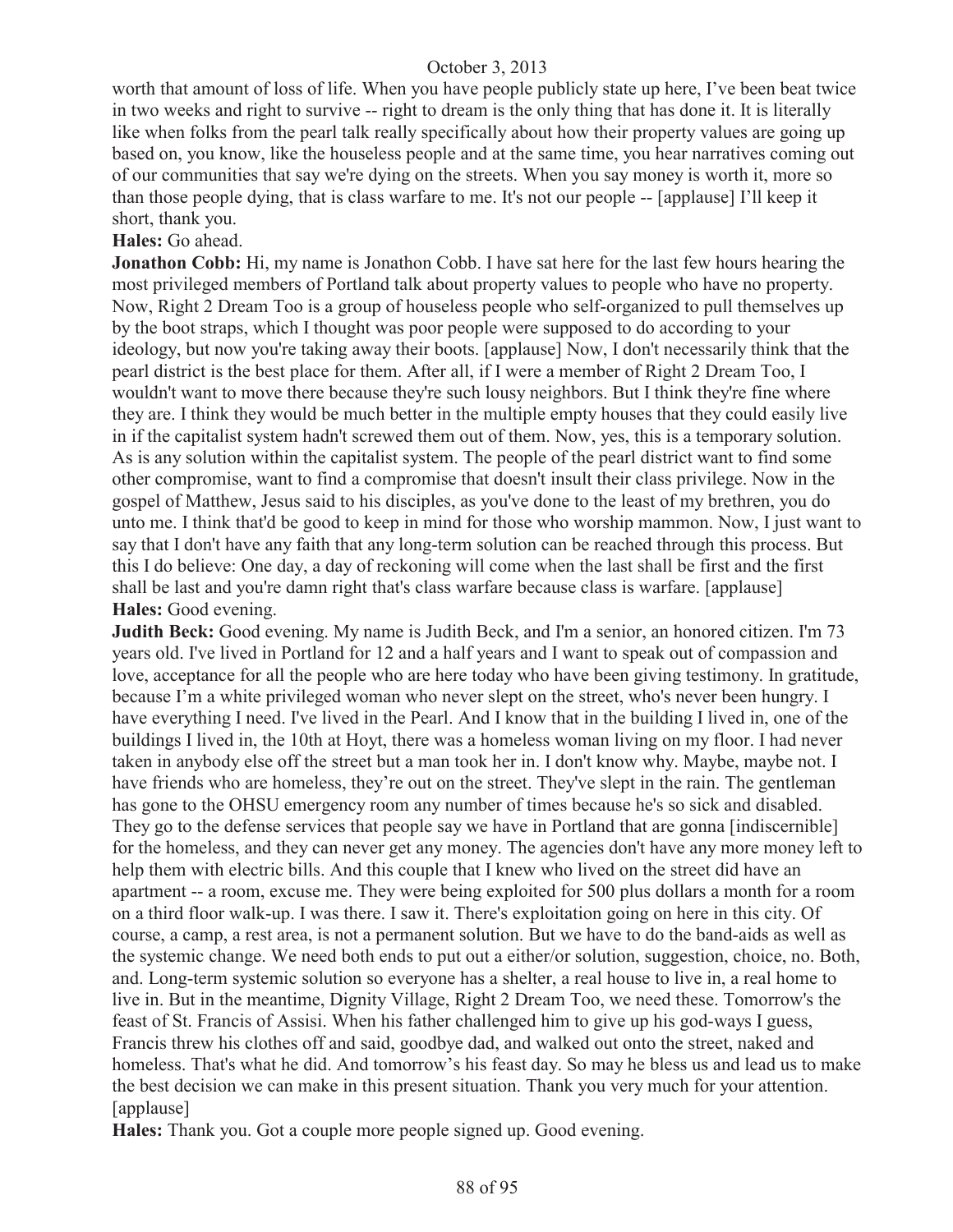**Moore-Love:** People may be upstairs, too. If you've signed up come on down.

# **Hales:** Go ahead.

**Harley Williford:** My name is Harley Williford and my wife were the sort of people that did get housing. Now, we're both students. And we're living proof that it actually worked. Now, I've heard a lot of people talk about how we deserve better than tents, I agree. I also know before all these cowards got and up left because they got their shots in, a lot of these people owned a lot of those empty buildings and none of them actually said, you know, I would rather you live in one of my empty buildings than live in my backyard. They all agreed that that wasn't better but I don't want us to live in one of their buildings either, even though they're not making any money off of those buildings because they're empty. So, you have those people who pretend to be decent human beings. And then you have these other people who are decent enough to hate us openly. And that's exactly what this is. If someone said I don't want black people moving into my neighborhood because it will bring down the property values, you wouldn't be sympathizing with them at all. No sane person would even admit they're sympathizing with them even if they did. But when you say I don't want homeless people in my area, everybody's like, I don't want homeless people in my area either until you're homeless yourself and you're like I'm not going to be one of those homeless people. And then you end up being one of those homeless people because all homeless people don't have access to showers or a place to keep their clothes. If you're homeless, you're going to stink. If you're homeless, you're going to be hairy. You're not going to be pretty if you're homeless. And guess what? If you sleep in subzero weather in the rain, eventually, you'll figure out that if you sleep drunk, you're likely to go to sleep at all. If you don't, you'll probably spend weeks to sleep. All the stereotypes you make up about the homeless, there's a reason they're like that. It can happen to anyone who loses their damn job.

## **Hales:** Thank you. [applause]

**James Bizzell II:** Hello. I'm James Bizzell II. I don't know what I wanted to say. It's a few things I do want to say, though. To the Pearl District people that want to sit here and say we should bring a halt to it because they want to help us. In my opinion, you weren't thinking of us one second before this went down, so y'all just need to go ahead and shh, and back up, and let us do what we've been doing for the last two years. Because we didn't need your help then and we don't need your help now and I'm not trying to be disrespectful when I say that. We don't do no wrong where we're at. As far as alcoholics, just like that lady said, who's going to go into a liquor store that's the most expensive one in the city when we ain't got enough to buy us a dang pouch of rolling tobacco for \$2, let alone to buy a \$15 bottle of vodka? It don't make no sense. As far as businesses, it's okay, I'll continue to spend all the money that I spend at the food carts and at Dante's pizza, I won't give you all none of my money. I have no problem doing that. I can be greedy just like y'all can. [applause] Like I have no problem doing that. And I mean, all of us are good people. You know, we've got people that wash windows, we've got people that work part-time at Saturday market, I ride a pedi-cab. I pedal either your brother or your sister or your mother or your grandmother, up and down hills all day. But yet, we're the bad people. No, y'all the bad people. Take a look in the mirror and really look at yourselves because that's ridiculous. And I guarantee you more than half of you all is religious and in every single religion you're supposed to help the homeless, supposed to help the people that ain't got nothing. Jesus did it, I don't understand what's so hard about that concept. Put your hand out and help us up. Don't put it in your pocket and look down at us. That's it. [applause] **Trillium Shannon:** Good evening. My name is Trillium Shannon, I'm a cofounder and a board member of Right 2 Dream Too. And first of all, I just want to say I am incredibly proud of all the dreamers who came out today and all the dreamers who have been doing the work they do. They do really hard work, and I think somebody had mentioned that Right 2 Dream Too has been able to

reach some folks who haven't been able to find that help and there's people who have gotten into housing who thought they were going to spend the rest of their lives on the street. We have a lot of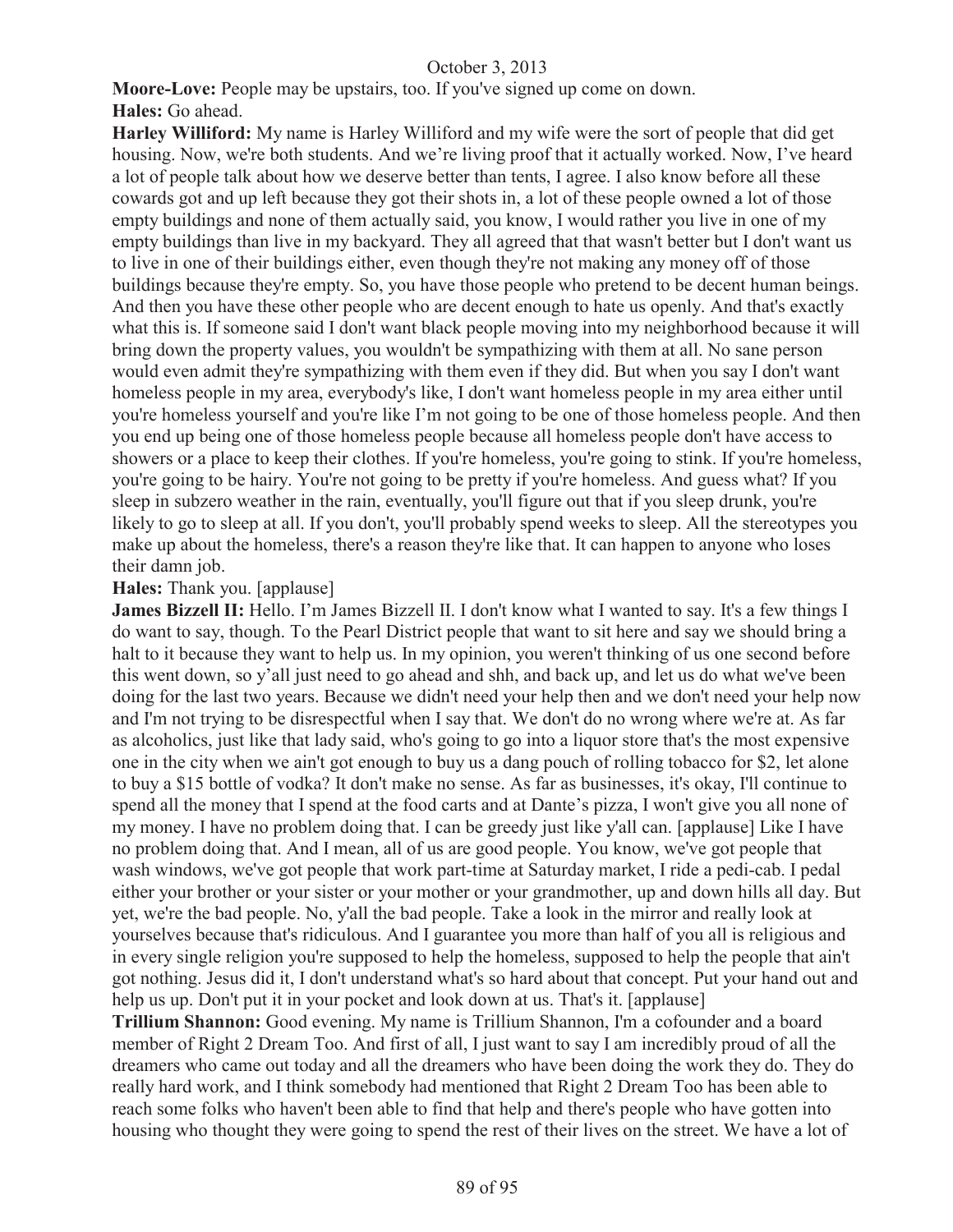elderly members of Right 2 Dream Too. Many of them are starting to get into housing or have already gotten into housing. But, you know, so when you talk about vulnerable elderly folks that are some of our members are those people. And some of them did go to Station Place to speak to people and reach out a hand and say don't worry, to calm those fears a bit. I think that's what we'll continue to do. Kind of hard to sit in a room where people are saying things that are hurtful, and I think that it can cause some reactionary sort of statements coming out and you have to understand that. Like it's hard when your community is being attacked. But then, on the other hand, I'm really happy and thrilled to be sitting here today and actually after two years, and many more than two years, but two years with Right 2 Dream Too, coming to City Hall and talking about the realities and having people talk about their first-hand experiences, to be heard and to be here so that you can hopefully vote yes on a resolution that will give Right 2 Dream Too a place where we are sanctioned as a service. We are a community service. It's plain to see. And that's exactly the right classification for what Right 2 Dream Too does. So there's lots more to say, I know we'll have lots of conversations to come in the future. I just commend you all for being here, for doing what you're doing, for listening to us and we have a lot of work to do. So Right 2 Dream Too is not the answer. It's just one of the stepping stones along the way. Thank you very much. [applause]

**Hales:** Thank you. Good evening, go ahead.

**Lisa Mazatti:** Hello. My name is Lisa Mazatti. You know about me because my fiancée Harley just spoke. I never thought we were going to be out in the streets. And early 2012, Harley lost his mom because she was having issues with her life and we had nowhere to go, we had nobody to support us. And I never thought, you know, that we were going to have to relocate from my beautiful home in Colorado just so we could survive. When we first came here to Portland, our original intention was to go to Dignity Village to live. And it's far out near the airport. We didn't have no bus fare, no nothing and we came to Right 2 Dream Too. When we became members at Right 2 Dream Too, that was the first time I felt safe. I felt like finally there's hope, finally there's a place where we can try to better our lives. Like Harley said, we're both currently students. He just started school and I started my first term of college at Right 2 Dream Too. It was hard but I got through it and it's just, look at the humanity side of it. Forget about the politics. There's people out there who are trying to actually better their lives who are actually homeless. There may be a lot of people that represent the bad population of homelessness. But that's not all true. And I would like to thank you Amanda Fritz and Mr. Mayor Charlie Hales for actually taking this issue into consideration. I haven't been able to talk to both of you, since of course we're housed, but I really appreciate that you guys have actually put some thought into giving Right 2 Dream Too a life and making sure they can help people for many years to come. We never know. But thank you.

**Hales:** Thank you. [applause]

**Grant Swanson:** Hello and thank you so much for having me tonight. My name is Grant Swanson, I work at the library. I was glad I was able to come down and testify today. In addition to working at the library I was the vice-president of the Multnomah County and I am a current board member of Right 2 Dream Too. And what I'm so excited about with this move under the bridge is the possibility of creating more rest areas and more locations throughout the city and throughout the community. And I have heard from a lot of people that this isn't a permanent solution and I agree, it's not. People need homes, need stable environments. But in different communities throughout the city, I've worked at Rockwood library, I've worked in other parts of the city where there are some services and everywhere I go, there are communities of homeless people. And this model that was kind of tried in other communities for a while and then brought down here is a really good, really viable model. And as you've heard from many people tonight, it has worked for them and it has gotten them up into a stable place where they can prosper and get on to the next stage in life. And even when there are people who are able to get out of this, there are always people falling back into it. We spoke of the federal employees who are out of work. Likely most of them will go back to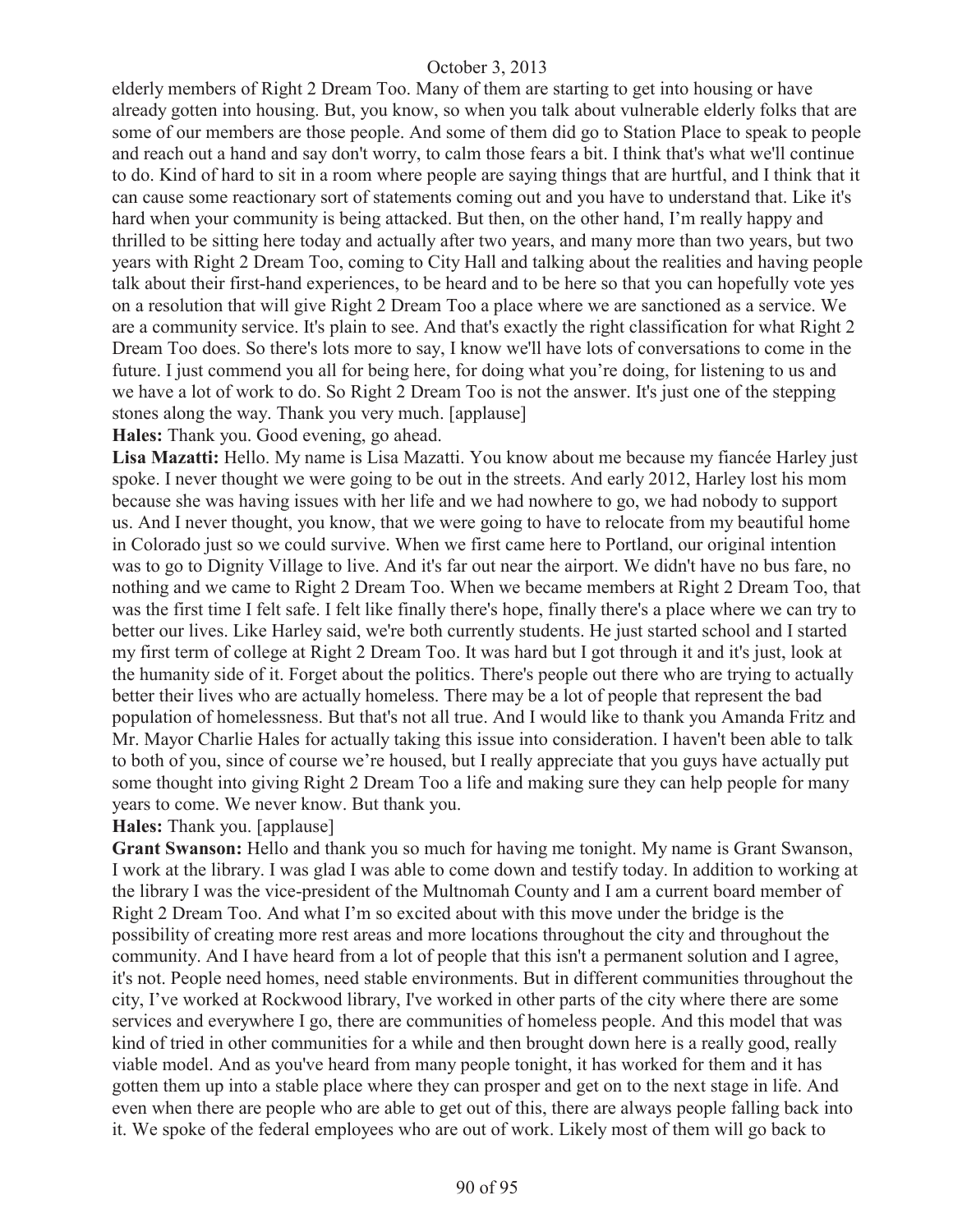their jobs and they'll likely get reinstated pay but, you know, they might not. And as the wages of jobs in the U.S. keeps getting driven down lower and lower, there's going to be more need for communities to come together to be able create a new type of safety net, one that isn't mandated from the top but is grown up from the grassroots. And that's what Right 2 Dream Too has done. And I applaud you all for considering this model as a viable option to just having no model and for outlawing homelessness, houselessness. And thank you for your time.

## **Hales:** Thank you. [applause] Good evening.

**Benjamin Barber:** Good evening. My name is Benjamin Barber. I've come to give you what I think are good ideas and not complain or give anecdotes. So if reducing houselessness is the goal for everyone, I think we also need to recognize that people need to have scaffolded supports as well as stability. And I believe the city as well as the county has opportunities to help this along. Some of my experience with the maker's spaces and hacker's spaces to teach skills to kids at Portland public schools. And I know that we'll be having some money for those schools. I believe that maybe some funding for capital in Benson High and increasing enrollment there may help individuals gain skills towards employment and you can help amortize those costs by offering the services to people who are without homes and need to have those basic skills trained to them. Furthermore, I know that Bud Clark Commons was used to reduce houselessness, but my experience in SE Asia after the tsunami was that that is the most expensive way and least effective way of delivering stability to those people. [applause] I believe that we have some assets in the county and the city that can actually help. I'm aware that the Wapato county jail has not been used for close to 10 years, or what the current plans are for that but perhaps that property can be used to provide stability for people who have medical or psychological issues that need to take time. Furthermore, I'm not sure if you've heard of tiny houses, but they are relatively cheap and the only other property that could accommodate a large number of houseless people perhaps is the now empty open reservoirs at Mt. Tabor. And fill them with proper electrical, sewage, and tiny houses sell them back to FEMA if they're not needed any longer. Thank you for your time.

## **Hales:** Thank you. [applause]

**Charles Johnson:** My name is Jim Chasse. No, that's not right, that's a mentally ill person that was killed by the police in the Pearl District. My name is Charles Johnson, and you know that because I have spoken before you before. We have a lot of good things going on in Portland. I'm going to move over to the other microphone.

**Hales:** Yes, please. We're going to get rid of that thing.

**Johnson:** It's alive. I'll be back next week to make sure it's gone. We have a lot of good things going on in the Pearl and around the entire town. One of the things that's good is journalism. I'm partial to Mr. Thoreau over there. But we also have Wendy Culverwell. She brings us some good information too. People who are here in this room should think about what they're doing not just here but when they go out and when they spend their dollars. They should talk to people who are involved with Hoyt street realty. For people who don't have money to spend with Hoyt street realty, you might have time. If you're homeless, we're allowed to sleep on the curbs, you might sleep on the curb in front of a Hoyt street property because they don't want you under the Broadway Bridge. You might think about Ziba design and Greg Close. They have a strong opinion, I don't know I wasn't able to be here for all the testimony, I don't know if they shared that but I'm sure they think their opinions and ideas are very important. So we want to make sure that that gets mentioned. One thing that has not been mentioned and is underrepresented is PDC, Portland Development Commission. We know they have many other properties that could be put to community use designation. We know that we're not using the big overflow parking lot that's south of Bud Clark Commons next to the greyhound station and I hope that concerned developers will -- who benefited from PDC real estate deals will just back off, let R2D2 have this space and then be more assertive at moving the PDC in a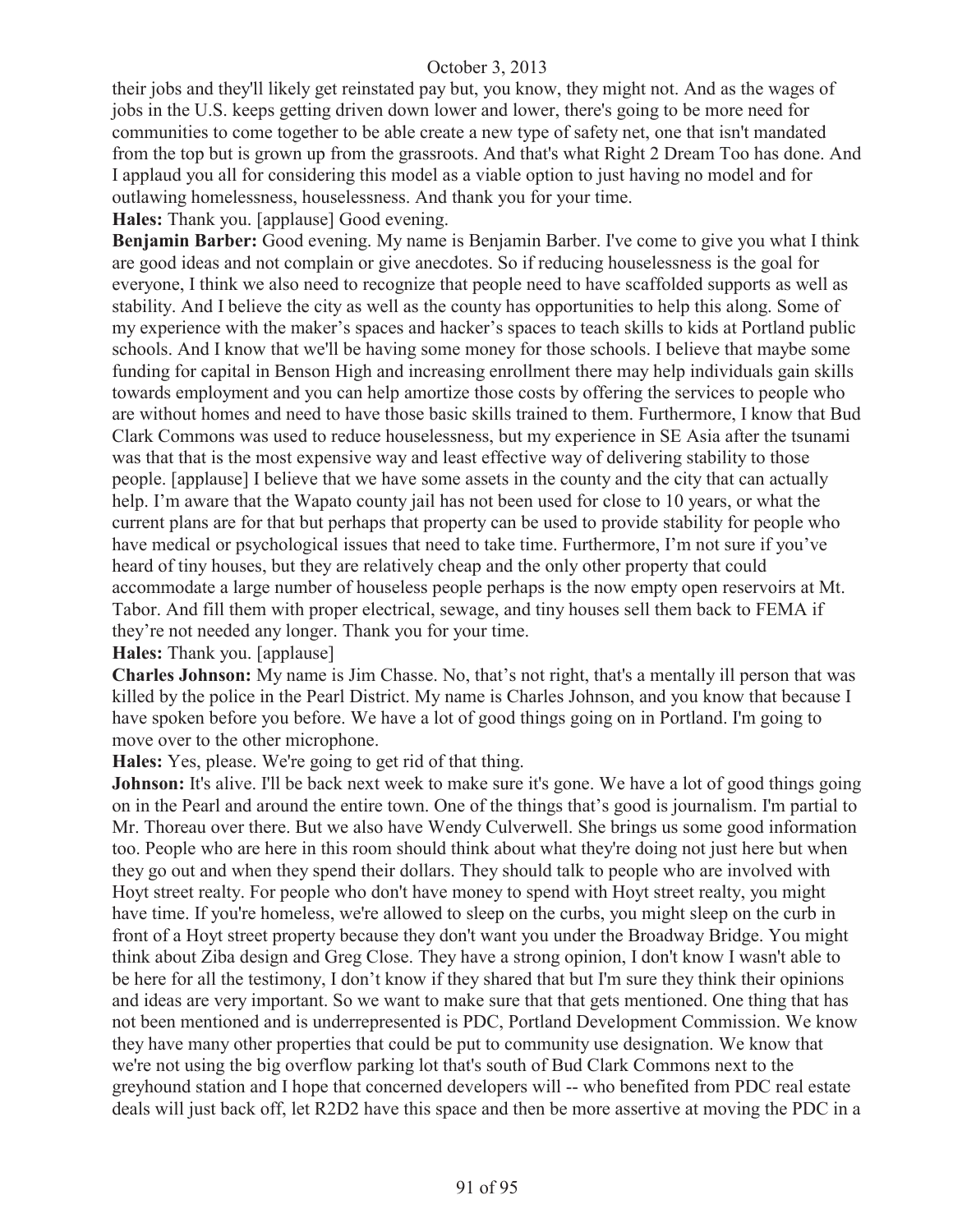direction that gets more low-income housing in this very stressed rental market. Thank you Commissioners.

**Hales:** Thank you. [applause] Are there any others?

**Moore-Love:** That's all who signed up.

**Hales:** Thank you all. I think we have some further work by the city attorney to bring forward, is that right? There you go.

**Kathryn Beaumont, Chief Deputy City Attorney:** Just one minor thing to recommend to you. You received a memo dated October 2nd from Rebecca Esau. It addresses one section of the city code that Mrs. White has challenged as lacking discussion in the zoning confirmation letter. My recommendation to you would be to amend the zoning confirmation letter to include Rebecca's discussion, beginning with the paragraphs below the heading additional information on page one, and continuing through the end on page two. And I would add --

**Fritz:** Do you have copies to hand out?

**Beaumont:** I have my one copy that I can give to the council clerk.

**Hales:** We can put one before the clerk for now and pick it up later.

**Beaumont:** And I would add it to section 2d of the zoning confirmation letter after the first paragraph on page 10.

**Hales:** Why don't we leave that with the clerk for now and obviously we'll be making that publicly available. Any other questions for staff? So let me reflect a little bit on this, what I believe has been an excellent public discussion. I know there's been a great deal of passionate concern here in this room today and tonight. And I respect that and I understand that there's passion and sometimes anger when it comes to issues like this. And I think you could perhaps listen to this discussion today and see only polarization and see only dissent. And, of course, there has been some. You would be Polly Anna-ish to say there hasn't. I also hear some things that I think represent progress and opportunity. And I want to talk about both of those. One, you know, again, some people told parts of the story here. I wasn't here for some of those chapters of the story and neither was Commissioner Novick and of course, Commissioner Fritz who's played an amazing leadership role in this situation, it wasn't in her current responsibility. Thank you. [applause] But it has been a long, strange trip in which there was once a particularly notorious adult bookstore that a previous member of this council got into a conflict with and regulatory actions happened and ultimately, it was demolished and the property owner became angry and got in a fight with the city, and then in the midst of you might describe all that as legal wreckage, a legitimate and wonderful community has sprung up and one of the things that I say is progress is that a lot of people, me included, and I think my colleagues, as well, have come to understand that this unique community, Right 2 Dream Too, is doing valid work in a special way that no government agency ever thought of. And I respect that. [applause] And I think a lot of people in our community, including some who maybe came to this hearing to oppose this particular location decision, might have come to understand a little more about how valid Right 2 Dream Too is. So let's give those folks credit. Let's assume good faith because that's what we ought to do in Portland. We ought to assume good faith. We ought to assume that people in Right 2 Dream Too who have talked about self-help are really about that, and who have talked about being good neighbors and making sure that the streets around their community are safe, let's assume that that good faith is true and, in fact, the numbers that I have from my police bureau confirm that this community is the least of our worries. And that the safety situation in our city with respect to what happens on the street is not harmed, it's actually helped by having a self-help community like this providing a place of safety. So I respect the work that's being done and along with my colleagues I want to make sure it keeps being done. Now, we've also had people come forward in good faith here tonight, people like neighborhood association presidents, people like Homer Williams who built buildings and who built affordable housing in this city and who are angry about this process and about this pending decision and who have said give us a chance to do more. And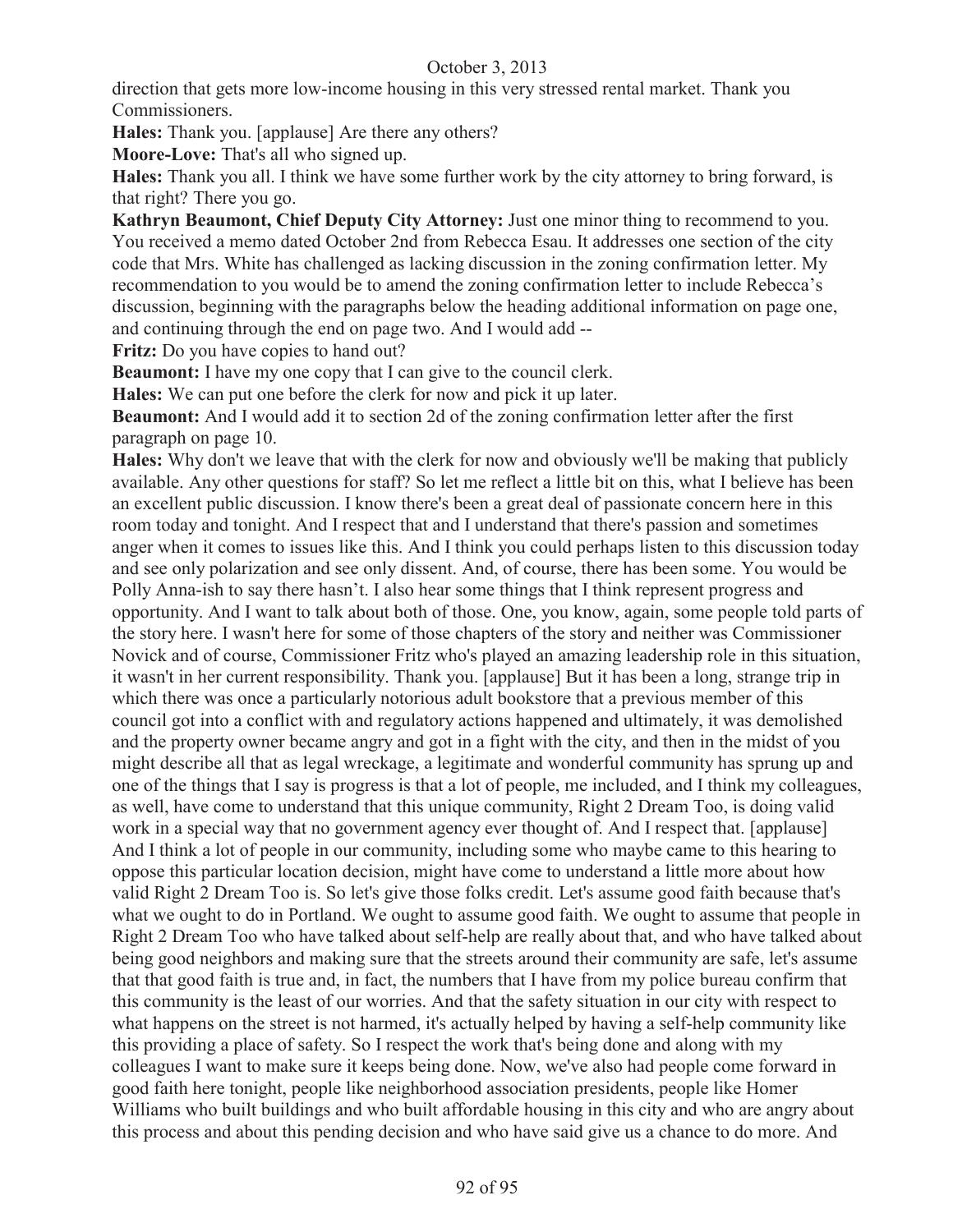frankly, I think any elected leader would be crazy to reject an offer like that. And I should take that on good faith, as well. And I think my colleagues believe likewise. So what I would like to do, we have a clock running because the good work that Commissioner Fritz has done has a pending settlement of a lawsuit, that we have about 25 more days to make real. What I would like to do is continue this hearing for a couple of weeks and give us a chance to have some more discussions with people that have come forward in good faith tonight and said they want to help. I want to keep talking to those that don't want this to be a zero-sum proposition. We can decide this as a zero-sum game, as a win and a loss. But we might be able to do better than that. We might be able to have people of good will who come here on perhaps different sides of this question, get together and do more than just decide yes, or, no, on this particular relocation. So I would like to take a couple of weeks and put heart and soul as your Mayor along with Commissioner Fritz and Commissioner Novick and Commissioner Saltzman and Commissioner Fish, all of us out of a shared responsibility for this. Commissioner Saltzman, our housing commissioner, has some tools he can bring to the table, the Portland Development Commission has some tools they can bring to the table, the Bureau of Development Services does as well. So I would like to give this a couple of weeks for intensive further work and leave this pending for two weeks while we do that work. So what I would like to do, I want to open this up to my colleagues for their comments and their reactions to this suggestion, what I would like is continue this hearing on the resolution for two weeks, bring it back two weeks from today.

**Moore-Love:** You're gone on the 17th, Mayor. You're gone in two weeks on that Thursday. [laughter]

**Hales:** Well, let me get my calendar out while they talk and figure it out. The Wednesday then. I'll work on that while they react to the suggestion. Sorry, I should have checked my calendar before I started making suggestions like that.

**Novick:** I appreciate everything the Mayor just said and that sounds very reasonable to me. **Hales:** Oh, I see. I think that's possible. Maybe Wednesday the 16th instead of Thursday the 17th. **Fritz:** That will require everybody, including and especially Right 2 Dream Too, to be at every meeting so that those who have the most at stake here are very much a part of those discussions. I want to start by saying thank you to my staff and the bureau of development services and to the city attorney's office who have been integral to coming to this point and I would have preferred to have voted on the zoning confirmation letter today because I think it does encapsulate the rules that should apply to this site and other sites. I'm happy to take some time to look at the evidence that came in today and see if there's anything else that we might need to add to a zoning confirmation letter but I haven't heard anything that causes me to consider it anything other than a community service that would be allowed by right. So then the next question – so thank you all who have been here through these long hours and put in untold work behind the scenes and I very much appreciate that. Secondly, this has been probably the most memorable hearing that I remember, and there have been other hearings that have had a lot of controversy. This one brought out some passion on both sides. What it has also done, though, is helped everybody understand that people who live outside are people and that they are the most qualified to help find the solutions, to propose the solutions. I don't know that Right 2 Dream Too wants any more government-run buildings. I believe that Right 2 Dream Too has provided this amazing model for people who are outside for many different reasons and with 2000 people outside, it is completely unrealistic to expect that in the next 15 days that we can come up with housing or shelter for all of those people. [applause] So we did have some wonderful testimony, including the person who said it's not either or, it's both. And this finally, I know that there has been a lot of great work done, and particularly by Commissioner Fish who continues to be probably even more passionate about housing, even though he's no longer the housing commissioner. Commissioner Saltzman who is dedicated to making sure that particularly women who are so vulnerable outside have proper shelter and a quicker path to getting back into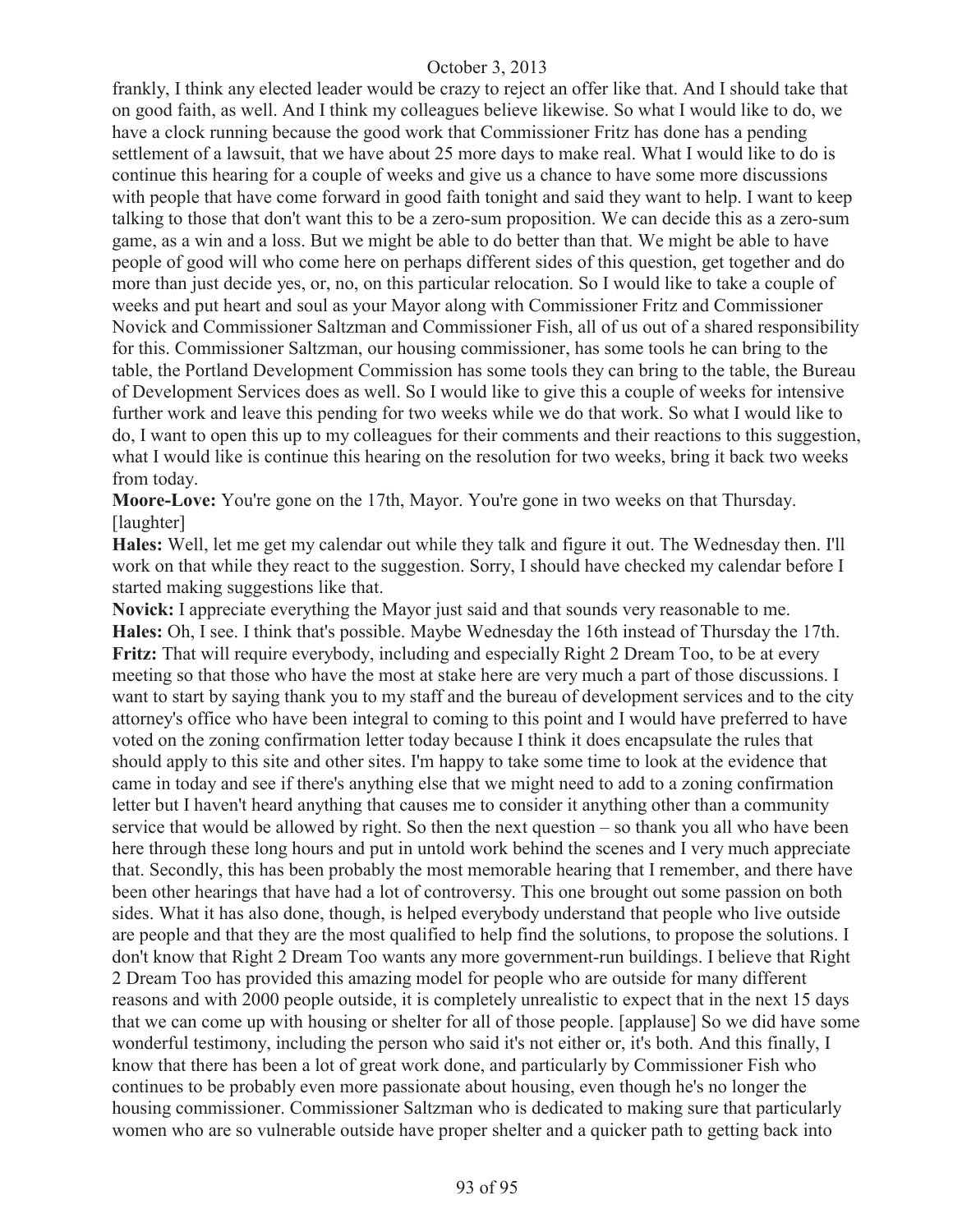housing. I appreciate that and I appreciate the Mayor's partnership on this project. That this obviously is not something that is popular with everybody. There's hopefully a way to get to not having winners or losers but I'm very confident that there will continue to be a lot of angry people on all sides. So kudos to the Mayor for being willing to address this head on in the first year of your mayoral term and to all of you thank you so much for each and every person who testified, who is putting dedicated thought and passion and heart into addressing the challenges for people who are living outside in Portland. Thank you very much for this great hearing.

\*\*\*\*\*: Mayor Hales --

## **Hales:** No --

\*\*\*\*\*: On that note, [inaudible] giving us two weeks, people [inaudible] tents in rain and cold. I agree that people who oppose it come stay in tents with us and see how that system would remain when they're stuck in the cold [inaudible] [applause]

Fritz: So, let me just address that. The settlement agreement that we have signed was signed last Friday. It sets into play a 30-day clock. We have to get to a use agreement by the 28th of October. We can continue working on the use agreement, and we can continue having discussions about what else is needed in any situation in order to be able to make the residents of Right 2 Dream Too and any neighbors to be safe and to be able to get along. So that doesn't -- that's not going to stop right now. What's going to be added, if I'm understanding the Mayor correctly, is a new discussion of what more.

**Hales:** Correct. And let me raise some procedural questions. Steve, I know you might want to speak. And let me say, if all we're going to take up on the 16th is the resolution that we just had this hearing on I'm going to close the public hearing and we will vote because we don't need to repeat a public hearing. We have had one. It's been a good one. But if all we're going to do is vote yes or no on what's in front of the Council today, then that will simply be on the calendar for second reading and we'll vote. But if we're going to take other action or make changes, obviously, we'll have an open hearing for the community to respond to what we have come up with if we come up with something new or different. In other words, we'll vote if all we're going to do is vote yes or no as we might have originally done tonight. But we'll conduct a more public hearing if the package includes anything else other than the resolution in front of us. Steve, comments?

**Novick:** Just one thing, Mr. Mayor, along the lines of your comment that people should assume good faith. I heard a lot of testimony tonight to the effect that people from the pearl district are concerned, care only about money and property values. There were some people who did talk about property values. But I think most of the people who talked, they were scared. Mostly they were scared of crime. And I realize it's hurtful to hear people talking as if they assume that all homeless people are criminals but I do think --

**\*\*\*\*\*:** I'm a physicist!

**Hales:** No, let him speak.

**Novick:** I do think that it was more -- I heard more fear than I heard greed. And there's been compelling testimony tonight that reason people value the Right 2 Dream Too is that it's not a scary or dangerous community but it's a safe community. I would hope that, although it might be hard sometimes, that the message from the Right 2 Dream Too and its supporters to people in the pearl district would be, listen, don't be scared, the reason we like this community is because it's a safe community.

**Hales:** Well said. Again, thank you all. We will be conducting a number of discussions with the parties to this that of course include the leadership of Right 2 Dream Too and the Pearl District Neighborhood Association and others who can bring things to the table. We'll try to--

\*\*\*\*\*: [inaudible] what about people who are not inside R2D2 that are homeless? **Hales:** No, no. We'll try to make some stone soup here with the parties involved, and thank you all very much. We are adjourned until next week.